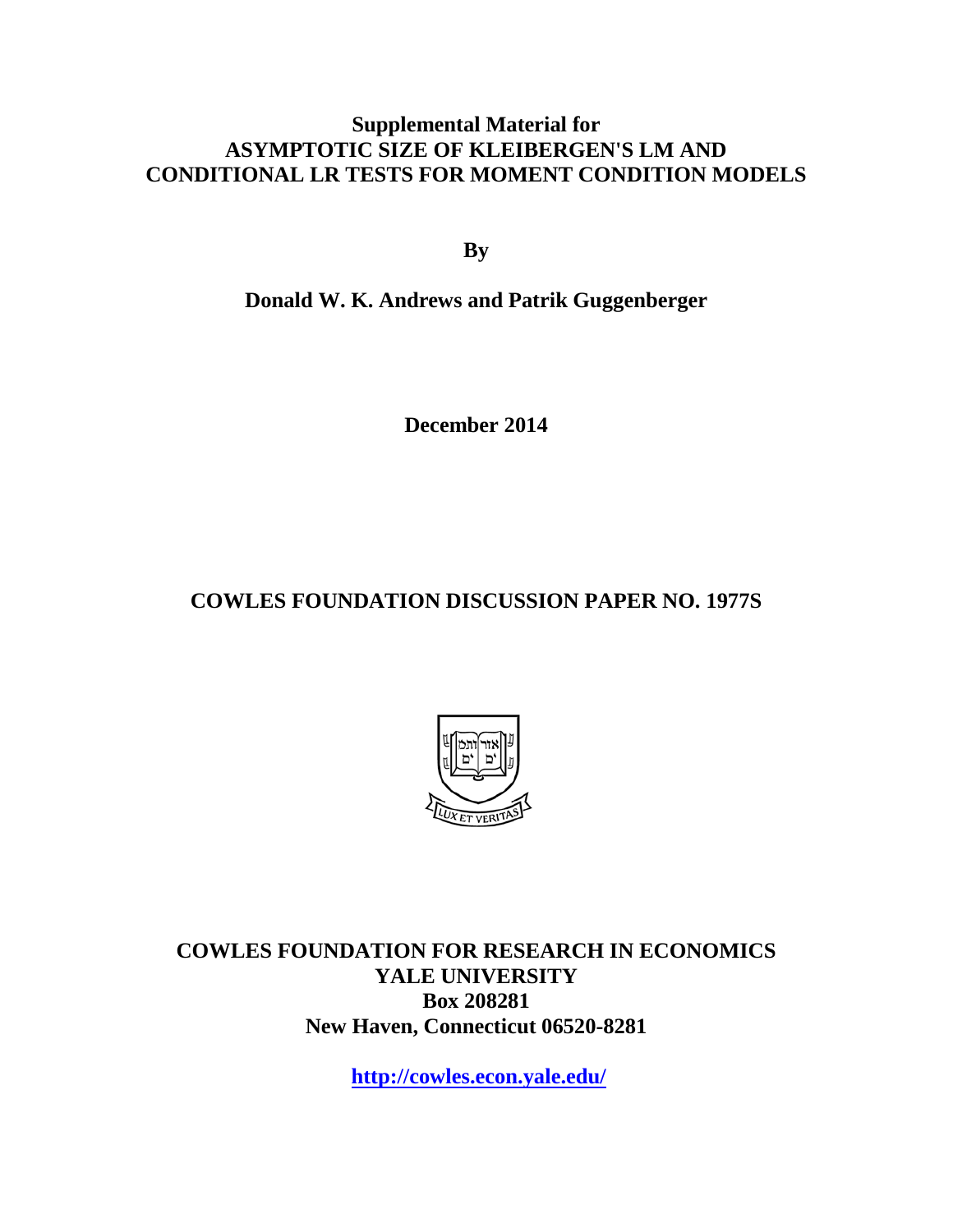## Supplemental Material

for

# Asymptotic Size of Kleibergen's LM and Conditional LR Tests for Moment Condition Models

Donald W. K. Andrews Cowles Foundation for Research in Economics Yale University

> Patrik Guggenberger Department of Economics Pennsylvania State University

> First Version: March 25, 2011 Revised: December 19, 2014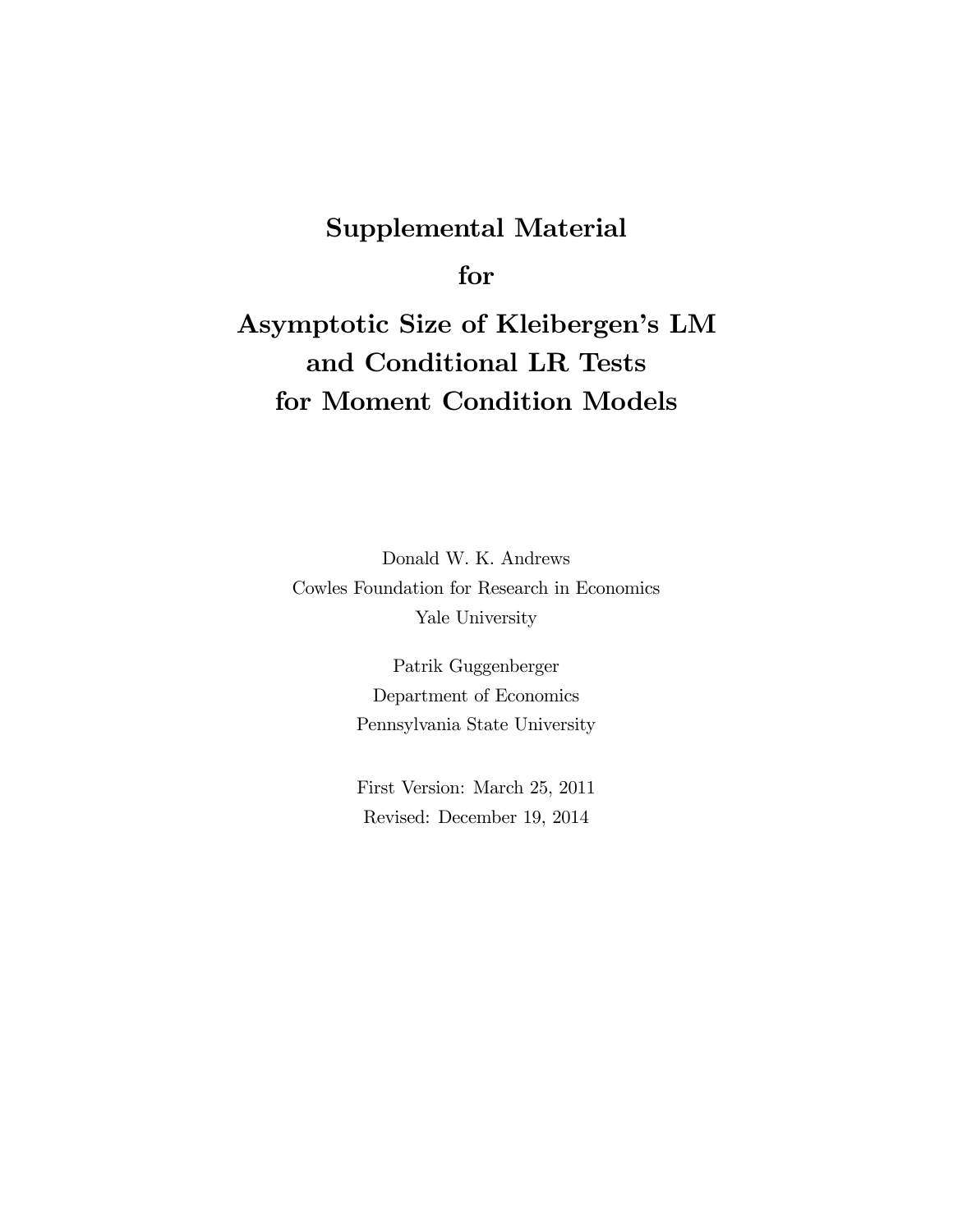## Contents

| 13 Outline                                                                                                    | $\overline{2}$ |
|---------------------------------------------------------------------------------------------------------------|----------------|
| 14 Proof of Lemma 8.2                                                                                         | 3              |
| 15 Proof of Lemma 8.3                                                                                         | 4              |
| 16 Proof of Theorem 8.4                                                                                       | 11             |
| 17 Proofs of Sufficiency of Several Conditions for the $\lambda_{p-i}(\cdot)$ Condition in $\mathcal{F}_{0i}$ | 26             |
| 18 Asymptotic Size of Kleibergen's CLR Test with Jacobian-Variance Weighting<br>and the Proof of Theorem 5.1  | 29             |
| 19 Proof of Theorem 7.1                                                                                       | 52             |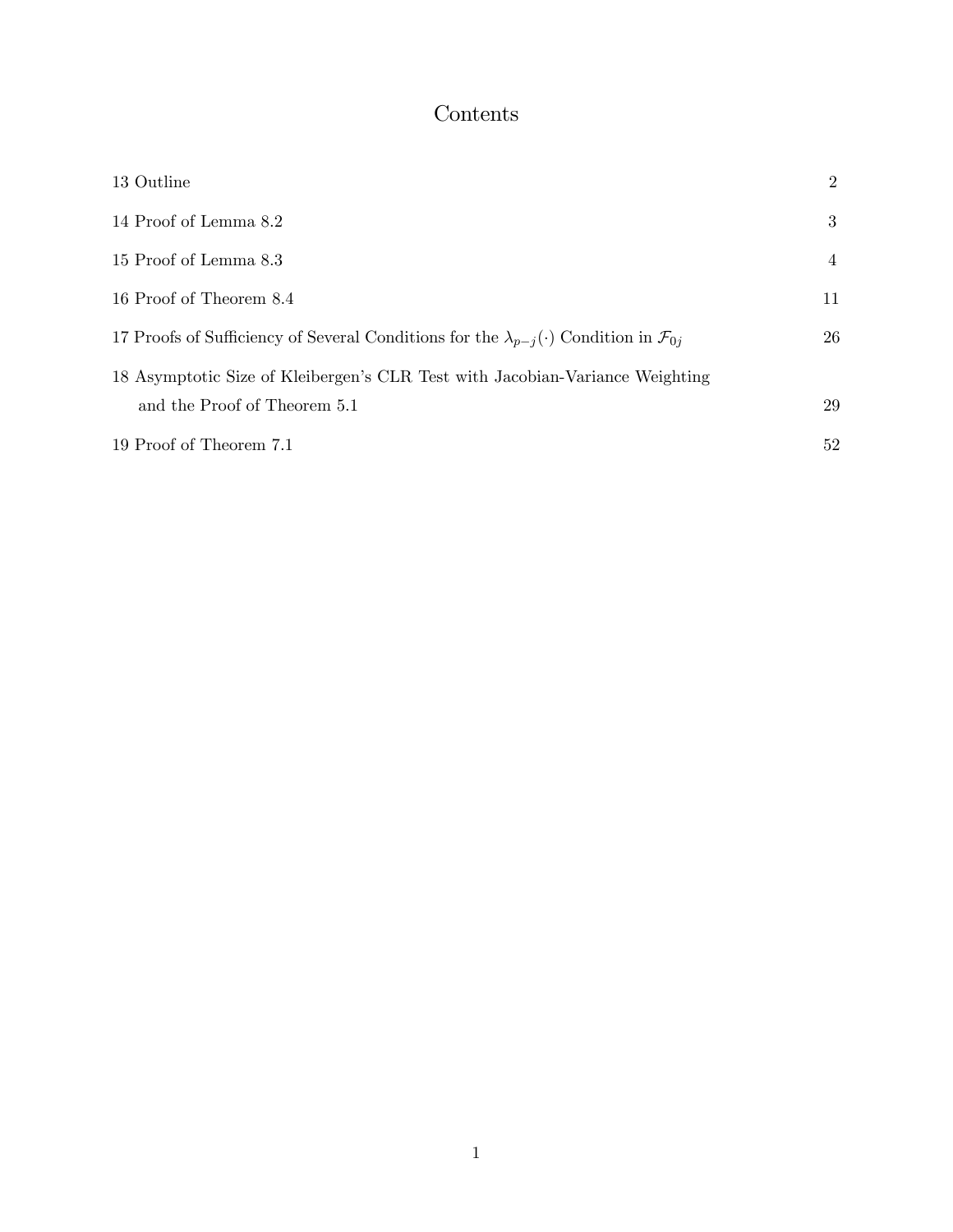### <span id="page-3-0"></span>13 Outline

We let AG1 abbreviate the main paper "Asymptotic Size of Kleibergen's LM and Conditional LR Tests for Moment Condition Modelsî and its Appendix. References to Sections with Section numbers less than [13](#page-3-0) refer to Sections of AG1. Similarly, all theorems and lemmas with Section numbers less than [13](#page-3-0) refer to results in AG1.

This Supplemental Material provides proofs of some of the results stated in AG1. It also provides some complementary results to those in AG1.

Sections [14,](#page-4-0) [15,](#page-5-0) and [16](#page-12-0) prove Lemma [8.2,](#page--1-0) Lemma [8.3,](#page--1-1) and Theorem [8.4,](#page--1-2) respectively, which appear in Section [8](#page--1-3) in the Appendix to AG1. Section [17](#page-27-0) proves that the conditions in [\(3.9\)](#page--1-4) and  $(3.10)$  are sufficient for the second condition in  $\mathcal{F}_{0j}$ .

Section [18](#page-30-0) proves Theorem [5.1.](#page--1-6) Section 18 also determines the asymptotic size of Kleibergen's (2005) CLR test with Jacobian-variance weighting that employs the Robin and Smith (2000) rank statistic, defined in Section [5,](#page--1-7) for the general case of  $p \geq 1$ . When  $p = 1$ , the asymptotic size of this test is correct. But, when  $p \geq 2$ , we cannot show that its asymptotic size is necessarily correct (because the sample moments and the rank statistic can be asymptotically dependent under some sequences of distributions). Section [18](#page-30-0) provides some simulation results for this test.

Section [19](#page-53-0) proves Theorem [7.1,](#page--1-8) which provides results for time series observations.

For notational simplicity, throughout the Supplemental Material, we often suppress the argument  $\theta_0$  for various quantities that depend on the null value  $\theta_0$ . Throughout the Supplemental Material, the quantities  $B_F$ ,  $C_F$ , and  $(\tau_{1F}, ..., \tau_{pF})$  are defined using the general definitions given in  $(8.6)-(8.8)$  $(8.6)-(8.8)$  $(8.6)-(8.8)$ , rather than the definitions given in Section [3,](#page--1-11) which are a special case of the former definitions.

For notational simplicity, the proofs in Sections [14-](#page-4-0)[16](#page-12-0) are for the sequence  $\{n\}$ , rather than a subsequence  $\{w_n : n \geq 1\}$ . The same proofs hold for any subsequence  $\{w_n : n \geq 1\}$ . The proofs in these three sections use the following simplified notation. Define

<span id="page-3-1"></span>
$$
D_n := E_{F_n} G_i, \ \Omega_n := \Omega_{F_n}, \ B_n := B_{F_n}, \ C_n := C_{F_n}, \ B_n = (B_{n,q}, B_{n,p-q}), \ C_n = (C_{n,q}, C_{n,k-q}),
$$
  

$$
W_n := W_{F_n}, \ W_{2n} := W_{2F_n}, \ U_n := U_{F_n}, \text{ and } U_{2n} := U_{2F_n},
$$
\n
$$
(13.1)
$$

where  $q = q_h$  is defined in [\(8.16\)](#page--1-12),  $B_{n,q} \in R^{p \times q}$ ,  $B_{n,p-q} \in R^{p \times (p-q)}$ ,  $C_{n,q} \in R^{k \times q}$ , and  $C_{n,k-q} \in R^{k}$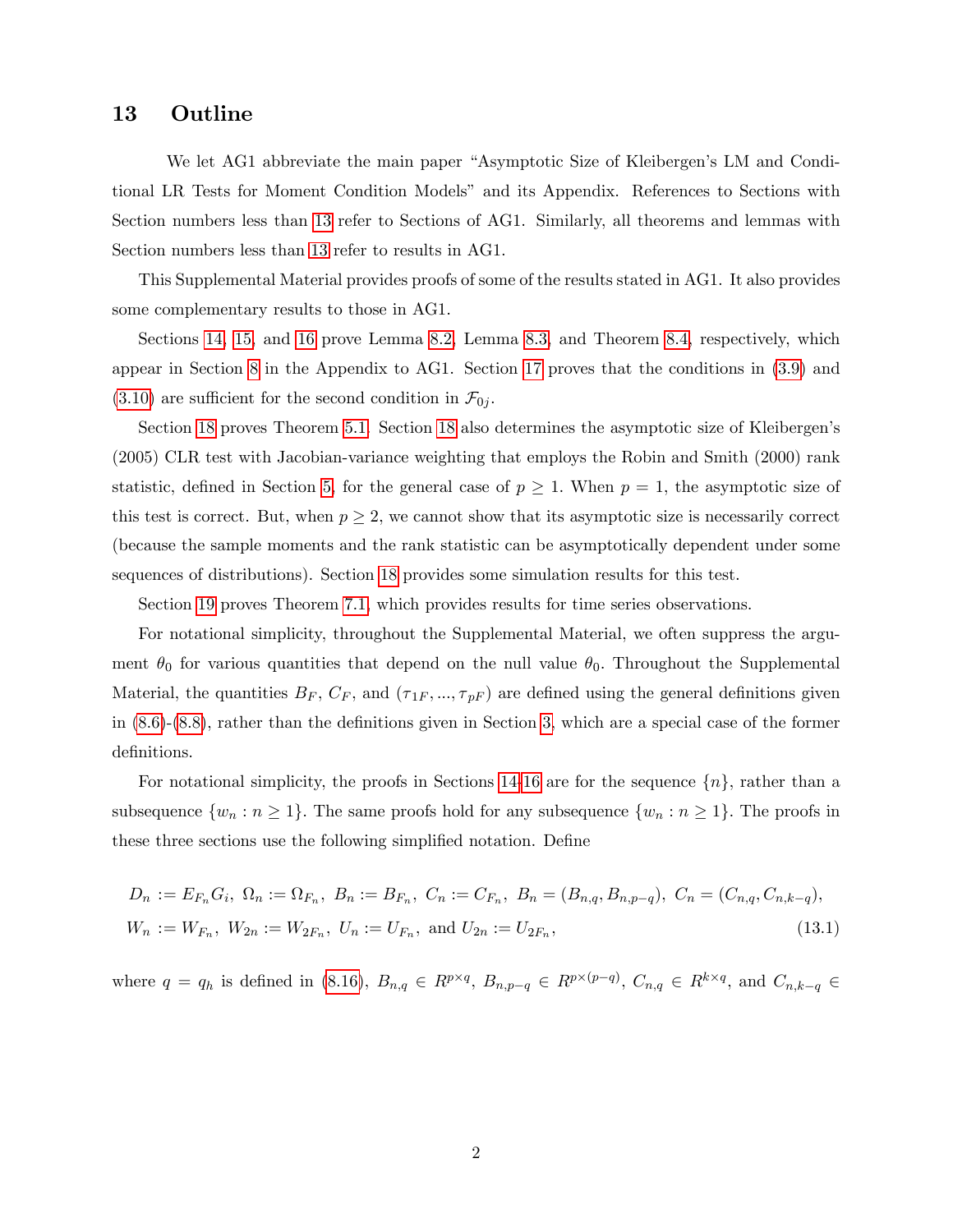$R^{k\times (k-q)}$ . Define

<span id="page-4-2"></span>
$$
\Upsilon_{n,q} := Diag\{\tau_{1F_n}, \dots, \tau_{qF_n}\} \in R^{q \times q}, \ \Upsilon_{n,p-q} := Diag\{\tau_{(q+1)F_n}, \dots, \tau_{pF_n}\} \in R^{(p-q) \times (p-q)}, \text{ and}
$$
\n
$$
\Upsilon_n := \begin{bmatrix}\n\Upsilon_{n,q} & 0^{q \times (p-q)} \\
0^{(p-q) \times q} & \Upsilon_{n,p-q} \\
0^{(k-p) \times q} & 0^{(k-p) \times (p-q)}\n\end{bmatrix} \in R^{k \times p}.
$$
\n(13.2)

Note that  $\Upsilon_n$  is the diagonal matrix of singular values of  $W_nD_nU_n$ , see [\(8.8\)](#page--1-10).

### <span id="page-4-0"></span>14 Proof of Lemma [8.2](#page--1-0)

**Lemma [8.2](#page--1-0) of AG1.** Under all sequences  $\{\lambda_{n,h} : n \geq 1\},\$ 

$$
n^{1/2}\left(\begin{array}{c}\widehat{g}_n\\vec(\widehat{D}_n - E_{F_n}G_i)\end{array}\right) \rightarrow_d \left(\begin{array}{c}\overline{g}_h\\vec(\overline{D}_h)\end{array}\right) \sim N\left(0^{(p+1)k}, \left(\begin{array}{cc}h_{5,g} & 0^{k \times pk}\\0^{pk \times k} & \Phi_h^{vec(G_i)}\end{array}\right)\right).
$$

Under all subsequences  $\{w_n\}$  and all sequences  $\{\lambda_{w_n,h} : n \geq 1\}$ , the same result holds with n replaced with  $w_n$ .

Proof of Lemma [8.2.](#page--1-0) We have

<span id="page-4-1"></span>
$$
n^{1/2}vec(\hat{D}_n - D_n) = n^{-1/2} \sum_{i=1}^n vec(G_i - D_n) - \begin{pmatrix} \hat{\Gamma}_{1n} \\ \vdots \\ \hat{\Gamma}_{pn} \end{pmatrix} \hat{\Omega}_n^{-1} n^{1/2} \hat{g}_n
$$
(14.1)  

$$
= n^{-1/2} \sum_{i=1}^n \left[ vec(G_i - D_n) - \begin{pmatrix} E_{F_n} G_{\ell 1} g'_{\ell} \\ \vdots \\ E_{F_n} G_{\ell p} g'_{\ell} \end{pmatrix} \Omega_{F_n}^{-1} g_i \right] + o_p(1),
$$

where the second equality holds by (i) the weak law of large numbers (WLLN) applied to  $n^{-1}\sum_{\ell=1}^n$  $G_{\ell j} g'_{\ell}$  for  $j = 1, ..., p, n^{-1} \sum_{\ell=1}^{n} vec(G_{\ell}),$  and  $n^{-1} \sum_{\ell=1}^{n} geg'_{\ell}$ , (ii)  $E_{F_n} g_i = 0^k$ , (iii)  $h_{5,g} = \lim \Omega_{F_n}$  is pd, and (iv) the CLT, which implies that  $n^{1/2}\hat{g}_n = O_p(1)$ .

Using [\(14.1\)](#page-4-1), the convergence result of Lemma [8.2](#page--1-0) holds (with n in place of  $w_n$ ) by the Lyapunov triangular-array multivariate CLT using the moment restrictions in  $F$ . The limiting covariance matrix between  $n^{1/2}vec(\hat{D}_n - D_n)$  and  $n^{1/2}\hat{g}_n$  in Lemma [8.2](#page--1-0) is a zero matrix because

$$
E_{F_n}[G_{ij} - D_{nj} - (E_{F_n} G_{\ell j} g'_{\ell}) \Omega_{F_n}^{-1} g_i] g'_i = 0^{k \times k}, \qquad (14.2)
$$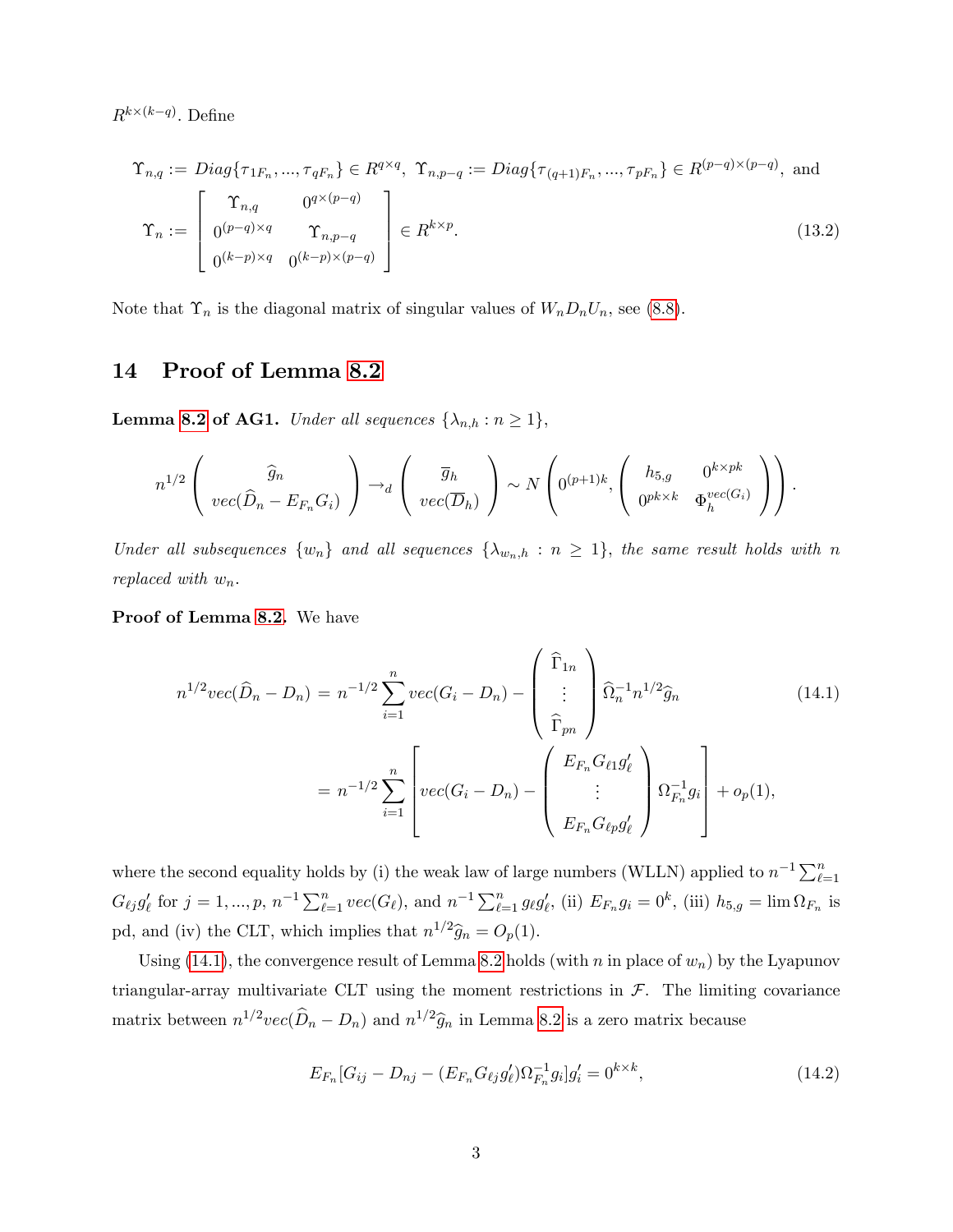where  $D_{nj}$  denotes the jth column of  $D_n$ , using  $E_{F_n}g_i = 0^k$  for  $j = 1, ..., p$ . By the CLT, the limiting variance matrix of  $n^{1/2}vec(\hat{D}_n - D_n)$  in Lemma [8.2](#page--1-0) equals

$$
\lim Var_{F_n}(vec(G_i) - (E_{F_n}vec(G_\ell)g'_\ell)\Omega_{F_n}^{-1}g_i) = \lim \Phi_{F_n}^{vec(G_i)} = \Phi_h^{vec(G_i)},
$$
\n(14.3)

see [\(8.15\)](#page--1-13), and the limit exists because (i) the components of  $\Phi_{F_n}^{vec(G_i)}$  $F_n^{vec(G_i)}$  are comprised of  $\lambda_{4,F_n}$  and submatrices of  $\lambda_{5,F_n}$  and (ii)  $\lambda_{s,F_n} \to h_s$  for  $s = 4, 5$ . By the CLT, the limiting variance matrix of  $n^{1/2}\widehat{g}_n$  equals  $\lim E_{F_n} g_i g'_i = h_{5,g}.$   $\Box$ 

#### <span id="page-5-0"></span>15 Proof of Lemma [8.3](#page--1-1)

**Lemma [8.3](#page--1-1) of AG1.** Suppose Assumption WU holds for some non-empty parameter space  $\Lambda_* \subset$  $\Lambda_2$ . Under all sequences  $\{\lambda_{n,h} : n \geq 1\}$  with  $\lambda_{n,h} \in \Lambda_*$ ,

$$
n^{1/2}(\widehat{g}_n, \widehat{D}_n - E_{F_n} G_i, W_{F_n} \widehat{D}_n U_{F_n} T_n) \rightarrow_d (\overline{g}_h, \overline{D}_h, \overline{\Delta}_h),
$$

where (a)  $(\bar{g}_h, D_h)$  are defined in Lemma [8.2,](#page--1-0) (b)  $\Delta_h$  is the nonrandom function of h and  $D_h$ defined in [\(8.17\)](#page--1-14), (c)  $(\overline{D}_h, \overline{\Delta}_h)$  and  $\overline{g}_h$  are independent, (d) if Assumption WU holds with  $\Lambda_* = \Lambda_0$ ,  $W_F = \Omega_F^{-1/2}$ , and  $U_F = I_p$ , then  $\overline{\Delta}_h$  has full column rank p with probability one and (e) under all subsequences  $\{w_n\}$  and all sequences  $\{\lambda_{w_n,h} : n \geq 1\}$  with  $\lambda_{w_n,h} \in \Lambda_*$ , the convergence result above and the results of parts (a)-(d) hold with n replaced with  $w_n$ .

The proof of part (d) of Lemma [8.3](#page--1-1) uses the following two lemmas and corollary.

<span id="page-5-1"></span>**Lemma 15.1** Suppose  $\Delta \in R^{k \times p}$  has a multivariate normal distribution (with possibly singular variance matrix),  $k \geq p$ , and the variance matrix of  $\Delta \xi \in R^k$  has rank at least p for all nonrandom vectors  $\xi \in R^p$  with  $||\xi|| = 1$ . Then,  $P(\Delta$  has full column rank  $p) = 1$ .

**Comments:** (i) Let Condition  $\Delta$  denote the condition of the lemma on the variance of  $\Delta \xi$ . A sufficient condition for Condition  $\Delta$  is that  $vec(\Delta)$  has a pd variance matrix (because  $\Delta \xi$  =  $(\xi' \otimes I_k)vec(\Delta))$ . The converse is not true. This is proved in Comment (iii) below.

(ii) A weaker sufficient condition for Condition  $\Delta$  is that the variance matrix of  $\Delta \xi \in R^k$  has rank k for all constant vectors  $\xi \in R^p$  with  $||\xi|| = 1$ . The latter condition holds iff  $Var(\zeta' vec(\Delta)) > 0$ for all  $\zeta \in R^{pk}$  of the form  $\zeta = \xi \otimes \mu$  for some  $\xi \in R^p$  and  $\mu \in R^k$  with  $||\xi|| = 1$  and  $||\mu|| = 1$ (because  $(\xi' \otimes \mu')vec(\Delta) = vec(\mu' \Delta \xi) = \mu' \Delta \xi)$ . In contrast,  $vec(\Delta)$  has a pd variance matrix iff  $Var(\zeta' vec(\Delta)) > 0$  for all  $\zeta \in R^{pk}$  with  $||\zeta|| = 1$ .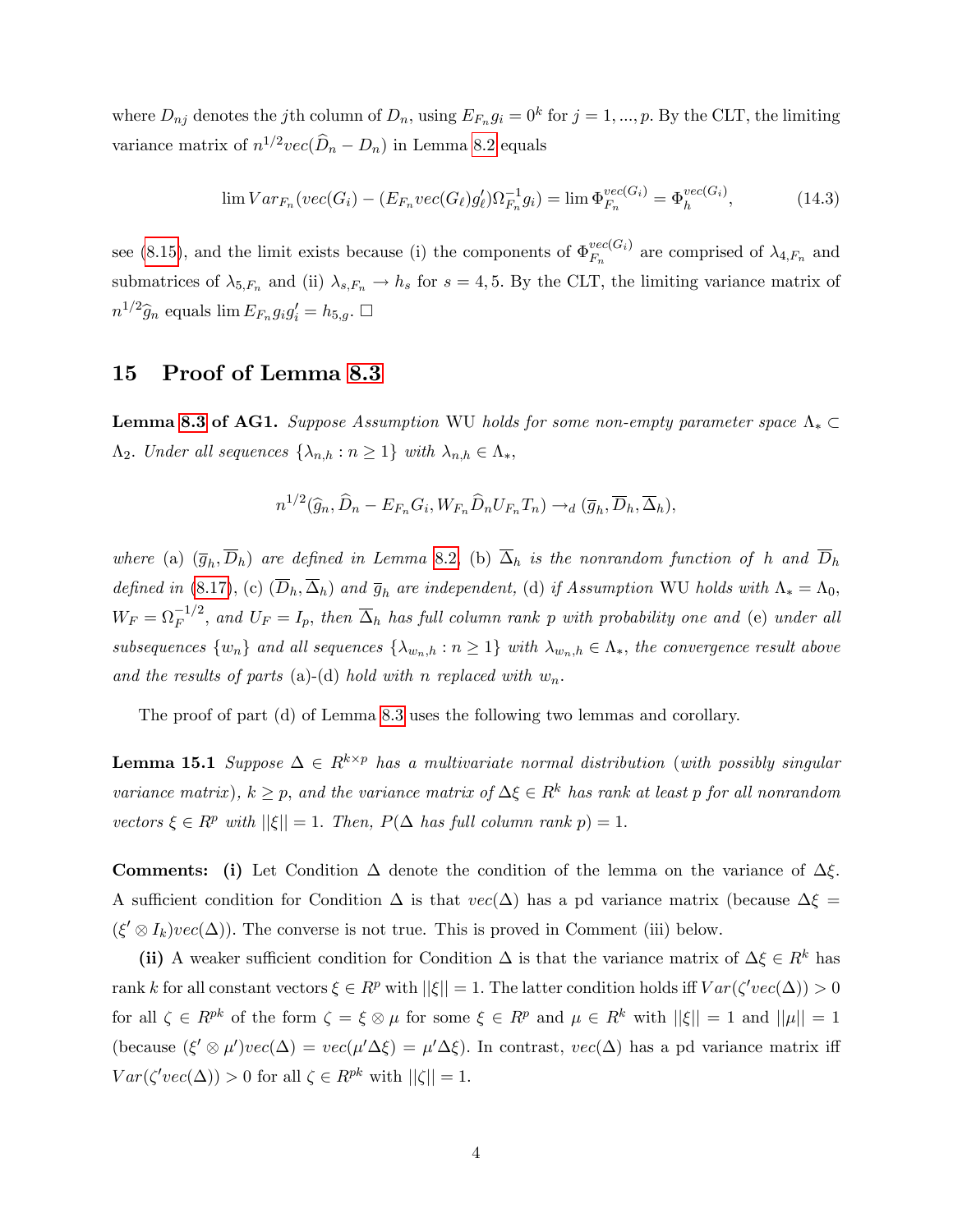(iii) For example, the following matrix  $\Delta$  satisfies the sufficient condition given in Comment (ii) for Condition  $\Delta$  (and hence Condition  $\Delta$  holds), but not the sufficient condition given in Comment (i). Let  $Z_j$  for  $j = 1, 2, 3$  be independent standard normal random variables. Define

$$
\Delta = \left(\begin{array}{cc} Z_1 & Z_2 \\ Z_3 & Z_1 \end{array}\right). \tag{15.1}
$$

Obviously,  $Var(vec(\Delta))$  is not pd. On the other hand, writing  $\xi = (\xi_1, \xi_2)'$  and  $\mu = (\mu_1, \mu_2)'$ , we have

$$
Var(\mu'\Delta\xi) = Var(\mu_1[Z_1\xi_1 + Z_2\xi_2] + \mu_2[Z_3\xi_1 + Z_1\xi_2])
$$
  
= 
$$
Var((\mu_1\xi_1 + \mu_2\xi_2)Z_1 + \mu_1\xi_2 Z_2 + \mu_2\xi_1 Z_3)
$$
  
= 
$$
(\mu_1\xi_1 + \mu_2\xi_2)^2 + (\mu_1\xi_2)^2 + (\mu_2\xi_1)^2.
$$
 (15.2)

Now,  $(\mu_1 \xi_2)^2 = 0$  implies  $\mu_1 = 0$  or  $\xi_2 = 0$  and  $(\mu_2 \xi_1)^2 = 0$  implies  $\mu_2 = 0$  or  $\xi_1 = 0$ . In addition,  $\mu_1 = 0$  implies  $\mu_2 \neq 0, \xi_2 = 0$  implies  $\xi_1 \neq 0$ , etc. So, the two cases where  $(\mu_1 \xi_2)^2 = (\mu_2 \xi_1)^2 = 0$ are:  $(\mu_1, \xi_1) = (0, 0)$  and  $(\mu_2, \xi_2) = (0, 0)$ . But,  $(\mu_1, \xi_1) = (0, 0)$  implies  $(\mu_1 \xi_1 + \mu_2 \xi_2)^2 = (\mu_2 \xi_2)^2 > 0$ and  $(\mu_2, \xi_2) = (0, 0)$  implies  $(\mu_1 \xi_1 + \mu_2 \xi_2)^2 = (\mu_1 \xi_1)^2 > 0$ . Hence,  $Var(\mu' \Delta \xi) > 0$  for all  $\mu$  and  $\xi$ with  $||\mu|| = ||\xi|| = 1$ ,  $Var(\Delta \xi)$  is pd for all  $\xi \in R^2$  with  $||\xi||^2 = 1$ , and the sufficient condition given in Comment (ii) for Condition  $\Delta$  holds.

(iv) Condition  $\Delta$  allows for redundant rows in  $\Delta$ , which corresponds to redundant moment conditions in the application of Lemma [15.1.](#page-5-1) Suppose a matrix  $\Delta$  satisfies Condition  $\Delta$ . Then, one adds one or more rows to  $\Delta$ , which consist of one or more of the existing rows of  $\Delta$  or some linear combinations of them. (In fact, the added rows can be arbitrary provided the resulting matrix has a multivariate normal distribution.) Call the new matrix  $\Delta_{+}$ . The matrix  $\Delta_{+}$  also satisfies Condition  $\Delta$  (because the rank of the variance of  $\Delta_+ \xi$  is at least as large as the rank of the variance of  $\Delta \xi$ , which is  $p$ ).

<span id="page-6-0"></span>**Corollary 15.2** Suppose  $\Delta_{q_*} \in R^{k \times q_*}$  is a nonrandom matrix with full column rank  $q_*$  and  $\Delta_{p-q_*} \in R^{k \times q_*}$  $R^{k\times (p-q_*)}$  has a multivariate normal distribution (with possibly singular variance matrix) and  $k\geq p$ . Let  $M \in R^{k \times k}$  be a nonsingular matrix such that  $M\Delta_{q_*} = (e_1, ..., e_{q_*}),$  where  $e_l$  denotes the l-th coordinate vector in  $R^k$ . Decompose  $M = (M'_1, M'_2)'$  with  $M_1 \in R^{q_* \times k}$  and  $M_2 \in R^{(k-q_*) \times k}$ . Suppose the variance matrix of  $M_2\Delta_{p-q_*}\xi_2 \in R^{k-q_*}$  has rank at least  $p-q_*$  for all nonrandom vectors  $\xi_2 \in R^{p-q_*}$  with  $||\xi_2|| = 1$ . Then, for  $\Delta = (\Delta_{q_*}, \Delta_{p-q_*}) \in R^{k \times p}$ , we have  $P(\Delta$  has full column rank  $p) = 1.$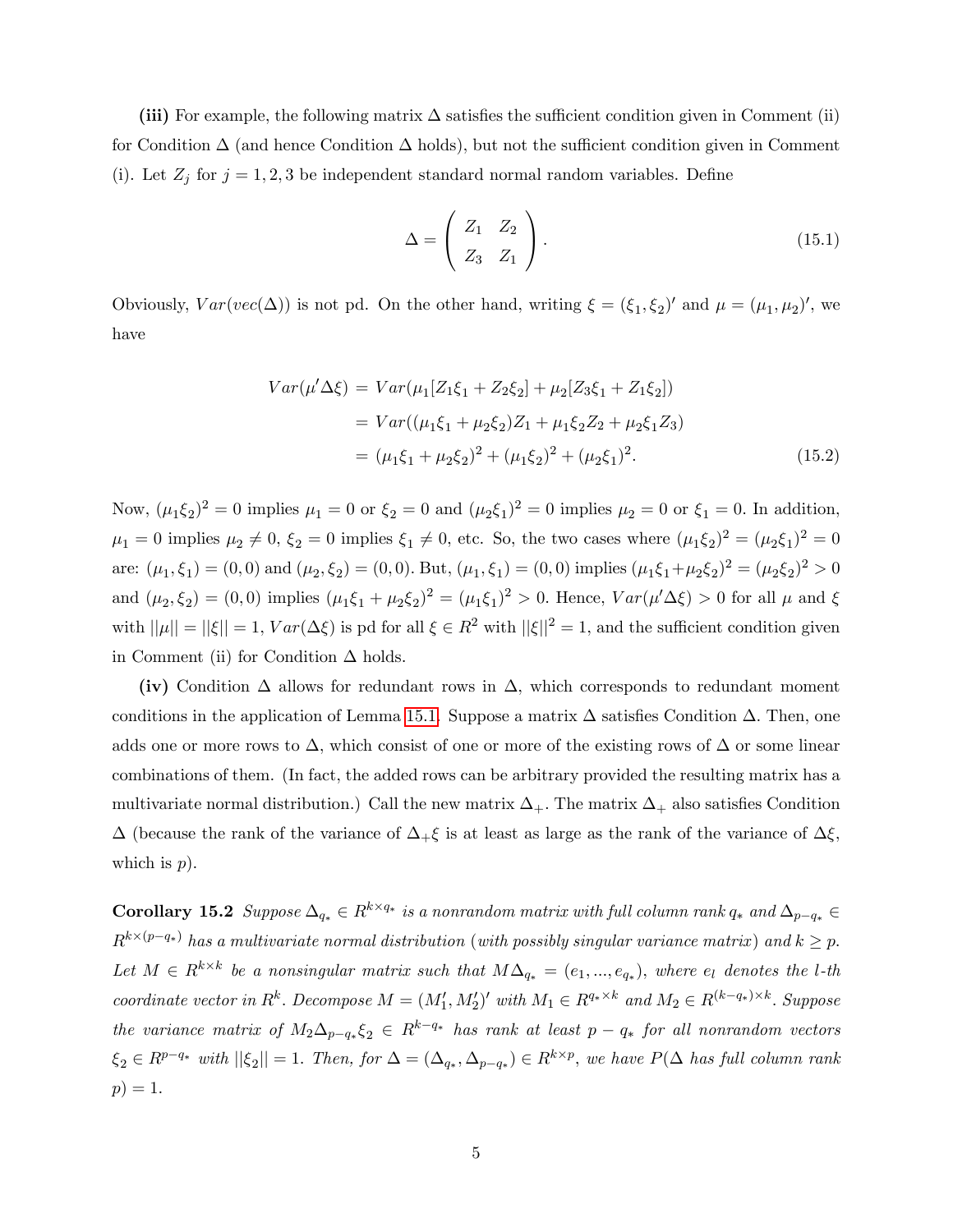Comment: Corollary [15.2](#page-6-0) follows from Lemma [15.1](#page-5-1) by the following argument. We have

$$
M\Delta = \begin{pmatrix} M_1 \Delta_{q_*} & M_1 \Delta_{p-q_*} \\ M_2 \Delta_{q_*} & M_2 \Delta_{p-q_*} \end{pmatrix} = \begin{pmatrix} I_{q_*} & M_1 \Delta_{p-q_*} \\ 0^{(k-q_*) \times q_*} & M_2 \Delta_{p-q_*} \end{pmatrix}.
$$
 (15.3)

The matrix  $\Delta$  has full column rank p iff  $M\Delta$  has full column rank p iff  $M_2\Delta_{p-q_*}$  has full column rank  $p - q_*$ . The Corollary now follows from Lemma [15.1](#page-5-1) applied with  $\Delta$ , k, p, and  $\xi$  replaced by  $M_2\Delta_{p-q_*}, k-q_*, p-q_*, \text{ and } \xi_2$ , respectively.

The following lemma is a special case of Cauchy's interlacing eigenvalues result, e.g., see Hwang (2004). As above, for a symmetric matrix A, let  $\lambda_1(A) \geq \lambda_2(A) \geq \dots$  denote the eigenvalues of A. Let  $A_{-r}$  denote a principal submatrix of A of order  $r \geq 1$ . That is,  $A_{-r}$  denotes A with some choice of  $r$  rows and the same  $r$  columns deleted.

<span id="page-7-0"></span>**Proposition 15.3** Let A by a symmetric  $k \times k$  matrix. Then,  $\lambda_k(A) \leq \lambda_{k-1}(A_{-1}) \leq \lambda_{k-1}(A) \leq$  $\ldots \leq \lambda_2(A) \leq \lambda_1(A_{-1}) \leq \lambda_1(A).$ 

<span id="page-7-3"></span>The following is a straightforward corollary of Proposition [15.3.](#page-7-0)

**Corollary 15.4** Let A by a symmetric  $k \times k$  matrix and let  $r \in \{1, ..., k-1\}$ . Then, (a)  $\lambda_m(A) \geq$  $\lambda_m(A_{-r})$  for  $m = 1, ..., k-r$  and (b)  $\lambda_m(A) \leq \lambda_{m-r}(A_{-r})$  for  $m = r + 1, ..., k$ .

Proof of Lemma [8.3.](#page--1-1) First, we prove the convergence result in Lemma [8.3.](#page--1-1) The singular value decomposition of  $W_n D_n U_n$  is

<span id="page-7-1"></span>
$$
W_n D_n U_n = C_n \Upsilon_n B'_n,\tag{15.4}
$$

because  $B_n$  is a matrix of eigenvectors of  $U'_n D'_n W'_n W_n D_n U_n$ ,  $C_n$  is a matrix of eigenvectors of  $W_n D_n U_n' D'_n W'_n$ , and  $\Upsilon_n$  is the  $k \times p$  matrix with the singular values  $\{\tau_{jF_n} : j \leq p\}$  of  $W_n D_n U_n$ on the diagonal (ordered so that  $\tau_{jF_n} \geq 0$  is nonincreasing in j).

Using  $(15.4)$ , we get

$$
W_n D_n U_n B_{n,q} \Upsilon_{n,q}^{-1} = C_n \Upsilon_n B_n' B_{n,q} \Upsilon_{n,q}^{-1} = C_n \Upsilon_n \left( \begin{array}{c} I_q \\ 0^{(p-q)\times q} \end{array} \right) \Upsilon_{n,q}^{-1} = C_n \left( \begin{array}{c} I_q \\ 0^{(k-q)\times q} \end{array} \right) = C_{n,q},\tag{15.5}
$$

where the second equality uses  $B_n' B_n = I_p$ . Hence, we obtain

<span id="page-7-2"></span>
$$
W_n \widehat{D}_n U_n B_{n,q} \Upsilon_{n,q}^{-1} = W_n D_n U_n B_{n,q} \Upsilon_{n,q}^{-1} + W_n n^{1/2} (\widehat{D}_n - D_n) U_n B_{n,q} (n^{1/2} \Upsilon_{n,q})^{-1}
$$
  
=  $C_{n,q} + o_p(1) \rightarrow_p h_{3,q} = \overline{\Delta}_{h,q},$  (15.6)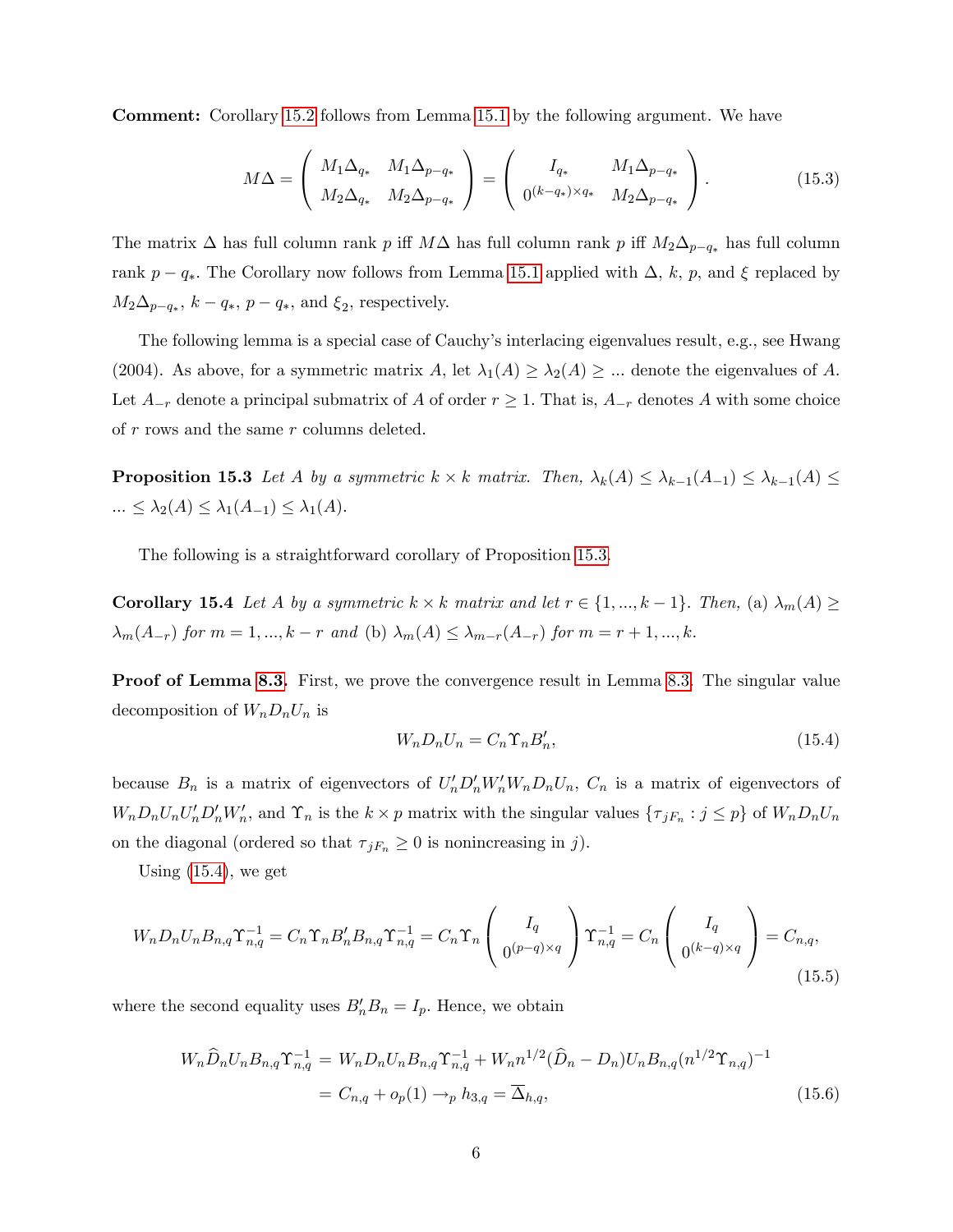where the second equality uses  $n^{1/2} \tau_{jF_n} \to \infty$  for all  $j \leq q$  (by the definition of q in [\(8.16\)](#page--1-12)),  $W_n = O(1)$  (by the condition  $||W_F|| \le M_1 < \infty$   $\forall F \in \mathcal{F}_{WU}$ , see [\(8.5\)](#page--1-15)),  $n^{1/2}(\widehat{D}_n - D_n) = O_p(1)$  (by Lemma [8.2\)](#page--1-0),  $U_n = O(1)$  (by the condition  $||U_F|| \leq M_1 < \infty$   $\forall F \in \mathcal{F}_{WU}$ , see [\(8.5\)](#page--1-15)), and  $B_{n,q} \to h_{2,q}$ with  $||vec(h_{2,q})|| < \infty$  (by [\(8.12\)](#page--1-16) using the definitions in [\(8.17\)](#page--1-14) and [\(13.1\)](#page-3-1)). The convergence in  $(15.6)$  holds by  $(8.12)$ ,  $(8.17)$ , and  $(13.1)$ , and the last equality in  $(15.6)$  holds by the definition of  $\Delta_{h,q}$  in [\(8.17\)](#page--1-14).

Using [\(15.4\)](#page-7-1) again, we have

<span id="page-8-0"></span>
$$
n^{1/2}W_n D_n U_n B_{n,p-q} = n^{1/2} C_n \Upsilon_n B_n' B_{n,p-q} = n^{1/2} C_n \Upsilon_n \begin{pmatrix} 0^{q \times (p-q)} \\ I_{p-q} \end{pmatrix}
$$

$$
= C_n \begin{pmatrix} 0^{q \times (p-q)} \\ n^{1/2} \Upsilon_{n,p-q} \\ 0^{(k-p) \times (p-q)} \end{pmatrix} \to h_3 \begin{pmatrix} 0^{q \times (p-q)} \\ Diag\{h_{1,q+1},...,h_{1,p}\} \\ 0^{(k-p) \times (p-q)} \end{pmatrix} = h_3 h_{1,p-q}^{\circ}, \tag{15.7}
$$

where the second equality uses  $B'_nB_n = I_p$ , the convergence holds by  $(8.12)$  using the definitions in [\(8.17\)](#page--1-14) and [\(13.2\)](#page-4-2), and the last equality holds by the definition of  $h_{1,p-q}^{\diamond}$  in (8.17).

Using [\(15.7\)](#page-8-0) and Lemma [8.2,](#page--1-0) we get

<span id="page-8-1"></span>
$$
n^{1/2}W_n\widehat{D}_nU_nB_{n,p-q} = n^{1/2}W_nD_nU_nB_{n,p-q} + W_n n^{1/2}(\widehat{D}_n - D_n)U_nB_{n,p-q}
$$

$$
\to_d h_3h_{1,p-q}^\diamond + h_{71}\overline{D}_h h_{81}h_{2,p-q} = \overline{\Delta}_{h,p-q},
$$
(15.8)

where  $B_{n,p-q} \to h_{2,p-q}$ ,  $W_n \to h_{71}$ , and  $U_n \to h_{81}$  by [\(8.3\)](#page--1-17), [\(8.12\)](#page--1-16), [\(8.17\)](#page--1-14), and Assumption WU using the definitions in [\(13.1\)](#page-3-1) and the last equality holds by the definition of  $\overline{\Delta}_{h,p-q}$  in [\(8.17\)](#page--1-14).

Equations [\(15.6\)](#page-7-2) and [\(15.8\)](#page-8-1) combine to prove

$$
n^{1/2}W_n\widehat{D}_nU_nT_n = n^{1/2}W_n\widehat{D}_nU_nB_nS_n = (W_n\widehat{D}_nU_nB_{n,q}\Upsilon_{n,q}^{-1}, n^{1/2}W_n\widehat{D}_nU_nB_{n,p-q})
$$

$$
\rightarrow_d (\overline{\Delta}_{h,q}, \overline{\Delta}_{h,p-q}) = \overline{\Delta}_h
$$
(15.9)

using the definition of  $S_n$  in [\(8.19\)](#page--1-18). The convergence is joint with that in Lemma [8.2](#page--1-0) because it just relies on the convergence of  $n^{1/2}(\widehat{D}_n - D_n)$ , which is part of the former. This establishes the convergence result of Lemma [8.3.](#page--1-1)

Properties (a) and (b) in Lemma [8.3](#page--1-1) hold by definition. Property  $(c)$  in Lemma 8.3 holds by Lemma [8.2](#page--1-0) and property (b) in Lemma [8.3.](#page--1-1)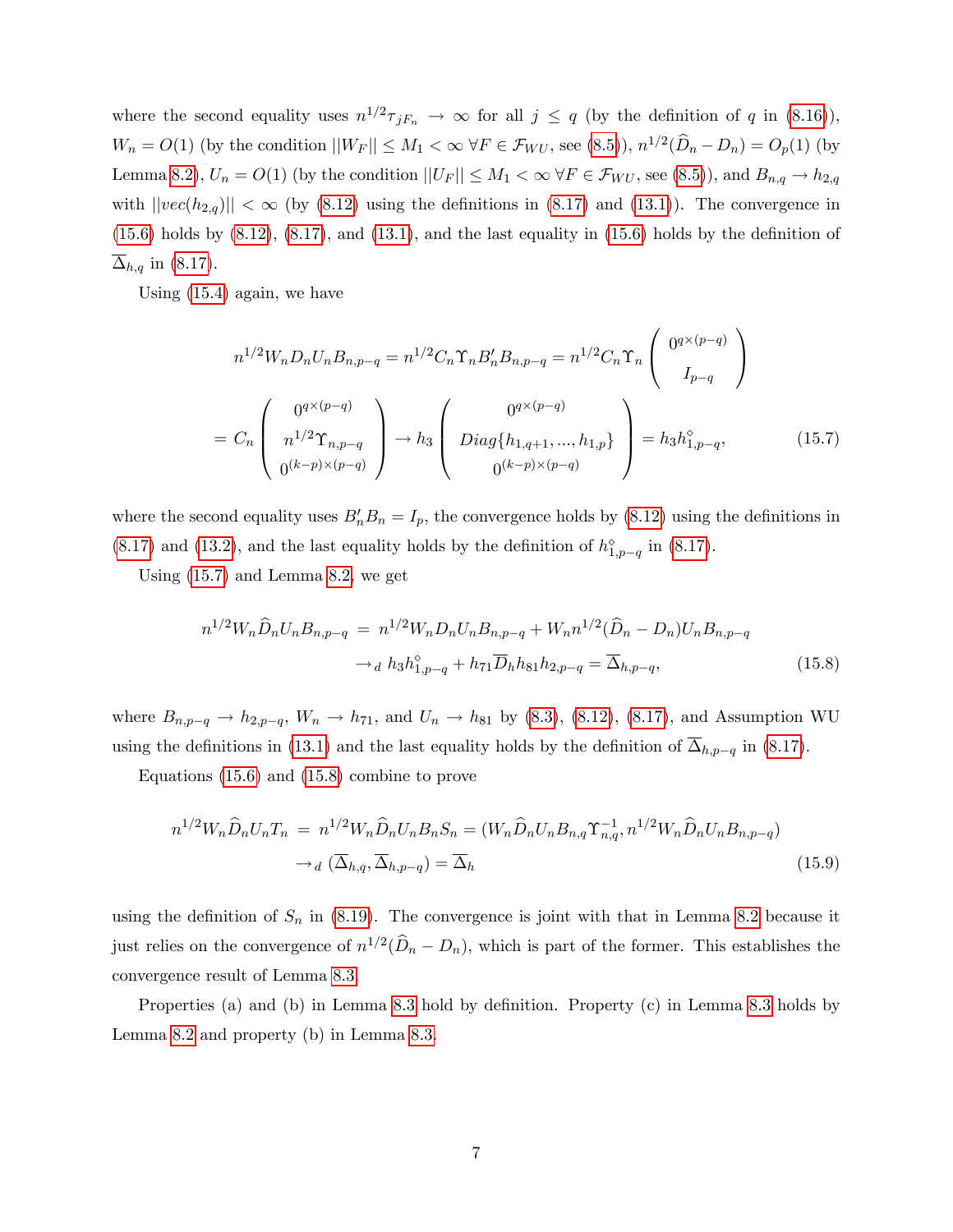Now, we prove property (d). We have

$$
h'_{2,p-q}h_{2,p-q} = \lim B'_{n,p-q}B_{n,p-q} = I_{p-q} \text{ and } h'_{3,q}h_{3,q} = \lim C'_{n,q}C_{n,q} = I_q
$$
\n(15.10)

because  $B_n$  and  $C_n$  are orthogonal matrices by [\(8.6\)](#page--1-9) and [\(8.7\)](#page--1-19). Hence, if  $q = p$ , then  $\overline{\Delta}_h = \overline{\Delta}_{h,q}$  $h_{3,q}, \overline{\Delta}'_h \overline{\Delta}_h = I_p$ , and  $\overline{\Delta}_h$  has full column rank.

Hence, it suffices to consider the case where  $q < p$  and  $\lambda_{n,h} \in \Lambda_0 \forall n \geq 1$ , which is assumed in part (d). We prove part (d) for this case by applying Corollary [15.2](#page-6-0) with  $q_* = q$ ,  $\Delta_{q_*} = \overline{\Delta}_{h,q}$  (= h<sub>3,q</sub>),  $\Delta_{p-q_*} = \overline{\Delta}_{h,p-q}, M = h'_3, M_1 = h'_{3,q}, M_2 = h'_{3,k-q}, \xi_2 \in R^{p-q}$ , and  $\Delta = \overline{\Delta}_h$ . Corollary [15.2](#page-6-0) gives the desired result that  $P(\overline{\Delta}_h$  has full column rank  $p) = 1$ . The condition in Corollary [15.2](#page-6-0) that " $M\Delta_{q_*} = (e_1, ..., e_{q_*})$ " holds in this case because  $h'_3\Delta_{h,q} = h'_3h_{3,q} = (e_1, ..., e_q)$ . The condition in Corollary [15.2](#page-6-0) that "the variance matrix of  $M_2\Delta_{p-q_*}\xi_2 \in R^{k-q_*}$  has rank at least  $p-q_*$  for all nonrandom vectors  $\xi_2 \in R^{p-q_*}$  with  $||\xi_2|| = 1$ " in this case becomes "the variance matrix of  $h'_{3,k-q} \overline{\Delta}_{h,p-q} \xi_2 \in R^{k-q}$  has rank at least  $p-q$  for all nonrandom vectors  $\xi_2 \in R^{p-q}$  with  $||\xi_2|| = 1$ ." It remains to establish the latter property, which is equivalent to

<span id="page-9-1"></span>
$$
\lambda_{p-q} \left( Var(h'_{3,k-q} \overline{\Delta}_{h,p-q} \xi_2) \right) > 0 \ \forall \xi_2 \in R^{p-q} \text{ with } ||\xi_2|| = 1. \tag{15.11}
$$

We have

<span id="page-9-0"></span>
$$
Var(h'_{3,k-q}\overline{\Delta}_{h,p-q}\xi_2) = Var(h'_{3,k-q}h_{5,g}^{-1/2}\overline{D}_h h_{2,p-q}\xi_2)
$$
  
\n
$$
= ((h_{2,p-q}\xi_2)' \otimes (h'_{3,k-q}h_{5,g}^{-1/2}))Var(vec(\overline{D}_h))((h_{2,p-q}\xi_2) \otimes (h'_{3,k-q}h_{5,g}^{-1/2})')
$$
  
\n
$$
= ((h_{2,p-q}\xi_2)' \otimes (h'_{3,k-q}h_{5,g}^{-1/2}))\Phi_h^{vec(G_i)}((h_{2,p-q}\xi_2) \otimes (h'_{3,k-q}h_{5,g}^{-1/2})')
$$
  
\n
$$
= \Phi_h^{h'_{3,k-q}h_{5,g}^{-1/2}G_ih_{2,p-q}\xi_2},
$$
\n(15.12)

where the first equality holds by the definition of  $\overline{\Delta}_{h,p-q}$  in [\(8.17\)](#page--1-14) and the fact that  $h_{71} = h_{5,g}^{-1/2}$  and  $h_{81} = I_p$  by the conditions in part (d) of Lemma [8.3,](#page--1-1) the second and fourth equalities use the general formula  $vec(ABC) = (C' \otimes A)vec(B)$ , the third equality holds because  $vec(\overline{D}_h) \sim N(0^{pk}, \Phi_h^{vec(G_i)})$  $h^{vec(\mathbf{G}_i)}$ by Lemma [8.2,](#page--1-0) and the fourth equality uses the definition of the variance matrix  $\Phi_h^{a_i}$  in [\(8.15\)](#page--1-13) for an arbitrary random vector  $a_i$ .

Next, we show that  $\Phi_h^{h'_{3,k-q}h_{5,g}^{-1/2}G_ih_{2,p-q}\xi_2}$ h equals the expected outer-product matrix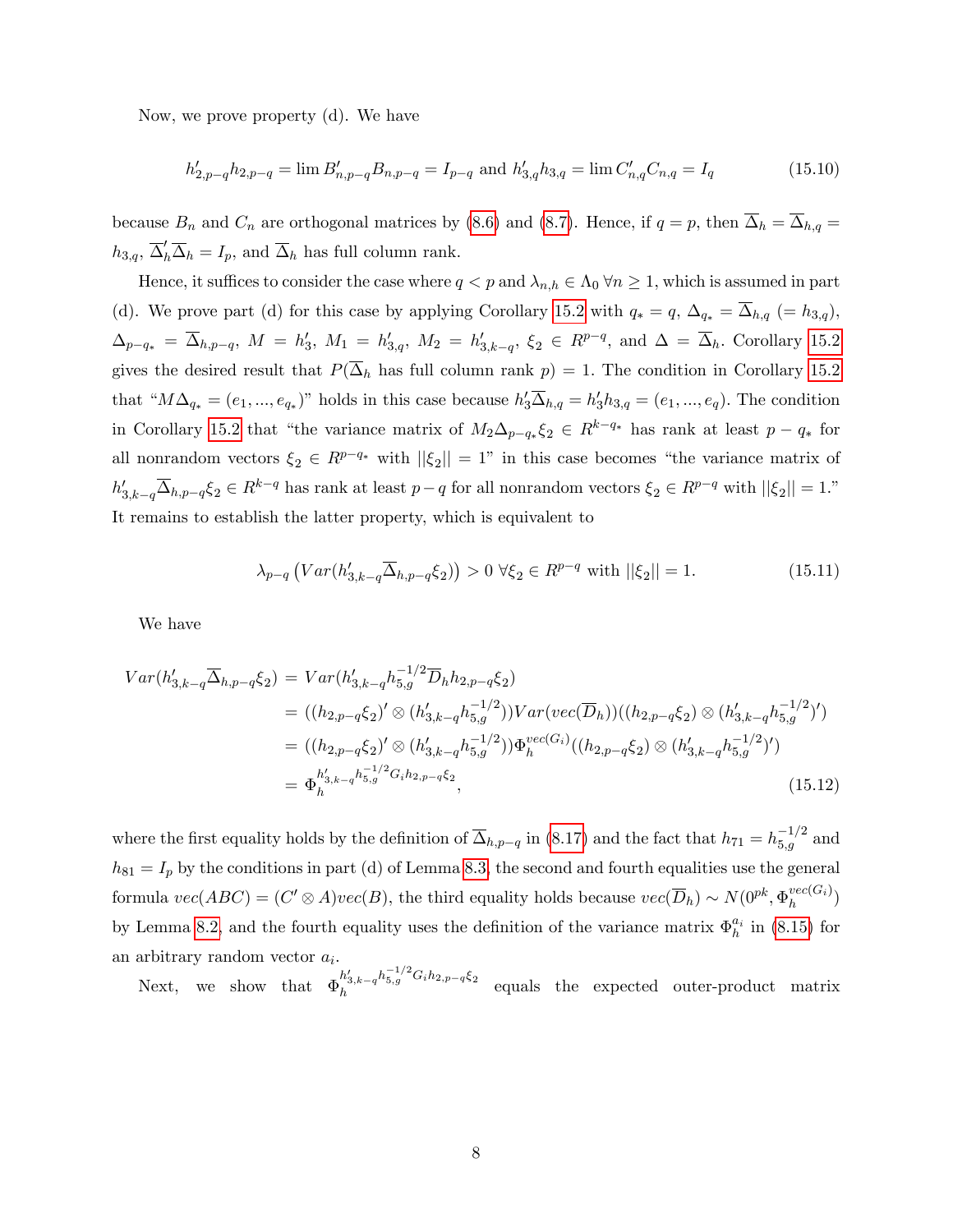<span id="page-10-2"></span>
$$
\lim \Psi_{F_n}^{C'_{n,k-q}\Omega_n^{-1/2}G_iB_{n,p-q}\xi_2}.
$$
\n
$$
\Phi_{h}^{h'_{3,k-q}h_{5,g}^{-1/2}G_ih_{2,p-q}\xi_2} = ((h_{2,p-q}\xi_2)'\otimes (h'_{3,k-q}h_{5,g}^{-1/2}))\Phi_{h}^{vec(G_i)}((h_{2,p-q}\xi_2)\otimes (h'_{3,k-q}h_{5,g}^{-1/2})')
$$
\n
$$
= \lim ((B_{n,p-q}\xi_2)'\otimes (C'_{n,k-q}\Omega_n^{-1/2}))\Phi_{F_n}^{vec(G_i)}((B_{n,p-q}\xi_2)\otimes (C'_{n,k-q}\Omega_n^{-1/2})')
$$
\n
$$
= \lim ((B_{n,p-q}\xi_2)'\otimes (C'_{n,k-q}\Omega_n^{-1/2}))\Psi_{F_n}^{vec(G_i)}((B_{n,p-q}\xi_2)\otimes (C'_{n,k-q}\Omega_n^{-1/2})')
$$
\n
$$
- \lim ((B_{n,p-q}\xi_2)'\otimes (C'_{n,k-q}\Omega_n^{-1/2}))E_{F_n}vec(G_i)\cdot E_{F_n}vec(G_i)'((B_{n,p-q}\xi_2)\otimes (C'_{n,k-q}\Omega_n^{-1/2})')
$$
\n
$$
= \lim ((B_{n,p-q}\xi_2)'\otimes (C'_{n,k-q}\Omega_n^{-1/2}))\Psi_{F_n}^{vec(G_i)}((B_{n,p-q}\xi_2)\otimes (C'_{n,k-q}\Omega_n^{-1/2})')
$$
\n
$$
- \lim E_{F_n}vec(C'_{n,k-q}\Omega_n^{-1/2}G_iB_{n,p-q}\xi_2)\cdot E_{F_n}vec(C'_{n,k-q}\Omega_n^{-1/2}G_iB_{n,p-q}\xi_2)'
$$
\n
$$
= \lim \Psi_{F_n}^{C'_{n,k-q}\Omega_n^{-1/2}G_iB_{n,p-q}\xi_2}, \qquad (15.13)
$$

where the general formula  $vec(ABC) = (C' \otimes A)vec(B)$  is used multiple times, the limits exist by the conditions imposed on the sequence  $\{\lambda_{n,h} : n \geq 1\}$ , the second equality uses  $B_{n,p-j} \to h_{2,p-j}$ ,  $C_{n,k-q} \to h_{3,k-q}$ , and  $\Omega_n^{-1/2} \to h_{5,g}^{-1/2}$ , the third equality uses the definitions of  $\Psi_F^{a_i}$  and  $\Phi_F^{a_i}$ given in [\(3.2\)](#page--1-20) and [\(8.15\)](#page--1-13), respectively, and the last equality uses  $E_{F_n}$  vec( $C'_{n,k-q}$  $\Omega_n^{-1/2} G_i B_{n,p-q}$ ) =  $vec(C'_{n,k-q}\Omega_n^{-1/2}D_nB_{n,p-q})=O(n^{-1/2})$  by [\(15.7\)](#page-8-0) with  $W_n=\Omega_n^{-1/2}$ .

We can write  $\lim \Psi_{F_-}^{vec(C'_n \Omega_n^{-1/2} G_i B_n)}$  $F_n^{vec(\mathcal{C}_n \Omega_n \Omega_n)}$  as the limit of a subsequence  $\{n_m : m \geq 1\}$  of matrices  $\Psi_{F_m}^{vec(C'_{n_m}\Omega_{n_m}^{-1/2}G_iB_{n_m})}$  $F_{n_m}$ <sup>2,  $F_{n_m}$ </sup> for which  $F_{n_m} \in \mathcal{F}_{0j}$  for all  $m \geq 1$  for some  $j = 0, ..., q$ . It cannot be the case that  $j > q$ , because if  $j > q$ , then we obtain a contradiction because  $n_m^{1/2} \tau_{jF_{nm}} \to \infty$  as  $m \to \infty$ by the first condition of  $\mathcal{F}_{0j}$  and  $n_m^{1/2} \tau_{jF_{n_m}} \to \infty$  as  $m \to \infty$  by the definition of q in [\(8.16\)](#page--1-12).

Now, we fix an arbitrary  $j \in \{0, ..., q\}$ . The continuity of the  $\lambda_{p-j}(\cdot)$  function and the  $\lambda_{p-j}(\cdot)$ condition in  $\mathcal{F}_{0j}$  imply that, for all  $\xi \in R^{p-j}$  with  $||\xi|| = 1$ ,

<span id="page-10-0"></span>
$$
\lambda_{p-j} \left( \lim \Psi_{F_{nm}}^{C'_{n_m, k-j}} \Omega_{nm}^{-1/2} G_i B_{n_m, p-j} \xi \right) = \lim \lambda_{p-j} \left( \Psi_{F_{nm}}^{C'_{n_m, k-j}} \Omega_{nm}^{-1/2} G_i B_{n_m, p-j} \xi \right) > 0. \tag{15.14}
$$

For all  $\xi_2 \in R^{p-q}$  with  $||\xi_2|| = 1$ , let  $\xi = (0^{q-j}, \xi'_2)' \in R^{p-j}$ . Then,  $B_{n_m, p-j} \xi = B_{n_m, p-q} \xi_2$  and, by  $(15.14),$  $(15.14),$ 

<span id="page-10-1"></span>
$$
\lambda_{p-j} \left( \lim \Psi_{F_{nm}}^{C'_{nm,k-j} \Omega_{nm}^{-1/2} G_i B_{nm,p-q} \xi_2} \right) > 0 \ \forall \xi_2 \in R^{p-q} \text{ with } ||\xi_2|| = 1. \tag{15.15}
$$

Next, we apply Corollary [15.4\(](#page-7-3)b) with  $A = \lim_{n \to \infty} \Psi_{F_n}^{C'_{n_m,k-j}} \Omega_{n_m}^{-1/2} G_i B_{n_m,p-q} \xi_2$  $F_{n_m}^{(n_m,k-j^{2n}n_m \text{ or } n^2n^2n^2-4s^2)}$  and  $A_{-(q-j)} = \lim_{n \to \infty}$  $\Psi^{C'_{n_m,k-q}\Omega_{n_m}^{-1/2}G_iB_{n_m,p-q}\xi_2}_{F_-}$  $F_{n_m,k-q}^{n_{m,k-q}n_{m,m}}$   $F_{n,m}^{n_{m,k-q}}$ ,  $m=p-j$ ,  $r=q-j$ , where  $A_{-(q-j)}$  equals A with its first  $q-j$  rows and columns deleted in the present case and  $p > q$  implies that  $m = p - j \ge 1$  for all  $j = 0, ..., q$ .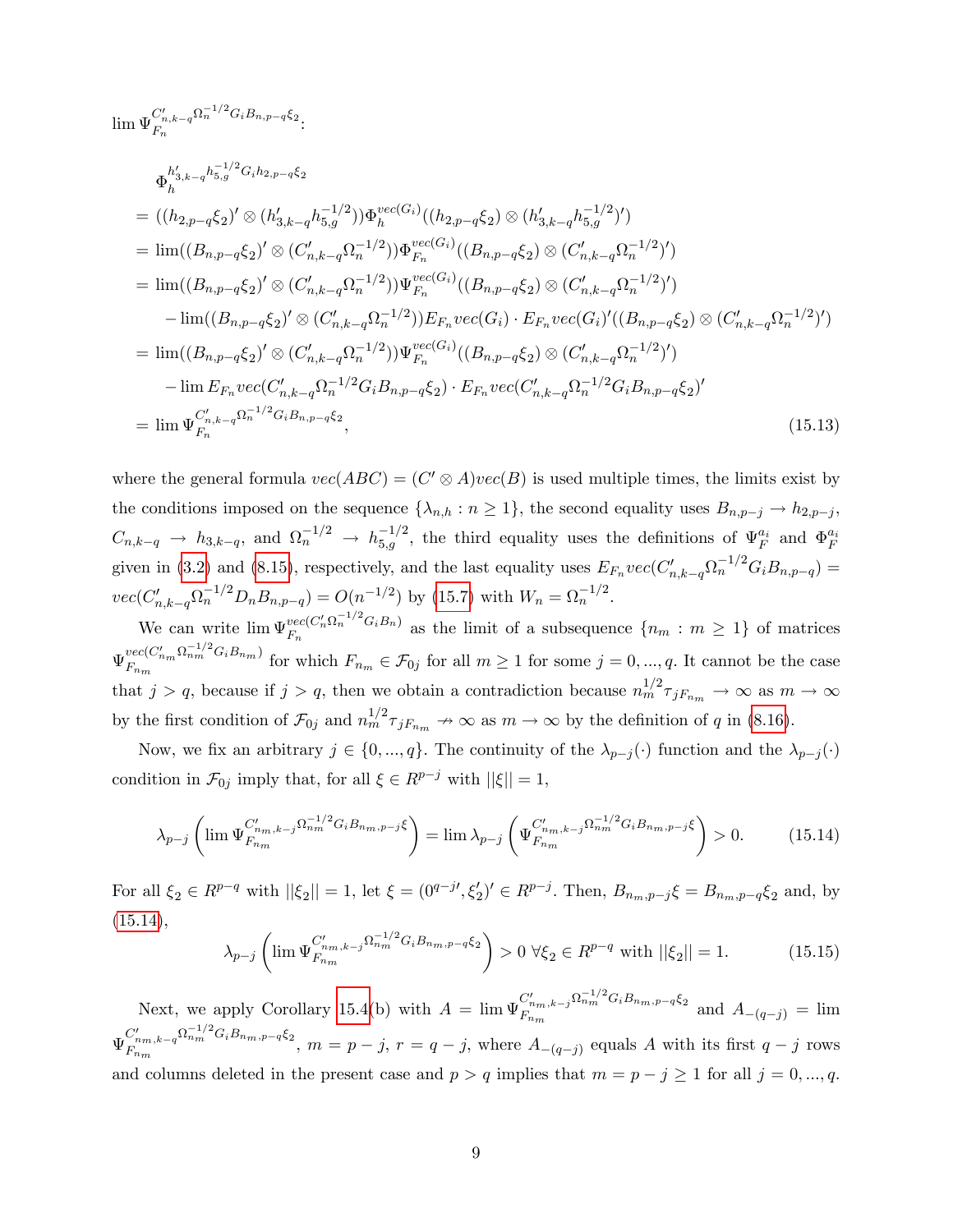Corollary [15.4](#page-7-3) and [\(15.15\)](#page-10-1) give

<span id="page-11-0"></span>
$$
\lambda_{p-q} \left( \lim \Psi_{F_{n_m}}^{C'_{n_m,k-q} \Omega_{n_m}^{-1/2} G_i B_{n_m,p-q} \xi_2} \right) > 0 \ \forall \xi_2 \in R^{p-q} \text{ with } ||\xi_2|| = 1. \tag{15.16}
$$

Equations  $(15.12)$ ,  $(15.13)$ , and  $(15.16)$  combine to establish  $(15.11)$  and the proof of part  $(d)$ is complete.

Part (e) of the Lemma holds by replacing n by the subsequence value  $w_n$  throughout the arguments given above.  $\square$ 

**Proof of Lemma [15.1.](#page-5-1)** It suffices to show that  $P(\Delta \xi = 0^k \text{ for some } \xi \in R^p \text{ with } ||\xi|| = 1) = 0.$ 

For any constant  $\gamma > 0$ , there exists a constant  $K_{\gamma} < \infty$  such that  $P(||vec(\Delta)|| > K_{\gamma}) \leq \gamma$ .

Given  $\varepsilon > 0$ , let  $\{B(\xi_s, \varepsilon) : s = 1, ..., N_{\varepsilon}\}\$ be a finite cover of  $\{\xi \in R^p : ||\xi|| = 1\}$ , where  $||\xi_s|| = 1$ and  $B(\xi_s, \varepsilon)$  is a ball in  $R^p$  centered at  $\xi_s$  of radius  $\varepsilon$ . It is possible to choose  $\{\xi_s : s = 1, ..., N_{\varepsilon}\}\$ such that the number,  $N_{\varepsilon}$ , of balls in the cover is of order  $\varepsilon^{-p+1}$ . That is,  $N_{\varepsilon} \leq C_1 \varepsilon^{-p+1}$  for some constant  $C_1 < \infty$ .

Let  $\Delta_r$  denote the rth row of  $\Delta$  for  $r = 1, ..., k$  written as a column vector. If  $\xi \in B(\xi_s, \varepsilon)$ , we have

$$
||\Delta \xi - \Delta \xi_s|| = \left(\sum_{r=1}^k (\Delta_r'(\xi - \xi_s))^2\right)^{1/2} \le \left(\sum_{r=1}^k ||\Delta_r||^2 ||\xi - \xi_s||^2\right)^{1/2} = \varepsilon ||vec(\Delta)||, \qquad (15.17)
$$

where the inequality holds by the Cauchy-Bunyakovsky-Schwarz inequality. If  $\xi \in B(\xi_s, \varepsilon)$  and  $\Delta \xi = 0^k$ , this gives

<span id="page-11-1"></span>
$$
||\Delta \xi_s|| \le \varepsilon ||vec(\Delta)||. \tag{15.18}
$$

Suppose  $Z_* \in \mathbb{R}^p$  has a multivariate normal distribution with pd variance matrix. Then, for any  $\varepsilon > 0$ ,

<span id="page-11-2"></span>
$$
P(||Z_*|| \le \varepsilon) = \int_{\{||z|| \le \varepsilon\}} f_{Z_*}(z) dz \le \sup_{z \in R^k} f_{Z_*}(z) \int_{\{||z|| \le \varepsilon\}} dz \le C_2 \varepsilon^p \tag{15.19}
$$

for some constant  $C_2 < \infty$ , where  $f_{Z_*}(z)$  denotes the density of  $Z_*$  with respect to Lebesgue measure, which exists because the variance matrix of  $Z_*$  is pd, and the inequalities hold because the density of a multivariate normal is bounded and the volume of a sphere in  $R^p$  of radius  $\varepsilon$  is proportional to  $\varepsilon^p$ .

For any  $\xi \in R^p$  with  $||\xi|| = 1$ , let  $B_{\xi} \Lambda_{\xi} B_{\xi}'$  be a spectral decomposition of  $Var(\Delta \xi)$ , where  $\Lambda_{\xi}$  is the diagonal  $k \times k$  matrix with the eigenvalues of  $Var(\Delta \xi)$  on its diagonal in nonincreasing order and  $B_{\xi}$  is an orthogonal  $k \times k$  matrix whose columns are eigenvectors of  $Var(\Delta \xi)$  that correspond to the eigenvalues in  $\Lambda_{\xi}$ . By assumption, the rank of  $Var(\Delta \xi)$  is p or larger. In consequence,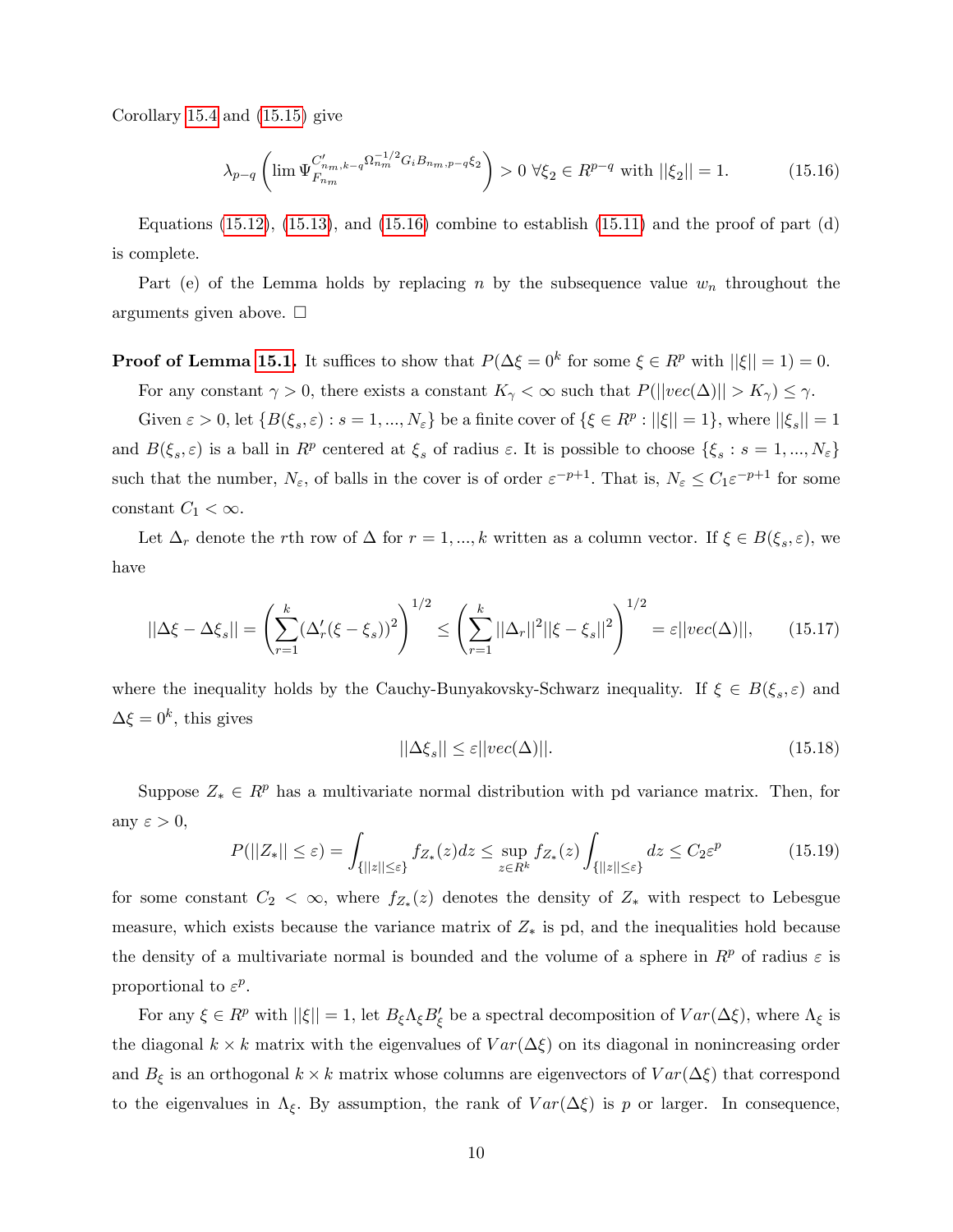the first p diagonal elements of  $\Lambda_{\xi}$  are positive. We have  $||\Delta\xi|| = ||B_{\xi}'\Delta\xi||$  and  $Var(B_{\xi}'\Delta\xi)$  =  $B'_\xi Var(\Delta \xi)B_\xi = \Lambda_\xi$ . Let  $(B'_\xi \Delta \xi)_p$  denote the p vector that contains the first p elements of the k vector  $B'_\xi\Delta\xi$ . Let  $\Lambda_{\xi p}$  denote the upper left  $p\times p$  submatrix of  $\Lambda_{\xi}$ . We have  $Var((B'_\xi\Delta\xi)_p)=\Lambda_{\xi p}$ and  $\Lambda_{\xi p}$  is pd (because the first p diagonal elements of  $\Lambda_{\xi}$  are positive).

Now, given any  $\gamma > 0$  and  $\varepsilon > 0$ , we have

<span id="page-12-1"></span>
$$
P(\Delta \xi = 0^k \text{ for some } \xi \in R^p \text{ with } ||\xi|| = 1)
$$
  
=  $P\left(\bigcup_{s=1}^{N_{\epsilon}} \bigcup_{\xi \in B(\xi_s, \varepsilon): ||\xi|| = 1} \{\Delta \xi = 0^k\}\right)$   
 $\leq P\left(\bigcup_{s=1}^{N_{\epsilon}} \{||\Delta \xi_s|| \leq \varepsilon ||vec(\Delta)||\}\right)$   
 $\leq P\left(\bigcup_{s=1}^{N_{\epsilon}} \{||\Delta \xi_s|| \leq \varepsilon ||vec(\Delta)||\}\cap \{||vec(\Delta)|| \leq K_{\gamma}\}\right) + P(||vec(\Delta)|| > K_{\gamma})$   
 $\leq P\left(\bigcup_{s=1}^{N_{\epsilon}} \{||\Delta \xi_s|| \leq \varepsilon K_{\gamma}\}\right) + \gamma$   
 $\leq \sum_{s=1}^{N_{\epsilon}} P(||\Delta \xi_s|| \leq \varepsilon K_{\gamma}) + \gamma$   
 $\leq \sum_{s=1}^{N_{\epsilon}} P(|||B'_{\xi_s} \Delta \xi_s)_{p}|| \leq \varepsilon K_{\gamma}) + \gamma$   
 $\leq N_{\epsilon} C_2 K_{\gamma}^p \varepsilon^p + \gamma$   
 $\leq C_1 \varepsilon^{-p+1} C_2 K_{\gamma}^p \varepsilon^p + \gamma$   
 $\to \gamma \text{ as } \varepsilon \to 0,$  (15.20)

where the first inequality holds by [\(15.18\)](#page-11-1) using  $\xi \in B(\xi_s, \varepsilon)$ , the third inequality uses the definition of  $K_{\gamma}$ , the third last inequality holds because  $||(B'_{\xi_s} \Delta \xi_s)_p|| \le ||B'_{\xi_s} \Delta \xi_s|| = ||\Delta \xi_s||$  using the definitions in the paragraph that follows the paragraph that contains [\(15.19\)](#page-11-2), the second last inequality holds by [\(15.19\)](#page-11-2) with  $Z_* = (B'_{\xi_s} \Delta \xi_s)_p$  and the fact that the variance matrix of  $(B'_{\xi_s} \Delta \xi_s)_p$  is pd by the argument given in the paragraph following [\(15.19\)](#page-11-2), and the last inequality holds by the bound given above on  $N_{\varepsilon}$ .

Because  $\gamma > 0$  is arbitrary, [\(15.20\)](#page-12-1) implies that  $P(\Delta \xi = 0^k \text{ for some } \xi \in R^p \text{ with } ||\xi|| = 1) = 0$ , which completes the proof.  $\square$ 

### <span id="page-12-0"></span>16 Proof of Theorem [8.4](#page--1-2)

Theorem [8.4](#page--1-2) of AG1. Suppose Assumption WU holds for some non-empty parameter space  $\Lambda_* \subset \Lambda_2$ . Under all sequences  $\{\lambda_{n,h} : n \geq 1\}$  with  $\lambda_{n,h} \in \Lambda_*$ ,

(a)  $\widehat{\kappa}_{pn} \rightarrow_p \infty$  if  $q = p$ , (b)  $\widehat{\kappa}_{pn} \rightarrow_d \lambda_{\min}(\overline{\Delta}_{h,p-q}' h_{3,k-q} h'_{3,k-q} \overline{\Delta}_{h,p-q})$  if  $q < p$ ,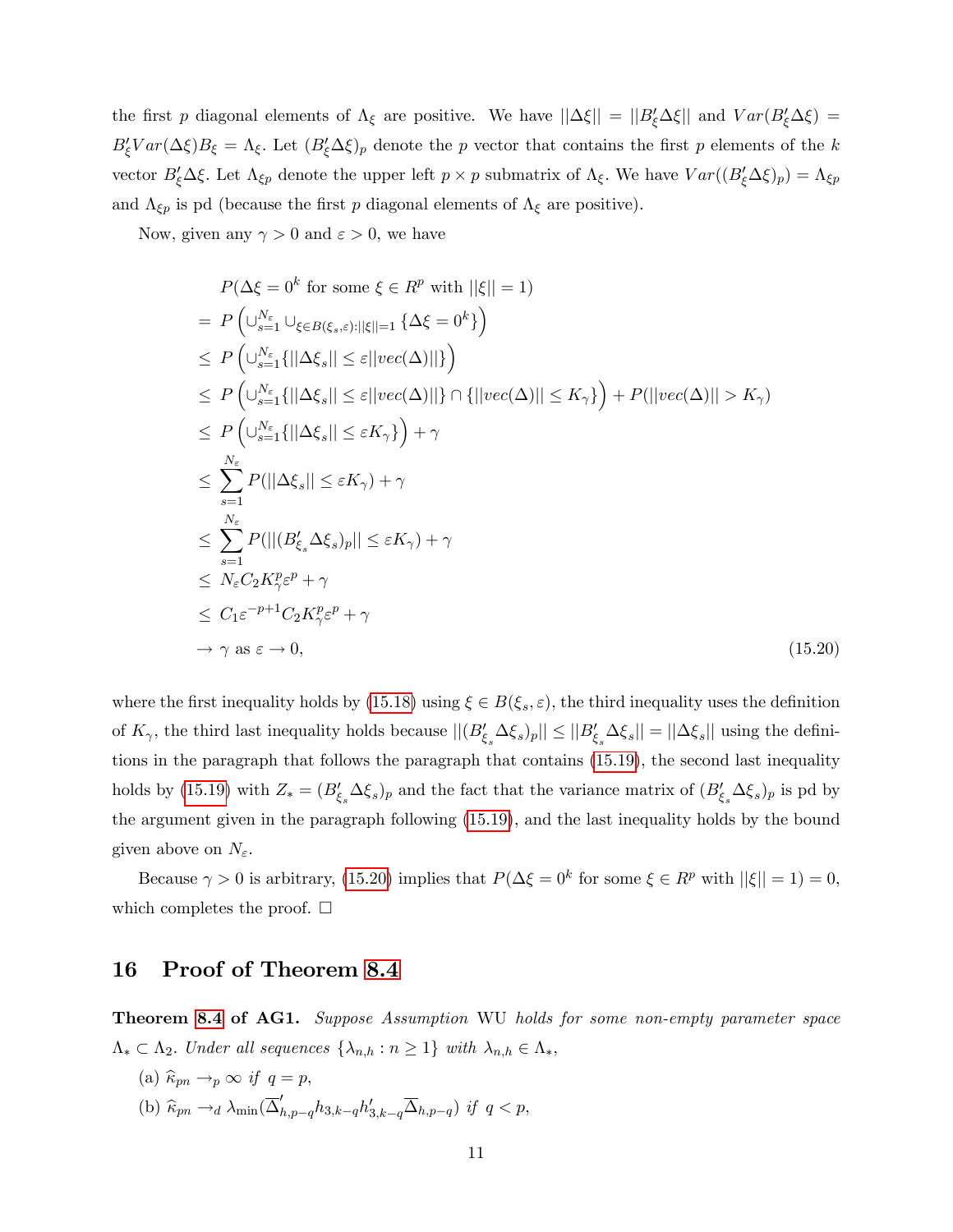(c)  $\widehat{\kappa}_{in} \rightarrow_p \infty$  for all  $j \leq q$ ,

(d) the (ordered) vector of the smallest  $p-q$  eigenvalues of  $nU'_{n}D'_{n}W'_{n}W_{n}D_{n}U_{n}$ , i.e.,  $(\widehat{\kappa}_{(q+1)n},...,\ell_{(q+q+n)})$  $(\widehat{k}_{pn})',$  converges in distribution to the (ordered)  $p-q$  vector of the eigenvalues of  $\overline{\Delta}'_{h,p-q} h_{3,k-q} h'_{3,k-q}$  $\times \overline{\Delta}_{h,p-q} \in R^{(p-q)\times (p-q)},$ 

(e) the convergence in parts (a)-(d) holds jointly with the convergence in Lemma [8.3,](#page--1-1) and

(f) under all subsequences  $\{w_n\}$  and all sequences  $\{\lambda_{w_n,h} : n \geq 1\}$  with  $\lambda_{w_n,h} \in \Lambda_*$ , the results in parts (a)-(e) hold with n replaced with  $w_n$ .

The proof of Theorem [8.4](#page--1-2) uses the following rate of convergence lemma. This lemma is a key technical contribution of the paper.

<span id="page-13-0"></span>**Lemma 16.1** Suppose Assumption WU holds for some non-empty parameter space  $\Lambda_* \subset \Lambda_2$ . Under all sequences  $\{\lambda_{n,h} : n \geq 1\}$  with  $\lambda_{n,h} \in \Lambda_*$  and for which q defined in [\(8.16\)](#page--1-12) satisfies  $q \ge 1$ , we have (a)  $\hat{\kappa}_{jn} \rightarrow_p \infty$  for  $j = 1, ..., q$  and (b) when  $p > q$ ,  $\hat{\kappa}_{jn} = o_p((n^{1/2}\tau_{\ell F_n})^2)$  for all  $\ell \leq q$  and  $j = q + 1, ..., p$ . Under all subsequences  $\{w_n\}$  and all sequences  $\{\lambda_{w_n,h} : n \geq 1\}$  with  $\lambda_{w_n,h} \in \Lambda_*$ , the same result holds with n replaced with  $w_n$ .

**Proof of Lemma [16.1.](#page-13-0)** By the definitions in [\(8.9\)](#page--1-21) and [\(8.12\)](#page--1-16),  $h_{6,j} := \lim_{\tau_{(j+1)} \in \mathbb{F}_n} / \tau_{jF_n}$  for  $j = 1, ..., p - 1$ . By the definition of q in [\(8.16\)](#page--1-12),  $h_{6,q} = 0$  if  $q < p$ . If  $q = p$ ,  $h_{6,q}$  is not defined by  $(8.9)$  and  $(8.12)$  and we define it here to equal zero. Because  $\tau_{iF}$  is nonnegative and nonincreasing in j,  $h_{6,j} \in [0,1]$ . If  $h_{6,j} > 0$ , then  $\{\tau_{jF_n} : n \ge 1\}$  and  $\{\tau_{(j+1)F_n} : n \ge 1\}$  are of the same order of magnitude, i.e.,  $0 < \lim_{\tau(j+1)F_n}/\tau_{jF_n} \leq 1^{50}$  $0 < \lim_{\tau(j+1)F_n}/\tau_{jF_n} \leq 1^{50}$  $0 < \lim_{\tau(j+1)F_n}/\tau_{jF_n} \leq 1^{50}$  We group the first q singular values into groups that have the same order of magnitude within each group. Let  $G_h$  ( $\in \{1, ..., q\}$ ) denote the number of groups. (We have  $G_h \geq 1$  because  $q \geq 1$  is assumed in the statement of the lemma.) Note that  $G_h$  equals the number of values in  $\{h_{6,1},...,h_{6,q}\}\$  that equal zero. Let  $r_g$  and  $r_g^{\diamond}$  denote the indices of the first and last singular values, respectively, in the gth group for  $g = 1, ..., G_h$ . Thus,  $r_1 = 1$ ,  $r_g^{\diamond} = r_{g+1} - 1$ , where  $r_{G_h+1}$  is defined to equal  $q+1$ , and  $r_{G_h}^{\diamond} = q$ . Note that  $r_g$  and  $r_g^{\diamond}$  depend on h. By definition, the singular values in the gth group, which have the gth largest order of magnitude, are  $\{\tau_{r_gF_n}: n \geq 1\}, \ldots, \{\tau_{r_g^{\circ}F_n}: n \geq 1\}.$  By construction,  $h_{6,j} > 0$  for all  $j \in \{r_g, ..., r_g^{\circ} - 1\}$  for  $g = 1, ..., G_h$ . (The reason is: if  $h_{6,j}$  is equal to zero for some  $j \in \{r_g, ..., r_g^{\diamond} - 1\}$ , then  $\{\tau_{r_g^{\diamond}F_n} : n \ge 1\}$ is of smaller order of magnitude than  $\{\tau_{r_gF_n} : n \ge 1\}$ , which contradicts the definition of  $r_g^{\diamond}$ .) Also by construction,  $\lim_{\tau_j' F_n}/\tau_{jF_n} = 0$  for any  $(j, j')$  in groups  $(g, g')$ , respectively, with  $g < g'$ . Note that when  $p = 1$  we have  $G_h = 1$  and  $r_1 = r_1^{\diamond} = 1$ .

<span id="page-13-1"></span><sup>&</sup>lt;sup>50</sup>Note that  $\sup_{j\geq 1,F\in\mathcal{F}_{WU}}\tau_{jF}<\infty$  by the conditions  $||W_F||\leq M_1$  and  $||U_F||\leq M_1$  in  $\mathcal{F}_{WU}$  and the moment conditions in F. Thus,  $\{\tau_{jF_n} : n \geq 1\}$  does not diverge to infinity, and the "order of magnitude" of  $\{\tau_{jF_n} : n \geq 1\}$ refers to whether this sequence converges to zero, and how slowly or quickly it does, when it does converge to zero.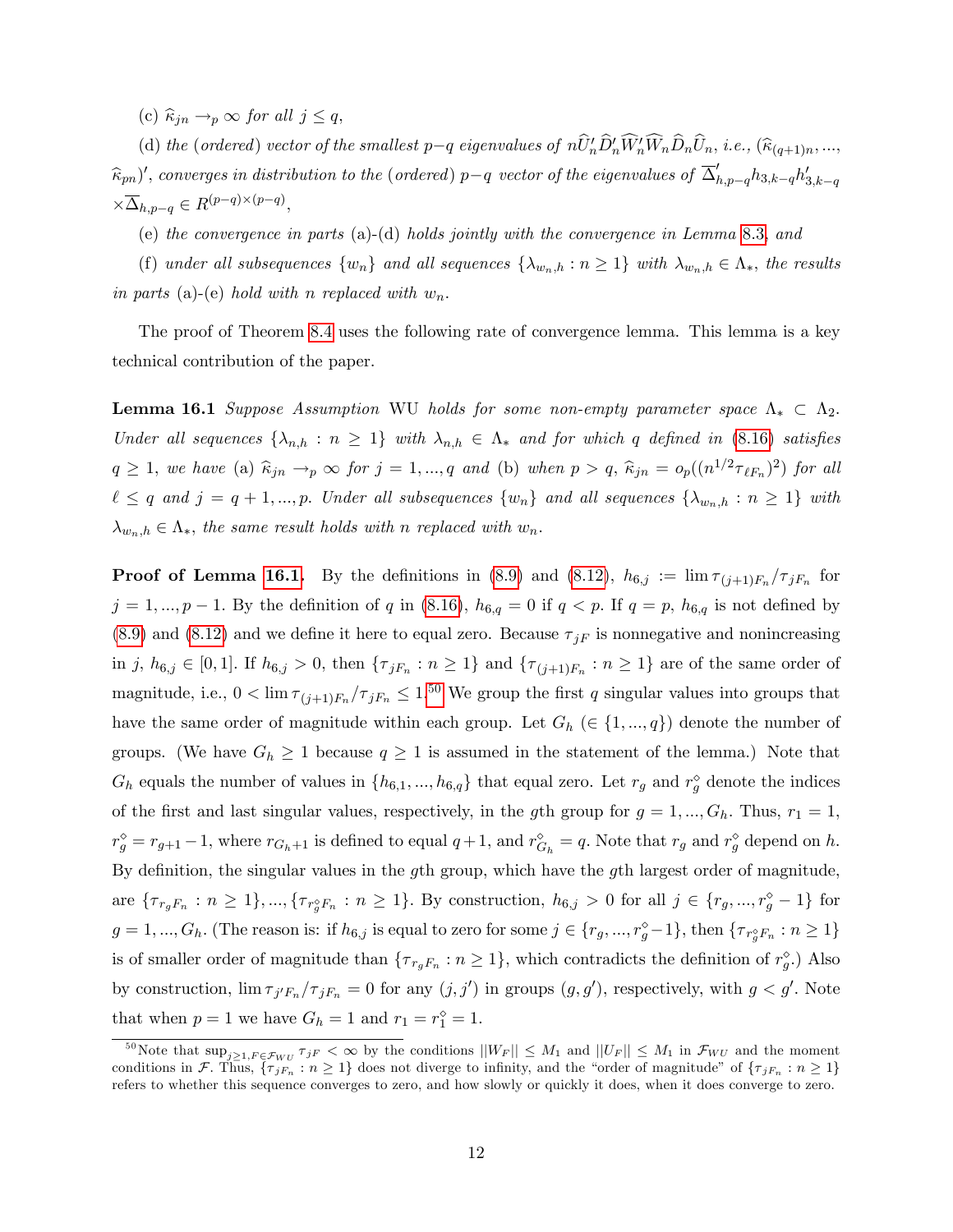The eigenvalues  $\{\widehat{\kappa}_{jn} : j \leq p\}$  of  $nU'_{n}D'_{n}W'_{n}W_{n}D_{n}U_{n}$  are solutions to the determinantal equation  $|n\hat{U}'_n\hat{D}'_n\widehat{W}'_n\hat{W}_n\hat{D}_n\hat{U}_n - \kappa I_p| = 0.$  Equivalently, by multiplying this equation by  $\tau_{r_1F_n}^{-2}n^{-1}|B'_nU'_n\widehat{U}_n^{-1'}|$  $\times |\widehat{U}_n^{-1}U_nB_n|$ , they are solutions to

$$
|\tau_{r_1r_n}^{-2}B_n'U_n'\hat{D}_n'\widehat{W}_n'\widehat{W}_n\hat{D}_nU_nB_n - (n^{1/2}\tau_{r_1r_n})^{-2}\kappa B_n'U_n'\widehat{U}_n^{-1}\widehat{U}_n^{-1}U_nB_n| = 0
$$
\n(16.1)

wp $\rightarrow$ 1, using  $|A_1A_2| = |A_1|\cdot|A_2|$  for any conformable square matrices  $A_1$  and  $A_2$ ,  $|B_n| > 0$ ,  $|U_n| > 0$ (by the conditions in  $\mathcal{F}_{WU}$  in [\(8.5\)](#page--1-15) because  $\Lambda_* \subset \Lambda_2$  and  $\Lambda_2$  only contains distributions in  $\mathcal{F}_{WU}$ ),  $|\hat{U}_n^{-1}| > 0$  wp $\rightarrow 1$  (because  $\hat{U}_n \rightarrow_{p} h_{81}$  by [\(8.2\)](#page--1-22), [\(8.12\)](#page--1-16), [\(8.17\)](#page--1-14), and Assumption WU(b) and (c) and  $h_{81}$  is pd), and  $\tau_{r_1F_n} > 0$  for n large (because  $n^{1/2}\tau_{r_1F_n} \to \infty$  for  $r_1 \le q$ ). (For simplicity, we omit the qualifier wp $\rightarrow$ 1 from some statements below.) Thus,  $\{(n^{1/2}\tau_{r_1F_n})^{-2}\hat{\kappa}_{jn} : j \leq p\}$  solve

<span id="page-14-1"></span>
$$
|\tau_{r_1F_n}^{-2}B'_n U'_n \widehat{D}'_n \widehat{W}'_n \widehat{D}_n U_n B_n - \kappa (I_p + \widehat{A}_n)| = 0 \text{ or}
$$
  

$$
|(I_p + \widehat{A}_n)^{-1} \tau_{r_1F_n}^{-2} B'_n U'_n \widehat{D}'_n \widehat{W}'_n \widehat{W}_n \widehat{D}_n U_n B_n - \kappa I_p| = 0, \text{ where}
$$
  

$$
\widehat{A}_n = \begin{bmatrix} \widehat{A}_{1n} & \widehat{A}_{2n} \\ \widehat{A}'_{2n} & \widehat{A}_{3n} \end{bmatrix} := B'_n U'_n \widehat{U}_n^{-1} \widehat{U}_n^{-1} U_n B_n - I_p
$$
 (16.2)

for  $\widehat{A}_{1n} \in R^{r_1^{\circ} \times r_1^{\circ}}$ ,  $\widehat{A}_{2n} \in R^{r_1^{\circ} \times (p-r_1^{\circ})}$ , and  $\widehat{A}_{3n} \in R^{(p-r_1^{\circ}) \times (p-r_1^{\circ})}$  and the second line is obtained by multiplying the first line by  $|(I_p + \widehat{A}_n)^{-1}|$ .

We have

<span id="page-14-0"></span>
$$
\tau_{r_1F_n}^{-1} \widehat{W}_n \widehat{D}_n U_n B_n
$$
\n
$$
= \tau_{r_1F_n}^{-1} (\widehat{W}_n W_n^{-1}) W_n D_n U_n B_n - (n^{1/2} \tau_{r_1F_n})^{-1} \widehat{W}_n n^{1/2} (\widehat{D}_n - D_n) U_n B_n
$$
\n
$$
= \tau_{r_1F_n}^{-1} (\widehat{W}_n W_n^{-1}) C_n \Upsilon_n + O_p((n^{1/2} \tau_{r_1F_n})^{-1})
$$
\n
$$
= (I_k + o_p(1)) C_n \begin{bmatrix} h_{6,r_1^{\diamond}}^{\diamond} + o(1) & 0^{r_1^{\diamond} \times (p - r_1^{\diamond})} \\ 0^{(p - r_1^{\diamond}) \times r_1^{\diamond}} & O(\tau_{r_2F_n}/\tau_{r_1F_n})^{(p - r_1^{\diamond}) \times (p - r_1^{\diamond})} \\ 0^{(k - p) \times r_1^{\diamond}} & 0^{(k - p) \times (p - r_1^{\diamond})} \end{bmatrix} + O_p((n^{1/2} \tau_{r_1F_n})^{-1})
$$
\n
$$
\rightarrow_p h_3 \begin{bmatrix} h_{6,r_1^{\diamond}}^{\diamond} & 0^{r_1^{\diamond} \times (p - r_1^{\diamond})} \\ 0^{(k - r_1^{\diamond}) \times r_1^{\diamond}} & 0^{(k - r_1^{\diamond}) \times (p - r_1^{\diamond})} \\ 0^{(k - r_1^{\diamond}) \times r_1^{\diamond}} & 0^{(k - r_1^{\diamond}) \times (p - r_1^{\diamond})} \end{bmatrix}, \text{ where } h_{6,r_1^{\diamond}}^{\diamond} := Diag\{1, h_{6,1}, h_{6,1}h_{6,2}, ..., \prod_{\ell=1}^{r_1^{\diamond} - 1} h_{6,\ell}\},
$$

 $h_{6,r_1^{\diamond}}^{\diamond} \in R^{r_1^{\diamond} \times r_1^{\diamond}}$ ,  $h_{6,r_1^{\diamond}}^{\diamond} := 1$  when  $r_1^{\diamond} = 1$ ,  $O(\tau_{r_2F_n}/\tau_{r_1F_n})^{(p-r_1^{\diamond}) \times (p-r_1^{\diamond})}$  denotes a diagonal  $(p-r_1^{\diamond}) \times (p-r_1^{\diamond})$  $r_1^{\circ}$  matrix whose diagonal elements are  $O(\tau_{r_2F_n}/\tau_{r_1F_n})$ , the second equality uses [\(15.4\)](#page-7-1),  $W_n \to_p h_{71}$ (by Assumption WU(a) and (c)),  $||h_{71}|| = ||\lim W_n|| < \infty$  (by the conditions in  $\mathcal{F}_{WU}$  defined in [\(8.5\)](#page--1-15)),  $n^{1/2}(\hat{D}_n - D_n) = O_p(1)$  (by Lemma [8.2\)](#page--1-0),  $U_n = O(1)$  (by the conditions in  $\mathcal{F}_{WU}$ ), and  $B_n =$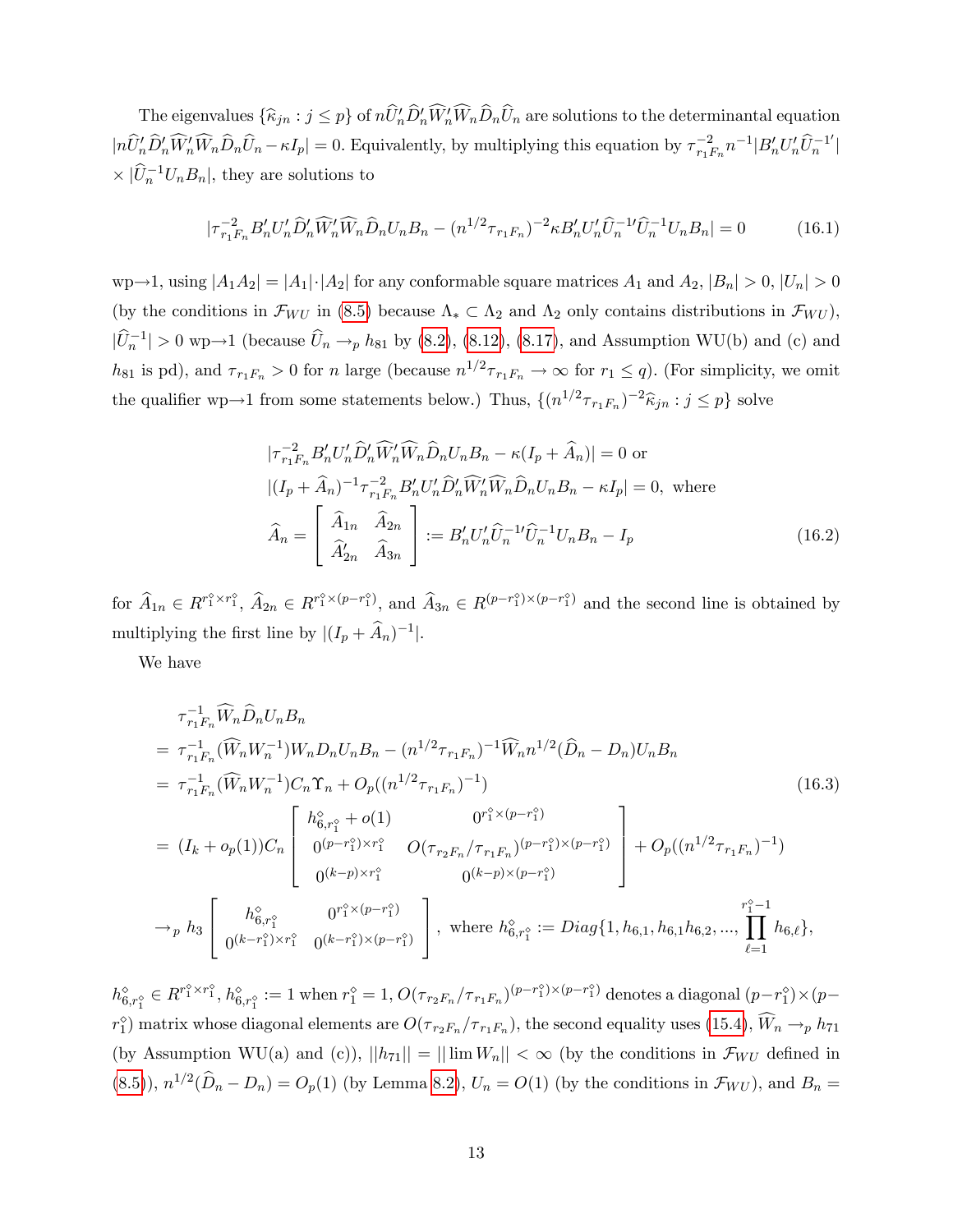$O(1)$  (because  $B_n$  is orthogonal), the third equality uses  $\widehat{W}_n W_n^{-1} \to_p I_k$  (because  $\widehat{W}_n \to_p h_{71}, h_{71} := \frac{1}{j-1}$  $\lim W_n$ , and  $h_{71}$  is pd by the conditions in  $\mathcal{F}_{WU}$ ),  $\tau_{jF_n}/\tau_{r_1F_n} =$  $\prod^{j-1} (\tau_{(\ell+1)F_n}/\tau_{\ell F_n}) = \prod^{j-1} h_{6,\ell} + o(1)$  $\ell=1$   $\ell=1$ for  $j = 2, ..., r_1^{\circ}$ , and  $\tau_{jF_n}/\tau_{r_1F_n} = O(\tau_{r_2F_n}/\tau_{r_1F_n})$  for  $j = r_2, ..., p$  (because  $\{\tau_{jF_n} : j \leq p\}$  are nonincreasing in j), and the convergence uses  $C_n \to h_3$ ,  $\tau_{r_2F_n}/\tau_{r_1F_n} \to 0$  (by the definition of  $r_2$ ), and  $n^{1/2}\tau_{r_1F_n} \to \infty$  (by [\(8.16\)](#page--1-12) because  $r_1 \le q$ ).<sup>[51](#page-15-0)</sup>

Equation [\(16.3\)](#page-14-0) yields

<span id="page-15-1"></span>
$$
\tau_{r_1F_n}^{-2} B'_n U'_n \hat{D}'_n \widehat{W}'_n \hat{D}_n U_n B_n \to_p \begin{bmatrix} h_{6,r_1^{\diamond}}^{\diamond} & 0^{r_1^{\diamond} \times (p-r_1^{\diamond})} \\ 0^{(k-r_1^{\diamond}) \times r_1^{\diamond}} & 0^{(k-r_1^{\diamond}) \times (p-r_1^{\diamond})} \end{bmatrix} h'_3 h_3 \begin{bmatrix} h_{6,r_1^{\diamond}}^{\diamond} & 0^{r_1^{\diamond} \times (p-r_1^{\diamond})} \\ 0^{(k-r_1^{\diamond}) \times r_1^{\diamond}} & 0^{(k-r_1^{\diamond}) \times (p-r_1^{\diamond})} \end{bmatrix} = \begin{bmatrix} h_{6,r_1^{\diamond}}^{\diamond} & 0^{r_1^{\diamond} \times (p-r_1^{\diamond})} \\ 0^{(p-r_1^{\diamond}) \times r_1^{\diamond}} & 0^{(p-r_1^{\diamond}) \times (p-r_1^{\diamond})} \end{bmatrix},
$$
\n(16.4)

where the equality holds because  $h'_3h_3 = \lim C'_nC_n = I_k$  using [\(8.7\)](#page--1-19).

In addition, we have

<span id="page-15-2"></span>
$$
\widehat{A}_n := B'_n U'_n \widehat{U}_n^{-1} \widehat{U}_n^{-1} U_n B_n - I_p \to_p 0^{p \times p}
$$
\n(16.5)

using  $\hat{U}_n^{-1}U_n \to_p I_p$  (because  $\hat{U}_n \to_p h_{81}$  by Assumption WU(b) and (c),  $h_{81} := \lim U_n$ , and  $h_{81}$  is pd by the conditions in  $\mathcal{F}_{WU}$ ),  $B_n \to h_2$ , and  $h'_2 h_2 = I_p$  (because  $B_n$  is orthogonal for all  $n \ge 1$ ).

The ordered vector of eigenvalues of a matrix is a continuous function of the matrix by Elsner's Theorem, see Stewart (2001, Thm. 3.1, pp. 37–38). Hence, by the second line of  $(16.2)$ ,  $(16.4)$ , [\(16.5\)](#page-15-2), and Slutsky's Theorem, the largest  $r_1^{\circ}$  eigenvalues of  $\tau_{r_1F_n}^{-2}B_n'\hat{U}_n'\hat{D}_n'\hat{W}_n'\hat{W}_n\hat{D}_n\hat{U}_nB_n$  (i.e.,  $\{(n^{1/2}\tau_{r_1F_n})^{-2}\hat{\kappa}_{jn}:j\leq r_1^{\circ}\}\$ by the definition of  $\hat{\kappa}_{jn}$ ), satisfy

<span id="page-15-3"></span>
$$
((n^{1/2}\tau_{r_1F_n})^{-2}\hat{\kappa}_{1n}, ..., (n^{1/2}\tau_{r_1F_n})^{-2}\hat{\kappa}_{r_1^{\circ}n}) \to_p (1, h_{6,1}^2, h_{6,1}^2, h_{6,2}^2, ..., \prod_{\ell=1}^{r_1^{\circ}-1}h_{6,\ell}^2)
$$
 and so  

$$
\hat{\kappa}_{jn} \to_p \infty \ \forall j = 1, ..., r_1^{\circ}
$$
 (16.6)

because  $n^{1/2}\tau_{r_1F_n} \to \infty$  (by [\(8.16\)](#page--1-12) since  $r_1 \leq q$ ) and  $h_{6,\ell} > 0$  for all  $\ell \in \{1, ..., r_1^{\diamond} - 1\}$  (as noted above). By the same argument, the smallest  $p - r_1^{\circ}$  eigenvalues of  $\tau_{r_1F_n}^{-2} B_n' \hat{U}_n' \hat{D}_n' \widehat{W}_n' \widehat{W}_n \widehat{D}_n \widehat{U}_n B_n$ , i.e.,  $\{(n^{1/2}\tau_{r_1F_n})^{-2}\hat{\kappa}_{jn} : j = r_1^{\diamond} + 1, ..., p\}$ , satisfy

<span id="page-15-4"></span>
$$
(n^{1/2}\tau_{r_1F_n})^{-2}\hat{\kappa}_{jn} \to_p 0 \,\forall j = r_1^{\diamond} + 1, ..., p. \tag{16.7}
$$

If  $G_h = 1$ , [\(16.6\)](#page-15-3) proves part (a) of the lemma and [\(16.7\)](#page-15-4) proves part (b) of the lemma (because

<span id="page-15-0"></span> $51$  For matrices that are written as  $O(·)$ , we sometimes provide the dimensions of the matrix as superscripts for clarity, and sometimes we do not provide the dimensions for simplicity.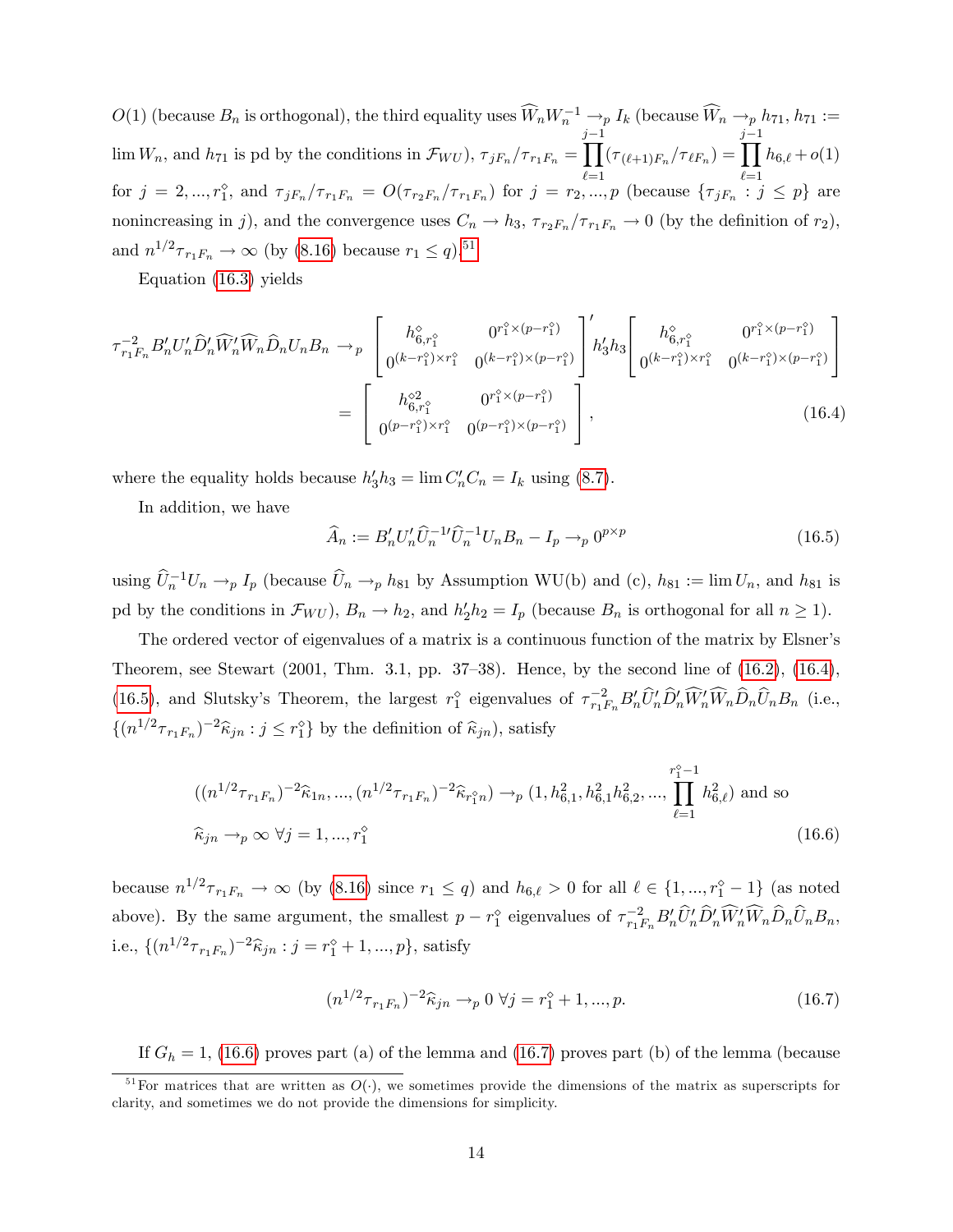in this case  $r_1^{\diamond} = q$  and  $\tau_{r_1F_n}/\tau_{\ell F_n} = O(1)$  for all  $\ell \leq q$  by the definitions of q and  $G_h$ ). Hence, from here on, we assume that  $G_h \geq 2$ .

Next, define  $B_{n,j_1,j_2}$  to be the  $p \times (j_2 - j_1)$  matrix that consists of the  $j_1 + 1, ..., j_2$  columns of  $B_n$  for  $0 \leq j_1 < j_2 \leq p$ . Note that the difference between the two subscripts  $j_1$  and  $j_2$  equals the number of columns of  $B_{n,j_1,j_2}$ , which is useful for keeping track of the dimensions of the  $B_{n,j_1,j_2}$ matrices that appear below. By definition,  $B_n = (B_{n,0,r_1}, B_{n,r_1}, p).$ 

By [\(16.3\)](#page-14-0) (excluding the convergence part) applied once with  $B_{n,r_1^{\diamond},p}$  in place of  $B_n$  as the farright multiplicand and applied a second time with  $B_{n,0,r_1^{\diamond}}$  in place of  $B_n$  as the far-right multiplicand, we have

<span id="page-16-0"></span>
$$
\varrho_{n} := \tau_{r_{1}F_{n}}^{-2} B'_{n,0,r_{1}^{\circ}} U'_{n} \widehat{D}'_{n} \widehat{W}'_{n} \widehat{D}_{n} U_{n} B_{n,r_{1}^{\circ},p}
$$
\n
$$
= \begin{bmatrix} h_{6,r_{1}^{\circ}}^{\circ} + o(1) \\ 0^{(k-r_{1}^{\circ}) \times r_{1}^{\circ}} \end{bmatrix}' C'_{n} (I_{k} + o_{p}(1)) C_{n} \begin{bmatrix} 0^{r_{1}^{\circ} \times (p-r_{1}^{\circ})} \\ O(\tau_{r_{2}F_{n}}/\tau_{r_{1}F_{n}})^{(k-r_{1}^{\circ}) \times (p-r_{1}^{\circ})} \end{bmatrix}
$$
\n
$$
+ O_{p}((n^{1/2} \tau_{r_{1}F_{n}})^{-1})
$$
\n
$$
= o_{p}(\tau_{r_{2}F_{n}}/\tau_{r_{1}F_{n}}) + O_{p}((n^{1/2} \tau_{r_{1}F_{n}})^{-1}), \qquad (16.8)
$$

where the last equality holds because (i)  $C'_n(I_k + o_p(1))C_n = I_k + o_p(1)$ , (ii) when  $I_k$  appears in place of  $C'_n(I_k + o_p(1))C_n$ , the first summand on the left-hand side (lhs) of the last equality equals  $0^{r_1^{\circ} \times (p-r_1^{\circ})}$ , and (iii) when  $o_p(1)$  appears in place of  $C'_n(I_k + o_p(1))C_n$ , the first summand on the lhs of the last equality equals an  $r_1^{\diamond} \times (p - r_1^{\diamond})$  matrix with elements that are  $o_p(\tau_{r_2F_n}/\tau_{r_1F_n})$ .

DeÖne

<span id="page-16-1"></span>
$$
\hat{\xi}_{1n}(\kappa) := \tau_{r_1 F_n}^{-2} B'_{n,0,r_1^{\circ}} U'_n \hat{D}'_n \widehat{W}'_n \widehat{W}_n \hat{D}_n U_n B_{n,0,r_1^{\circ}} - \kappa (I_{r_1^{\circ}} + \hat{A}_{1n}) \in R^{r_1^{\circ} \times r_1^{\circ}},
$$
\n
$$
\hat{\xi}_{2n}(\kappa) := \varrho_n - \kappa \hat{A}_{2n} \in R^{r_1^{\circ} \times (p - r_1^{\circ})}, \text{ and}
$$
\n
$$
\hat{\xi}_{3n}(\kappa) := \tau_{r_1 F_n}^{-2} B'_{n,r_1^{\circ},p} U'_n \widehat{D}'_n \widehat{W}'_n \widehat{W}_n \widehat{D}_n U_n B_{n,r_1^{\circ},p} - \kappa (I_{p - r_1^{\circ}} + \hat{A}_{3n}) \in R^{(p - r_1^{\circ}) \times (p - r_1^{\circ})}.
$$
\n(16.9)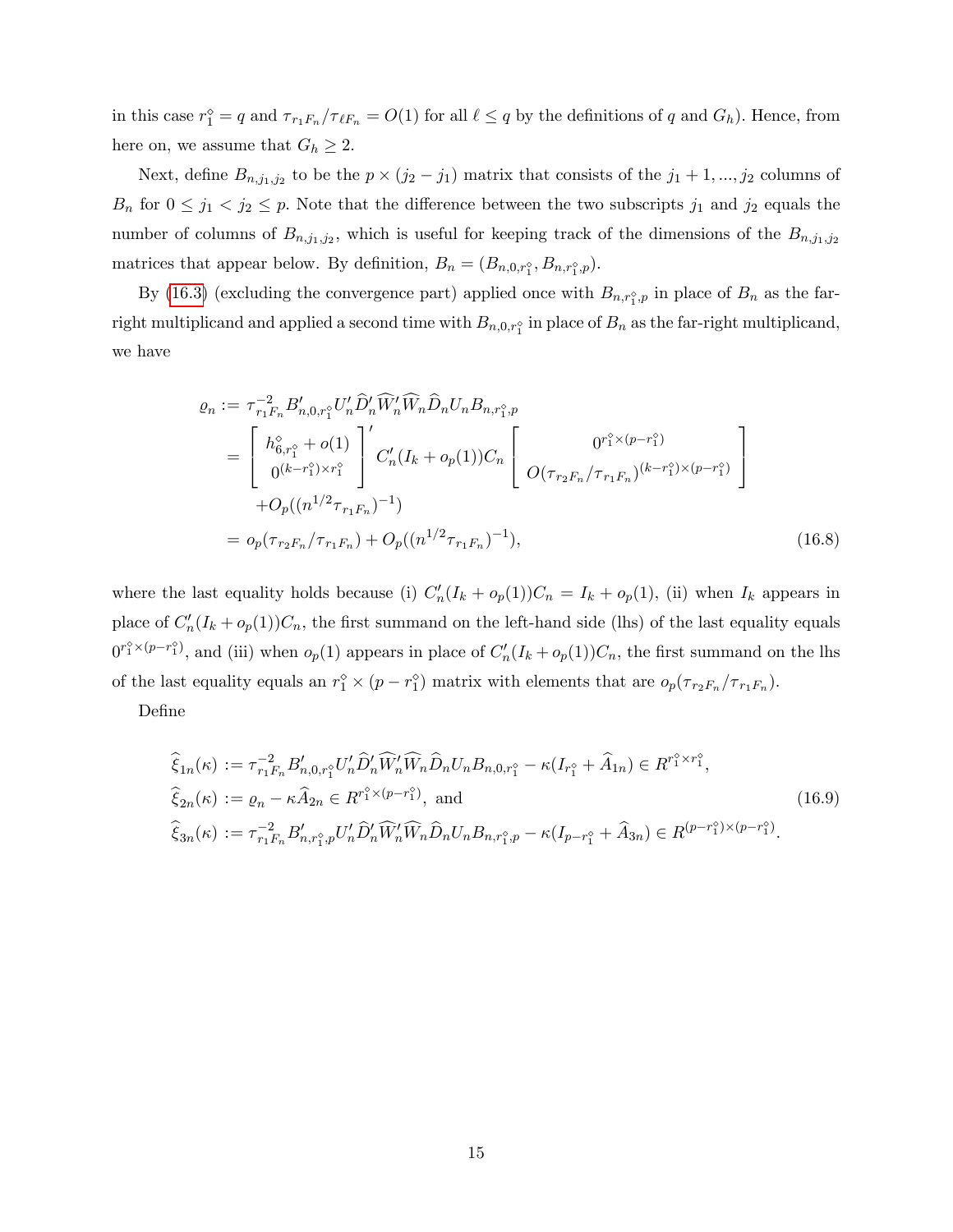As in the first line of [\(16.2\)](#page-14-1),  $\{(n^{1/2}\tau_{r_1F_n})^{-2}\hat{\kappa}_{jn} : j \leq p\}$  solve

<span id="page-17-1"></span>
$$
0 = |\tau_{r_1 r_n}^{-2} B_n' U_n' \hat{D}_n' \widehat{W}_n' \widehat{W}_n \hat{D}_n U_n B_n - \kappa (I_p + \widehat{A}_n)|
$$
  
\n
$$
= \left| \begin{bmatrix} \widehat{\xi}_{1n}(\kappa) & \widehat{\xi}_{2n}(\kappa) \\ \widehat{\xi}_{2n}(\kappa)' & \widehat{\xi}_{3n}(\kappa) \end{bmatrix} \right|
$$
  
\n
$$
= |\widehat{\xi}_{1n}(\kappa)| \cdot |\widehat{\xi}_{3n}(\kappa) - \widehat{\xi}_{2n}(\kappa)' \widehat{\xi}_{1n}^{-1}(\kappa) \widehat{\xi}_{2n}(\kappa)|
$$
  
\n
$$
= |\widehat{\xi}_{1n}(\kappa)| \cdot |\tau_{r_1 r_n}^{-2} B_{n, r_1^{\circ}, p} U_n' \widehat{D}_n' \widehat{W}_n' \widehat{W}_n \widehat{D}_n U_n B_{n, r_1^{\circ}, p} - \varrho_n' \widehat{\xi}_{1n}^{-1}(\kappa) \varrho_n
$$
  
\n
$$
- \kappa (I_{p-r_1^{\circ}} + \widehat{A}_{3n} - \widehat{A}_{2n}' \widehat{\xi}_{1n}^{-1}(\kappa) \varrho_n - \varrho_n' \widehat{\xi}_{1n}^{-1}(\kappa) \widehat{A}_{2n} + \kappa \widehat{A}_{2n}' \widehat{\xi}_{1n}^{-1}(\kappa) \widehat{A}_{2n})|, \qquad (16.10)
$$

where the third equality uses the standard formula for the determinant of a partitioned matrix and the result given in [\(16.11\)](#page-17-0) below, which shows that  $\xi_{1n}(\kappa)$  is nonsingular wp $\rightarrow$ 1 for  $\kappa$  equal to any solution  $(n^{1/2}\tau_{r_1F_n})^{-2}\hat{\kappa}_{jn}$  to the first equality in [\(16.10\)](#page-17-1) for  $j \leq p$ , and the last equality holds by algebra.[52](#page-17-2)

Now we show that, for  $j = r_1^{\circ}+1, ..., p, (n^{1/2}\tau_{r_1F_n})^{-2}\hat{\kappa}_{jn}$  cannot solve the determinantal equation  $|\xi_{1n}(\kappa)| = 0$ , wp $\rightarrow$ 1, where this determinant is the first multiplicand on the right-hand side (rhs) of [\(16.10\)](#page-17-1). This implies that  $\{(n^{1/2}\tau_{r_1F_n})^{-2}\hat{\kappa}_{jn} : j = r_1^{\diamond} + 1, ..., p\}$  must solve the determinantal equation based on the second multiplicand on the rhs of [\(16.10\)](#page-17-1) wp $\rightarrow$ 1. For  $j = r_1^{\diamond} + 1, ..., p$ , we have

<span id="page-17-0"></span>
$$
\tilde{\xi}_{j1n} := \hat{\xi}_{1n}((n^{1/2}\tau_{r_1F_n})^{-2}\hat{\kappa}_{jn})
$$
\n
$$
= \tau_{r_1F_n}^{-2}B'_{n,0,r_1^{\circ}}U'_n\hat{D}'_n\widehat{W}'_n\widehat{W}_n\hat{D}_nU_nB_{n,0,r_1^{\circ}} - (n^{1/2}\tau_{r_1F_n})^{-2}\hat{\kappa}_{jn}(I_{r_1^{\circ}} + \hat{A}_{1n})
$$
\n
$$
= h_{6,r_1^{\circ}}^{\circ 2} + o_p(1) - o_p(1)(I_{r_1^{\circ}} + o_p(1))
$$
\n
$$
= h_{6,r_1^{\circ}}^{\circ 2} + o_p(1),
$$
\n(16.11)

where the second last equality holds by [\(16.4\)](#page-15-1), [\(16.5\)](#page-15-2), and [\(16.7\)](#page-15-4). Equation [\(16.11\)](#page-17-0) and  $\lambda_{\min}(h_{6,r_1^o}^{\diamond 2})$ 0 (which follows from the definition of  $h_{6,r_1^{\diamond}}^{\diamond}$  in [\(16.3\)](#page-14-0) and the fact that  $h_{6,\ell} > 0$  for all  $\ell \in$  $\{1, ..., r_1^{\diamond} - 1\}$  establish the result stated in the first sentence of this paragraph.

For  $j = r_1^{\circ}+1, ..., p$ , plugging  $(n^{1/2}\tau_{r_1F_n})^{-2}\hat{\kappa}_{jn}$  into the second multiplicand on the rhs of [\(16.10\)](#page-17-1)

<span id="page-17-2"></span><sup>&</sup>lt;sup>52</sup>The determinant of the partitioned matrix  $\xi = \begin{bmatrix} \xi_1 & \xi_2 \\ \xi_1 & \xi_2 \end{bmatrix}$  $\xi_2'$   $\xi_3$ equals  $|\xi| = |\xi_1| \cdot |\xi_3 - \xi_2' \xi_1^{-1} \xi_2|$  provided  $\xi_1$  is nonsingular, e.g., see Rao (1973, p. 32).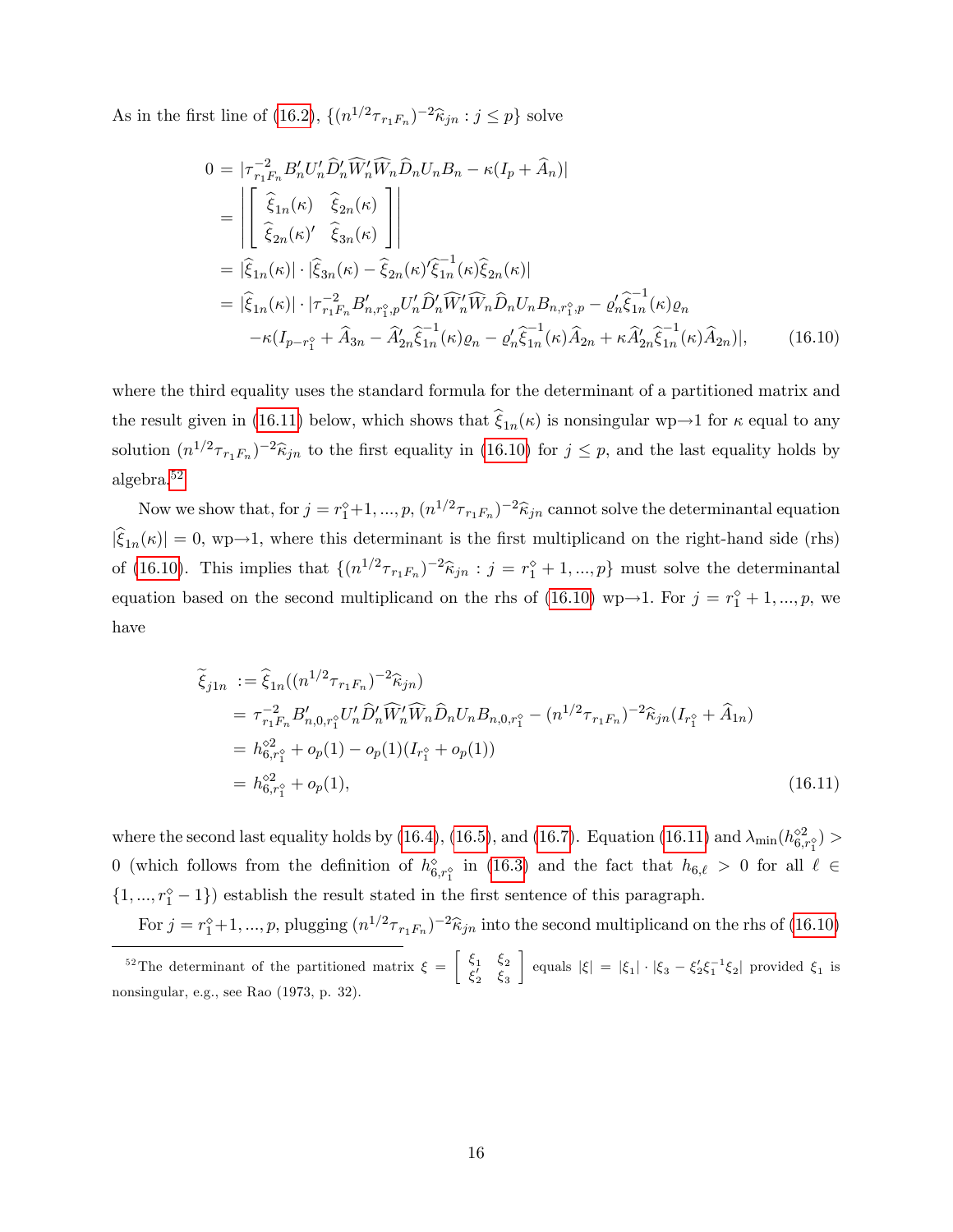gives

<span id="page-18-0"></span>
$$
0 = |\tau_{r_1F_n}^{-2} B'_{n,r_1^{\circ},p} U'_n \widehat{D}'_n \widehat{W}'_n \widehat{D}_n U_n B_{n,r_1^{\circ},p} + o_p((\tau_{r_2F_n}/\tau_{r_1F_n})^2) + O_p((n^{1/2} \tau_{r_1F_n})^{-2})
$$
  

$$
-(n^{1/2} \tau_{r_1F_n})^{-2} \widehat{\kappa}_{jn} (I_{p-r_1^{\circ}} + \widehat{A}_{j2n})|, \text{ where }
$$
  

$$
\widehat{A}_{j2n} := \widehat{A}_{3n} - \widehat{A}'_{2n} \widetilde{\xi}_{j1n}^{-1} \varrho_n - \varrho_n' \widetilde{\xi}_{j1n}^{-1} \widehat{A}_{2n} + (n^{1/2} \tau_{r_1F_n})^{-2} \widehat{\kappa}_{jn} \widehat{A}'_{2n} \widetilde{\xi}_{j1n}^{-1} \widehat{A}_{2n} \in R^{(p-r_1^{\circ}) \times (p-r_1^{\circ})}
$$
  
(16.12)

using [\(16.8\)](#page-16-0) and [\(16.11\)](#page-17-0). Multiplying [\(16.12\)](#page-18-0) by  $\tau_{r_1F_n}^2/\tau_{r_2F_n}^2$  gives

$$
0 = |\tau_{r_2F_n}^{-2} B'_{n,r_1^{\circ},p} U'_n \widehat{D}'_n \widehat{W}'_n \widehat{W}_n \widehat{D}_n U_n B_{n,r_1^{\circ},p} + o_p(1) - (n^{1/2} \tau_{r_2F_n})^{-2} \widehat{\kappa}_{jn} (I_{p-r_1^{\circ}} + \widehat{A}_{j2n})| \qquad (16.13)
$$

using  $O_p((n^{1/2}\tau_{r_2F_n})^{-2}) = o_p(1)$  (because  $r_2 \leq q$  by the definition of  $r_2$  and  $n^{1/2}\tau_{jF_n} \to \infty$  for all  $j \leq q$  by the definition of q in [\(8.16\)](#page--1-12)).

Thus,  $\{(n^{1/2}\tau_{r_2F_n})^{-2}\hat{\kappa}_{jn} : j = r_1^{\diamond} + 1, ..., p\}$  solve

<span id="page-18-2"></span>
$$
0 = |\tau_{r_2F_n}^{-2} B'_{n,r_1^{\circ},p} U'_n \widehat{D}'_n \widehat{W}'_n \widehat{W}_n \widehat{D}_n U_n B_{n,r_1^{\circ},p} + o_p(1) - \kappa (I_{p-r_1^{\circ}} + \widehat{A}_{j2n})|.
$$
 (16.14)

For  $j = r_1^{\diamond} + 1, ..., p$ , we have

<span id="page-18-1"></span>
$$
\widehat{A}_{j2n} = o_p(1),\tag{16.15}
$$

because  $\widehat{A}_{2n} = o_p(1)$  and  $\widehat{A}_{3n} = o_p(1)$  (by  $(16.5)$ ),  $\widetilde{\xi}_{j1n}^{-1} = O_p(1)$  (by  $(16.11)$ ),  $\varrho_n = o_p(1)$  (by  $(16.8)$ since  $\tau_{r_2F_n} \leq \tau_{r_1F_n}$  and  $n^{1/2}\tau_{r_1F_n} \to \infty$ ), and  $(n^{1/2}\tau_{r_1F_n})^{-2}\hat{\kappa}_{jn} = o_p(1)$  for  $j = r_1^{\diamond} + 1, ..., p$  (by  $(16.7)$ .

Now, we repeat the argument from [\(16.2\)](#page-14-1) to [\(16.15\)](#page-18-1) with the expression in [\(16.14\)](#page-18-2) replacing that in the first line of [\(16.2\)](#page-14-1), with [\(16.15\)](#page-18-1) replacing [\(16.5\)](#page-15-2), and with  $j = r_2^{\circ}+1, ..., p, A_{j2n}, B_{n,p-r_1^{\circ}}, \tau_{r_2F_n},$  $\tau_{r_3F_n}, r_2^{\diamond} - r_1^{\diamond}, p - r_2^{\diamond}, \text{ and } h_{6,r_2^{\diamond}}^{\diamond} = Diag\{1, h_{6,r_1^{\diamond}+1}, h_{6,r_1^{\diamond}+1}h_{6,r_1^{\diamond}+2}, ...,$  $\prod_{1}^{r_2^{\diamond}-1}$  $_{e=r_1^{\diamond}+1}$  $h_{6,\ell}$ }  $\in R^{(r_2^{\circ}-r_1^{\circ})\times(r_2^{\circ}-r_1^{\circ})}$ in place of  $j = r_1^{\diamond} + 1, ..., p, A_n, B_n, \tau_{r_1 F_n}, \tau_{r_2 F_n}, r_1^{\diamond}, p - r_1^{\diamond},$  and  $h_{6,r_1^{\diamond}}^{\diamond},$  respectively. (The fact that  $A_{j2n}$  depends on j, whereas  $A_n$  does not, does not affect the argument.) In addition,  $B_{n,0,r_1^{\circ}}$ and  $B_{n,r_1^{\diamond},p}$  in [\(16.8\)](#page-16-0)-[\(16.10\)](#page-17-1) are replaced by the matrices  $B_{n,r_1^{\diamond},r_2^{\diamond}}$  and  $B_{n,r_2^{\diamond},p}$  (which consist of the  $r_1^{\diamond}+1,...,r_2^{\diamond}$  columns of  $B_n$  and the last  $p-r_2^{\diamond}$  columns of  $B_n$ , respectively.) This argument gives the analogues of [\(16.6\)](#page-15-3) and [\(16.7\)](#page-15-4), which are

$$
\widehat{\kappa}_{jn} \to_p \infty \ \forall j = r_2, ..., r_2^{\diamond} \text{ and } (n^{1/2} \tau_{r_2 F_n})^{-2} \widehat{\kappa}_{jn} = o_p(1) \ \forall j = r_2^{\diamond} + 1, ..., p. \tag{16.16}
$$

In addition, the analogue of [\(16.14\)](#page-18-2) is the same as (16.14) but with  $\hat{A}_{j3n}$  in place of  $\hat{A}_{j2n}$ , where  $\widehat{A}_{j3n}$  is defined just as  $\widehat{A}_{j2n}$  is defined in [\(16.12\)](#page-18-0) but with  $\widehat{A}_{2j2n}$  and  $\widehat{A}_{3j2n}$  in place of  $\widehat{A}_{2n}$  and  $\widehat{A}_{3n}$ ,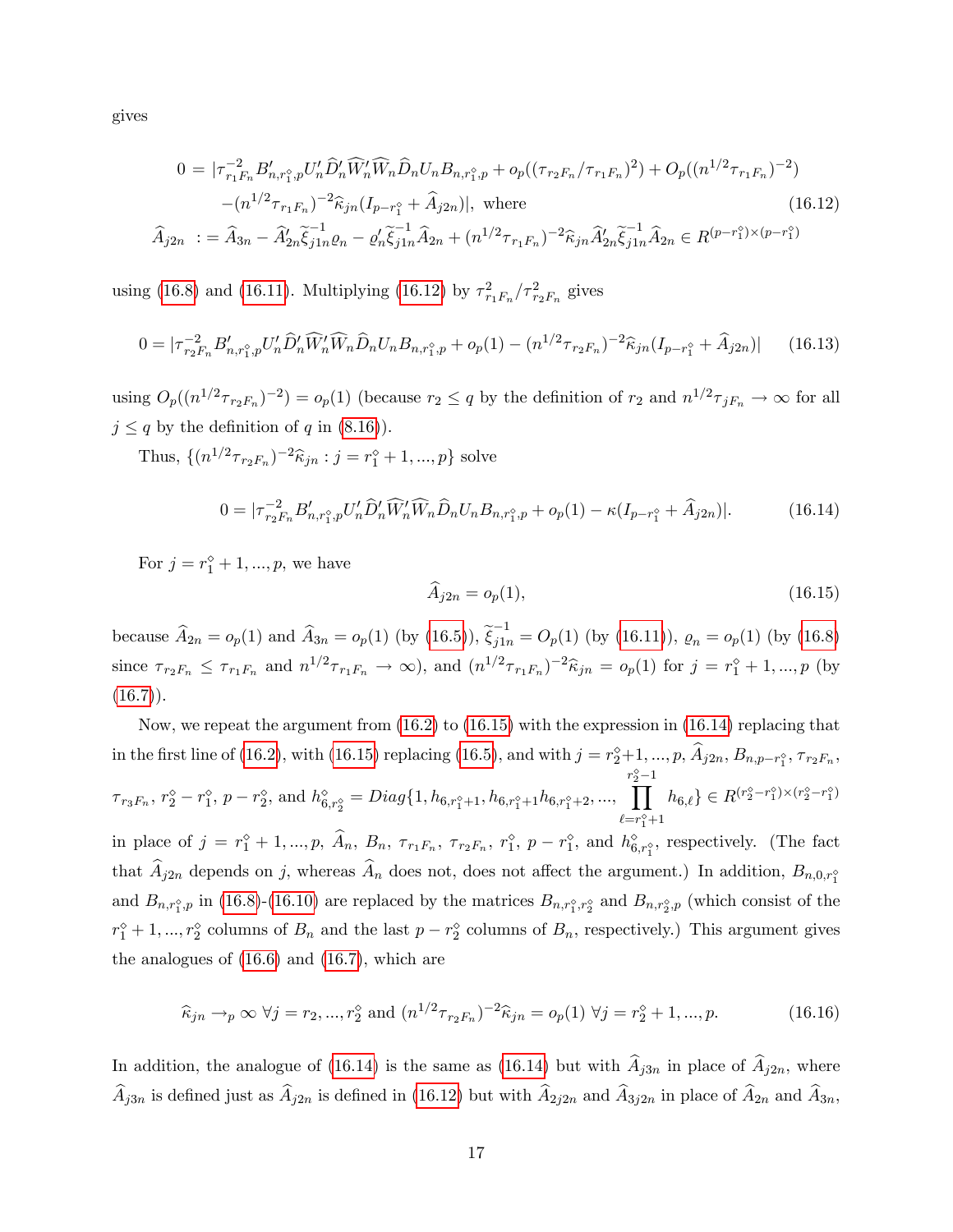respectively, where

$$
\widehat{A}_{j2n} = \begin{bmatrix} \widehat{A}_{1j2n} & \widehat{A}_{2j2n} \\ \widehat{A}'_{2j2n} & \widehat{A}_{3j2n} \end{bmatrix}
$$
\n(16.17)

for  $\widehat{A}_{1j2n} \in R^{r_2^{\circ} \times r_2^{\circ}}, \widehat{A}_{2j2n} \in R^{r_2^{\circ} \times (p-r_1^{\circ}-r_2^{\circ})}$ , and  $\widehat{A}_{3j2n} \in R^{(p-r_1^{\circ}-r_2^{\circ}) \times (p-r_1^{\circ}-r_2^{\circ})}$ .

Repeating the argument  $G_h - 2$  more times yields

<span id="page-19-0"></span>
$$
\widehat{\kappa}_{jn} \to_p \infty \ \forall j = 1, ..., r_{G_h}^{\diamond} \ \text{and} \ (n^{1/2} \tau_{r_g F_n})^{-2} \widehat{\kappa}_{jn} = o_p(1) \ \forall j = r_g^{\diamond} + 1, ..., p, \forall g = 1, ..., G_h. \tag{16.18}
$$

A formal proof of this "repetition of the argument  $G_h-2$  more times" is given below using induction. Because  $r_{G_h}^{\diamond} = q$ , the first result in [\(16.18\)](#page-19-0) proves part (a) of the lemma.

The second result in [\(16.18\)](#page-19-0) with  $g = G_h$  implies: for all  $j = q + 1, ..., p$ ,

<span id="page-19-1"></span>
$$
(n^{1/2}\tau_{r_{G_h}F_n})^{-2}\hat{\kappa}_{jn} = o_p(1)
$$
\n(16.19)

because  $r_{G_h}^{\diamond} = q$ . Either  $r_{G_h} = r_{G_h}^{\diamond} = q$  or  $r_{G_h} < r_{G_h}^{\diamond} = q$ . In the former case,  $(n^{1/2} \tau_{qF_n})^{-2} \hat{\kappa}_{jn} =$  $o_p(1)$  for  $j = q + 1, ..., p$  by [\(16.19\)](#page-19-1). In the latter case, we have

<span id="page-19-2"></span>
$$
\lim \frac{\tau_{qF_n}}{\tau_{r_{G_h}F_n}} = \lim \frac{\tau_{r_{G_h}^{\circ}F_n}}{\tau_{r_{G_h}F_n}} = \prod_{j=r_{G_h}}^{r_{G_h}^{\circ}-1} h_{6,j} > 0,
$$
\n(16.20)

where the inequality holds because  $h_{6,\ell} > 0$  for all  $\ell \in \{r_{G_h}, ..., r_{G_h}^{\diamond} - 1\}$ , as noted at the beginning of the proof. Hence, in this case too,  $(n^{1/2}\tau_{qF_n})^{-2}\hat{\kappa}_{jn} = o_p(1)$  for  $j = q + 1, ..., p$  by [\(16.19\)](#page-19-1) and [\(16.20\)](#page-19-2). Because  $\tau_{\ell F_n} \geq \tau_{qF_n}$  for all  $\ell \leq q$ , this establishes part (b) of the lemma.

Now we establish by induction the results given in [\(16.18\)](#page-19-0) that are obtained heuristically by "repeating the argument  $G_h - 2$  more times." The induction proof shows that subtleties arise when establishing the asymptotic negligibility of certain terms.

Let  $o_{gp}$  denote a symmetric  $(p - r_{g-1}^{\diamond}) \times (p - r_{g-1}^{\diamond})$  matrix whose  $(\ell, m)$  element for  $\ell, m =$  $1, ..., p-r_{g-1}^{\circ}$  is  $o_p(\tau_{(r_{g-1}^{\circ}+\ell)F_n}\tau_{(r_{g-1}^{\circ}+m)F_n}/\tau_{r_gF_n}^2)+O_p((n^{1/2}\tau_{r_gF_n})^{-1})$ . Note that  $o_{gp}=o_p(1)$  because  $r_{g-1}^{\diamond} + \ell \ge r_g$  for  $\ell \ge 1$  (since  $\tau_{jF_n}$  are nonincreasing in j) and  $n^{1/2}\tau_{r_gF_n} \to \infty$  for  $g = 1, ..., G_h$ .

We now show by induction over  $g = 1, ..., G_h$  that  $wp \to 1 \{ (n^{1/2} \tau_{r_g} F_n)^{-2} \hat{\kappa}_{jn} : j = r_{g-1}^{\diamond} + 1, ..., p \}$ solve

<span id="page-19-3"></span>
$$
|\tau_{r_{g}F_{n}}^{-2}B'_{n,r_{g-1}^{\diamond},p}U'_{n}\widehat{D}'_{n}\widehat{W}'_{n}\widehat{W}_{n}\widehat{D}_{n}U_{n}B_{n,r_{g-1}^{\diamond},p} + o_{gp} - \kappa(I_{p-r_{g-1}^{\diamond}} + \widehat{A}_{jgn})| = 0
$$
\n(16.21)

for some  $(p - r_{g-1}^{\circ}) \times (p - r_{g-1}^{\circ})$  symmetric matrices  $A_{jgn} = o_p(1)$  and  $o_{gp}$  (where the matrices that are  $o_{gp}$  may depend on j).

The initiation step of the induction proof holds because [\(16.21\)](#page-19-3) holds with  $g = 1$  by the first line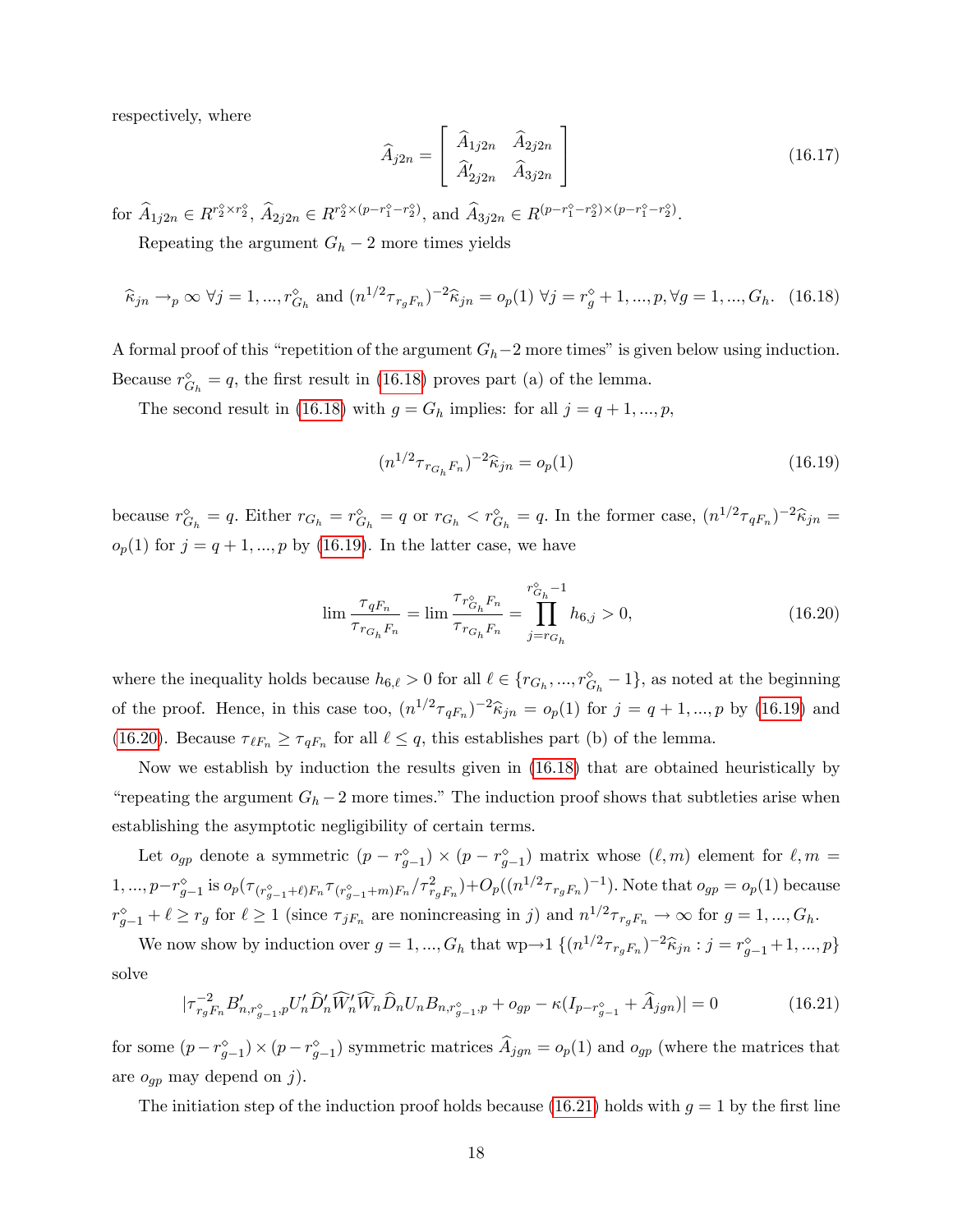of [\(16.2\)](#page-14-1) with  $A_{jgn} := A_n$  and  $o_{gp} = 0$  for  $g = 1$  (and using the fact that, for  $g = 1, r_g^{\diamond} = r_g^{\diamond} := 0$ and  $B_{n,r_{g-1}^{\diamond},p} = B_{n,0,p} = B_n$ ).

For the induction step of the proof, we assume that [\(16.21\)](#page-19-3) holds for some  $g \in \{1, ..., G_h - 1\}$ and show that it then also holds for  $g + 1$ . By an argument analogous to that in [\(16.3\)](#page-14-0), we have

<span id="page-20-0"></span>
$$
\tau_{r_{g}F_{n}}^{-1} \widehat{W}_{n} \widehat{D}_{n} U_{n} B_{n,r_{g-1}^{\circ},p} = (I_{k} + o_{p}(1)) C_{n} \begin{bmatrix} 0^{r_{g-1}^{\circ} \times (p-r_{g-1}^{\circ})} \\ \text{Diag}\{\tau_{r_{g}F_{n}}, \dots, \tau_{pF_{n}}\}/\tau_{r_{g}F_{n}} \\ 0^{(k-p) \times (p-r_{g-1}^{\circ})} \end{bmatrix} + O_{p}((n^{1/2} \tau_{r_{g}F_{n}})^{-1})
$$
  
\n
$$
\rightarrow_{p} h_{3} \left( \begin{bmatrix} 0^{r_{g-1}^{\circ} \times (r_{g}^{\circ} - r_{g-1}^{\circ})} \\ h_{6,r_{g}^{\circ}}^{\circ} \\ 0^{(k-r_{g}^{\circ}) \times (r_{g}^{\circ} - r_{g-1}^{\circ})} \end{bmatrix}, 0^{k \times (p-r_{g}^{\circ})} \right), \text{ where } h_{6,r_{g}^{\circ}}^{\circ} := \text{Diag}\{1, h_{6,r_{g}}^{\circ}, \dots, \prod_{j=r_{g-1}^{\circ}+1}^{r_{g}^{\circ}-1} h_{6,j}\},
$$
  
\n(16.22)

 $h_{6,r_g^{\diamond}}^{\diamond} \in R^{(r_g^{\diamond} - r_{g-1}^{\diamond}) \times (r_g^{\diamond} - r_{g-1}^{\diamond})}$ , and  $h_{6,r_g^{\diamond}}^{\diamond} := 1$  when  $r_g^{\diamond} = 1$ . Equation [\(16.22\)](#page-20-0) and  $h'_3 h_3 = \lim C'_n C_n = I_k$  yield

<span id="page-20-1"></span>
$$
\tau_{r_{g}F_{n}}^{-2} B'_{n,r_{g-1}^{\diamond},p} U'_{n} \hat{D}'_{n} \widehat{W}'_{n} \widehat{W}_{n} \widehat{D}_{n} U_{n} B_{n,r_{g-1}^{\diamond},p} \to_{p} \left[ \begin{array}{cc} h_{6,r_{g}^{\diamond}}^{\diamond 2} & 0^{(r_{g}^{\diamond}-r_{g-1}^{\diamond}) \times (p-r_{g}^{\diamond})} \\ 0^{(p-r_{g}^{\diamond}) \times (r_{g}^{\diamond}-r_{g-1}^{\diamond})} & 0^{(p-r_{g}^{\diamond}) \times (p-r_{g}^{\diamond})} \end{array} \right]. \tag{16.23}
$$

By [\(16.21\)](#page-19-3) and  $o_{gp} = o_p(1)$ , we have  $wp \to 1 \{ (n^{1/2} \tau_{r_gF_n})^{-2} \hat{\kappa}_{jn} : j = r_{g-1}^{\diamond} + 1, ..., p \}$  solve  $|(I_{p-r_{g-1}^{\circ}} + \hat{A}_{jgn})^{-1} \tau_{r_{g}F_{n}}^{-2} B'_{n,r_{g-1}^{\circ},p} U'_{n} \hat{D}'_{n} \widehat{W}'_{n} \widehat{W}_{n} \widehat{D}_{n} U_{n} B_{n,r_{g-1}^{\circ},p} + o_{p}(1) - \kappa I_{p-r_{g-1}^{\circ}}| = 0.$  Hence, by [\(16.23\)](#page-20-1),  $\hat{A}_{jgn} = o_p(1)$  (which holds by the induction assumption), and the same argument as used to establish [\(16.6\)](#page-15-3) and [\(16.7\)](#page-15-4), we obtain

<span id="page-20-2"></span>
$$
\hat{\kappa}_{jn} \to_p \infty \ \forall j = r_{g-1}^{\diamond} + 1, ..., r_g^{\diamond} \text{ and } (n^{1/2} \tau_{r_g F_n})^{-2} \hat{\kappa}_{jn} \to_p 0 \ \forall j = r_g^{\diamond} + 1, ..., p. \tag{16.24}
$$

Let  $o_{gp}^*$  denote an  $(r_g^{\diamond} - r_{g-1}^{\diamond}) \times (p - r_g^{\diamond})$  matrix whose elements in column j for  $j = 1, ..., p - r_g^{\diamond}$ are  $o_p(\tau_{(r_g^{\circ}+j)F_n}/\tau_{r_gF_n})+O_p((n^{1/2}\tau_{r_gF_n})^{-1})$ . Note that  $o_{gp}^* = o_p(1)$ .

By [\(16.22\)](#page-20-0) applied once with  $B_{n,r_g^{\diamond},p}$  in place of  $B_{n,r_{g-1}^{\diamond},p}$  as the far-right multiplicand and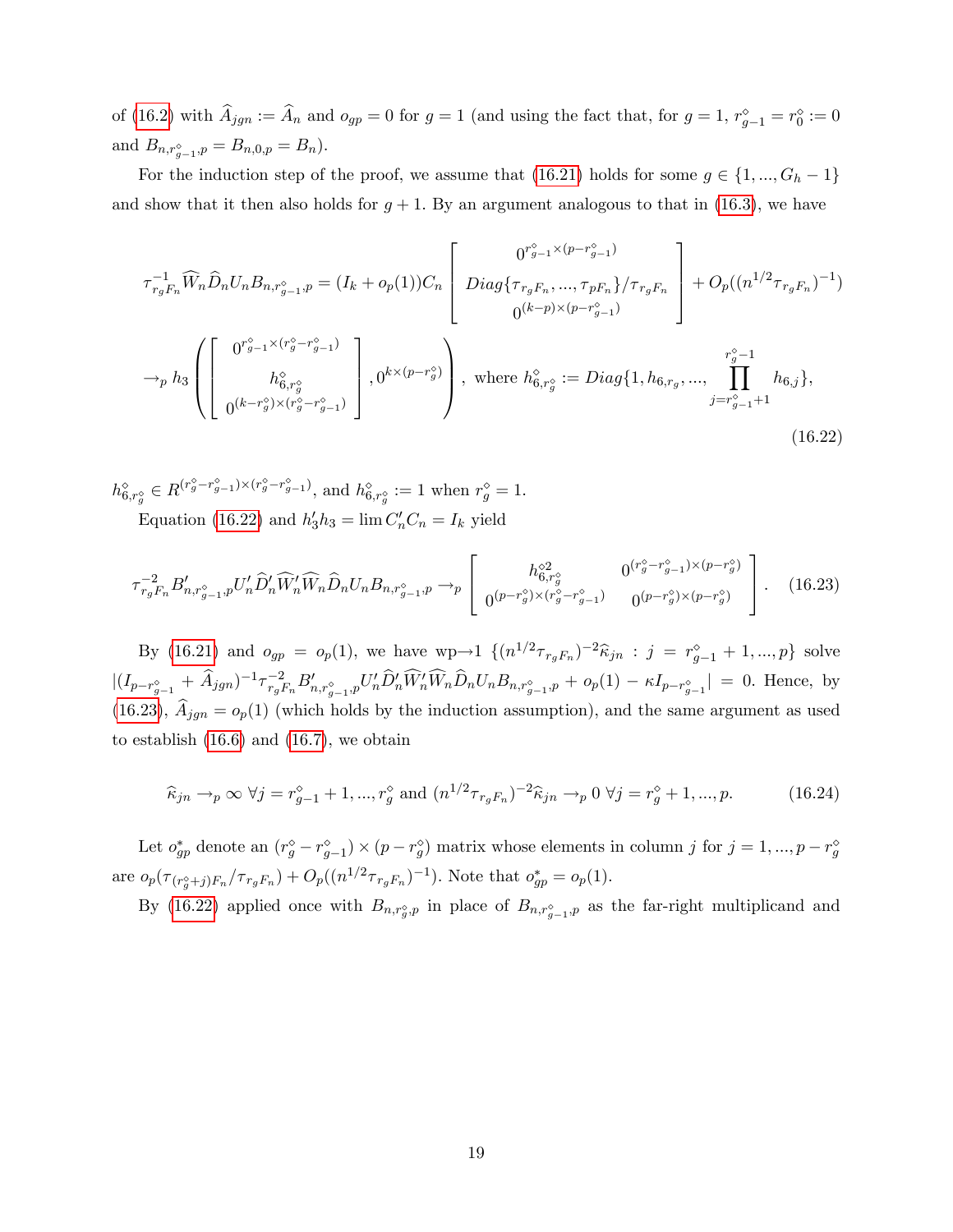applied a second time with  $B_{n,r_{g-1}^{\diamond},r_g^{\diamond}}$  in place of  $B_{n,r_{g-1}^{\diamond},p}$  as the far-right multiplicand, we have

<span id="page-21-0"></span>
$$
\varrho_{gn}
$$
\n
$$
:= \tau_{rg}^{-2} B'_{n, r_{g-1}^{\diamond}, r_g^{\diamond}} U'_n \hat{D}'_n \widehat{W}'_n \widehat{W}_n \hat{D}_n U_n B_{n, r_g^{\diamond}, p}
$$
\n
$$
= \begin{bmatrix}\n0^{r_{g-1}^{\diamond} \times (r_g^{\diamond} - r_{g-1}^{\diamond})} \\
Diag \{\tau_{(r_{g-1}^{\diamond} + 1)F_n}, \dots, \tau_{r_g^{\diamond} F_n}\} / \tau_{rg} F_n \\
0^{(k-r_g^{\diamond}) \times (r_g^{\diamond} - r_{g-1}^{\diamond})}\n\end{bmatrix}^{\prime} C'_n (I_k + o_p(1)) C_n \begin{bmatrix}\n0^{r_g^{\diamond} \times (p - r_g^{\diamond})} \\
Diag \{\tau_{(r_g^{\diamond} + 1)F_n}, \dots, \tau_{pF_n}\} / \tau_{rg} F_n \\
0^{(k-p) \times (p - r_g^{\diamond})}\n\end{bmatrix}
$$
\n
$$
+ O_p((n^{1/2} \tau_{rg} F_n)^{-1})
$$
\n
$$
= o_{gp}^*,
$$
\n(16.25)

where  $\varrho_{gn} \in R^{(r_g^{\circ} - r_{g-1}^{\circ}) \times (p - r_g^{\circ})}$ ,  $Diag\{\tau_{(r_{g-1}^{\circ} + 1)F_n}, \ldots, \tau_{r_g^{\circ} F_n}\}/\tau_{r_g F_n} = h_{6,r_g^{\circ}}^{\circ} + o(1) = O(1)$  and the last equality holds because (i)  $C'_n(I_k + o_p(1))C_n = I_k + o_p(1)$ , (ii) when  $I_k$  appears in place of  $C'_{n}(I_{k}+o_{p}(1))C_{n}$ , then the contribution from the first summand on the lhs of the last equality in [\(16.25\)](#page-21-0) equals  $0^{(r_g^o-r_{g-1}^o)\times(p-r_g^o)}$ , and (iii) when  $o_p(1)$  appears in place of  $C'_n(I_k+o_p(1))C_n$ , the contribution from the first summand on the lhs of the last inequality in [\(16.25\)](#page-21-0) equals an  $o_{gp}^*$  matrix.

We partition the  $(p - r_{g-1}^{\circ}) \times (p - r_{g-1}^{\circ})$  matrices  $o_{gp}$  and  $A_{jgn}$  as follows:

$$
o_{gp} = \begin{pmatrix} o_{1gp} & o_{2gp} \\ o'_{2gp} & o_{3gp} \end{pmatrix} \text{ and } \widehat{A}_{jgn} = \begin{bmatrix} \widehat{A}_{1jgn} & \widehat{A}_{2jgn} \\ \widehat{A}'_{2jgn} & \widehat{A}_{3jgn} \end{bmatrix},
$$
(16.26)

where  $o_{1gp}$ ,  $\widehat{A}_{1jgn}$   $\in R^{(r_g^{\circ}-r_{g-1}^{\circ}) \times (r_g^{\circ}-r_{g-1}^{\circ})}$ ,  $o_{2gp}$ ,  $\widehat{A}_{2jgn}$   $\in R^{(r_g^{\circ}-r_{g-1}^{\circ}) \times (p-r_g^{\circ})}$ , and  $o_{3gp}$ ,  $\widehat{A}_{3jgn}$  $\in R^{(p-r_g^{\circ})\times(p-r_g^{\circ})}$ , for  $j=r_{g-1}^{\circ}+1,...,p$  and  $g=1,...,G_h$ . Define

$$
\widehat{\xi}_{1jgn}(\kappa) := \tau_{rg}^{-2} B'_{n,r_{g-1}^{\diamond},r_g^{\diamond}} U'_n \widehat{D}'_n \widehat{W}'_n \widehat{W}_n \widehat{D}_n U_n B_{n,r_{g-1}^{\diamond},r_g^{\diamond}} + o_{1gp} - \kappa (I_{r_g^{\diamond} - r_{g-1}^{\diamond}} + \widehat{A}_{1jgn}),
$$
\n
$$
\widehat{\xi}_{2jgn}(\kappa) := \varrho_{gn} + o_{2gp} - \kappa \widehat{A}_{2jgn}, \text{ and}
$$
\n
$$
\widehat{\xi}_{3jgn}(\kappa) := \tau_{rg}^{-2} B'_{n,r_g^{\diamond},p} U'_n \widehat{D}'_n \widehat{W}'_n \widehat{W}_n \widehat{D}_n U_n B_{n,r_g^{\diamond},p} + o_{3gp} - \kappa (I_{p-r_g^{\diamond}} + \widehat{A}_{3jgn}),
$$
\n(16.27)

where  $\widehat{\xi}_{1jgn}(\kappa), \widehat{\xi}_{2jgn}(\kappa)$ , and  $\widehat{\xi}_{3jgn}(\kappa)$  have the same dimensions as  $o_{1gp}$ ,  $o_{2gp}$ , and  $o_{3gp}$ , respectively.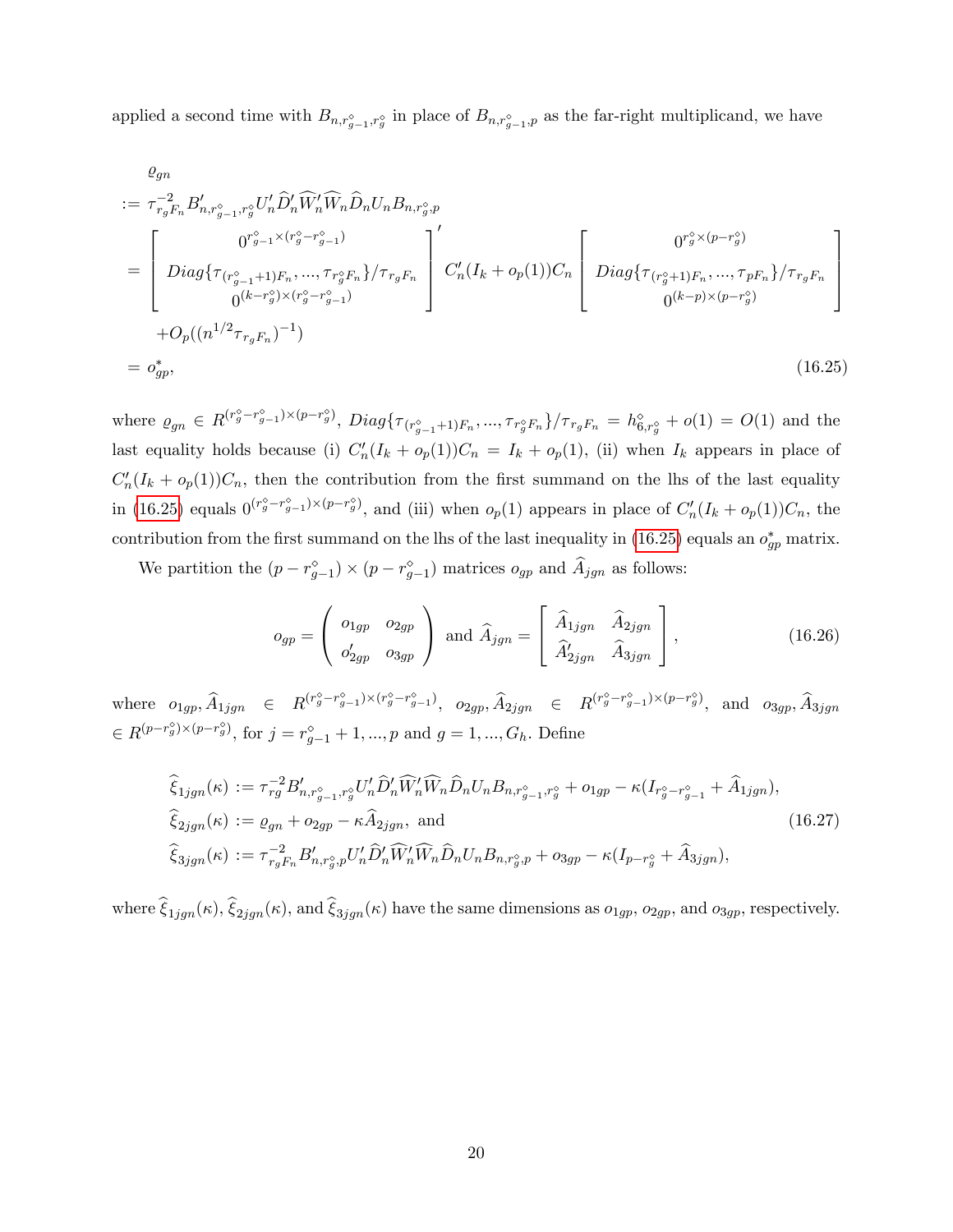From [\(16.21\)](#page-19-3), we have  $wp \to 1 \{ (n^{1/2} \tau_{r_gF_n})^{-2} \hat{\kappa}_{jn} : j = r_{g-1}^{\diamond} + 1, ..., p \}$  solve

<span id="page-22-1"></span>
$$
0 = |\tau_{r_{g}F_{n}}^{-2} B'_{n,r_{g-1}^{o},p} U'_{n} \hat{D}'_{n} \widehat{W}'_{n} \widehat{D}_{n} U_{n} B_{n,r_{g-1}^{o},p} + o_{gp} - \kappa (I_{p-r_{g-1}^{o}} + \widehat{A}_{jgn})|
$$
  
\n
$$
= |\widehat{\xi}_{1jgn}(\kappa)| \cdot |\widehat{\xi}_{3jgn}(\kappa) - \widehat{\xi}_{2jgn}(\kappa) \widehat{\xi}_{1jgn}(\kappa)| \widehat{\xi}_{2jgn}(\kappa)|
$$
  
\n
$$
= |\widehat{\xi}_{1jgn}(\kappa)| \cdot |\tau_{r_{g}F_{n}}^{-2} B'_{n,r_{g}^{o},p} U'_{n} \widehat{D}'_{n} \widehat{W}'_{n} \widehat{W}_{n} \widehat{D}_{n} U_{n} B_{n,r_{g}^{o},p} + o_{3gp} - (o_{gn} + o_{2gp}) \widehat{\xi}_{1jgn}^{-1}(\kappa)(o_{gn} + o_{2gp})
$$
  
\n
$$
- \kappa [I_{p-r_{g}^{o}} + \widehat{A}_{3jgn} - \widehat{A}'_{2jgn} \widehat{\xi}_{1jgn}^{-1}(\kappa)(o_{gn} + o_{2gp}) - (o_{gn} + o_{2gp}) \widehat{\xi}_{1jgn}^{-1}(\kappa) \widehat{A}_{2jgn}
$$
  
\n
$$
+ \kappa \widehat{A}'_{2jgn} \widehat{\xi}_{1jgn}^{-1}(\kappa) \widehat{A}_{2jgn}]|, \qquad (16.28)
$$

where the second equality holds by the same argument as for [\(16.10\)](#page-17-1) and uses the result given in [\(16.29\)](#page-22-0) below which shows that  $\hat{\xi}_{1jgn}(\kappa)$  is nonsingular wp $\rightarrow$ 1 when  $\kappa$  equals  $(n^{1/2}\tau_{r_gF_n})^{-2}\hat{\kappa}_{jn}$  for  $j = r_g^{\diamond} + 1, ..., p.$ 

Now we show that, for  $j = r_g^{\diamond}+1, ..., p, (n^{1/2}\tau_{r_gF_n})^{-2}\hat{\kappa}_{jn}$  cannot solve the determinantal equation  $|\hat{\xi}_{1jm}(\kappa)| = 0$  for n large, where this determinant is the first multiplicand on the rhs of [\(16.28\)](#page-22-1) and, hence, it must solve the determinantal equation based on the second multiplicand on the rhs of [\(16.28\)](#page-22-1). For  $j = r_g^{\diamond} + 1, ..., p$ , we have

<span id="page-22-0"></span>
$$
\widetilde{\xi}_{1jgn} := \widehat{\xi}_{1jgn}((n^{1/2}\tau_{r_gF_n})^{-2}\widehat{\kappa}_{jn}) = h_{6,r_g}^{\diamond 2} + o_p(1),\tag{16.29}
$$

by the same argument as in [\(16.11\)](#page-17-0), using  $o_{1gp} = o_p(1)$  and  $\hat{A}_{1jgn} = o_p(1)$  (which holds by the definition of  $\hat{A}_{1jgn}$  following [\(16.21\)](#page-19-3)). Equation [\(16.29\)](#page-22-0) and  $\lambda_{min}(h_{6,r_g^o}^{&0}) > 0$  establish the result stated in the first sentence of this paragraph.

For  $j = r_g^{\circ}+1, ..., p$ , plugging  $(n^{1/2}\tau_{r_gF_n})^{-2}\hat{\kappa}_{jn}$  into the second multiplicand on the rhs of [\(16.28\)](#page-22-1) gives

<span id="page-22-2"></span>
$$
0 = |\tau_{r_gF_n}^{-2} B'_{n,r_g^{\circ},p} U'_n \hat{D}'_n \widehat{W}'_n \widehat{W}_n \hat{D}_n U_n B_{n,r_g^{\circ},p} + o_{3gp} - (\varrho_{gn} + o_{2gp})' \widetilde{\xi}_{1jgn}^{-1} (\varrho_{gn} + o_{2gp})
$$
  

$$
-(n^{1/2} \tau_{r_gF_n})^{-2} \widehat{\kappa}_{jn} (I_{p-r_g^{\circ}} + \widehat{A}_{j(g+1)n})|, \text{ where}
$$
  

$$
\widehat{A}_{j(g+1)n} := \widehat{A}_{3jgn} - \widehat{A}'_{2jgn} \widetilde{\xi}_{1jgn}^{-1} (\varrho_{gn} + o_{2gp}) - (\varrho_{gn} + o_{2gp})' \widetilde{\xi}_{1jgn}^{-1} \widehat{A}_{2jgn}
$$
  

$$
+(n^{1/2} \tau_{r_gF_n})^{-2} \widehat{\kappa}_{jn} \widehat{A}'_{2jgn} \widetilde{\xi}_{1jgn}^{-1} \widehat{A}_{2jgn}
$$
 (16.30)

and  $\widehat{A}_{j(g+1)n} \in R^{(p-r_g^{\circ}) \times (p-r_g^{\circ})}$ . The last two summands on the rhs of the first line of [\(16.30\)](#page-22-2) satisfy

<span id="page-22-3"></span>
$$
o_{3gp} - (\varrho_{gn} + o_{2gp})' \tilde{\xi}_{1jgn}^{-1} (\varrho_{gn} + o_{2gp}) = o_{3gp} - (o_{gp}^* + o_{2gp})' (h_{6,r_g^{\diamond}}^{\diamond -2} + o_p(1)) (o_{gp}^* + o_{2gp})
$$
  
= 
$$
o_{3gp} - o_{gp}^* o_{gp}^* = (\tau_{r_{g+1}F_n}^2 / \tau_{r_gF_n}^2) o_{(g+1)p},
$$
 (16.31)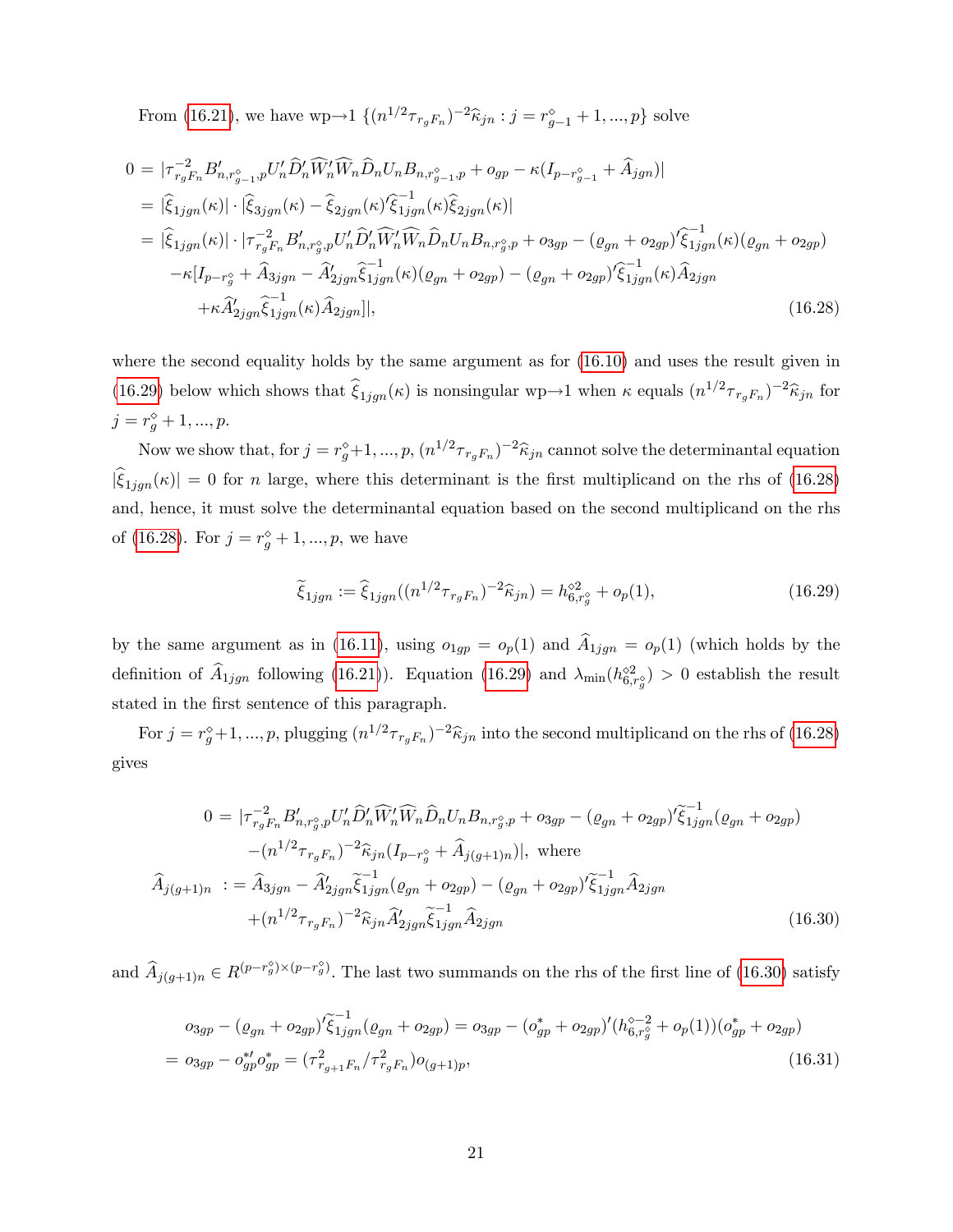where (i) the first equality uses [\(16.25\)](#page-21-0) and [\(16.29\)](#page-22-0), (ii) the second equality uses  $o_{2gp} = o_{gp}^*$  (which holds because the  $(j, m)$  element of  $o_{2gp}$  for  $j = 1, ..., r_g^{\diamond} - r_{g-1}^{\diamond}$  and  $m = 1, ..., p - r_g^{\diamond}$  is  $o_p(\tau_{(r_{g-1}^{\diamond}+j)F_n})$  $\times \tau_{(r_g^{\diamond}+m)F_n}/\tau_{r_gF_n}^2) + O_p((n^{1/2}\tau_{r_gF_n})^{-1}) = o_p(\tau_{(r_g^{\diamond}+m)F_n}/\tau_{r_gF_n}) + O_p((n^{1/2}\tau_{r_gF_n})^{-1})$  since  $r_{g-1}^{\diamond}+j \ge$  $(r_g)$  and  $(h_{6,r_g^{\diamond}}^{\diamond-2}+o_p(1))o_{gp}^* = o_{gp}^*$  (which holds because  $h_{6,r_g^{\diamond}}^{\diamond}$  is diagonal and  $\lambda_{\min}(h_{6,r_g^{\diamond}}^{\diamond 2}) > 0$ ), (iii) the last equality uses the fact that the  $(j, m)$  element of  $(\tau_{r_gF_n}^2/\tau_{r_{g+1}F_n}^2)\sigma_{gp}^{*\prime}\sigma_{gp}^*$  for  $j, m = 1, ..., p - r_g^{\circ}$ is the sum of a term that is  $o_p(\tau_{(r_g^{\circ}+j)F_n}\tau_{(r_g^{\circ}+m)F_n}/\tau_{r_gF_n}^2)(\tau_{r_gF_n}^2/\tau_{r_{g+1}F_n}^2) = o_p(\tau_{(r_g^{\circ}+j)F_n}\tau_{(r_g^{\circ}+m)F_n}$  $\sqrt{\tau_{r_{g+1}F_n}^2}$  and a term that is  $O_p((n^{1/2}\tau_{r_gF_n})^{-2})(\tau_{r_gF_n}^2/\tau_{r_{g+1}F_n}^2) = O_p((n^{1/2}\tau_{r_{g+1}F_n})^{-2})$  and, hence,  $(\tau_{r_gF_n}^2/\tau_{r_{g+1}F_n}^2)\circ_{gp}^{*\prime}\circ_{gp}^{*}$  is  $o_{(g+1)p}$  (using the definition of  $o_{(g+1)p}$ ), and (iv) the last equality uses the fact that the  $(j, m)$  element of  $(\tau_{r_gF_n}^2/\tau_{r_{g+1}F_n}^2)$  or  $j, m = 1, ..., p - r_g^{\diamond}$  is  $o_p(\tau_{(r_g^{\diamond}+j)F_n}\tau_{(r_g^{\diamond}+m)F_n}$  $\int\nonumber \int\nonumber \frac{d^2r_{gFn}}{dr_{gFn}}\int\nonumber \frac{d^2r_{gFn}}{dr_{gFn}}\nonumber \int\nonumber +\;\; O_{p}((n^{1/2}\tau_{r_{gFn}})^{-1})(\tau_{r_{gFn}}^2/\tau_{r_{g+1}Fn}^2) \;\;\; =\;\;\; o_{p}(\tau_{(r_{g}^{\diamond}+j)Fn}\tau_{(r_{g}^{\diamond}+m)Fn}/\tau_{r_{g+1}Fn}^2)$  $+O_p((n^{1/2}\tau_{r_{g+1}F_n})^{-1})(\tau_{r_gF_n}/\tau_{r_{g+1}F_n}),$  which again is the same order as the  $(j,m)$  element of  $o_{(g+1)p}$ (using  $\tau_{r_gF_n}/\tau_{r_{g+1}F_n} \leq 1$ ).

The calculations in  $(16.31)$  are a key part of the induction proof. The definitions of the terms  $o_{gp}$  and  $o_{gp}^*$  (given preceding [\(16.21\)](#page-19-3) and [\(16.25\)](#page-21-0), respectively) are chosen so that the results in [\(16.31\)](#page-22-3) hold.

For  $j = r_g^{\diamond} + 1, ..., p$ , we have

<span id="page-23-0"></span>
$$
\widehat{A}_{j(g+1)n} = o_p(1),\tag{16.32}
$$

because  $\widehat{A}_{2jgn} = o_p(1)$  and  $\widehat{A}_{3jgn} = o_p(1)$  by  $(16.21), \widetilde{\xi}_{1jgn}^{-1} = O_p(1)$  $(16.21), \widetilde{\xi}_{1jgn}^{-1} = O_p(1)$  (by  $(16.29)$ ),  $\varrho_{gn} + o_{2gp} = o_p(1)$ (by [\(16.25\)](#page-21-0) since  $o_{gp}^* = o_p(1)$ ), and  $(n^{1/2} \tau_{r_gF_n})^{-2} \hat{\kappa}_{jn} = o_p(1)$  (by [\(16.24\)](#page-20-2)).

Inserting [\(16.31\)](#page-22-3) and [\(16.32\)](#page-23-0) into [\(16.30\)](#page-22-2) and multiplying by  $\tau_{r_gF_n}^2/\tau_{r_{g+1}F_n}^2$  gives

$$
0 = |\tau_{r_{g+1}F_n}^{-2} B'_{n,r_g^{\diamond},p} U'_n \widehat{D}'_n \widehat{W}'_n \widehat{W}_n \widehat{D}_n U_n B_{n,r_g^{\diamond},p} + o_{(g+1)p} - (n^{1/2} \tau_{r_{g+1}F_n})^{-2} \widehat{\kappa}_{jn} (I_{p-r_g^{\diamond}} + \widehat{A}_{j(g+1)n})|.
$$
\n(16.33)

Thus, wp $\rightarrow$ 1,  $\{(n^{1/2}\tau_{r_{g+1}F_n})^{-2}\hat{\kappa}_{jn} : j = r_{g+1},...,p\}$  solve

$$
0 = |\tau_{r_{g+1}F_n}^{-2} B'_{n,r_g^{\diamond},p} U'_n \widehat{D}'_n \widehat{W}'_n \widehat{W}_n \widehat{D}_n U_n B_{n,r_g^{\diamond},p} + o_{(g+1)p} - \kappa (I_{p-r_g^{\diamond}} + \widehat{A}_{j(g+1)n})|.
$$
 (16.34)

This establishes the induction step and concludes the proof that [\(16.21\)](#page-19-3) holds for all  $g = 1, ..., G_h$ .

Finally, given that [\(16.21\)](#page-19-3) holds for all  $g = 1, ..., G_h$ , [\(16.24\)](#page-20-2) gives the results stated in [\(16.18\)](#page-19-0) and [\(16.18\)](#page-19-0) gives the results stated in the Lemma by the argument in (16.18)-[\(16.20\)](#page-19-2).  $\Box$ 

Now we use the approach in Johansen (1991, pp. 1569-1571) and Robin and Smith (2000, pp. 172-173) to prove Theorem [8.4.](#page--1-2) In these papers, asymptotic results are established under a fixed true distribution under which certain population eigenvalues are either positive or zero. Here we need to deal with drifting sequences of distributions under which these population eigenvalues may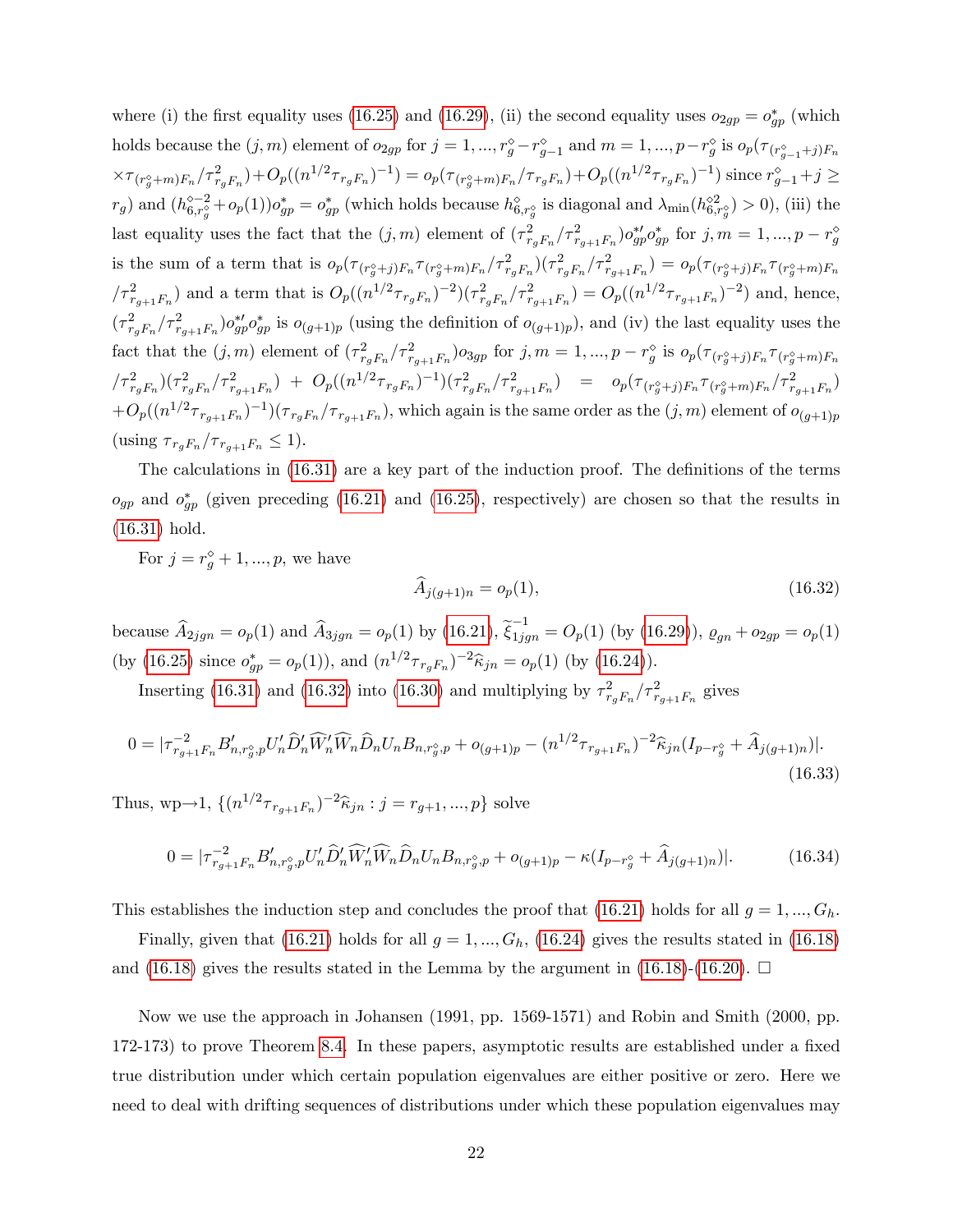be positive or zero for any given n, but the positive ones may drift to zero as  $n \to \infty$ , possibly at different rates. This complicates the proof. In particular, the rate of convergence result of Lemma [16.1\(](#page-13-0)b) is needed in the present context, but not in the Öxed distribution scenario considered in Johansen (1991) and Robin and Smith (2000).

**Proof of Theorem [8.4.](#page--1-2)** Theorem [8.4\(](#page--1-2)a) and (c) follow immediately from Lemma [16.1\(](#page-13-0)a).

Next, we assume  $q < p$  and we prove part (b). The eigenvalues  $\{\widehat{\kappa}_{jn} : j \leq p\}$  of  $nU_nD'_nW'_nW_n$  $\langle \times D_n U_n \rangle$  are the ordered solutions to the determinantal equation  $|nU_n D'_n W'_n W_n D_n U_n - \kappa I_p| = 0$ . Equivalently, with probability that goes to one  $(wp\rightarrow 1)$ , they are the solutions to

<span id="page-24-0"></span>
$$
|Q_n^{\diamond}(\kappa)| = 0, \text{ where } Q_n^{\diamond}(\kappa) := nS_n B_n' U_n' \widehat{D}_n' \widehat{W}_n' \widehat{W}_n \widehat{D}_n U_n B_n S_n - \kappa S_n' B_n' U_n' \widehat{U}_n^{-1} \widehat{U}_n^{-1} U_n B_n S_n,
$$
\n(16.35)

because  $|S_n| > 0$ ,  $|B_n| > 0$ ,  $|U_n| > 0$ , and  $|U_n| > 0$  wp $\rightarrow$ 1. Thus,  $\lambda_{\min}(nU_n'D_n'W_nD_nU_n)$  equals the smallest solution,  $\hat{\kappa}_{pn}$ , to  $|Q_n^{\diamond}(k)| = 0$  wp $\rightarrow$ 1. (For simplicity, we omit the qualifier wp $\rightarrow$ 1 that applies to several statements below.)

We write  $Q_n^{\diamond}(\kappa)$  in partitioned form using

<span id="page-24-3"></span>
$$
B_n S_n = (B_{n,q} S_{n,q}, B_{n,p-q}), \text{ where}
$$
  
\n
$$
S_{n,q} := Diag\{(n^{1/2}\tau_{1F_n})^{-1}, ..., (n^{1/2}\tau_{qF_n})^{-1}\} \in R^{q \times q}.
$$
\n(16.36)

The convergence result of Lemma [8.3](#page--1-1) for  $n^{1/2}W_n\widehat{D}_nU_nT_n$  (=  $n^{1/2}W_n\widehat{D}_nU_nB_nS_n$ ) can be written as

<span id="page-24-2"></span>
$$
n^{1/2}W_n\widehat{D}_nU_nB_{n,q}S_{n,q} \to_p \overline{\Delta}_{h,q} := h_{3,q} \text{ and } n^{1/2}W_n\widehat{D}_nU_nB_{n,p-q} \to_d \overline{\Delta}_{h,p-q},\tag{16.37}
$$

where  $\overline{\Delta}_{h,q}$  and  $\overline{\Delta}_{h,p-q}$  are defined in [\(8.17\)](#page--1-14).

We have

<span id="page-24-1"></span>
$$
\widehat{W}_n W_n^{-1} \to_p I_k \text{ and } \widehat{U}_n U_n^{-1} \to_p I_p \tag{16.38}
$$

because  $\widehat{W}_n \to_p h_{71} := \lim W_n$  (by Assumption WU(a) and (c)),  $\widehat{U}_n \to_p h_{81} := \lim U_n$  (by Assumption WU(b) and (c)), and  $h_{71}$  and  $h_{81}$  are pd (by the conditions in  $\mathcal{F}_{WU}$ ).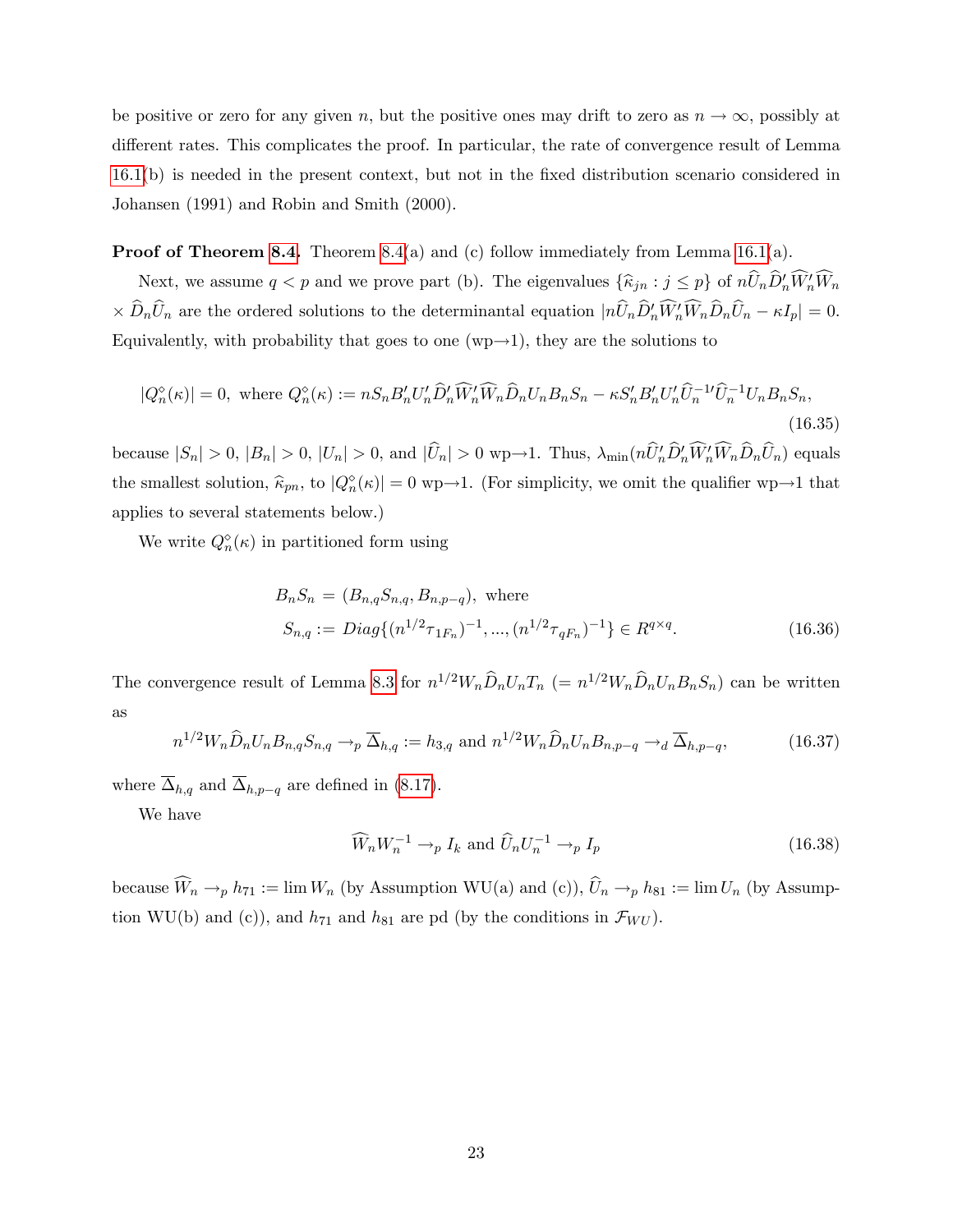By [\(16.35\)](#page-24-0)-[\(16.38\)](#page-24-1), we have

<span id="page-25-0"></span>
$$
Q_n^{\diamond}(\kappa) = \begin{bmatrix} I_q + o_p(1) & h'_{3,q} n^{1/2} W_n \hat{D}_n U_n B_{n,p-q} + o_p(1) \\ n^{1/2} B'_{n,p-q} U'_n \hat{D}'_n W'_n h_{3,q} + o_p(1) & n^{1/2} B'_{n,p-q} U'_n \hat{D}'_n W'_n W_n n^{1/2} \hat{D}_n U_n B_{n,p-q} + o_p(1) \end{bmatrix} - \kappa \begin{bmatrix} S_{n,q}^2 & 0^{q \times (p-q)} \\ 0^{(p-q) \times q} & I_{p-q} \end{bmatrix} - \kappa \begin{bmatrix} S_{n,q} A_{1n} S_{n,q} & S_{n,q} A_{2n} \\ A'_{2n} S_{n,q} & A_{3n} \end{bmatrix}, \text{ where } (16.39)
$$
  

$$
\hat{A}_n = \begin{bmatrix} A_{1n} & A_{2n} \\ A'_{2n} & A_{3n} \end{bmatrix} := B'_n U'_n \hat{U}_n^{-1} \hat{U}_n^{-1} U_n B_n - I_p = o_p(1) \text{ for } A_{1n} \in R^{q \times q}, A_{2n} \in R^{q \times (p-q)},
$$

and  $A_{3n} \in R^{(p-q)\times (p-q)}$ ,  $\widehat{A}_n$  is defined in [\(16.39\)](#page-25-0) just as in [\(16.5\)](#page-15-2), and the first equality uses  $\overline{\Delta}_{h,q} := h_{3,q} \text{ and } \overline{\Delta}_{h,q}' \overline{\Delta}_{h,q} = h'_{3,q} h_{3,q} = \lim C'_{n,q} C_{n,q} = I_q \text{ (by (8.7), (8.9), (8.12), and (8.17))}.$  $\overline{\Delta}_{h,q} := h_{3,q} \text{ and } \overline{\Delta}_{h,q}' \overline{\Delta}_{h,q} = h'_{3,q} h_{3,q} = \lim C'_{n,q} C_{n,q} = I_q \text{ (by (8.7), (8.9), (8.12), and (8.17))}.$  $\overline{\Delta}_{h,q} := h_{3,q} \text{ and } \overline{\Delta}_{h,q}' \overline{\Delta}_{h,q} = h'_{3,q} h_{3,q} = \lim C'_{n,q} C_{n,q} = I_q \text{ (by (8.7), (8.9), (8.12), and (8.17))}.$  $\overline{\Delta}_{h,q} := h_{3,q} \text{ and } \overline{\Delta}_{h,q}' \overline{\Delta}_{h,q} = h'_{3,q} h_{3,q} = \lim C'_{n,q} C_{n,q} = I_q \text{ (by (8.7), (8.9), (8.12), and (8.17))}.$  $\overline{\Delta}_{h,q} := h_{3,q} \text{ and } \overline{\Delta}_{h,q}' \overline{\Delta}_{h,q} = h'_{3,q} h_{3,q} = \lim C'_{n,q} C_{n,q} = I_q \text{ (by (8.7), (8.9), (8.12), and (8.17))}.$  $\overline{\Delta}_{h,q} := h_{3,q} \text{ and } \overline{\Delta}_{h,q}' \overline{\Delta}_{h,q} = h'_{3,q} h_{3,q} = \lim C'_{n,q} C_{n,q} = I_q \text{ (by (8.7), (8.9), (8.12), and (8.17))}.$  $\overline{\Delta}_{h,q} := h_{3,q} \text{ and } \overline{\Delta}_{h,q}' \overline{\Delta}_{h,q} = h'_{3,q} h_{3,q} = \lim C'_{n,q} C_{n,q} = I_q \text{ (by (8.7), (8.9), (8.12), and (8.17))}.$  $\overline{\Delta}_{h,q} := h_{3,q} \text{ and } \overline{\Delta}_{h,q}' \overline{\Delta}_{h,q} = h'_{3,q} h_{3,q} = \lim C'_{n,q} C_{n,q} = I_q \text{ (by (8.7), (8.9), (8.12), and (8.17))}.$  $\overline{\Delta}_{h,q} := h_{3,q} \text{ and } \overline{\Delta}_{h,q}' \overline{\Delta}_{h,q} = h'_{3,q} h_{3,q} = \lim C'_{n,q} C_{n,q} = I_q \text{ (by (8.7), (8.9), (8.12), and (8.17))}.$  Note that  $A_{jn}$  and  $\widehat{A}_{jn}$  (defined in [\(16.2\)](#page-14-1)) are not the same in general for  $j = 1, 2, 3$ , because their dimensions differ. For example,  $A_{1n} \in R^{q \times q}$ , whereas  $\widehat{A}_{1n} \in R^{r_1^{\circ} \times r_1^{\circ}}$ .

If  $q = 0 \, (< p)$ , then  $B_n = B_{n,p-q}$  and

$$
nB_n'\hat{U}_n'\hat{D}_n'\hat{W}_n'\hat{W}_n\hat{D}_n\hat{U}_nB_n
$$
  
=  $nB_n'(U_n^{-1}\hat{U}_n)'B_n^{-1}B_n'U_n'\hat{D}_n'W_n'\left(\hat{W}_nW_n^{-1}\right)'\left(\hat{W}_nW_n^{-1}\right)(W_n\hat{D}_nU_nB_n)B_n^{-1}(U_n^{-1}\hat{U}_n)B_n$   
 $\rightarrow_d \overline{\Delta}_{h,p-q}'\overline{\Delta}_{h,p-q}$ , (16.40)

where the convergence holds by [\(16.37\)](#page-24-2) and [\(16.38\)](#page-24-1) and  $\overline{\Delta}_{h,p-q}$  is defined as in [\(8.17\)](#page--1-14) with  $q = 0$ . The smallest eigenvalue of a matrix is a continuous function of the matrix (by Elsner's Theorem, see Stewart (2001, Thm. 3.1, pp. 37–38)). Hence, the smallest eigenvalue of  $nB'_{n}U'_{n}D'_{n}W'_{n}W_{n}D_{n}U_{n}B_{n}$ converges in distribution to the smallest eigenvalue of  $\overline{\Delta}_{h,p-q}' h_{3,k-q} h_{3,k-q}' \overline{\Delta}_{h,p-q}$  (using  $h_{3,k-q} h_{3,k-q}' =$  $h_3h'_3 = I_k$  when  $q = 0$ , which proves part (b) of Theorem [8.4](#page--1-2) when  $q = 0$ .

In the remainder of the proof of part (b), we assume  $1 \leq q \leq p$ , which is the remaining case to be considered in the proof of part (b). The formula for the determinant of a partitioned matrix and [\(16.39\)](#page-25-0) give

<span id="page-25-1"></span>
$$
|Q_n^{\circ}(\kappa)| = |Q_{1n}^{\circ}(\kappa)| \cdot |Q_{2n}^{\circ}(\kappa)|, \text{ where}
$$
  
\n
$$
Q_{1n}^{\circ}(\kappa) := I_q + o_p(1) - \kappa S_{n,q}^2 - \kappa S_{n,q} A_{1n} S_{n,q},
$$
  
\n
$$
Q_{2n}^{\circ}(\kappa) := n^{1/2} B'_{n,p-q} U'_n \hat{D}'_n W'_n W_n n^{1/2} \hat{D}_n U_n B_{n,p-q} + o_p(1) - \kappa I_{p-q} - \kappa A_{3n}
$$
  
\n
$$
-[n^{1/2} B'_{n,p-q} U'_n \hat{D}'_n W'_n h_{3,q} + o_p(1) - \kappa A'_{2n} S_{n,q} | (I_q + o_p(1) - \kappa S_{n,q}^2 - \kappa S_{n,q} A_{1n} S_{n,q})^{-1}
$$
  
\n
$$
\times [h'_{3,q} n^{1/2} W_n \hat{D}_n U_n B_{n,p-q} + o_p(1) - \kappa S_{n,q} A_{2n}], \qquad (16.41)
$$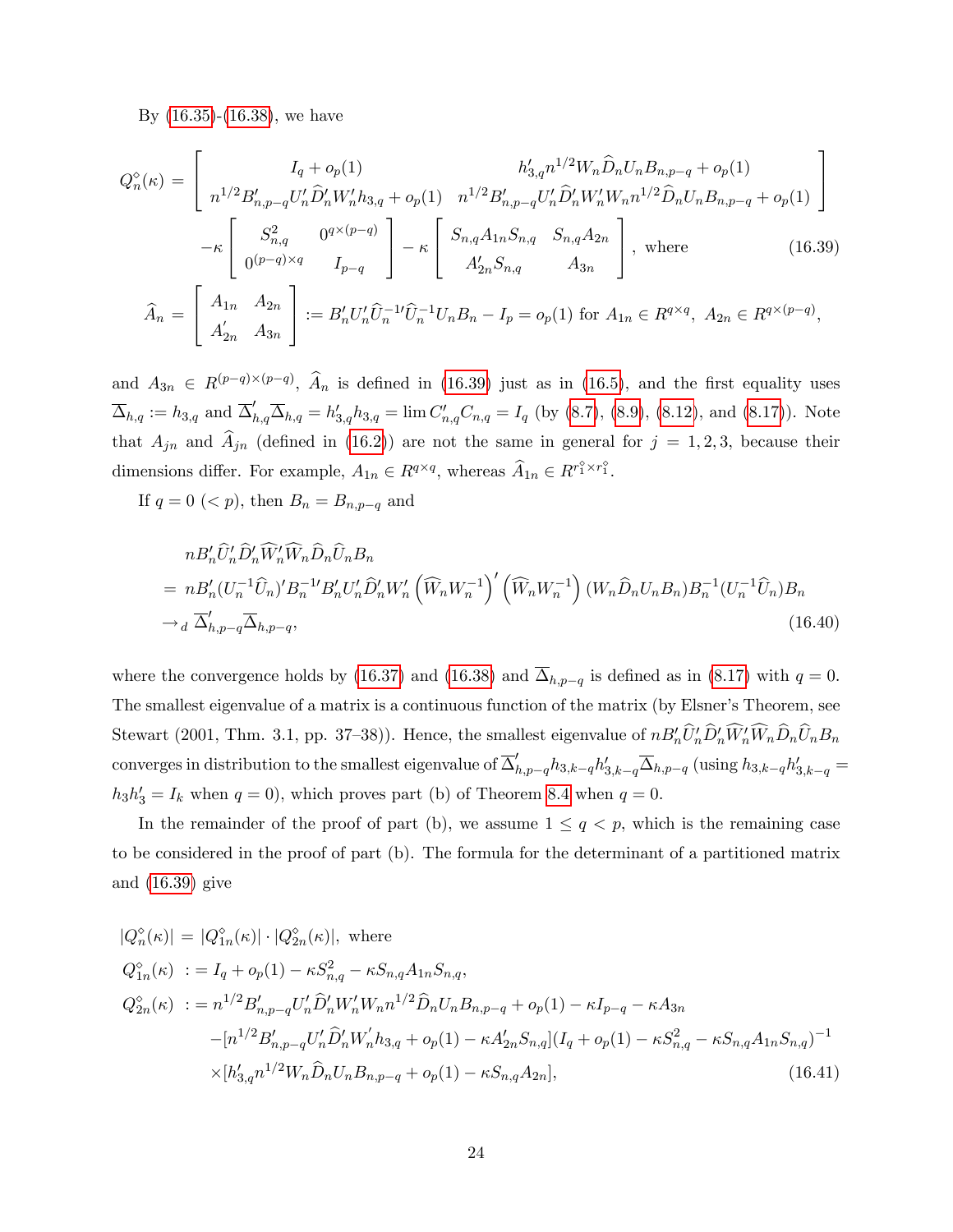none of the  $o_p(1)$  terms depend on  $\kappa$ , and the equation in the first line holds provided  $Q_{1n}^{\diamond}(\kappa)$  is nonsingular.

By Lemma [16.1\(](#page-13-0)b) (which applies for  $1 \le q < p$ ), for  $j = q + 1, ..., p$ , we have  $\widehat{\kappa}_{jn} S_{n,q}^2 = o_p(1)$ and  $\widehat{\kappa}_{jn}S_{n,q}A_{1n}S_{n,q} = o_p(1)$ . Thus,

<span id="page-26-0"></span>
$$
Q_{1n}^{\circ}(\hat{\kappa}_{jn}) = I_q + o_p(1) - \hat{\kappa}_{jn} S_{n,q}^2 - \hat{\kappa}_{jn} S_{n,q} A_{1n} S_{n,q} = I_q + o_p(1).
$$
 (16.42)

By [\(16.35\)](#page-24-0) and [\(16.41\)](#page-25-1),  $|Q_n^{\diamond}(\hat{\kappa}_{jn})| = |Q_{1n}^{\diamond}(\hat{\kappa}_{jn})| \cdot |Q_{2n}^{\diamond}(\hat{\kappa}_{jn})| = 0$  for  $j = 1, ..., p$ . By [\(16.42\)](#page-26-0),  $|Q_{1n}^{\circ}(\widehat{\kappa}_{jn})| \neq 0$  for  $j = q + 1, ..., p$  wp $\rightarrow$ 1. Hence, wp $\rightarrow$ 1,

<span id="page-26-3"></span>
$$
|Q_{2n}^{\diamond}(\hat{\kappa}_{jn})| = 0 \text{ for } j = q+1, ..., p.
$$
 (16.43)

Now we plug in  $\widehat{\kappa}_{jn}$  for  $j = q + 1, ..., p$  into  $Q_{2n}^{\diamond}(\kappa)$  in [\(16.41\)](#page-25-1) and use [\(16.42\)](#page-26-0). We have

<span id="page-26-1"></span>
$$
Q_{2n}^{\diamond}(\hat{\kappa}_{jn}) = nB'_{n,p-q}U'_{n}\hat{D}'_{n}W'_{n}W_{n}\hat{D}_{n}U_{n}B_{n,p-q} + o_{p}(1)
$$
  
\n
$$
-[n^{1/2}B'_{n,p-q}U'_{n}\hat{D}'_{n}W'_{n}h_{3,q} + o_{p}(1)](I_{q} + o_{p}(1))[h'_{3,q}n^{1/2}W_{n}\hat{D}_{n}U_{n}B_{n,p-q} + o_{p}(1)]
$$
  
\n
$$
-\hat{\kappa}_{jn}[I_{p-q} + A_{3n} - (n^{1/2}B'_{n,p-q}U'_{n}\hat{D}'_{n}W'_{n}h_{3,q} + o_{p}(1))(I_{q} + o_{p}(1))S_{n,q}A_{2n}
$$
  
\n
$$
-A'_{2n}S_{n,q}(I_{q} + o_{p}(1))(h'_{3,q}n^{1/2}W_{n}\hat{D}_{n}U_{n}B_{n,p-q} + o_{p}(1))
$$
  
\n
$$
+\hat{\kappa}_{jn}A'_{2n}S_{n,q}(I_{q} + o_{p}(1))S_{n,q}A_{2n}].
$$
  
\n(16.44)

The term in square brackets on the last three lines of [\(16.44\)](#page-26-1) that multiplies  $\hat{\kappa}_{jn}$  equals

<span id="page-26-2"></span>
$$
I_{p-q} + o_p(1), \t\t(16.45)
$$

because  $A_{3n} = o_p(1)$  (by [\(16.39\)](#page-25-0)),  $n^{1/2} W_n \widehat{D}_n U_n B_{n,p-q} = O_p(1)$  (by [\(16.37\)](#page-24-2)),  $S_{n,q} = o(1)$  (by the definitions of q and  $S_{n,q}$  in [\(8.16\)](#page--1-12) and [\(16.36\)](#page-24-3), respectively, and  $h_{1,j} := \lim_{n \to \infty} n^{1/2} \tau_{jF_n}$ ,  $A_{2n} = o_p(1)$ (by [\(16.39\)](#page-25-0)), and  $\hat{\kappa}_{jn} A'_{2n} S_{n,q} (I_q + o_p(1)) S_{n,q} A_{2n} = A'_{2n} \hat{\kappa}_{jn} S_{n,q}^2 A_{2n} + A'_{2n} \hat{\kappa}_{jn} S_{n,q} o_p(1) S_{n,q} A_{2n} = o_p(1)$ (using  $\widehat{\kappa}_{jn} S_{n,q}^2 = o_p(1)$  and  $A_{2n} = o_p(1)$ ).

Equations  $(16.44)$  and  $(16.45)$  give

<span id="page-26-4"></span>
$$
Q_{2n}^{\diamond}(\hat{\kappa}_{jn}) = n^{1/2} B'_{n,p-q} U'_{n} \hat{D}'_{n} W'_{n}[I_{k} - h_{3,q} h'_{3,q}] n^{1/2} W_{n} \hat{D}_{n} U_{n} B_{n,p-q} + o_{p}(1) - \hat{\kappa}_{jn} [I_{p-q} + o_{p}(1)]
$$
  
\n
$$
= n^{1/2} B'_{n,p-q} U'_{n} \hat{D}'_{n} W'_{n} h_{3,k-q} h'_{3,k-q} n^{1/2} W_{n} \hat{D}_{n} U_{n} B_{n,p-q} + o_{p}(1) - \hat{\kappa}_{jn} [I_{p-q} + o_{p}(1)]
$$
  
\n
$$
:= M_{n,p-q} - \hat{\kappa}_{jn} [I_{p-q} + o_{p}(1)], \qquad (16.46)
$$

where the second equality uses  $I_k = h_3 h'_3 = h_{3,q} h'_{3,q} + h_{3,k-q} h'_{3,k-q}$  (because  $h_3 = \lim C_n$  is an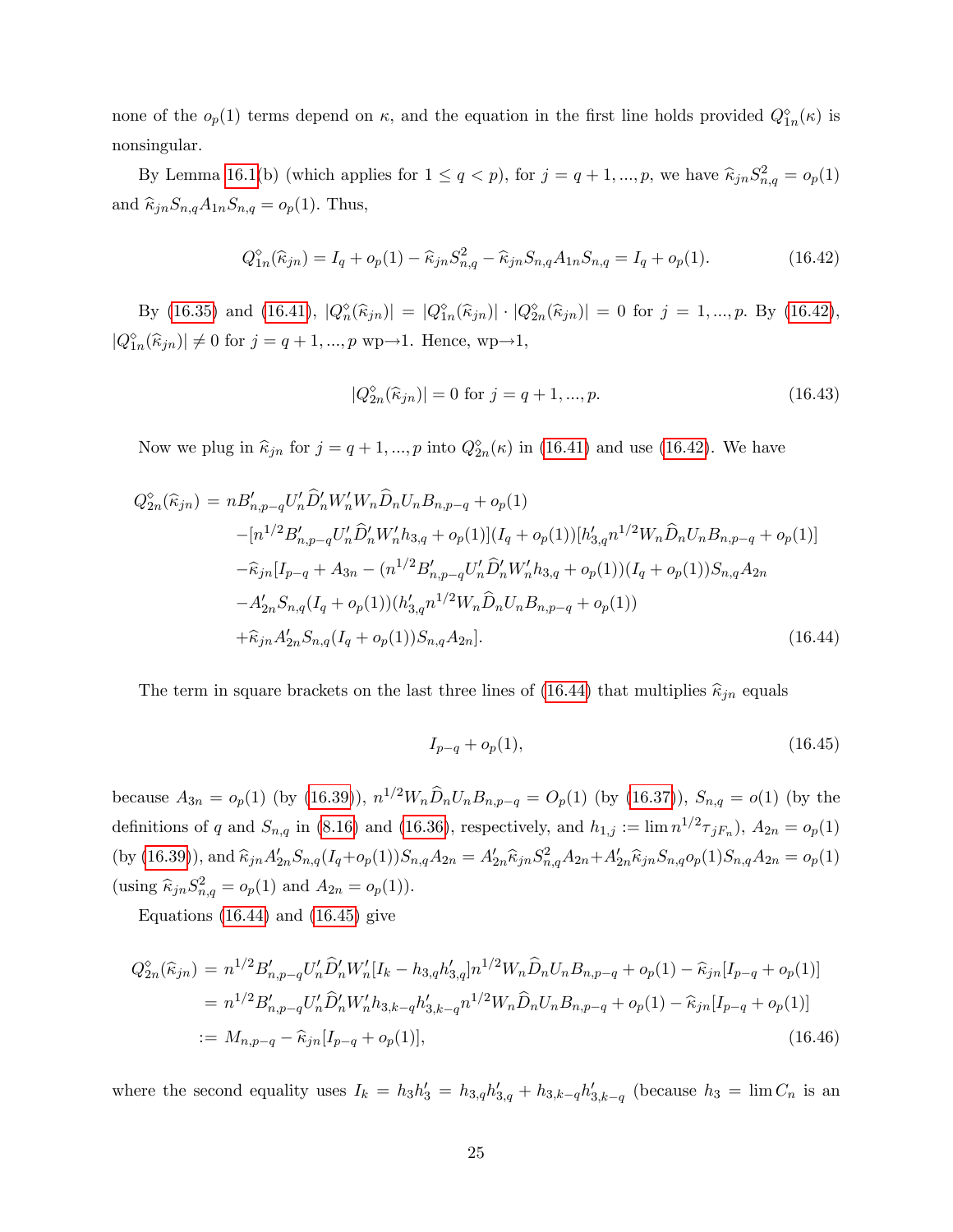orthogonal matrix) and the last line defines the  $(p - q) \times (p - q)$  matrix  $M_{n,p-q}$ .

Equations [\(16.43\)](#page-26-3) and [\(16.46\)](#page-26-4) imply that  $\{\widehat{\kappa}_{jn} : j = q + 1, ..., p\}$  are the  $p - q$  eigenvalues of the matrix

$$
M_{n,p-q}^{\diamond} := [I_{p-q} + o_p(1)]^{-1/2} M_{n,p-q} [I_{p-q} + o_p(1)]^{-1/2}
$$
\n(16.47)

by pre- and post-multiplying the quantities in [\(16.46\)](#page-26-4) by the rhs quantity  $[I_{p-q} + o_p(1)]^{-1/2}$  in [\(16.46\)](#page-26-4). By [\(16.37\)](#page-24-2),

<span id="page-27-1"></span>
$$
M_{n,p-q}^{\diamond} \to_d \overline{\Delta}_{h,p-q}' h_{3,k-q} h_{3,k-q}' \overline{\Delta}_{h,p-q}.
$$
\n(16.48)

The vector of (ordered) eigenvalues of a matrix is a continuous function of the matrix (by Elsner's Theorem, see Stewart (2001, Thm. 3.1, pp. 37–38)). By [\(16.48\)](#page-27-1), the matrix  $M_{n,p-q}^{\diamond}$ converges in distribution. In consequence, by the CMT, the vector of eigenvalues of  $M_{n,p-q}^{\diamond}$ , viz.,  $\{\widehat{\kappa}_{jn} : j = q + 1, ..., p\}$ , converges in distribution to the vector of eigenvalues of the limit matrix  $\overline{\Delta}_{h,p-q}' h_{3,k-q} h'_{3,k-q} \overline{\Delta}_{h,p-q}$ , which proves part (d) of Theorem [8.4.](#page--1-2) In addition,  $\lambda_{\min}(n\hat{U}'_n\hat{D}'_n\hat{W}'_n)$  $\times W_n D_n U_n$ , which equals the smallest eigenvalue,  $\hat{\kappa}_{pn}$ , converges in distribution to the smallest eigenvalue of  $\overline{\Delta}_{h,p-q}^{\prime}h_{3,k-q}h_{3,k-q}^{\prime}\overline{\Delta}_{h,p-q}$ , which completes the proof of part (b) of Theorem [8.4.](#page--1-2)

The convergence in parts (a)-(d) of Theorem [8.4](#page--1-2) is joint with that in Lemma [8.3](#page--1-1) because it just relies on the convergence in distribution of  $n^{1/2}W_n\widehat{D}_nU_nT_n$ , which is part of the former. This establishes part (e) of Theorem [8.4.](#page--1-2)

Part (f) of Theorem [8.4](#page--1-2) holds by the same proof as used for parts (a)-(e) with n replaced by  $w_n$ .  $\square$ 

## <span id="page-27-0"></span>17 Proofs of Sufficiency of Several Conditions for the  $\lambda_{p-j}(\cdot)$ Condition in  $\mathcal{F}_{0i}$

In this section, we show that the conditions in  $(3.9)$  and  $(3.10)$  are sufficient for the second condition in  $\mathcal{F}_{0j}$ , which is  $\lambda_{p-j} (\Psi_F^{C'_{F,k-j}} \Omega_F^{-1/2} G_i B_{F,p-j} \xi)$  $\int_{F}^{C_{F,k-j}\Lambda_E} F^{-\mathbf{G}_i D_{F,p-j}\zeta}$   $\geq \delta_1 \forall \xi \in R^{p-j}$  with  $||\xi|| = 1$ .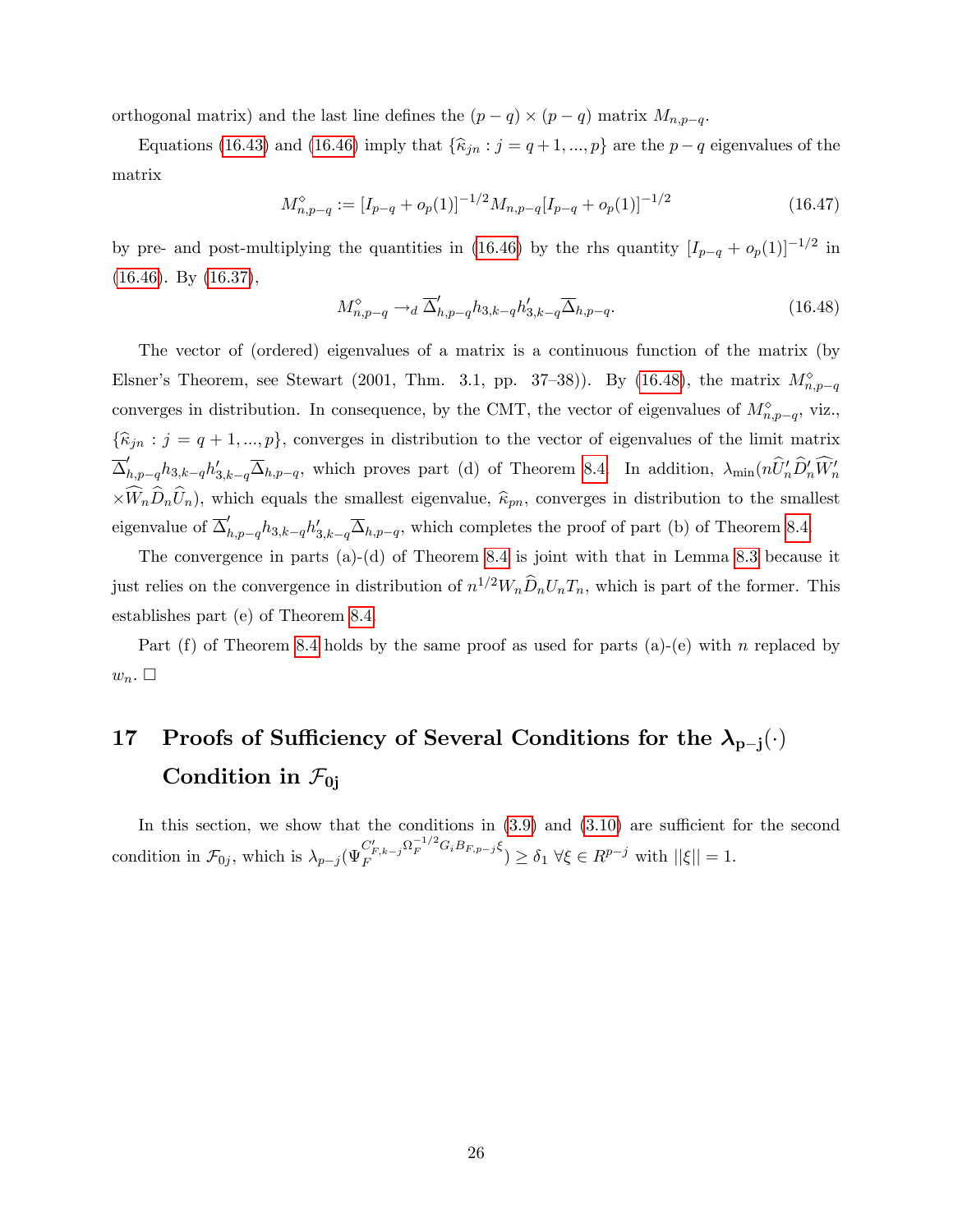Condition (i) in  $(3.9)$  is sufficient by the following argument:

$$
\lambda_{p-j} \left( \Psi_F^{C'_{F,k-j}} \Omega_F^{-1/2} G_i B_{F,p-j} \xi \right)
$$
\n
$$
\geq \lambda_{p-j} \left( \Psi_F^{\overline{C'_{F,p-j}}} \Omega_F^{-1/2} G_i B_{F,p-j} \xi \right)
$$
\n
$$
= \lambda_{\min} \left( (\xi' \otimes I_{p-j}) \Psi_F^{vec(\overline{C'_{F,p-j}} \Omega_F^{-1/2} G_i B_{F,p-j})} (\xi \otimes I_{p-j}) \right)
$$
\n
$$
= \min_{\lambda \in R^{p-j}: ||\lambda||=1} \left( \frac{(\xi \otimes I_{p-j})\lambda}{||(\xi \otimes I_{p-j})\lambda||} \right)' \Psi_F^{vec(\overline{C'_{F,p-j}} \Omega_F^{-1/2} G_i B_{F,p-j})} \frac{(\xi \otimes I_{p-j})\lambda}{||(\xi \otimes I_{p-j})\lambda||} \times ||(\xi \otimes I_{p-j})\lambda||^2
$$
\n
$$
\geq \min_{\eta \in R^{(p-j)^2}: ||\eta||=1} \eta' \Psi_F^{vec(\overline{C'_{F,p-j}} \Omega_F^{-1/2} G_i B_{F,p-j})} \eta \times \min_{\lambda \in R^{p-j}: ||\lambda||=1} ||(\xi \otimes I_{p-j})\lambda||^2
$$
\n
$$
= \lambda_{\min} \left( \Psi_F^{vec(\overline{C'_{F,p-j}} \Omega_F^{-1/2} G_i B_{F,p-j})} \right), \qquad (17.1)
$$

where the first inequality holds by Corollary [15.4\(](#page-7-3)a) with  $m = p - j$  and  $r = k - p$  (because  $\Psi_F^{\overline{C}'_{F,p-j}\Omega_F^{-1/2}G_iB_{F,p-j}\xi}$  is a submatrix of  $\Psi_F^{C'_{F,k-j}\Omega_F^{-1/2}G_iB_{F,p-j}\xi}$  $C'_{F,k-j} \Omega_F^{-1/2} G_i B_{F,p-j} \xi$ , since  $\Psi_F^{C'_{F,k-j}} \Omega_F^{-1/2} G_i B_{F,p-j} \xi =$  $C'_{F,k-j} \Psi_F^{\Omega_F^{-1/2} G_i B_{F,p-j}} C_{F,k-j}$ , likewise with  $C'_{F,k-j}$  replaced by  $\overline{C}'_{F,p-j}$ , and by definition the rows of  $\overline{C}'_{F,p-j}$  are a collection of  $p-j$  rows of  $C'_{F,k-j}$ , the first equality holds because the  $(p-j)$ -th largest eigenvalue of a  $(p - j) \times (p - j)$  matrix equals its minimum eigenvalue and by the general formula  $vec(ABC) = (C' \otimes A)vec(B)$ , and the last equality holds because  $||(\xi \otimes I_{p-j})\lambda||^2 = \lambda'(\xi' \xi \otimes I_{p-j})\lambda =$  $\lambda' \lambda = 1$  using  $||\xi|| = ||\lambda|| = 1$ .

Condition (ii) in  $(3.9)$  is sufficient by sufficient condition (i) in  $(3.9)$  and the following:

<span id="page-28-0"></span>
$$
\lambda_{\min} \left( \Psi_F^{vec(\overline{C}'_{F,p-j}\Omega_F^{-1/2}G_iB_{F,p-j})} \right)
$$
\n
$$
= \min_{\eta \in R^{(p-j)^2}: ||\eta||=1} \left( \frac{\left( I_{p-j} \otimes \overline{C}_{F,p-j} \right)\eta}{||(I_{p-j} \otimes \overline{C}_{F,p-j})\eta||} \right)' \Psi_F^{vec(\Omega_F^{-1/2}G_iB_{F,p-j})} \frac{\left( I_{p-j} \otimes \overline{C}_{F,p-j} \right)\eta}{||(I_{p-j} \otimes \overline{C}_{F,p-j})\eta||} \\
\times ||(I_{p-j} \otimes \overline{C}_{F,p-j})\eta||^2
$$
\n
$$
\geq \min_{\zeta \in R^{(p-j)k}: ||\zeta||=1} \zeta' \Psi_F^{vec(\Omega_F^{-1/2}G_iB_{F,p-j})} \zeta \times \min_{\eta \in R^{(p-j)^2}: ||\eta||=1} ||(I_{p-j} \otimes \overline{C}_{F,p-j})\eta||^2
$$
\n
$$
= \lambda_{\min} \left( \Psi_F^{vec(\Omega_F^{-1/2}G_iB_{F,p-j})} \right), \qquad (17.2)
$$

where the last equality uses  $||(I_{p-j} \otimes \overline{C}_{F,p-j})\eta||^2 = \eta'(I_{p-j} \otimes \overline{C}'_{F,p-j}\overline{C}_{F,p-j})\eta = 1$  because the rows of  $\overline{C}_{F,p-j}$  are orthonormal and  $||\eta|| = 1$ .

Condition (iii) in  $(3.9)$  is sufficient by sufficient condition (ii) in  $(3.9)$  and a similar argument to that given in [\(17.2\)](#page-28-0) using the fact that  $\min_{\psi \in R^{pk}: ||\psi||=1} ||(B'_{F,p-j} \otimes I_k)\psi||^2 = 1$  because the columns of  $B_{F,p-j}$  are orthonormal.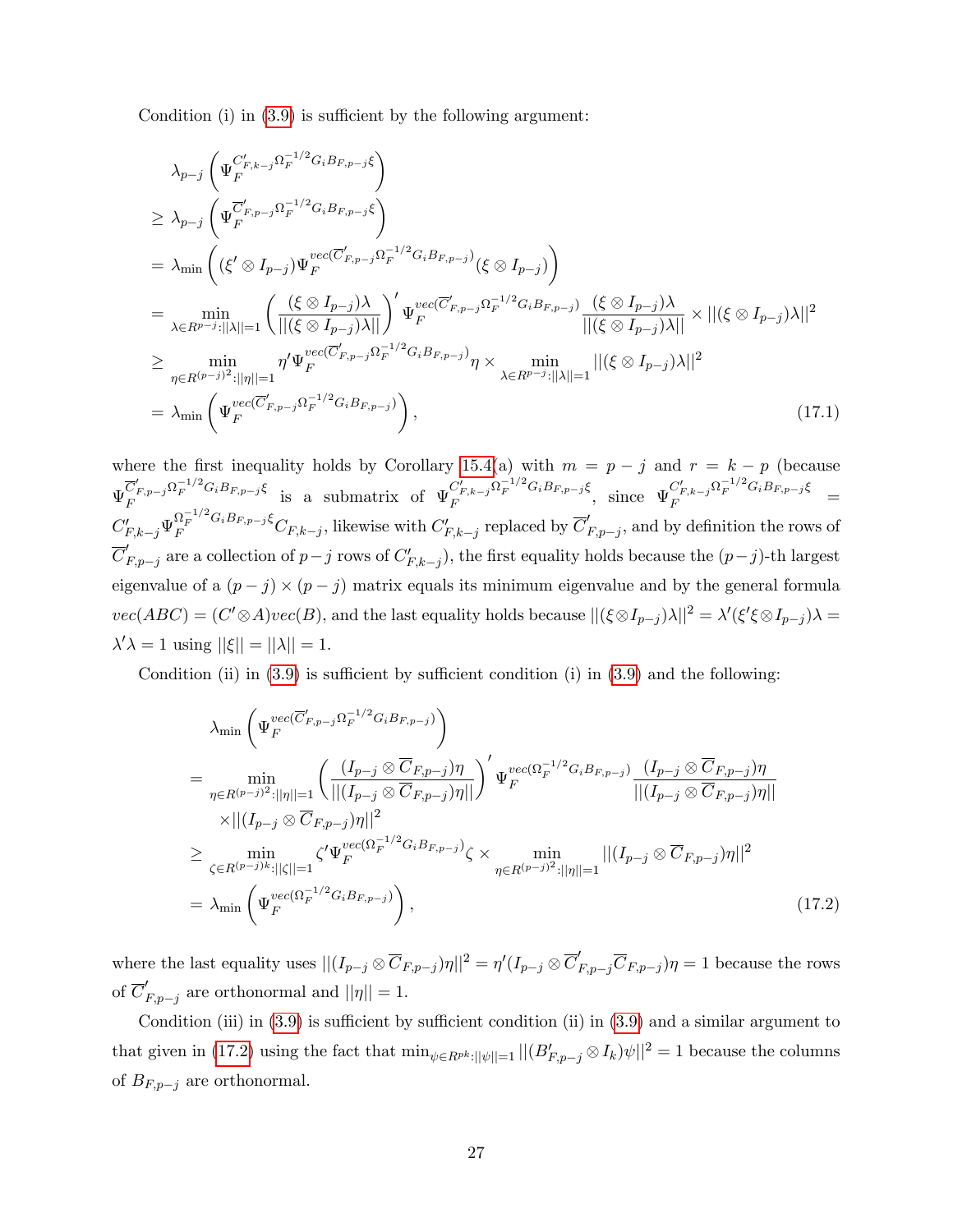Condition (iv) in  $(3.9)$  is sufficient by sufficient condition (iii) in  $(3.9)$  and a similar argument to that given in [\(17.2\)](#page-28-0) using  $\min_{\phi \in R^{pk}: ||\phi||=1} ||(I_p \otimes \Omega_F^{-1/2})\phi||^2 \geq M^{-2/(2+\gamma)}$  for M as in the definition of F in place of  $\min_{\eta \in R^{(p-j)^2}: ||\eta||=1} ||(I_{p-j} \otimes \overline{C}_{F,p-j})\eta||^2 = 1$ . The latter inequality holds by the following calculations:

$$
\phi'(I_p \otimes \Omega_F^{-1})\phi = \sum_{j=1}^p (\phi_j/||\phi_j||)' \Omega_F^{-1}(\phi_j/||\phi_j||) \times ||\phi_j||^2
$$
  

$$
\geq \sum_{j=1}^p \lambda_{\min}(\Omega_F^{-1}) \times ||\phi_j||^2 = 1/\lambda_{\max}(\Omega_F) \geq M^{-2/(2+\gamma)},
$$
 (17.3)

where  $\phi = (\phi'_1, ..., \phi'_p)'$  for  $\phi_j \in R^k \ \forall j \leq p$ , the sums are over j for which  $\phi_j \neq 0^k$ , the second equality uses  $||\phi|| = 1$ , and the last inequality holds because  $\lambda_{\max}(\Omega_F) = \max_{\lambda \in R^k : ||\lambda|| = 1} E_F(\lambda' g_i)^2 \le$  $E_F||g_i||^2 = ((E_F||g_i||^2)^{1/2})^2 \leq ((E_F||g_i||^{2+\gamma})^{1/(2+\gamma)})^2 \leq M^{2/(2+\gamma)}$  by successively applying the Cauchy-Bunyakovsky-Schwarz inequality, Lyapunov's inequality, and the moment bound  $E_F||g_i||^{2+\gamma}$  $\leq M$  in  $\mathcal{F}.$ 

Conditions  $(v)$  and  $(vi)$  in  $(3.9)$  are sufficient by the following argument. Write

$$
\Psi_F^{vec(G_i)} = (M_F, I_{pk}) \Sigma_F^{f_i} (M_F, I_{pk})', \text{ where } M_F = -(E_F vec(G_i) g_i') (E_F g_i g_i')^{-1} \in R^{pk \times k}.
$$
 (17.4)

We have

$$
\lambda_{\min}(\Psi_F^{vec(G_i)}) = \min_{\lambda \in R^{pk}: ||\lambda||=1} \lambda'(M_F, I_{pk}) \Sigma_F^{f_i}(M_F, I_{pk})' \lambda
$$
  
\n
$$
= \min_{\lambda \in R^{pk}: ||\lambda||=1} \left( \frac{(M_F, I_{pk})' \lambda}{||(M_F, I_{pk})' \lambda||} \right)' \Sigma_F^{f_i} \left( \frac{(M_F, I_{pk})' \lambda}{||(M_F, I_{pk})' \lambda||} \right) \times ||(M_F, I_{pk})' \lambda||^2
$$
  
\n
$$
\geq \min_{\mu \in R^{(p+1)k}: ||\mu||=1} \mu' \Sigma_F^{f_i} \mu
$$
  
\n
$$
= \lambda_{\min}(\Sigma_F^{f_i}), \qquad (17.5)
$$

where the inequality uses  $||(M_F, I_{pk})' \lambda||^2 = \lambda' \lambda + \lambda' M'_F M_F \lambda \ge 1$  for  $\lambda \in R^{pk}$  with  $||\lambda|| = 1$ . This shows that condition (v) is sufficient for sufficient condition (iv) in [\(3.9\)](#page--1-4). Since  $\Sigma_F^{f_i} = Var_F(f_i) +$  $E_F f_i E_F f'_i$ , condition (vi) is sufficient for sufficient condition (v) in [\(3.9\)](#page--1-4).

The condition in  $(3.10)$  is sufficient by the following argument:

$$
\lambda_{p-j} \left( \Psi_F^{C'_{F,k-j} \Omega_F^{-1/2} G_i B_{F,p-j} \xi} \right) \ge \lambda_p \left( \Psi_F^{C'_F \Omega_F^{-1/2} G_i B_{F,p-j} \xi} \right) = \lambda_p \left( \Psi_F^{ \Omega_F^{-1/2} G_i B_{F,p-j} \xi} \right), \tag{17.6}
$$

where the first inequality holds by Corollary [15.4\(](#page-7-3)b) with  $m = p$  and  $r = j$  and the equality holds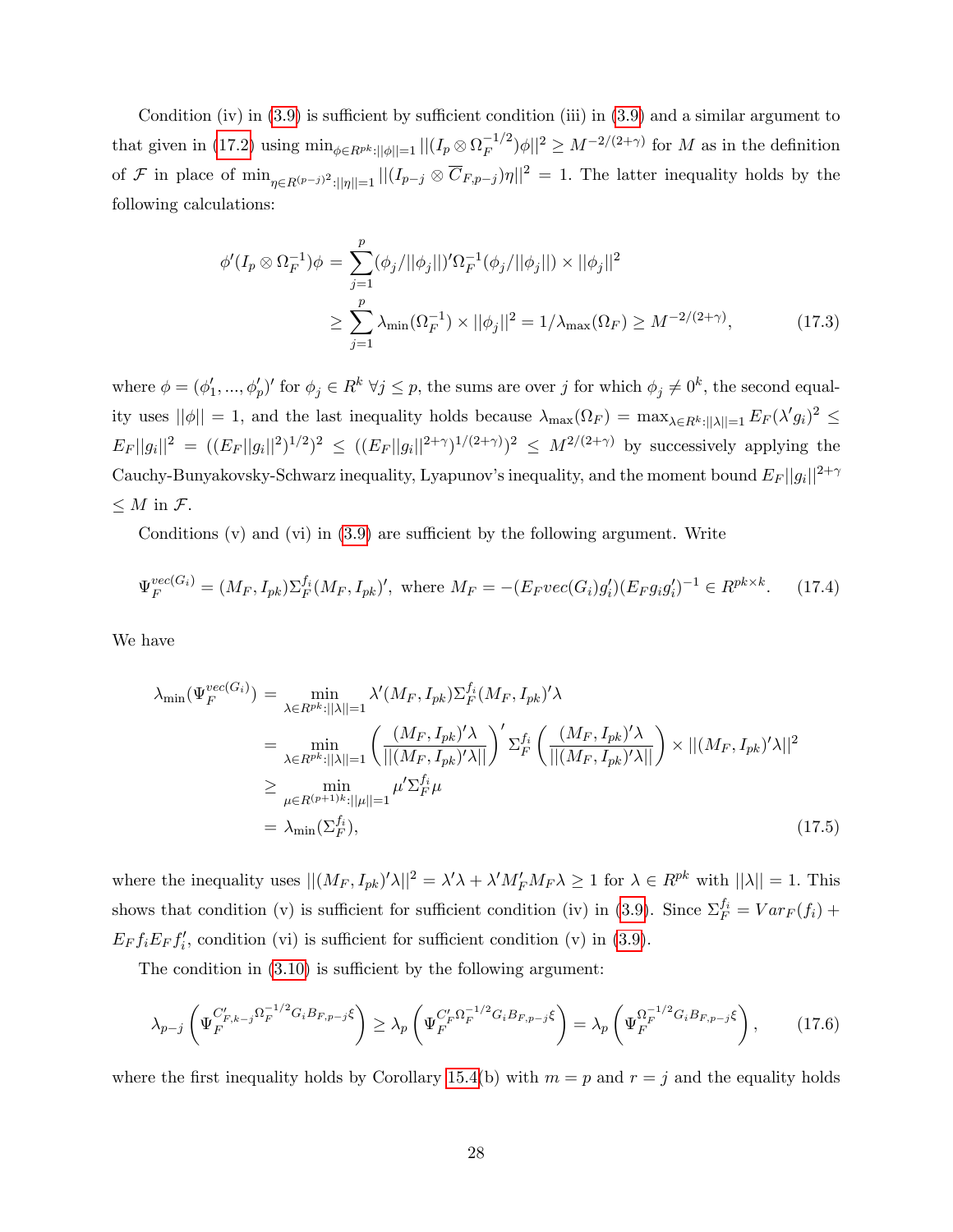because  $\Psi_F^{C'_F \Omega_F^{-1/2} G_i B_{F,p-j} \xi} = C'_F \Psi_F^{\Omega_F^{-1/2} G_i B_{F,p-j} \xi} C_F$  and  $C_F$  is orthogonal.

## <span id="page-30-0"></span>18 Asymptotic Size of Kleibergen's CLR Test with Jacobian-Variance Weighting and the Proof of Theorem [5.1](#page--1-6)

In this section, we establish the asymptotic size of Kleibergen's CLR test with Jacobian-variance weighting when the Robin and Smith  $(2000)$  rank statistic (defined in  $(5.5)$ ) is employed. This rank statistic depends on a variance matrix estimator  $V_{Dn}$ . See Section [5](#page--1-7) for the definition of the test. We provide a formula for the asymptotic size of the test that depends on the specifics of the moment conditions considered and does not necessarily equal its nominal size  $\alpha$ . First, in Section [18.1,](#page-30-1) we provide an example that illustrates the results in Theorem [5.1](#page--1-6) and Comment (v) to Theorem [5.1.](#page--1-6) In Section [18.2,](#page-31-0) we establish the asymptotic size of the test based on  $V_{Dn}$  defined as in [\(5.3\)](#page--1-24). In Section [18.3,](#page-38-0) we report some simulation results for a linear instrumental variable (IV) model with two rhs endogenous variables. In Section [18.4,](#page-40-0) we establish the asymptotic size of Kleibergenís CLR test with Jacobian-variance weighting under a general assumption that allows for other definitions of  $V_{Dn}$ .

In Section [18.5,](#page-44-0) we show that equally-weighted versions of Kleibergen's CLR test have correct asymptotic size when the Robin and Smith (2000) rank statistic is employed and a general equalweighting matrix  $W_n$  is employed. This result extends the result given in Theorem [6.1](#page--1-25) in Section [6,](#page--1-26) which applies to the specific case where  $\widetilde{W}_n = \widehat{\Omega}_n^{-1/2}$ , as in [\(6.2\)](#page--1-27). The results of Section [18.5](#page-44-0) are a relatively simple by-product of the results in Section [18.4.](#page-40-0)

Proofs of the results stated in this section are given in Section [18.6.](#page-46-0)

Theorem [5.1](#page--1-6) follows from Lemma [18.2](#page-41-0) and Theorem [18.3,](#page-41-1) which are stated in Section [18.4.](#page-40-0)

#### <span id="page-30-1"></span>18.1 An Example

Here we provide a simple example that illustrates the result of Theorem [5.1.](#page--1-6) In this example, the true distribution F does not depend on n. Suppose  $p = 2$ ,  $E_F G_i = (1^k, 0^k)$ , where  $c^k = (c, ..., c)' \in$  $R^k$  for  $c = 0, 1, n^{1/2}(\widehat{D}_n - E_F G_i) \rightarrow_d \overline{D}_h$  under F for some random matrix  $\overline{D}_h = (\overline{D}_{1h}, \overline{D}_{2h}) \in R^{k \times 2}$ . Suppose for  $\widetilde{M}_n = \widetilde{V}_{Dn}^{-1/2}$  and  $M_F = I_{2k}$ , we have  $n^{1/2}(\widetilde{M}_n - M_F) \to_d \overline{M}_h$  under F for some random matrix  $\overline{M}_h \in R^{2k \times 2k}$ .<sup>[53](#page-30-2)</sup> We have

<span id="page-30-3"></span>
$$
\widehat{D}_n^{\dagger} = vec_{k,p}^{-1}(\widetilde{V}_{Dn}^{-1/2} vec(\widehat{D}_n)) = \left(\widetilde{M}_{11n}\widehat{D}_{1n} + \widetilde{M}_{12n}\widehat{D}_{2n}, \widetilde{M}_{21n}\widehat{D}_{1n} + \widetilde{M}_{22n}\widehat{D}_{2n}\right),\tag{18.1}
$$

<span id="page-30-2"></span><sup>&</sup>lt;sup>53</sup>The convergence results  $n^{1/2}(\hat{D}_n - E_F G_i) \rightarrow_d \overline{D}_h$  and  $n^{1/2}(\widetilde{M}_n - M_F) \rightarrow_d \overline{M}_h$  are established in Lemmas [8.2](#page--1-0) and [18.2,](#page-41-0) respectively, in Section [8](#page--1-3) of AG1 and Section [18](#page-30-0) in this Supplemental Material under ge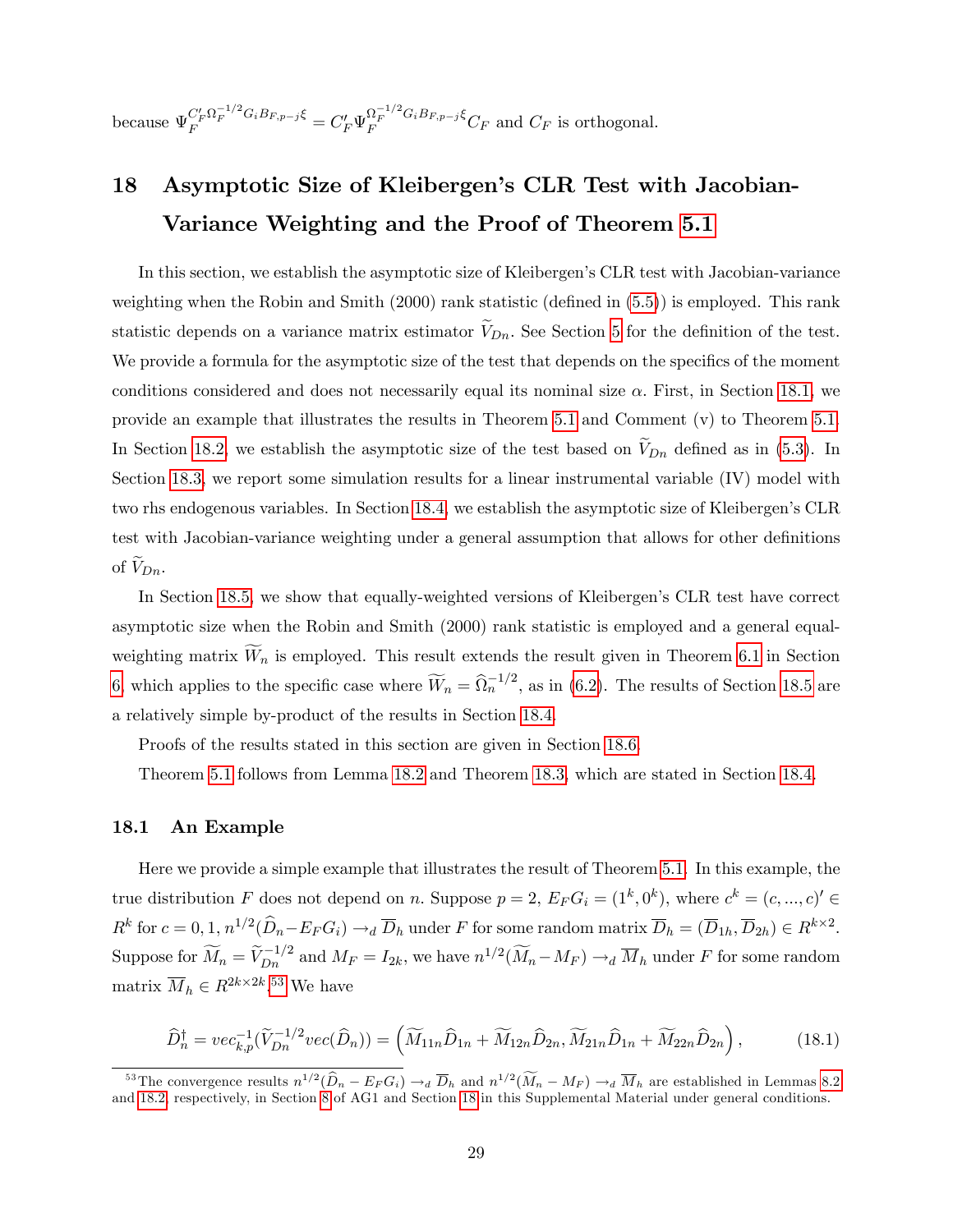where  $D_n = (D_{1n}, D_{2n}), M_{j\ell n}$  for  $j, \ell = 1, 2$  are the four  $k \times k$  submatrices of  $M_n$ , and likewise for  $M_{j\ell F}$  for  $j, \ell = 1, 2$ . Let  $M_{j\ell h}$  for  $j, \ell = 1, 2$  denote the four  $k \times k$  submatrices of  $M_h$ . We let  $T_n^{\dagger} = Diag\{n^{-1/2}, 1\}.$  Then, we have

<span id="page-31-1"></span>
$$
n^{1/2}\widehat{D}_{n}^{\dagger}T_{n}^{\dagger} = (\widetilde{M}_{11n}\widehat{D}_{1n} + \widetilde{M}_{12n}\widehat{D}_{2n}, \; n^{1/2}\widetilde{M}_{21n}\widehat{D}_{1n} + \widetilde{M}_{22n}n^{1/2}\widehat{D}_{2n})
$$

$$
\to_{d} \left(I_{k}1^{k} + 0^{k \times k}0^{k}, \; \overline{M}_{21h}1^{k} + I_{k}\overline{D}_{2h}\right) = \left(1^{k}, \overline{M}_{21h}1^{k} + \overline{D}_{2h}\right), \tag{18.2}
$$

where the convergence uses  $n^{1/2} \widetilde{M}_{21n} \to_d \overline{M}_{21h}$  (because  $M_{21F} = 0^{k \times k}$ ) and  $n^{1/2} \widehat{D}_{2n} \to_d \overline{D}_{2h}$ (because  $E_F G_{i2} = 0^k$ ). Equation [\(18.2\)](#page-31-1) shows that the asymptotic distribution of  $n^{1/2} \widehat{D}_n^{\dagger} T_n^{\dagger}$  depends on the randomness of the variance estimator  $V_{Dn}$  through  $\overline{M}_{21h}$ .

It may appear that this example is quite special and the asymptotic behavior in [\(18.2\)](#page-31-1) only arises in special circumstances, because  $E_F G_i = (1^k, 0^k)$ ,  $M_{21F} = 0^{k \times k}$ , and  $M_F = I_{2k}$  in this example. But this is not true. The asymptotic behavior in [\(18.2\)](#page-31-1) arises quite generally, as shown in Theorem [5.1,](#page--1-6) whenever  $p \geq 2^{.54}$  $p \geq 2^{.54}$  $p \geq 2^{.54}$ 

If one replaces  $\widetilde{V}_{Dn}^{-1/2}$  by its probability limit,  $M_F$ , in the definition of  $\widehat{D}_n^{\dagger}$ , then the calculations in [\(18.2\)](#page-31-1) hold but with  $n^{1/2}M_{21n}$  replaced by  $n^{1/2}M_{21F} = 0^{k \times k}$  in the first line and, hence,  $\overline{M}_{21h}$ replaced by  $0^{k \times k}$  in the second line. Hence, in this case, the asymptotic distribution only depends on  $\overline{D}_h$ . Hence, Comment (iv) to Theorem [5.1](#page--1-6) holds in this example.

Suppose one defines  $D_n^{\dagger}$  by  $W_n D_n$  as in Comment (v) to Theorem [5.1.](#page--1-6) This yields equal weighting of each column of  $\widehat{D}_n$ . This is equivalent to replacing  $\widetilde{V}_{Dn}^{-1/2}$  by  $I_2 \otimes \widetilde{W}_n$  in the definition of  $\widehat{D}_n^{\dagger}$  in [\(18.1\)](#page-30-3). In this case, the off-diagonal  $k \times k$  blocks of  $I_2 \otimes W_n$  are  $0^{k \times k}$  and, hence,  $\widetilde{M}_{21n}$ in the first line of [\(18.2\)](#page-31-1) equals  $0^{k \times k}$ , which implies that  $\overline{M}_{21h} = 0^{k \times k}$  in the second line of (18.2). Thus, the asymptotic distribution of  $D_n^{\dagger}$  does not depend on the asymptotic distribution of the (normalized) weight matrix estimator  $\widetilde{W}_n$ . It only depends on the probability limit of  $\widetilde{W}_n$ , as stated in Comment (v) to Theorem [5.1.](#page--1-6)

### <span id="page-31-0"></span>18.2 Asymptotic Size of Kleibergen's CLR Test with Jacobian-Variance Weighting

In this subsection, we determine the asymptotic size of Kleibergen's CLR test when  $\hat{D}_n$  is weighted by  $V_{Dn}$ , defined in [\(5.3\)](#page--1-24), which yields what we call Jacobian-variance weighting, and the Robin and Smith  $(2000)$  rank statistic is employed. This rank statistic is defined in  $(5.5)$  with

<span id="page-31-2"></span><sup>&</sup>lt;sup>54</sup>When the matrix  $M_{21F} \neq 0^{k \times k}$ , the argument in [\(18.2\)](#page-31-1) does not go through because  $n^{1/2} \widetilde{M}_{21n}$  does not converge in distribution (since  $n^{1/2}(\widetilde{M}_{21n} - M_{21F}) \rightarrow_d \widetilde{M}_{21h}$  by assumption). In this case, one has to alter the definition of  $T_n^{\dagger}$ so that it rotates the columns of  $\widehat{D}_n$  before rescaling them. The rotation required depends on both  $M_F$  and  $E_F G_i$ .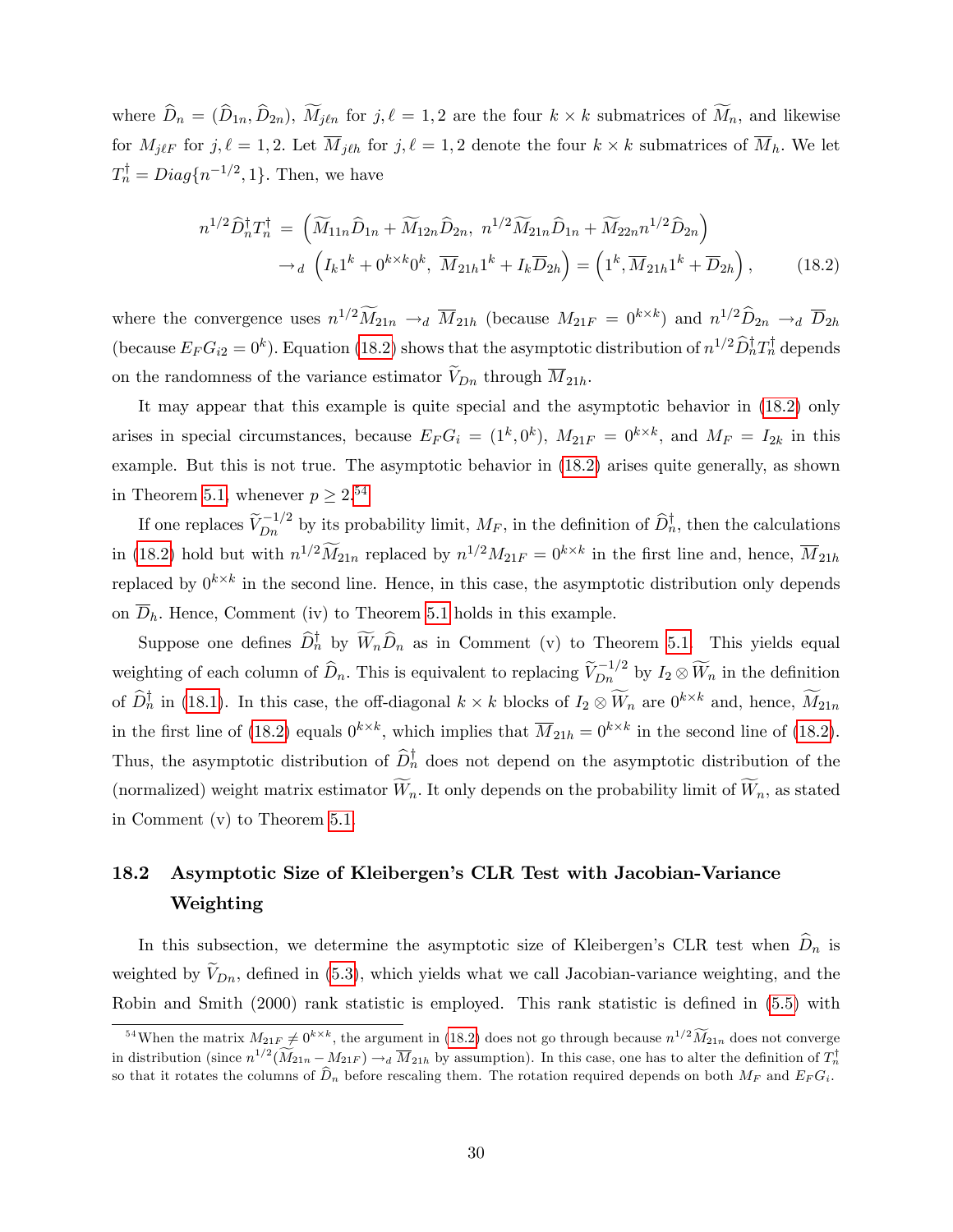$\theta = \theta_0$ . For convenience, we restate the definition here:

<span id="page-32-1"></span>
$$
rk_n = rk_n^{\dagger} := \lambda_{\min}(n(\widehat{D}_n^{\dagger})' \widehat{D}_n^{\dagger}), \text{ where } \widehat{D}_n^{\dagger} := vec_{k,p}^{-1}(\widetilde{V}_{D_n}^{-1/2} vec(\widehat{D}_n))
$$
\n(18.3)

(so  $\widehat{D}_n^{\dagger}$  is as in [\(5.4\)](#page--1-28) with  $\theta = \theta_0$ ).<sup>[55](#page-32-0)</sup> Let

$$
\widehat{\kappa}_{jn}^{\dagger}
$$
 denote the *j*th eigenvalue of  $n(\widehat{D}_{n}^{\dagger})'\widehat{D}_{n}^{\dagger}$ , for  $j = 1, ..., p$ , (18.4)

ordered to be nonincreasing in j. By definition,  $\lambda_{\min}(n(D_n^{\dagger})' D_n^{\dagger}) = \widehat{\kappa}_{pn}^{\dagger}$ . Also, the jth singular value of  $n^{1/2}\widehat{D}_{n}^{\dagger}$  equals  $(\widehat{\kappa}_{jn}^{\dagger})^{1/2}$ .

Define the parameter space  $\mathcal{F}_{KCLR}$  for the distribution F by

<span id="page-32-3"></span>
$$
\mathcal{F}_{KCLR} := \{ F \in \mathcal{F} : \lambda_{\min}(Var_F((g'_i, vec(G_i)')')) \ge \delta_2, E_F || (g'_i, vec(G_i)')'||^{4+\gamma} \le M \},\tag{18.5}
$$

where  $\delta_2 > 0$  and  $\gamma > 0$  and  $M < \infty$  are as in the definition of F in [\(3.1\)](#page--1-29). Note that  $\mathcal{F}_{KCLR} \subset \mathcal{F}_0$ when  $\delta_1$  in  $\mathcal{F}_0$  satisfies  $\delta_1 \leq M^{-2/(2+\gamma)} \delta_2$ , by condition (vi) in [\(3.9\)](#page--1-4). Let  $vech(\cdot)$  denote the half vectorization operator that vectorizes the nonredundant elements in the columns of a symmetric matrix (that is, the elements on or below the main diagonal). The moment condition in  $\mathcal{F}_{KCLR}$  is imposed because the asymptotic distribution of the rank statistic  $rk_n^{\dagger}$  depends on a triangular array CLT for  $vech(f_i^*f_i^*)$ , which employs  $4 + \gamma$  moments for  $f_i^*$ , where  $f_i^* := (g_i', vec(G_i - E_{F_n}G_i)')'$ as in [\(5.6\)](#page--1-30). The  $\lambda_{\min}(\cdot)$  condition in  $\mathcal{F}_{KCLR}$  ensures that  $V_{Dn}$  is positive definite wp $\rightarrow$ 1, which is needed because  $\widetilde{V}_{Dn}$  enters the rank statistic  $rk_n^{\dagger}$  via  $\widetilde{V}_{Dn}^{-1/2}$ , see [\(18.3\)](#page-32-1).

For a fixed distribution  $F$ ,  $\widetilde{V}_{Dn}$  estimates  $\Phi_F^{vec(G_i)}$  $_{F}^{vec(G_i)}$  defined in [\(8.15\)](#page--1-13), where  $\Phi_F^{vec(G_i)}$  $\int_F^{\text{vec}(\mathbf{G}_i)}$  is pd by its definition in [\(8.15\)](#page--1-13) and the  $\lambda_{\min}(\cdot)$  condition in  $\mathcal{F}_{KCLR}$ <sup>[56](#page-32-2)</sup> Let

<span id="page-32-4"></span>
$$
M_F = \begin{bmatrix} M_{11F} & \cdots & M_{1pF} \\ \vdots & \ddots & \vdots \\ M_{p1F} & \cdots & M_{ppF} \end{bmatrix} := (\Phi_F^{vec(G_i)})^{-1/2} \text{ and } (18.6)
$$
  

$$
D_F^{\dagger} := \sum_{j=1}^p (M_{1jF} E_F G_{ij}, ..., M_{pjF} E_F G_{ij}) \in R^{k \times p}, \text{ where } G_i = (G_{i1}, ..., G_{ip}) \in R^{k \times p}.
$$

<span id="page-32-0"></span><sup>&</sup>lt;sup>55</sup>As in Section [5,](#page--1-7) the function  $vec_{k,p}(\cdot)$  is the inverse of the  $vec(\cdot)$  function for  $k \times p$  matrices. Thus, the domain of  $vec_{k,p}(\cdot)$  consists of kp-vectors and its range consists of  $k \times p$  matrices.

<span id="page-32-2"></span><sup>&</sup>lt;sup>56</sup>More specifically,  $\Phi_F^{vec(G_i)}$  is pd because by [\(8.15\)](#page--1-13)  $\Phi_F^{vec(G_i)} := Var_F(vec(G_i) - (E_F vec(G_\ell)g'_\ell)\Omega_F^{-1}g_i)$ =  $(-(E_F vec(G_\ell) g'_\ell) \Omega_F^{-1}, I_{pk}) Var_F((g'_i, vec(G_i)')')(- (E_F vec(G_\ell) g'_\ell) \Omega_F^{-1}, I_{pk})'$ , where  $(-(E_F vec(G_\ell) g'_\ell) \Omega_F^{-1}, I_{pk}) \in R^{pk \times (p+1)k}$  has full row rank pk and  $Var_F((g'_i, vec(G_i)')')$  is pd by the  $\lambda_{\min}(\cdot)$  condition in  $\mathcal{F}_{KCLR}$ .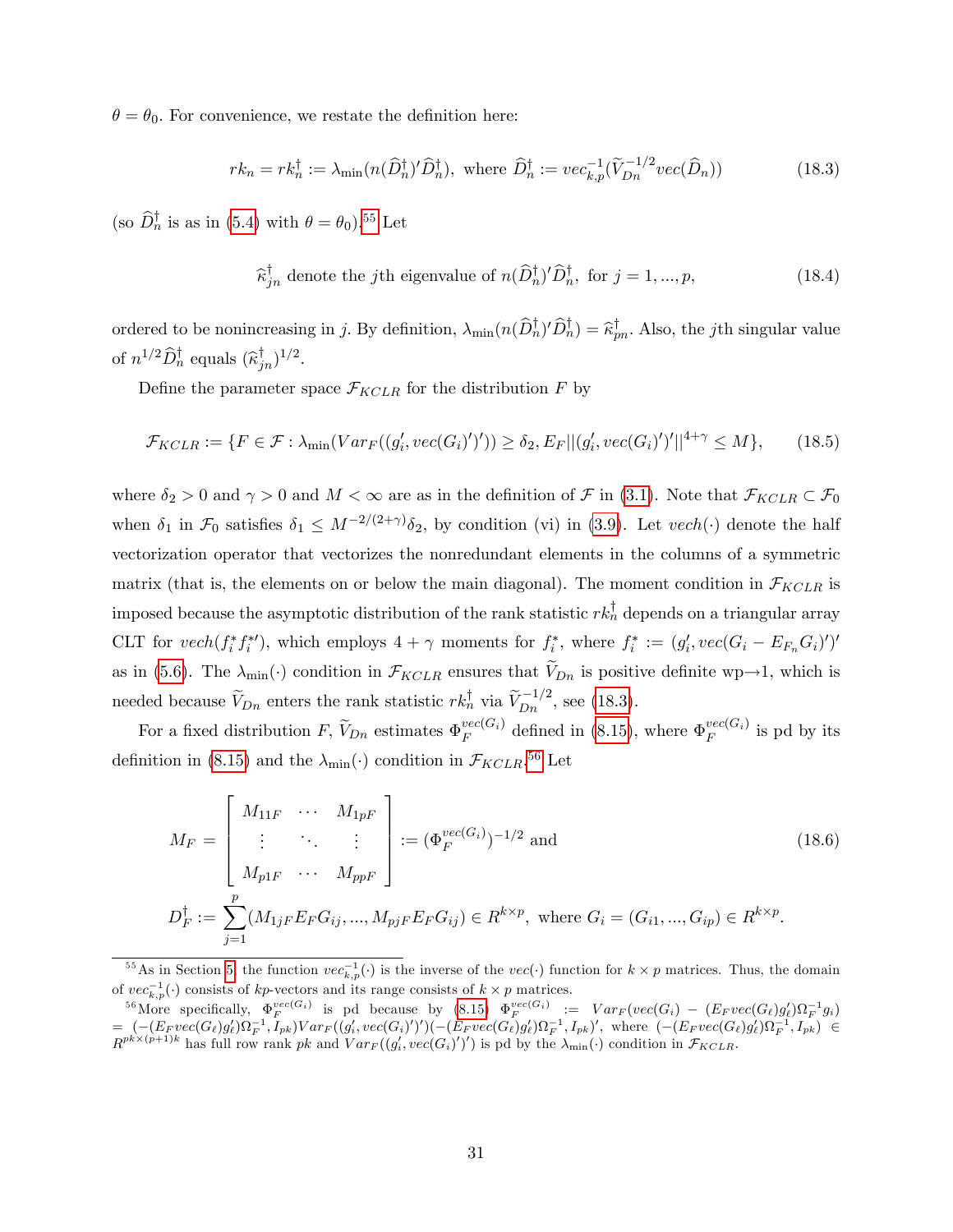Let  $(\tau_{1F}^{\dagger},...,\tau_{pF}^{\dagger})$  denote the singular values of  $D_F^{\dagger}$ . Define

<span id="page-33-0"></span>
$$
B_F^{\dagger} \in R^{p \times p}
$$
 to be an orthogonal matrix of eigenvectors of  $D_F^{\dagger} D_F^{\dagger}$  and  

$$
C_F^{\dagger} \in R^{k \times k}
$$
 to be an orthogonal matrix of eigenvectors of  $D_F^{\dagger} D_F^{\dagger}$  (18.7)

ordered so that the corresponding eigenvalues  $(\kappa_{1F}^{\dagger},...,\kappa_{pF}^{\dagger})$  and  $(\kappa_{1F}^{\dagger},...,\kappa_{pF}^{\dagger},0,...,0) \in R^{k}$ , respectively, are nonincreasing. We have  $\kappa_{jF}^{\dagger} = (\tau_{jF}^{\dagger})^2$  for  $j = 1, ..., p$ . Note that [\(18.7\)](#page-33-0) gives definitions of  $B_F$  and  $C_F$  that are similar to the definitions in [\(8.6\)](#page--1-9) and [\(8.7\)](#page--1-19), but differ because  $D_F^{\dagger}$  replaces  $W_F(E_F G_i) U_F$  in the definitions.

Define  $(\lambda_{1,F},...,\lambda_{9,F})$  as in [\(8.9\)](#page--1-21) with  $\lambda_{7,F} = W_F = \Omega_F^{-1/2}$ ,  $\lambda_{8,F} = I_p$ , and  $W_1(\cdot)$  and  $U_1(\cdot)$  equal to identity functions. Define

$$
\lambda_{10,F} = Var_F \left( \frac{f_i^*}{\text{vech} \left( f_i^* f_i^{*\prime} \right)} \right) \in R^{d^* \times d^*},\tag{18.8}
$$

where  $d^* := (p+1)k + (p+1)k((p+1)k+1)/2$ . Define  $(\lambda_{1,F}^{\text{T}}, \lambda_{2,F}^{\text{T}}, \lambda_{3,F}^{\text{T}}, \lambda_{6,F}^{\text{T}})$  as  $(\lambda_{1,F}, \lambda_{2,F}, \lambda_{3,F}, \lambda_{6,F})$ are defined in [\(8.9\)](#page--1-21) but with  $\{\tau_{jF}^{\dagger} : j \leq p\}$ ,  $B_F^{\dagger}$ , and  $C_F^{\dagger}$  in place of  $\{\tau_{jF} : j \leq p\}$ ,  $B_F$ , and  $C_F$ , respectively.

DeÖne

$$
\lambda = \lambda_F := (\lambda_{1,F}, ..., \lambda_{10,F}, \lambda_{1,F}^{\dagger}, \lambda_{2,F}^{\dagger}, \lambda_{3,F}^{\dagger}, \lambda_{6,F}^{\dagger}),
$$
\n
$$
\Lambda_{KCLR} := \{\lambda : \lambda = (\lambda_{1,F}, ..., \lambda_{10,F}, \lambda_{1,F}^{\dagger}, \lambda_{2,F}^{\dagger}, \lambda_{3,F}^{\dagger}, \lambda_{6,F}^{\dagger}) \text{ for some } F \in \mathcal{F}_{KCLR}\}, \text{ and}
$$
\n
$$
h_n(\lambda) := (n^{1/2}\lambda_{1,F}, \lambda_{2,F}, \lambda_{3,F}, \lambda_{4,F}, \lambda_{5,F}, \lambda_{6,F}, \lambda_{7,F}, \lambda_{8,F}, \lambda_{10,F}, n^{1/2}\lambda_{1,F}^{\dagger}, \lambda_{2,F}^{\dagger}, \lambda_{3,F}^{\dagger}, \lambda_{6,F}^{\dagger}).
$$
\n
$$
(18.9)
$$

Let  $\{\lambda_{n,h} \in \Lambda_{KCLR} : n \geq 1\}$  denote a sequence  $\{\lambda_n \in \Lambda_{KCLR} : n \geq 1\}$  for which  $h_n(\lambda_n) \to h \in H$ , for H as in [\(8.1\)](#page--1-31). The asymptotic variance of  $n^{1/2}vec(\hat{D}_n - E_{F_n}G_i)$  is  $\Phi_h^{vec(G_i)}$  $h^{vec(G_i)}$  under  $\{\lambda_{n,h} \in$  $\Lambda_{KCLR}: n \geq 1$  by Lemma [8.2.](#page--1-0)

Define  $h_{1,j}$  for  $j \leq p$  and  $h_s$  for  $s = 2, ..., 8$  as in [\(8.12\)](#page--1-16),  $q = q_h$  as in [\(8.16\)](#page--1-12),  $h_{2,q}$ ,  $h_{2,p-q}$ ,  $h_{3,q}$ ,  $h_{3,p-q}$ , and  $h_{1,p-q}^{\circ}$  as in [\(8.17\)](#page--1-14), and  $\Upsilon_n$ ,  $\Upsilon_{n,q}$ , and  $\Upsilon_{n,p-q}$  as in [\(13.2\)](#page-4-2). Note that  $h_7 = h_{5,g}^{-1/2}$  and  $h_8 = I_p$  due to the definitions of  $\lambda_{7,F}$  and  $\lambda_{8,F}$  given above, where  $h_{5,g}$  (= lim  $E_{F_n} g_i g_i'$ ) denotes the upper left  $k \times k$  submatrix of  $h_5$ , as in Section [8.](#page--1-3)

For a sequence  $\{\lambda_{n,h} \in \Lambda_{KCLR} : n \geq 1\}$ , we have

<span id="page-33-1"></span>
$$
h_{10} = \begin{bmatrix} h_{10,f^*} & h_{10,f^*f^{*2}} \\ h_{10,f^{*2}f^*} & h_{10,f^{*2}f^{*2}} \end{bmatrix} := \lim Var_{F_n} \begin{pmatrix} f_i^* \\ vech \left(f_i^* f_i^*\right) \end{pmatrix} \in R^{d^* \times d^*}. \tag{18.10}
$$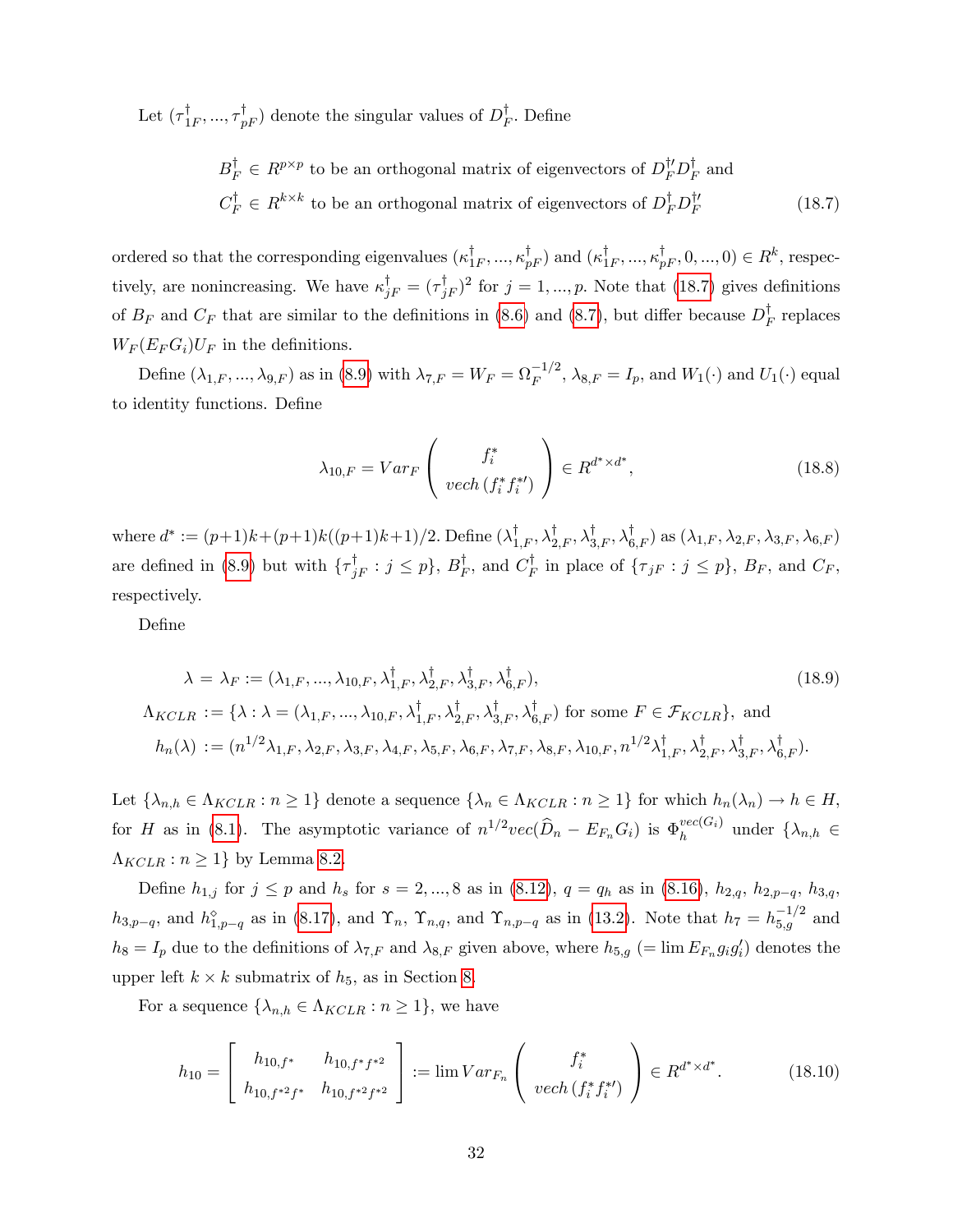Note that  $h_{10,f^*} \in R^{(p+1)k \times (p+1)k}$  is pd by the definition of  $\mathcal{F}_{KCLR}$  in [\(18.5\)](#page-32-3).

With  $\tau_{jF}^{\dagger}$ ,  $B_F^{\dagger}$ , and  $C_F^{\dagger}$  in place of  $\tau_{jF}$ ,  $B_F$ , and  $C_F$ , respectively, define  $h_{1,j}^{\dagger}$  for  $j \leq p$  and  $h_s^{\dagger}$ for  $s = 2, 3, 6$  as in [\(8.12\)](#page--1-16) as analogues to the quantities without the  $\dagger$  superscript, define  $q^{\dagger} = q_h^{\dagger}$ as in [\(8.16\)](#page--1-12), define  $h_{2,q}^{\dagger}$ ,  $h_{3,p-q}^{\dagger}$ ,  $h_{3,q}^{\dagger}$ ,  $h_{3,k-q}^{\dagger}$ , and  $h_{1,p-q}^{\dagger}$  as in [\(8.17\)](#page--1-14), and define  $\Upsilon_{n}^{\dagger}$ ,  $\Upsilon_{n,q}^{\dagger}$ , and  $\Upsilon^{\dagger}_{n,p-q^{\dagger}}$  as in [\(13.2\)](#page-4-2). The quantity  $q^{\dagger}$  determines the asymptotic behavior of  $rk_n^{\dagger}$ . By definition,  $q^{\dagger}$ is the largest value  $j \leq p$  for which  $\lim_{n \to \infty} n^{1/2} \tau_{jF_n}^{\dagger} = \infty$  under  $\{\lambda_{n,h} \in \Lambda_{KCLR} : n \geq 1\}$ . It is shown below that if  $q^{\dagger} = p$ , then  $rk_n^{\dagger} \to_p \infty$ , whereas if  $q^{\dagger} < p$ , then  $rk_n^{\dagger}$  converges in distribution to a nondegenerate random variable, see Lemma [18.4.](#page-42-0)

By the CLT, for any sequence  $\{\lambda_{n,h} \in \Lambda_{KCLR} : n \geq 1\},\$ 

<span id="page-34-1"></span>
$$
n^{-1/2} \sum_{i=1}^{n} \left( \frac{f_i^*}{\text{vech} \left( f_i^* f_i^{*'} - E_{F_n} f_i^* f_i^{*'} \right)} \right) \to_d \overline{L}_h \sim N(0^{d^*}, h_{10}), \text{ where}
$$
  

$$
\overline{L}_h = (\overline{L}'_{h,1}, \overline{L}'_{h,2}, \overline{L}'_{h,3})' \text{ for } \overline{L}_{h,1} \in R^k, \ \overline{L}_{h,2} \in R^{kp}, \text{ and } \overline{L}_{h,3} \in R^{(p+1)k((p+1)k+1)/2}(18.11)
$$

and the CLT holds using the moment conditions in  $\mathcal{F}_{KCLR}$ . Note that by the definitions of  $h_4 :=$  $\lim E_{F_n} G_i$  and  $h_5 := \lim E_{F_n}(g_i', vec(G_i)')'(g_i', vec(G_i)'),$  we have

$$
h_{10,f^*} = \begin{bmatrix} h_{5,g} & h_{5,gG} \\ h_{5,Gg} & h_{5,G} - vec(h_4)vec(h_4)' \end{bmatrix}, \text{ where } h_5 = \begin{bmatrix} h_{5,g} & h_{5,gG} \\ h_{5,Gg} & h_{5,G} \end{bmatrix}
$$
 (18.12)

for  $h_{5,g} \in R^{k \times k}$ ,  $h_{5,Gg} \in R^{kp \times k}$ , and  $h_{5,G} \in R^{kp \times kp}$ .

We now provide new, but distributionally equivalent, definitions of  $\overline{g}_h$  and  $\overline{D}_h$ :

<span id="page-34-0"></span>
$$
\overline{g}_h := \overline{L}_{h,1} \text{ and } vec(\overline{D}_h) := \overline{L}_{h,2} - h_{5,Gg} h_{5,g}^{-1} \overline{L}_{h,1}.
$$
 (18.13)

These definitions are distributionally equivalent to the previous definitions of  $\overline{g}_h$  and  $\overline{D}_h$  given in Lemma [8.2,](#page--1-0) because by either set of definitions  $\overline{g}_h$  and  $vec(\overline{D}_h)$  are independent mean zero random vectors with variance matrices  $h_{5,g}$  and  $\Phi_h^{vec(G_i)}$  $h_h^{vec(G_i)}$  (=  $h_{5,G} - vec(h_4)vec(h_4)' - h_{5,Gg}h_{5,g}^{-1}h_{5,Gg}$ ), respectively, where  $\Phi_h^{vec(G_i)}$  $\Phi_h^{vec(G_i)}$  is defined in [\(8.15\)](#page--1-13) and is pd (because  $\Phi_h^{vec(G_i)} = \lim \Phi_{F_n}^{vec(G_i)}$  and  $\lambda_{\min}(\Phi_{F_n}^{vec(G_i)})$  is bounded away from zero by its definition in [\(8.15\)](#page--1-13) and the  $\lambda_{\min}(\cdot)$  condition in  $\mathcal{F}_{KCLR}$ ).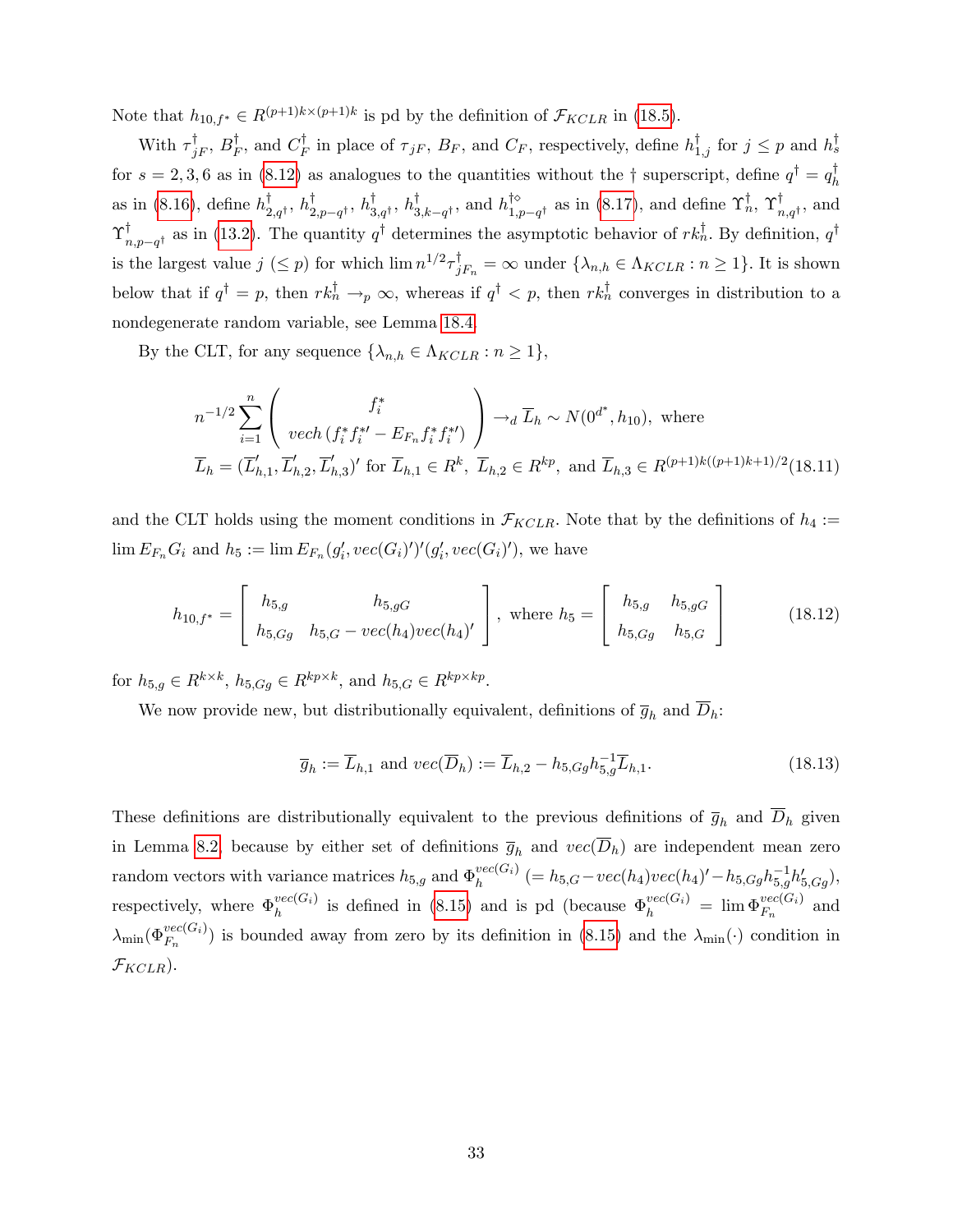DeÖne

<span id="page-35-1"></span>
$$
\overline{D}_h^{\dagger} := \sum_{j=1}^p (M_{1jh}\overline{D}_{jh}, ..., M_{pjh}\overline{D}_{jh}) \in R^{k \times p}, \text{ where } \begin{bmatrix} M_{11h} & \cdots & M_{1ph} \\ \vdots & \ddots & \vdots \\ M_{p1h} & \cdots & M_{pph} \end{bmatrix} := (\Phi_h^{vec(G_i)})^{-1/2},
$$
\n(18.14)

 $\overline{D}_h = (\overline{D}_{1h}, ..., \overline{D}_{ph})$ , and  $\overline{D}_h$  is defined in [\(18.13\)](#page-34-0). Define

<span id="page-35-2"></span>
$$
\overline{\Delta}_{h}^{\dagger} = (\overline{\Delta}_{h,q}^{\dagger}, \overline{\Delta}_{h,p-q}^{\dagger}) \in R^{k \times p}, \ \overline{\Delta}_{h,q}^{\dagger} := h_{3,q}^{\dagger} \in R^{k \times q^{\dagger}}, \text{ and}
$$

$$
\overline{\Delta}_{h,p-q}^{\dagger} := h_{3}^{\dagger} h_{1,p-q^{\dagger}}^{\dagger} + \overline{D}_{h}^{\dagger} h_{2,p-q^{\dagger}}^{\dagger} \in R^{k \times (p-q^{\dagger})}.
$$
(18.15)

Let  $a(\cdot)$  be the function from  $R^{d^*}$  to  $R^{kp(kp+1)/2}$  that maps

<span id="page-35-4"></span>
$$
n^{-1} \sum_{i=1}^{n} \left( \frac{f_i^*}{\text{vech}(f_i^* f_i^*)} \right) \text{ into}
$$
\n
$$
A_n := \text{vech}\left( \left( n^{-1} \sum_{i=1}^n \text{vec}(G_i - E_{F_n} G_i) \text{vec}(G_i - E_{F_n} G_i)' - \widetilde{\Gamma}_n \widetilde{\Omega}_n^{-1} \widetilde{\Gamma}_n' \right)^{-1/2} \right), \text{ where}
$$
\n
$$
\widetilde{\Omega}_n := n^{-1} \sum_{i=1}^n g_i g_i' \in R^{k \times k} \text{ and } \widetilde{\Gamma}_n := n^{-1} \sum_{i=1}^n \text{vec}(G_i - E_{F_n} G_i) g_i' \in R^{pk \times k}.
$$
\n(18.16)

Note that  $a(\cdot)$  does not depend on the  $n^{-1}\sum_{i=1}^{n} f_i^*$  part of its argument. Also,  $a(\cdot)$  is well defined and continuously partially differentiable at any value of its argument for which  $n^{-1} \sum_{i=1}^{n} f_i^* f_i^{*'}$  is pd.<sup>[57](#page-35-0)</sup> We define  $\overline{A}_h$  as follows:

$$
\overline{A}_h
$$
 denotes the  $(kp)(kp+1)/2 \times d^*$  matrix of partial derivatives of  $a(\cdot)$   
evaluated at  $(0^{(p+1)k'}, vech(h_{10,f^*})')',$  (18.17)

where the latter vector is the limit of the mean vector of  $(f_i^*, \text{vech}(f_i^*, f_i^*)')'$  under  $\{\lambda_{n,h} \in \Lambda_{KCLR} :$  $n \geq 1$ .

DeÖne

<span id="page-35-3"></span>
$$
\overline{M}_h := \operatorname{vech}_{kp, kp}^{-1}(\overline{A}_h \overline{L}_h) \in R^{kp \times kp},\tag{18.18}
$$

where  $vech_{kp,kp}^{-1}(\cdot)$  denotes the inverse of the  $vech(\cdot)$  operator applied to symmetric  $kp \times kp$  matrices.

<span id="page-35-0"></span><sup>&</sup>lt;sup>57</sup>The function  $a(\cdot)$  is well defined in this case because  $n^{-1} \sum_{i=1}^{n} vec(G_i - E_{F_n}G_i)vec(G_i - E_{F_n}G_i)' - \widetilde{\Gamma}_n \widetilde{\Omega}_n^{-1} \widetilde{\Gamma}_n'$  $= (-\widetilde{\Gamma}_n \widetilde{\Omega}_n^{-1}, I_{pk})n^{-1} \sum_{i=1}^n f_i^* f_i^{*\prime}(-\widetilde{\Gamma}_n \widetilde{\Omega}_n^{-1}, I_{pk})'$  and  $(-\widetilde{\Gamma}_n \widetilde{\Omega}_n^{-1}, I_{pk}) \in R^{pk \times (p+1)k}$  has full row rank pk.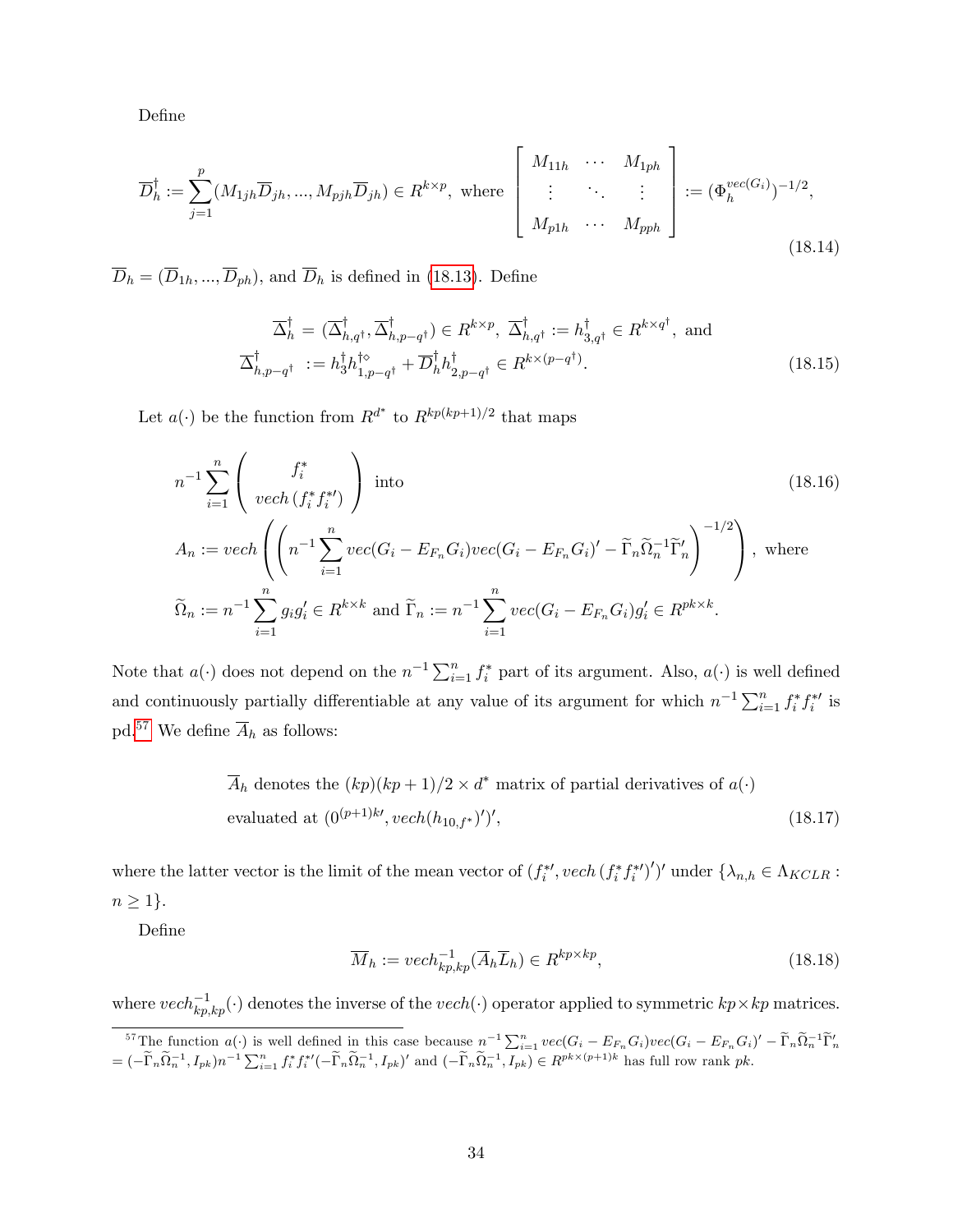DeÖne

<span id="page-36-0"></span>
$$
\overline{M}_h^{\dagger} := (\overline{M}_{h,q^{\dagger}}^{\dagger}, \overline{M}_{h,p-q^{\dagger}}^{\dagger}) := (0^{k \times q^{\dagger}}, \overline{M}_{h,p-q^{\dagger}}^{\dagger}) \in R^{k \times p}, \text{ where}
$$
\n
$$
\overline{M}_{h,p-q^{\dagger}}^{\dagger} := \sum_{j=1}^{p} (\overline{M}_{1jh} h_{4,j}, ..., \overline{M}_{pjh} h_{4,j}) h_{2,p-q^{\dagger}}^{\dagger} \in R^{k \times (p-q^{\dagger})}, \overline{M}_h = \begin{bmatrix} \overline{M}_{11h} & \cdots & \overline{M}_{1ph} \\ \vdots & \ddots & \vdots \\ \overline{M}_{p1h} & \cdots & \overline{M}_{pph} \end{bmatrix},
$$
\n(18.19)

and  $h_4 = (h_{4,1}, ..., h_{4,p}) \in R^{k \times p}$ .

Below (in Lemma [18.4\)](#page-42-0), we show that the asymptotic distribution of  $rk_n^{\dagger}$  under sequences  $\{\lambda_{n,h} \in \Lambda_{KCLR} : n \geq 1\}$  with  $q^{\dagger} < p$  is given by

<span id="page-36-2"></span>
$$
r_h(\overline{D}_h, \overline{M}_h) := \lambda_{\min}((\overline{\Delta}_{h, p-q^{\dagger}}^{\dagger} + \overline{M}_{h, p-q^{\dagger}}^{\dagger})' h_{3, k-q^{\dagger}}^{\dagger} h_{3, k-q^{\dagger}}^{t'}(\overline{\Delta}_{h, p-q^{\dagger}}^{\dagger} + \overline{M}_{h, p-q^{\dagger}}^{\dagger})),
$$
(18.20)

where  $\overline{\Delta}_{h,p-q}^{\dagger}$  is a nonrandom function of  $\overline{D}_h$  by [\(18.14\)](#page-35-1) and [\(18.15\)](#page-35-2) and  $\overline{M}_{h,p-q}^{\dagger}$  is a nonrandom function of  $M_h$  by [\(18.19\)](#page-36-0). For sequences  $\{\lambda_{n,h} \in \Lambda_{KCLR} : n \geq 1\}$  with  $q^{\dagger} = p$ , we show that  $rk_n \rightarrow_p \overline{r}_h := \infty.$ 

We define  $\overline{\Delta}_h$ , as in [\(8.17\)](#page--1-14), as follows:

<span id="page-36-3"></span>
$$
\overline{\Delta}_h = (\overline{\Delta}_{h,q}, \overline{\Delta}_{h,p-q}) \in R^{k \times p}, \ \overline{\Delta}_{h,q} := h_{3,q}, \text{ and } \overline{\Delta}_{h,p-q} := h_3 h_{1,p-q}^{\diamond} + h_7 \overline{D}_h h_8 h_{2,p-q}, \text{ where}
$$

$$
h_2 = (h_{2,q}, h_{2,p-q}), \ h_3 = (h_{3,q}, h_{3,k-q}), \ h_{1,p-q}^{\diamond} := \begin{bmatrix} 0^{q \times (p-q)} \\ Diag\{h_{1,q+1}, ..., h_{1,p}\} \\ 0^{(k-p) \times (p-q)} \end{bmatrix} \in R^{k \times (p-q)}. \tag{18.21}
$$

In the present case,  $h_7 = h_{5,g}^{-1/2}$  and  $h_8 = I_p$  because the  $CLR_n$  statistic depends on  $\widehat{D}_n$  through  $\widehat{\Omega}_n^{-1/2} \widehat{D}_n$ , which appears in the  $LM_n$  statistic.<sup>[58](#page-36-1)</sup> This means that Assumption WU for the parameter space  $\Lambda_{KCLR}$  (defined in Section [8.4\)](#page--1-32) holds with  $\widehat{W}_n = \widehat{\Omega}_n^{-1/2}$ ,  $\widehat{U}_n = I_p$ ,  $h_7 = h_{5,g}^{-1/2}$ , and  $h_8 = I_p$ . Thus, the distribution of  $\overline{\Delta}_h$  depends on  $\overline{D}_h$ , q, and  $h_s$  for  $s = 1, 2, 3, 5$ .

Below (in Lemma [18.5\)](#page-42-1), we show that the asymptotic distribution of the  $CLR_n$  statistic under

<span id="page-36-1"></span><sup>&</sup>lt;sup>58</sup>The  $CLR_n$  statistic also depends on  $\widehat{D}_n$  through the rank statistic.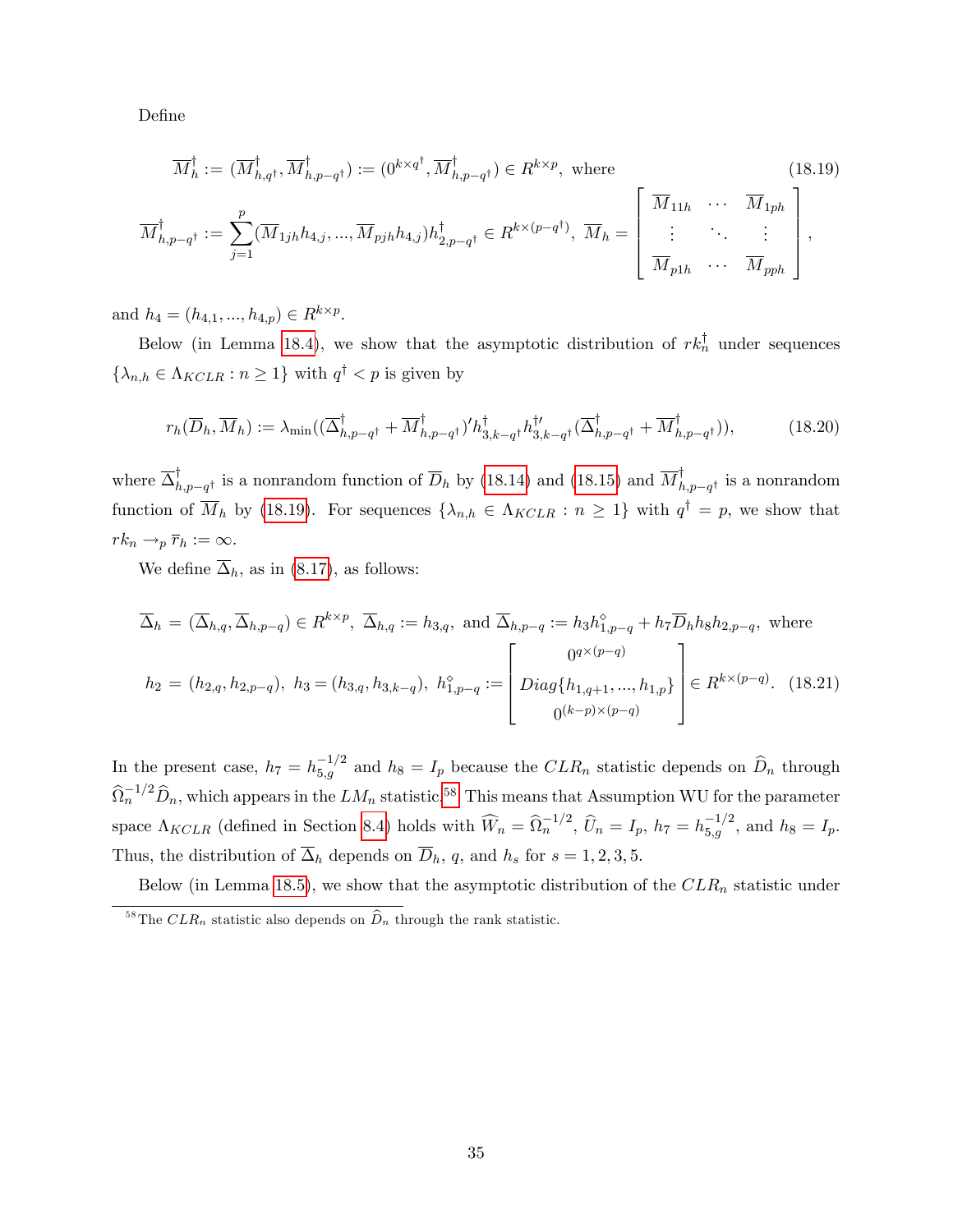sequences  $\{\lambda_{n,h} \in \Lambda_{KCLR} : n \ge 1\}$  with  $q^{\dagger} < p$  is given by  $59$ 

<span id="page-37-3"></span>
$$
\overline{CLR}_h := \frac{1}{2} \left( \overline{LM}_h + \overline{J}_h - \overline{r}_h + \sqrt{(\overline{LM}_h + \overline{J}_h - \overline{r}_h)^2 + 4\overline{LM}\overline{r}_h} \right), \text{ where}
$$
\n
$$
\overline{LM}_h := \overline{v}'_h \overline{v}_h \sim \chi_p^2, \ \overline{v}_h := P_{\overline{\Delta}_h} h_{5,g}^{-1/2} \overline{g}_h, \ \overline{J}_h := \overline{g}'_h h_{5,g}^{-1/2} M_{\overline{\Delta}_h} h_{5,g}^{-1/2} \overline{g}_h \sim \chi_{k-p}^2, \text{ and}
$$
\n
$$
\overline{r}_h := r_h(\overline{D}_h, \overline{M}_h). \tag{18.22}
$$

The quantities  $(\bar{g}_h, D_h, M_h)$  are specified in [\(18.13\)](#page-34-0) and [\(18.18\)](#page-35-3) (and  $(\bar{g}_h, D_h)$  are the same as in Lemma [8.2\)](#page--1-0). Conditional on  $\overline{D}_h$ ,  $\overline{LM}_h$  and  $\overline{J}_h$  are independent and distributed as  $\chi_p^2$  and  $\chi_{k-p}^2$ , respectively (see the paragraph following [\(10.6\)](#page--1-33)). For sequences  $\{\lambda_{n,h} \in \Lambda_{KCLR} : n \ge 1\}$  with  $q^{\dagger} =$ p, we show that the asymptotic distribution of the  $CLR_n$  statistic is  $\overline{CLR}_h := \overline{LM}_h := \overline{v}'_h \overline{v}_h \sim \chi_p^2$ , where  $\overline{v}_h := P_{\overline{\Delta}_h} h_{5,g}^{-1/2} \overline{g}_h$ .

The critical value function  $c(1 - \alpha, r)$  is defined in [\(5.2\)](#page--1-34) for  $0 \le r < \infty$ . For  $r = \infty$ , we define  $c(1 - \alpha, r)$  to be the  $1 - \alpha$  quantile of the  $\chi_p^2$  distribution.

Now we state the asymptotic size of Kleibergen's CLR test based on Robin and Smith (2000) statistic with  $V_{Dn}$  defined in [\(5.3\)](#page--1-24).

<span id="page-37-1"></span>**Theorem 18.1** Let the parameter space for F be  $\mathcal{F}_{KCLR}$ . Suppose the variance matrix estimator  $V_{Dn}$  employed by the rank statistic  $rk_n^{\dagger}$  (defined in [\(18.3\)](#page-32-1)) is defined by [\(5.3\)](#page--1-24). Then, the asymptotic size of Kleibergen's CLR test based on the rank statistic  $rk_n^{\dagger}$  is

$$
AsySz = \max\{\alpha, \sup_{h \in H} P(\overline{CLR}_h > c(1 - \alpha, \overline{r}_h))\}
$$

provided  $P(\overline{CLR}_h = c(1 - \alpha, \overline{r}_h)) = 0$  for all  $h \in H$ .

Comments: (i) The proviso in Theorem [18.1](#page-37-1) is a continuity condition on the distribution function of  $\overline{CLR}_h - c(1 - \alpha, \overline{r}_h)$  at zero. If the proviso in Theorem [18.1](#page-37-1) does not hold, then the following weaker conclusion holds:

$$
AsySz
$$
\n
$$
\in [\max\{\alpha, \sup_{h \in H} P(\overline{CLR}_h > c(1-\alpha, \overline{r}_h))\}, \max\{\alpha, \sup_{h \in H} \lim_{x \uparrow 0} P(\overline{CLR}_h > c(1-\alpha, \overline{r}_h) + x)\}].
$$
\n(18.23)

(ii) Conditional on  $(D_h, M_h)$ ,  $\overline{g}_h$  has a multivariate normal distribution a.s. (because  $(\overline{g}_h, D_h,$  $\overline{M}_h$ ) has a multivariate normal distribution unconditionally).<sup>[60](#page-37-2)</sup> The proviso in Theorem [18.1](#page-37-1) holds

<span id="page-37-0"></span><sup>&</sup>lt;sup>59</sup>The definitions of  $\overline{v}_h$ ,  $\overline{LM}_h$ ,  $\overline{J}_h$ , and  $\overline{CLR}_h$  in [\(18.22\)](#page-37-3) are the same as in [\(9.1\)](#page--1-35), [\(9.2\)](#page--1-36), [\(10.6\)](#page--1-33), and [\(10.7\)](#page--1-37), respectively.

<span id="page-37-2"></span><sup>&</sup>lt;sup>60</sup>Note that  $\overline{g}_h$  is independent of  $\overline{D}_h$ .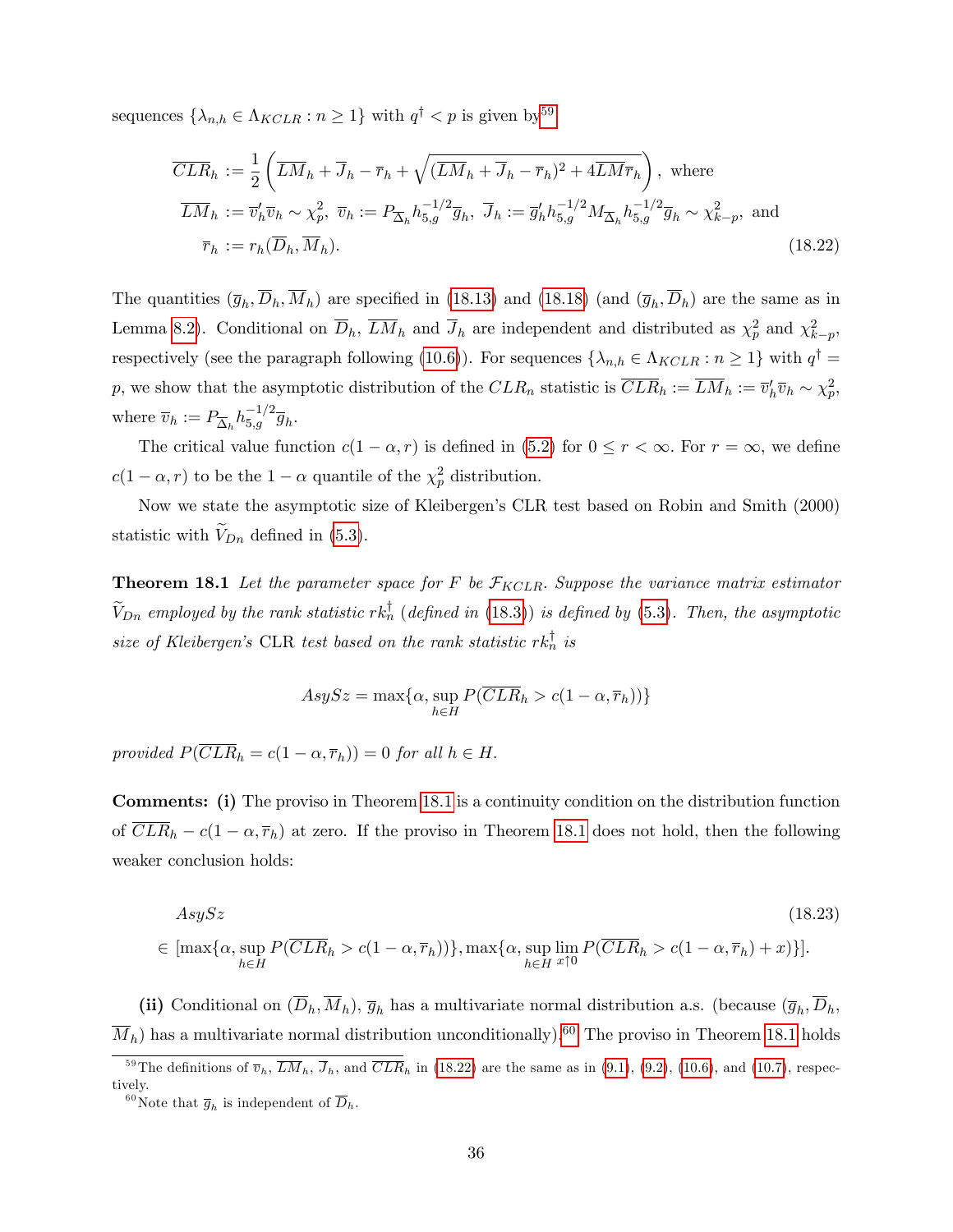whenever  $\overline{g}_h$  has a non-zero variance matrix conditional on  $(\overline{D}_h, \overline{M}_h)$  a.s. for all  $h \in H$ . This holds because (a)  $P(\overline{CLR}_h = c(1-\alpha,\overline{r}_h)) = E_{(\overline{D}_h,\overline{M}_h)}P(\overline{CLR}_h = c(1-\alpha,\overline{r}_h)|\overline{D}_h,\overline{M}_h)$  by the law of iterated expectations, (b) some calculations show that  $\overline{CLR}_h = c(1 - \alpha, \overline{r}_h)$  iff  $(\bar{r}_h + c)\overline{LM}_h = -c\overline{J}_h + c^2 + c\overline{r}_h$  iff  $\overline{X}'_h\overline{X}_h = c^2 + c\overline{r}_h$ , where  $c := c(1 - \alpha, \overline{r}_h)$  and  $\overline{X}_h := ((\overline{r}_h + c)\overline{LM}_h)$  $(c)^{1/2} (P_{\overline{\Delta}_h} h_{5,g}^{-1/2} \overline{g}_h)'$ ,  $c^{1/2} (M_{\overline{\Delta}_h} h_{5,g}^{-1/2} \overline{g}_h)')'$  using [\(18.22\)](#page-37-3), (c)  $P_{\overline{\Delta}_h} + M_{\overline{\Delta}_h} = I_k$  and  $P_{\overline{\Delta}_h} M_{\overline{\Delta}_h} = 0^{k \times k}$ , and (d) conditional on  $(\overline{D}_h, \overline{M}_h)$ ,  $\overline{r}_h$ , c, and  $\overline{\Delta}_h$  are constants.

(iii) When  $p = 1$ , the formula for  $AsySz$  in Theorem [18.1](#page-37-1) reduces to  $\alpha$  and the proviso holds automatically. That is, Kleibergen's CLR test has correct asymptotic size when  $p = 1$ . This holds because when  $p = 1$  the quantity  $\overline{M}_h^{\dagger}$  in [\(18.19\)](#page-36-0) equals  $0^{k \times p}$  by Comment (ii) to Theorem [18.3](#page-41-1) below. This implies that  $r_h(\overline{D}_h, \overline{M}_h)$  in [\(18.20\)](#page-36-2) does not depend on  $\overline{M}_h$ . Given this, the proof that  $P(\overline{CLR}_h > c(1-\alpha, \overline{r}_h) = \alpha$  for all  $h \in H$  and that the proviso holds is the same as in [\(10.9\)](#page--1-38)-[\(10.10\)](#page--1-39) in the proof of Theorem [10.1.](#page--1-25)

(iv) Theorem [18.1](#page-37-1) is proved by showing that it is a special case of Theorem [18.6](#page-43-0) below, which is similar but applies not to  $V_{Dn}$  defined in [\(5.3\)](#page--1-24), but to an arbitrary estimator  $V_{Dn}$  (of the asymptotic variance  $\Phi_h^{vec(G_i)}$  $\lim_{h} \frac{\text{vec}(G_i)}{h}$  of  $n^{1/2}\text{vec}(\widehat{D}_n - E_{F_n}G_i)$  that satisfies an Assumption VD (which is stated below). Lemma [18.2](#page-41-0) below shows that the estimator  $V_{Dn}$  defined in [\(5.3\)](#page--1-24) satisfies Assumption VD.

(v) A CS version of Theorem [18.1](#page-37-1) holds with the parameter space  $\mathcal{F}_{\Theta, KCLR}$  in place of  $\mathcal{F}_{KCLR}$ , where  $\mathcal{F}_{\Theta, KCLR} := \{(F, \theta_0) : F \in \mathcal{F}_{KCLR}(\theta_0), \theta_0 \in \Theta\}$  and  $\mathcal{F}_{KCLR}(\theta_0)$  is the set  $\mathcal{F}_{KCLR}$  defined in [\(18.5\)](#page-32-3) with its dependence on  $\theta_0$  made explicit. The proof of this CS result is as outlined in the Comment to Proposition [8.1.](#page--1-40) For the CS result, the h index and its parameter space H are as defined above, but h also includes  $\theta_0$  as a subvector, and H allows this subvector to range over  $\Theta$ .

#### <span id="page-38-0"></span>18.3 Simulation Results

In this section, for a particular linear IV regression model, we simulate (i) the correlations between  $\overline{M}_{h,p-q}^{\dagger}$  (defined in [\(18.19\)](#page-36-0)) and  $\overline{g}_h$  and (ii) some asymptotic null rejection probabilities (NRPís) of Kleibergenís CLR test that uses Jacobian-variance weighting and employs the Robin and Smith (2000) rank statistic. The model has  $p = 2$  rhs endogenous variables,  $k = 5$  IV's, and an error structure that yields simplified asymptotic formulae for some key quantities. The model is

$$
y_{1i} = Y_{2i}'\theta_0 + u_i \text{ and } Y_{2i} = \pi' Z_i + V_{2i},\tag{18.24}
$$

where  $y_{1i}, u_i \in R$ ,  $Y_{2i}, V_{2i} = (V_{21i}, V_{22i})', \theta \in R^2$ ,  $Z_i = (Z_{i1}, ..., Z_{i5})' \in R^5$ , and  $\pi \in R^{5 \times 2}$ . We take  $Z_{ij} \sim N(.05, (.05)^2)$  for  $j = 1, ..., 5, u_i \sim N(0, 1), V_{1i} \sim N(0, 1),$  and  $V_{2i} = u_i V_{21i}$ . The random variables  $Z_{i1},..., Z_{i5}, u_i$ , and  $V_{1i}$  are taken to be mutually independent. We take  $\pi$  =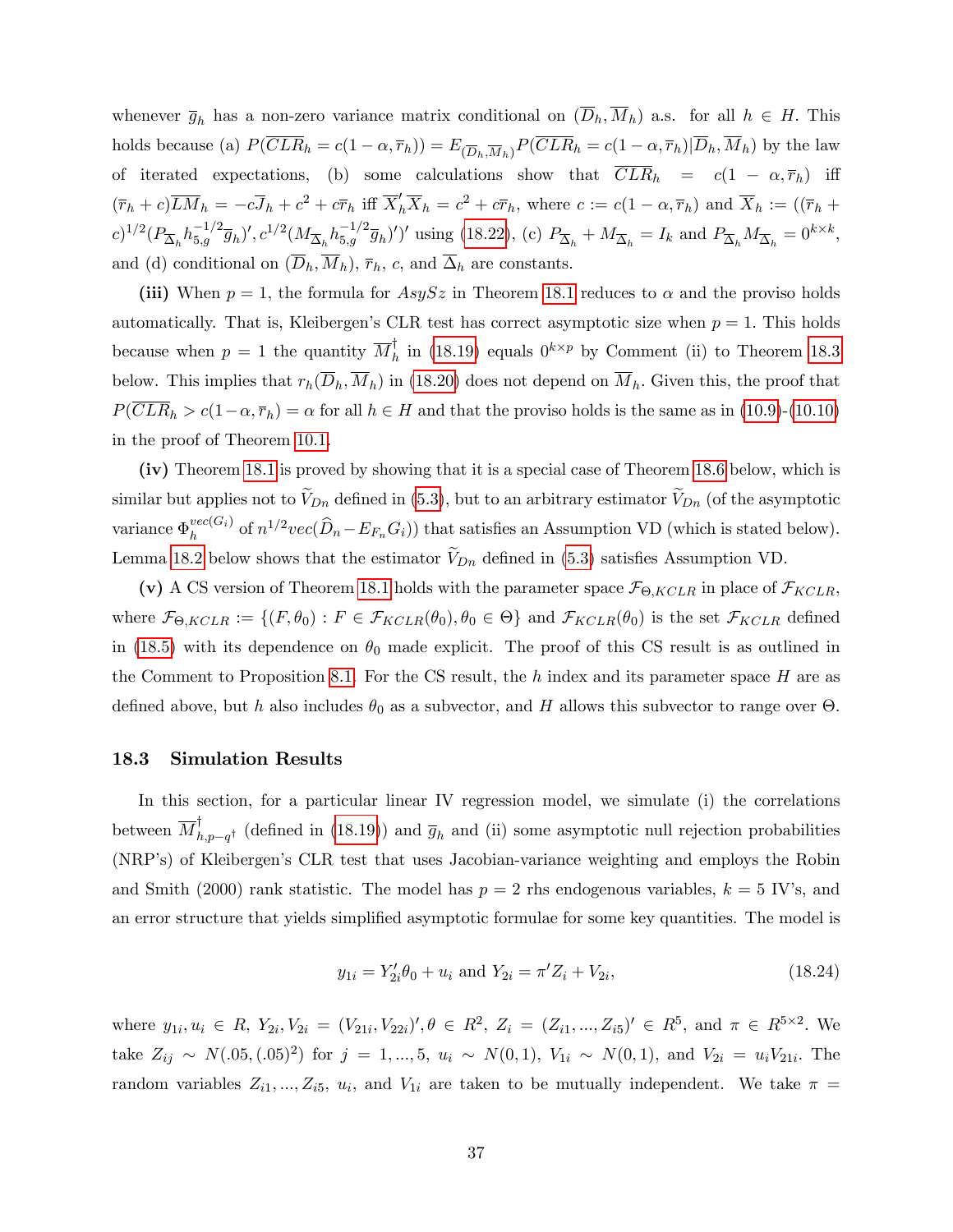$\pi_n = (e_1, e_2cn^{-1/2}),$  where  $e_1 = (1, 0, ..., 0)' \in R^5$  and  $e_2 = (0, 1, 0, ..., 0)' \in R^5$ . We consider 26 values of the constant c lying between 0 and 60.1 (viz.,  $0.0, 0.1, ..., 1.0, 1.1, ..., 10.1, 20.1, ..., 60.1$ ), as well as 707.1, 1414.2, and 1,000,000. Given these definitions,  $h_{1,1} = \infty$ ,  $h_{1,2} = c$ , and  $\overline{M}_h^{\dagger} =$  $(0^5, \overline{M}_{h,p-q^{\dagger}}^{\dagger}) \in R^{5 \times 2}$ , see [\(18.19\)](#page-36-0).

In this model, we have  $g_i = -Z_i u_i$  and  $G_i = -Z_i Y'_{2i}$ . The specified error distribution leads to  $E_F G_i g_i' = 0^{k \times k}$ . In consequence, the matrix  $\Phi_h^{vec(G_i)}$  $h_h^{vec(G_i)}$  (defined in [\(8.15\)](#page--1-13)), which is the asymptotic variance of the Jacobian-variance matrix estimator  $V_{Dn}$  (defined in [\(5.3\)](#page--1-24)), simplifies as follows:

$$
\Phi_h^{vec(G_i)} = \lim Var_{F_n} \left( vec(D_i - E_{F_n} D_i) vec(D_i - E_{F_n} D_i)' \right)
$$
\n
$$
= \lim Var_{F_n} \left( vec(G_i - E_{F_n} G_i) vec(G_i - E_{F_n} G_i)' \right), \text{ where}
$$
\n
$$
D_i := \left( G_{i1} - \Gamma_{1F} \Omega_F^{-1} g_i, G_{i2} - \Gamma_{2F} \Omega_F^{-1} g_i \right), \ \Gamma_{jF} = E_F G_{ij} g'_i \text{ for } j = 1, 2, \text{ and } \Omega_F = E_F g_i g'_i.
$$
\n
$$
(18.25)
$$

In addition, in the present model,  $G_{i1}$  and  $G_{i2}$  are uncorrelated, where  $G_i = (G_{i1}, G_{i2})$ . In consequence,  $\Phi_h^{vec(G_i)}$  $\binom{vec(G_i)}{h}$  is block diagonal. In turn, this implies that  $\lim M_{F_n} := (\Phi_h^{vec(G_i)})^{-1/2}$  is block diagonal with off-diagonal block  $\lim M_{12F_n} = 0^{5 \times 5}$ .

The quantities  $h_{1,j}^{\dagger}$  for  $j = 1, ..., 5$  (defined just below [\(18.10\)](#page-33-1)) are not available in closed form, so we simulate them using a very large value of n, viz.,  $n = 2,000,000$ . We use 4,000,000 simulation repetitions to compute the correlations between the jth elements of  $\overline{M}_{h,p-q^{\dagger}}^{\dagger}$  and  $\overline{g}_h$  for  $j = 1, ..., 5$ and the asymptotic NRP's of the CLR test.<sup>[61](#page-39-0)</sup> The data-dependent critical values for the test are computed using a look-up table that gives the critical values for each fixed value  $r$  of the rank statistic in a grid from 0 to 100 with a step size of  $.005$ . These critical values are computed using 4; 000; 000 simulation repetitions.

Results are obtained for each of the 29 values of  $c$  listed above. The simulated correlations between the *j*th elements of  $\overline{M}_{h,p-q^{\dagger}}$  and  $\overline{g}_h$  for  $j = 1, ..., 5$  take the following values

$$
-.33, -.38, -.38, -.38, \text{ and } -.38 \tag{18.26}
$$

for all values of  $c \le 60.1$ . For  $c = 707.1$ , the correlations are  $-.32, -.36, -.36, -.36, and -.36$ . For  $c = 1414.2$ , the correlations are  $-.24, -.27, -.27, -.27, and -.27.$  For  $c = 1,000,000$ , the correlations are  $-.01, -.01, -.01, -.01, and -.01$ . These results corroborate the findings given in Theorem [5.1](#page--1-6) that  $\overline{M}_{h,p-q^{\dagger}}^{\dagger}$  and  $\overline{g}_h$  are correlated asymptotically in some models under some sequences of distributions. In consequence, it is not possible to show the Jacobian-variance weighted CLR test has correct asymptotic size via a conditioning argument that relies on the independence

<span id="page-39-0"></span><sup>&</sup>lt;sup>61</sup>The correlations between the jth and kth elements of these vectors for  $j \neq k$  are zero by analytic calculation. Hence, they are not reported here.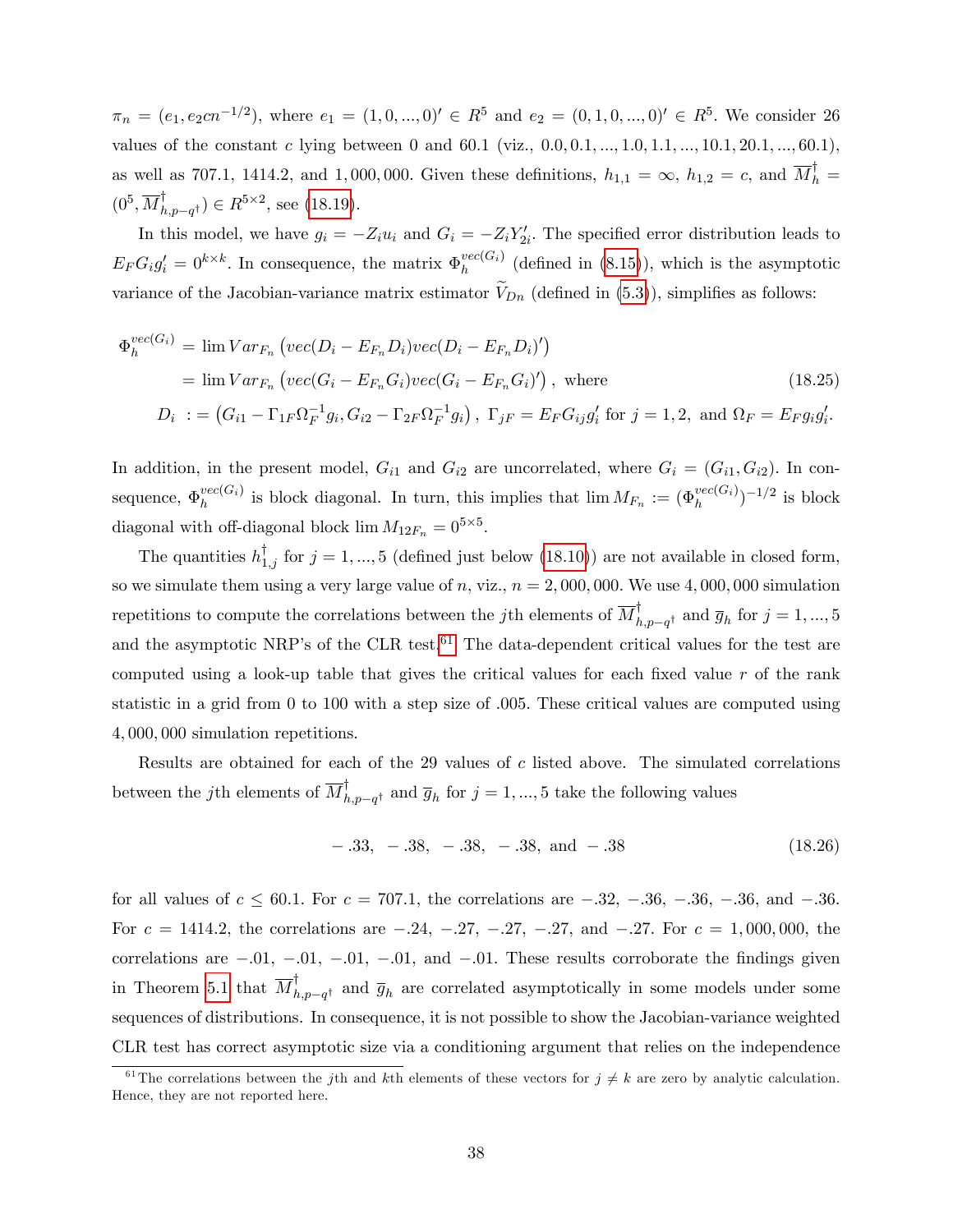of  $\overline{\Delta}_{h,p-q^{\dagger}}^{\dagger} + \overline{M}_{h,p-q^{\dagger}}^{\dagger}$  and  $\overline{g}_h$ .

Next, we report the asymptotic NRP results for Kleibergen's CLR test that uses Jacobianvariance weighting and the Robin and Smith  $(2000)$  rank statistic. The asymptotic NRP's are found to be between  $4.95\%$  and  $5.01\%$  for the 29 values of c considered. These values are very close to the nominal size of  $5.00\%$ . Whether the difference is due to simulation noise or not is not clear. The simulation standard error based on the formula  $100 * (\alpha(1-\alpha)/reps)^{1/2}$ , where  $reps = 4,000,000$  is the number of simulation repetitions, is 0.01. However, this formula does not take into account simulation error from the computation of the critical values.

We conclude that, for the model and error distribution considered, the asymptotic NRP's of the Kleibergen's CLR test with Jacobian-variance weighting is equal to, or very close to, its nominal size. This occurs even though there are non-negligible correlations between  $\overline{M}_{h,p-q}^{\dagger}$  and  $\overline{g}_h$ . Whether this occurs for all parameters and distributions in the linear IV model, and whether it occurs in other moment condition model, is an open question. It appears to be a question that can only be answered on a case by case basis.

### <span id="page-40-0"></span>18.4 Asymptotic Size of Kleibergen's CLR Test for General  $\widetilde{V}_{Dn}$  Estimators

In this section, we determine the asymptotic size of Kleibergen's CLR test (defined in Section [5\)](#page--1-7) using the Robin and Smith (2000) rank statistic based on a general "Jacobian-variance" estimator  $V_{Dn}$  (=  $V_{Dn}(\theta_0)$ ) that satisfies the following Assumption VD.

The first two results of this section, viz., Lemma [18.2](#page-41-0) and Theorem [18.3,](#page-41-1) combine to establish Theorem [5.1,](#page--1-6) see Comment (i) to Theorem [18.3.](#page-41-1) The first and last results of this section, viz., Lemma [18.2](#page-41-0) and Theorem [18.6,](#page-43-0) combine to prove Theorem [18.1.](#page-37-1)

The proofs of the results in this section are given in Section [18.6.](#page-46-0)

**Assumption VD:** For any sequence  $\{\lambda_{n,h} \in \Lambda_{KCLR} : n \geq 1\}$ , the estimator  $V_{Dn}$  is such that  $n^{1/2}(\widetilde{M}_n - M_{F_n}) \to_d \overline{M}_h$  for some random matrix  $\overline{M}_h \in R^{kp \times kp}$  (where  $\widetilde{M}_n = \widetilde{V}_{Dn}^{-1/2}$  and  $M_{F_n}$  is defined in  $(18.6)$ , the convergence is joint with

<span id="page-40-1"></span>
$$
n^{1/2} \left( \begin{array}{c} \widehat{g}_n \\ vec(\widehat{D}_n - E_{F_n} G_i) \end{array} \right) \rightarrow_d \left( \begin{array}{c} \overline{g}_h \\ vec(\overline{D}_h) \end{array} \right) \sim N \left( 0^{(p+1)k}, \left( \begin{array}{cc} h_{5,g} & 0^{k \times pk} \\ 0^{pk \times k} & \Phi_h^{vec(G_i)} \end{array} \right) \right), \quad (18.27)
$$

and  $(\overline{g}_h, D_h, M_h)$  has a mean zero multivariate normal distribution with pd variance matrix. The same condition holds for any subsequence  $\{w_n\}$  and any sequence  $\{\lambda_{w_n,h} \in \Lambda_{KCLR} : n \geq 1\}$  with  $w_n$  in place of n throughout.

Note that the convergence in [\(18.27\)](#page-40-1) holds by Lemma [8.2.](#page--1-0)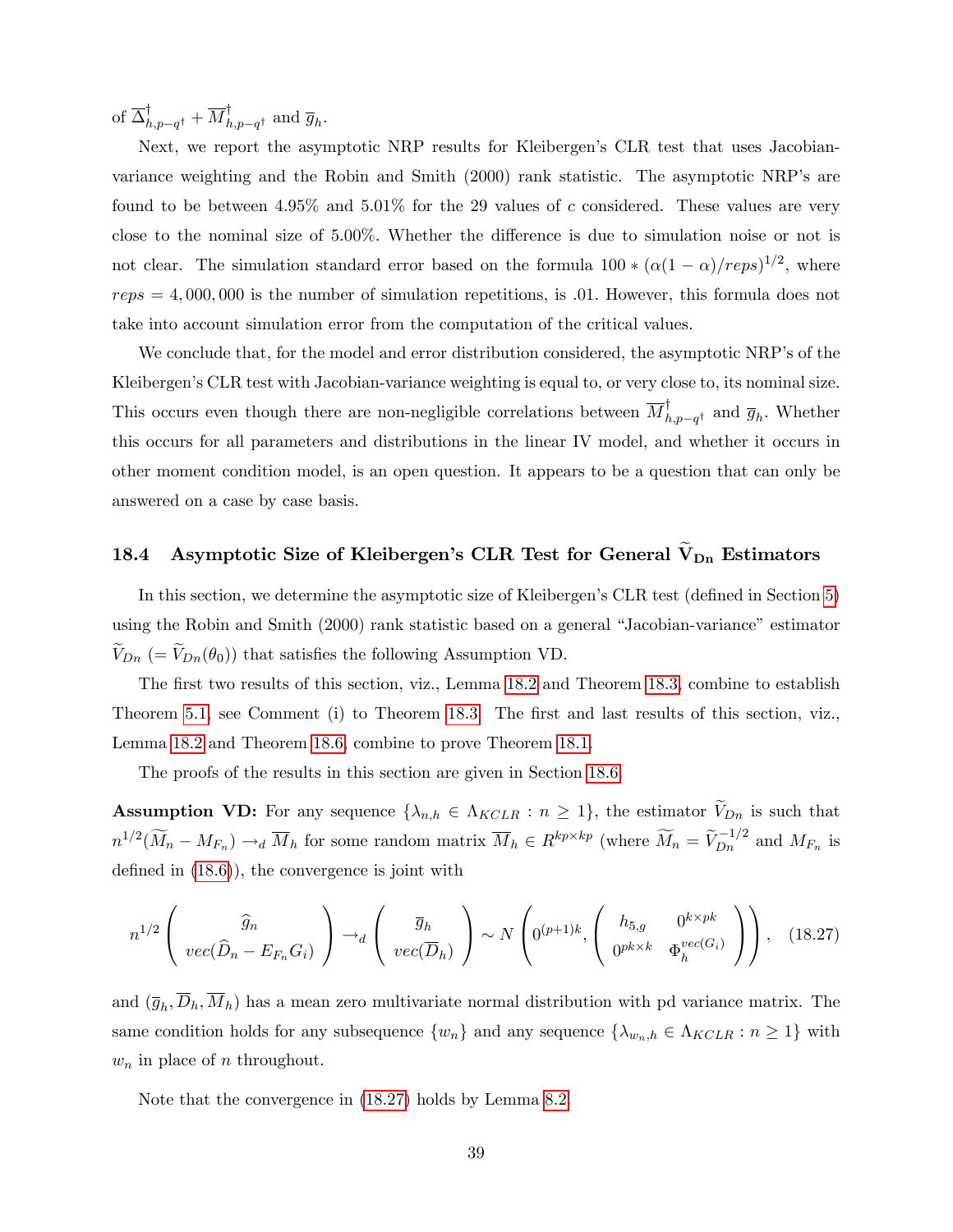The following lemma verifies Assumption VD for the estimator  $V_{Dn}$  defined in [\(5.3\)](#page--1-24).

<span id="page-41-0"></span>**Lemma 18.2** The estimator  $\widetilde{V}_{Dn}$  defined in [\(5.3\)](#page--1-24) satisfies Assumption VD. Specifically,  $n^{1/2}(\widehat{g}_n, \widehat{D}_n - E_{F_n}G_i, \widetilde{M}_n - M_{F_n}) \rightarrow_d (\overline{g}_h, \overline{D}_h, \overline{M}_h),$  where  $\widetilde{M}_n := \widetilde{V}_{Dn}^{-1/2}, M_{F_n} := (\Phi_{F_n}^{vec(G_i)})^{-1/2},$  and  $(\overline{g}_h, D_h, M_h)$  has a mean zero multivariate normal distribution defined by [\(18.11\)](#page-34-1) and [\(18.13\)](#page-34-0)-[\(18.18\)](#page-35-3) with pd variance matrix.

**Comment:** As stated in the paragraph containing [\(18.21\)](#page-36-3),  $D_n$  is defined in Lemma [18.2](#page-41-0) and Theorem [18.3](#page-41-1) below with  $\widehat{W}_n = \widehat{\Omega}_n^{-1/2}$  and  $\widehat{U}_n = I_p$ .

DeÖne

<span id="page-41-3"></span>
$$
S_n^{\dagger} := Diag\{(n^{1/2}\tau_{1F_n}^{\dagger})^{-1}, ..., (n^{1/2}\tau_{qF_n}^{\dagger})^{-1}, 1, ..., 1\} \in R^{p \times p} \text{ and } T_n^{\dagger} := B_n^{\dagger} S_n^{\dagger}, \tag{18.28}
$$

where  $B_n^{\dagger}$  is defined in [\(18.7\)](#page-33-0).

The asymptotic distribution of  $n^{1/2} \hat{D}_n^{\dagger} T_n^{\dagger}$  is given in the following theorem.

<span id="page-41-1"></span>**Theorem 18.3** Suppose Assumption VD holds. For all sequences  $\{\lambda_{n,h} \in \Lambda_{KCLR} : n \geq 1\}$ ,  $n^{1/2}(\widehat{g}_n, \widehat{D}_n - E_{F_n}G_i, \widehat{D}_n^{\dagger}T_n^{\dagger}) \rightarrow_d (\overline{g}_h, \overline{D}_h, \overline{\Delta}_h^{\dagger} + \overline{M}_h^{\dagger}),$  where  $\overline{\Delta}_h^{\dagger}$  is a nonrandom affine function of  $\overline{D}_h$  defined in [\(18.14\)](#page-35-1) and [\(18.15\)](#page-35-2),  $\overline{M}_h^\intercal$  is a nonrandom linear (i.e., affine and homogeneous of degree one) function of  $M_h$  defined in [\(18.19\)](#page-36-0),  $(\overline{g}_h, D_h, M_h)$  has a mean zero multivariate normal distribution, and  $\overline{g}_h$  and  $\overline{D}_h$  are independent. Under all subsequences  $\{w_n\}$  and all sequences  $\{\lambda_{w_n,h} \in \Lambda_{KCLR} : n \geq 1\}$ , the same result holds with n replaced with  $w_n$ .

**Comments:** (i) Note that the random variables  $(\overline{g}_h, \overline{\Delta}_h^{\dagger}, \overline{M}_h^{\dagger})$  in Theorem [5.1](#page--1-6) have a multivariate normal distribution whose mean and variance matrix depend on  $\lim Var_{F_n}((f_i^{*,}vec(f_i^{*,*}))')$  and on the limits of certain functions of  $E_{F_n}G_i$  by [\(18.11\)](#page-34-1)-[\(18.19\)](#page-36-0). This, Lemma [18.2,](#page-41-0) and Theorem [18.3](#page-41-1) combine to prove Theorem [5.1](#page--1-6) of AG1.

(ii) From [\(18.19\)](#page-36-0),  $\overline{M}_h^{\dagger} = 0^{k \times p}$  if  $p = 1$  (because  $q^{\dagger} = 0$  implies  $q = 0$  which, in turn, implies  $h_4 = 0^k$  and  $q^{\dagger} = 1$  implies  $\overline{M}_{h,p-q^{\dagger}}^{\dagger}$  has no columns).<sup>[62](#page-41-2)</sup> For  $p \geq 2$ ,  $\overline{M}_{h}^{\dagger} = 0^{k \times p}$  if  $p = q^{\dagger}$  (because  $\overline{M}_{h,p-q^{\dagger}}^{\dagger}$  has no columns) or if  $h_{4,j} = 0^k$  for all  $j \leq p$ . The former holds if the singular values  $(\tau_{1F_n},...,\tau_{pF_n})$  of  $D_{F_n}^{\dagger}$  satisfy  $n^{1/2}\tau_{jF_n} \to \infty$  for all  $j \leq p$  (i.e., all parameters are strongly or semi-strongly identified). The latter occurs if  $E_{F_n}G_i \to 0^{k \times p}$  (i.e., all parameters are either weakly identified in the standard sense or semi-strongly identified). These two condition fail to hold when

<span id="page-41-2"></span><sup>&</sup>lt;sup>62</sup>Note that  $q^{\dagger} = 0$  implies  $q = 0$  when  $p = 1$  because  $n^{1/2}D_{F_n}^{\dagger} = n^{1/2}M_{F_n}E_{F_n}G_i = O(1)$  when  $q^{\dagger} = 0$  (by the definition of  $q^{\dagger}$ ) and this implies that  $n^{1/2}E_{F_n}G_i = O(1)$  using the first condition in  $\mathcal{F}_{KCLR}$ . In turn, the latter implies that  $n^{1/2} \Omega_{F_n}^{-1/2} E_{F_n} G_i = O(1)$  using the last condition in  $\mathcal{F}$ . That is,  $q = 0$  (since  $W_F = \Omega_F^{-1/2}$  and  $U_F = I_p$ because  $\widehat{W}_n = \widehat{\Omega}_n^{-1/2}$  and  $\widehat{U}_n = I_p$  in the present case, see the Comment to Lemma [18.2\)](#page-41-0).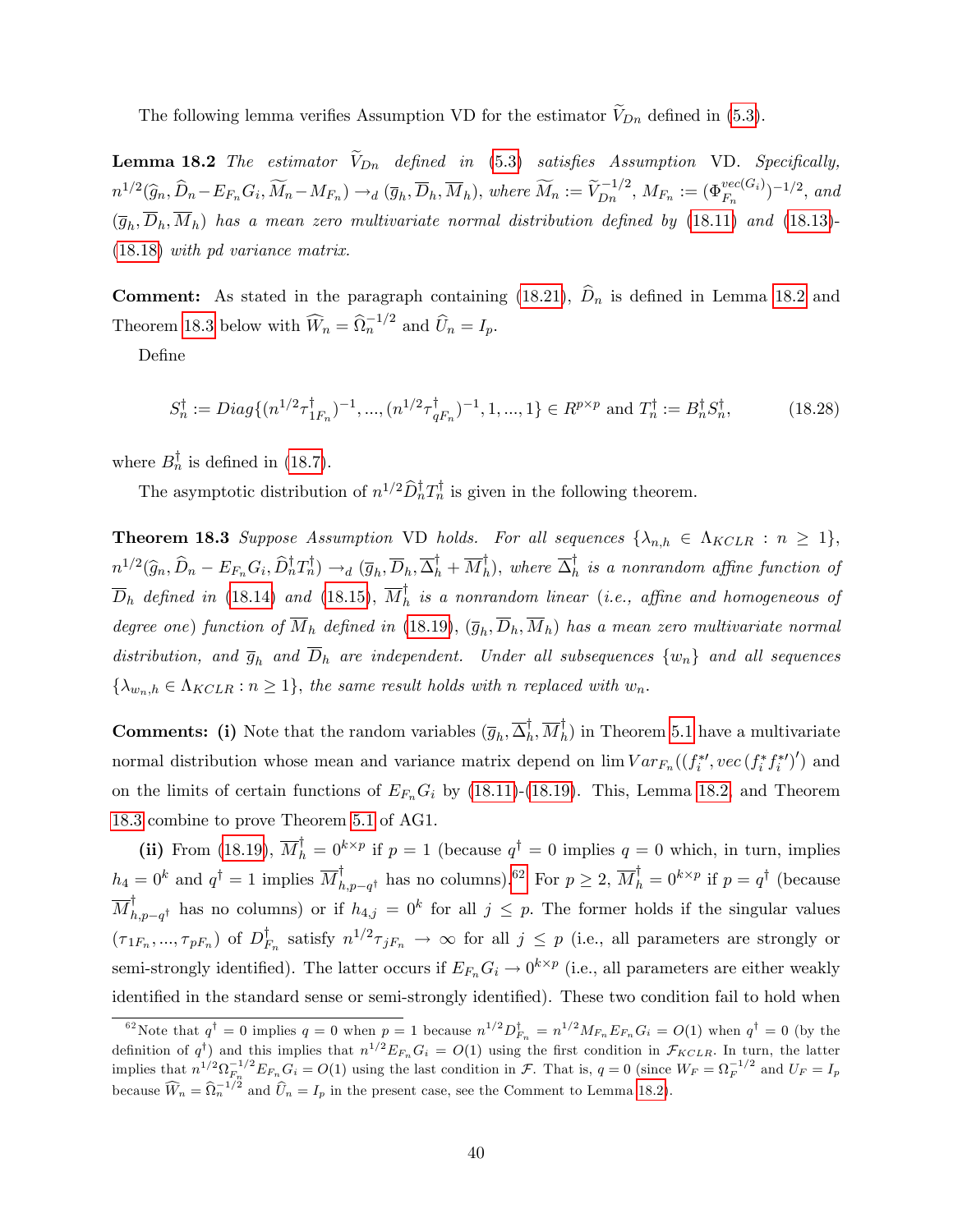one or more parameters are strongly identified and one or more parameters are weakly identified or jointly weakly identified.

(iii) For example, when  $p = 2$  the conditions in Comment (ii) (under which  $\overline{M}_h^{\dagger} = 0^{k \times p}$ ) fail to hold if  $E_{F_n}G_{i1} \neq 0^k$  does not depend on n and  $n^{1/2}E_{F_n}G_{i2} \to c$  for some  $c \in R^k$ .

The following lemma establishes the asymptotic distribution of  $rk_n^{\dagger}$ .

<span id="page-42-0"></span>**Lemma 18.4** Let the parameter space for F be  $\mathcal{F}_{KCLR}$ . Suppose the variance matrix estimator  $V_{Dn}$  employed by the rank statistic  $rk_n^{\dagger}$  (defined in [\(18.3\)](#page-32-1)) satisfies Assumption VD. Then, under all sequences  $\{\lambda_{n,h} \in \Lambda_{KCLR} : n \geq 1\},\$ 

(a)  $rk_n^{\dagger} := \widehat{\kappa}_{pn}^{\dagger} \rightarrow_p \infty$  if  $q^{\dagger} = p$ ,

(b)  $rk_n^{\dagger} := \widehat{\kappa}_{pn}^{\dagger} \rightarrow_d r_h(D_h, M_h)$  if  $q^{\dagger} < p$ , where  $r_h(D_h, M_h)$  is defined in [\(18.20\)](#page-36-2) using [\(18.19\)](#page-36-0) with  $\overline{M}_h$  defined in Assumption VD (rather than in [\(18.18\)](#page-35-3)),

(c)  $\widehat{\kappa}_{jn}^{\dagger} \rightarrow_p \infty$  for all  $j \leq q^{\dagger}$ ,

(d) the (ordered) vector of the smallest  $p - q^{\dagger}$  singular values of  $n^{1/2} \widehat{D}_n^{\dagger}$ , i.e.,  $((\widehat{k}_{(q^{\dagger}+1)n}^{\dagger})^{1/2}, ...,$  $(\widehat{\kappa}_{pn}^{\dagger})^{1/2})'$ , converges in distribution to the (ordered)  $p - q^{\dagger}$  vector of the singular values of  $h^{\dagger\prime}_{3,k-q^{\dagger}}(\overline{\Delta}^{\dagger}_{h,p-q^{\dagger}}+\overline{M}^{\dagger}_{h,p-q^{\dagger}}) \in R^{(k-q^{\dagger})\times (p-q^{\dagger})}$ , where  $\overline{M}^{\dagger}_{h,p-q^{\dagger}}$  is defined in [\(18.19\)](#page-36-0) with  $\overline{M}_h$  defined in Assumption VD (rather than in [\(18.18\)](#page-35-3)),

(e) the convergence in parts (a)-(d) holds jointly with the convergence in Theorem [18.3](#page-41-1), and

(f) under all subsequences  $\{w_n\}$  and all sequences  $\{\lambda_{w_n,h} \in \Lambda_{KCLR} : n \geq 1\}$ , parts (a)-(e) hold with n replaced with  $w_n$ .

The following lemma gives the joint asymptotic distribution of  $CLR_n$  and  $rk_n^{\dagger}$  and the asymptotic null rejection probabilities of Kleibergen's CLR test.

<span id="page-42-1"></span>**Lemma 18.5** Let the parameter space for F be  $\mathcal{F}_{KCLR}$ . Suppose the variance matrix estimator  $V_{Dn}$  employed by the rank statistic  $rk_n^{\dagger}$  (defined in [\(18.3\)](#page-32-1)) satisfies Assumption VD. Then, under all sequences  $\{\lambda_{n,h} \in \Lambda_{KCLR} : n \geq 1\},\$ 

(a) 
$$
CLR_n = LM_n + o_p(1) \rightarrow_d \chi_p^2
$$
 and  $rk_n^{\dagger} \rightarrow_p \infty$  if  $q^{\dagger} = p$ ,  
\n(b)  $\lim_{n \to \infty} P(CLR_n > c(1 - \alpha, rk_n^{\dagger})) = \alpha$  if  $q^{\dagger} = p$ ,  
\n(c)  $(CLR_n, rk_n^{\dagger}) \rightarrow_d (\overline{CLR}_h, \overline{r}_h)$  if  $q^{\dagger} < p$ , and  
\n(d)  $\lim_{n \to \infty} P(CLR_n > c(1 - \alpha, rk_n^{\dagger})) = P(\overline{CLR}_h > c(1 - \alpha, \overline{r}_h))$  if  $q^{\dagger} < p$ , provided  
\n $P(\overline{CLR}_h = c(1 - \alpha, \overline{r}_h)) = 0$ .

Under all subsequences  $\{w_n\}$  and all sequences  $\{\lambda_{w_n,h} \in \Lambda_{KCLR} \geq 1\}$ , parts (a)-(d) hold with n replaced with  $w_n$ .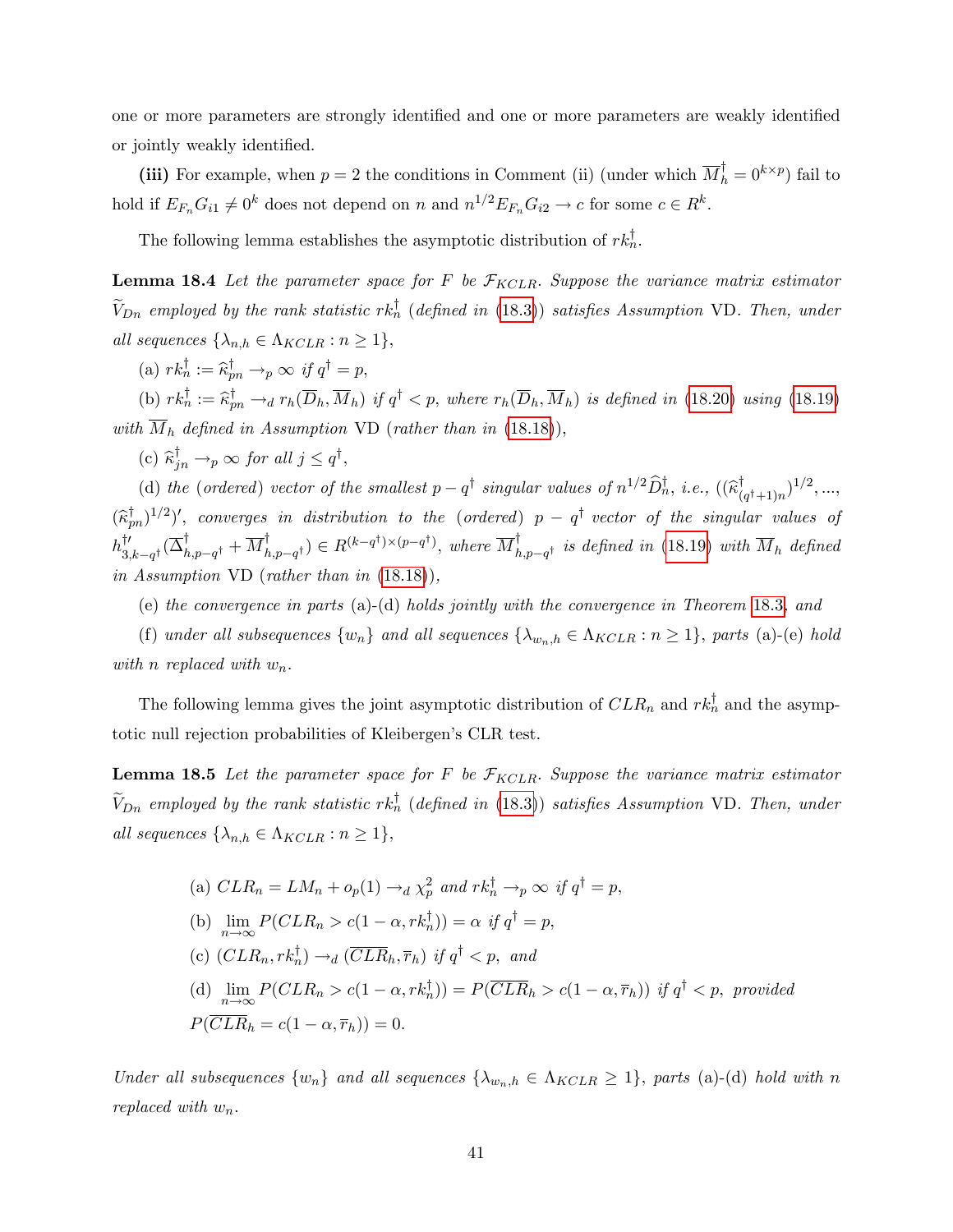**Comments:** (i) The CLR critical value function  $c(1 - \alpha, r)$  is the  $1 - \alpha$  quantile of  $clr(r)$ . By definition,

$$
clr(r) := \frac{1}{2} \left( \chi_p^2 + \chi_{k-p}^2 - r + \sqrt{(\chi_p^2 + \chi_{k-p}^2 - r)^2 + 4\chi_p^2 r} \right),
$$
\n(18.29)

where the chi-square random variables  $\chi_p^2$  and  $\chi_{k-p}^2$  are independent. If  $\overline{r}_h := r_h(\overline{D}_h, \overline{M}_h)$  does not depend on  $\overline{M}_h$ , then, conditional on  $\overline{D}_h$ ,  $\overline{r}_h$  is a constant and  $\overline{LM}_h$  and  $\overline{J}_h$  are independent and distributed as  $\chi_p^2$  and  $\chi_{k-p}^2$  (see the paragraph following [\(10.6\)](#page--1-33)). In this case, even when  $q^{\dagger} = p$ ,

<span id="page-43-1"></span>
$$
P(\overline{CLR}_h > c(1 - \alpha, \overline{r}_h)) = E_{\overline{D}_h} P(\overline{CLR}_h > c(1 - \alpha, \overline{r}_h) | \overline{D}_h) = \alpha,
$$
\n(18.30)

as desired, where the first equality holds by the law of iterated expectations and the second equality holds because  $\bar{r}_h$  is a constant conditional on  $\bar{D}_h$  and  $c(1 - \alpha, \bar{r}_h)$  is the  $1 - \alpha$  quantile of the conditional distribution of  $clr(\overline{r}_h)$  given  $\overline{D}_h$ , which equals that of  $\overline{CLR}_h$  given  $\overline{D}_h$ .

(ii) However, when  $\bar{r}_h := r_h(\overline{D}_h, \overline{M}_h)$  depends on  $\overline{M}_h$ , the distribution of  $\bar{r}_h$  conditional on  $\overline{D}_h$  is not a pointmass distribution. Rather, conditional on  $\overline{D}_h$ ,  $\overline{r}_h$  is a random variable that is not independent of  $\overline{LM}_h$ ,  $\overline{J}_h$ , and  $\overline{CLR}_h$ . In consequence, the second equality in [\(18.30\)](#page-43-1) does not hold and the asymptotic null rejection probability of Kleibergen's CLR test may be larger or smaller than  $\alpha$  depending upon the sequence  $\{\lambda_{n,h} \in \Lambda_{KCLR} : n \geq 1\}$  (or  $\{\lambda_{w_n,h} \in \Lambda_{KCLR} : n \geq 1\}$ ) when  $q^{\dagger} < p$ .

Next, we use Lemma [18.5](#page-42-1) to provide an expression for the asymptotic size of Kleibergen's CLR test based on the Robin and Smith (2000) rank statistic with Jacobian-variance weighting.

<span id="page-43-0"></span>**Theorem 18.6** Let the parameter space for F be  $\mathcal{F}_{KCLR}$ . Suppose the variance matrix estimator  $V_{Dn}$  employed by the rank statistic  $rk_n^{\dagger}$  (defined in [\(18.3\)](#page-32-1)) satisfies Assumption VD. Then, the asymptotic size of Kleibergen's CLR test based on  $rk_n^{\dagger}$  is

$$
AsySz = \max\{\alpha, \sup_{h \in H} P(\overline{CLR}_h > c(1 - \alpha, \overline{r}_h))\}
$$

provided  $P(\overline{CLR}_h = c(1 - \alpha, \overline{r}_h)) = 0$  for all  $h \in H$ .

Comments: (i) Comment (i) to Theorem [18.1](#page-37-1) also applies to Theorem [18.6.](#page-43-0)

(ii) Theorem [18.6](#page-43-0) and Lemma [18.2](#page-41-0) combine to prove Theorem [18.1.](#page-37-1)

(iii) A CS version of Theorem [18.6](#page-43-0) holds with the parameter space  $\mathcal{F}_{\Theta, KCLR}$  in place of  $\mathcal{F}_{KCLR}$ , see Comment (v) to Theorem [18.1](#page-37-1) and the Comment to Proposition [8.1.](#page--1-40)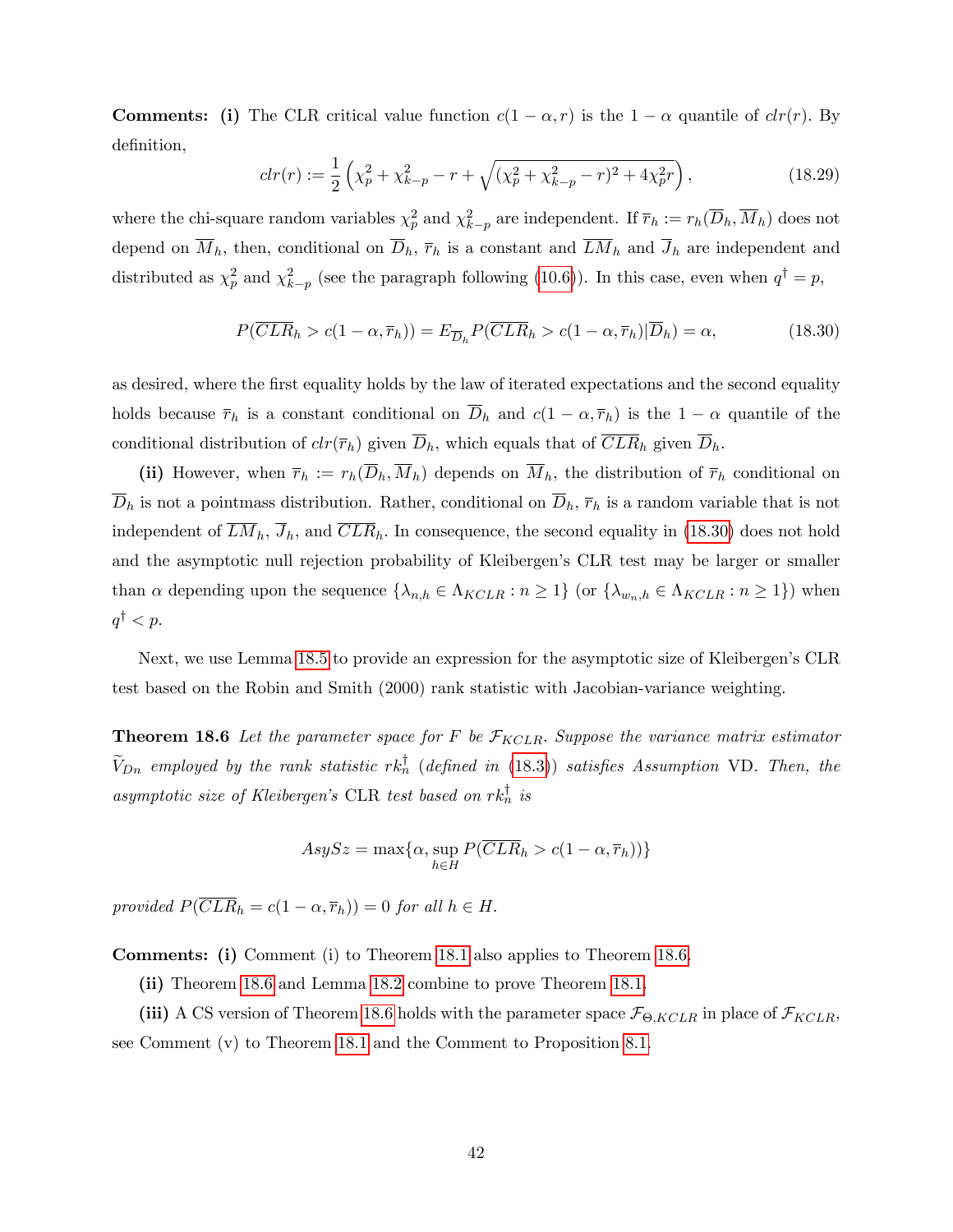### <span id="page-44-0"></span>18.5 Correct Asymptotic Size of Equally-Weighted CLR Tests Based on the Robin-Smith Rank Statistic

In this subsection, we consider equally-weighted CLR tests, a special case of which is considered in Section [6.](#page--1-26) By definition, an equally-weighted CLR test is a CLR test that is based on a  $rk_n$ statistic that depends on  $D_n$  only through  $W_nD_n$  for some general  $k \times k$  weighting matrix  $W_n$ . We show that such tests have correct asymptotic size when they are based on the rank statistic of Robin and Smith (2000) and employ a general weight matrix  $W_n \in R^{k \times k}$  that satisfies certain conditions. In contrast, the results in Section [6](#page--1-26) consider the specific weight matrix  $\widehat{\Omega}_n^{-1/2} \in R^{k \times k}$ . The reason for considering these tests in this section is that the asymptotic results can be obtained as a relatively simple by-product of the results in Section [18.4.](#page-40-0) All that is required is a slight change in Assumption VD.

The rank statistic that we consider here is

<span id="page-44-1"></span>
$$
rk_n^{\dagger} := \lambda_{\min}(n\widehat{D}_n'\widetilde{W}_n'\widehat{W}_n\widehat{D}_n). \tag{18.31}
$$

We replace Assumption VD in Section [18.4](#page-40-0) by the following assumption.

**Assumption W:** For any sequence  $\{\lambda_{n,h} \in \Lambda_{KCLR} : n \geq 1\}$ , the random  $k \times k$  weight matrix  $W_n$  is such that  $n^{1/2}(W_n - W_{F_n}^{\dagger}) \to_d \overline{W}_h$  for some non-random  $k \times k$  matrices  $\{W_{F_n}^{\dagger} : n \geq 1\}$  and some random  $k \times k$  matrix  $\overline{W}_h \in R^{k \times k}$ ,  $W_{F_n}^{\dagger} \to W_h^{\dagger}$  for some nonrandom pd  $k \times k$  matrix  $W_h^{\dagger}$ , the convergence is joint with the convergence in [\(18.27\)](#page-40-1), and  $(\bar{g}_h, D_h, W_h)$  has a mean zero multivariate normal distribution with pd variance matrix. The same condition holds for any subsequence  $\{w_n\}$ and any sequence  $\{\lambda_{w_n,h} \in \Lambda_{KCLR} : n \geq 1\}$  with  $w_n$  in place of n throughout.

If one takes  $\widetilde{M}_n$  (=  $\widetilde{V}_{Dn}^{-1/2}$ ) =  $I_p \otimes \widetilde{W}_n$  in Assumption VD, then  $\widehat{D}_n^{\dagger} = \widetilde{W}_n \widehat{D}_n$  and the rank statistics in [\(18.3\)](#page-32-1) and [\(18.31\)](#page-44-1) are the same. Thus, Assumption W is analogous to Assumption VD with  $M_n = I_p \otimes W_n$  and  $M_{F_n} = I_p \otimes W_{F_n}^{\dagger}$ . Note, however, that the latter matrix does not typically satisfy the condition in Assumption VD that  $M_{F_n}$  is defined in [\(18.6\)](#page-32-4), i.e., the condition that  $M_{F_n} = (\Phi_{F_n}^{vec(G_i)})^{-1/2}$ . Nevertheless, the results in Section [18.4](#page-40-0) hold with Assumption VD replaced by Assumption W and with  $M_F = I_p \otimes W_F^{\dagger}$ ,  $D_F^{\dagger} = W_F^{\dagger} E_F G_i$ , and  $M_h = I_p \otimes W_h$ . With these changes,  $\overline{D}_h^{\dagger} = W_h^{\dagger} \overline{D}_h$  in [\(18.14\)](#page-35-1) (because  $(\Phi_h^{vec(G_i)})^{-1/2}$  is replaced by  $I_p \otimes W_h^{\dagger}$ ),  $\overline{\Delta}_h^{\dagger}$  is defined as in [\(18.15\)](#page-35-2) with  $\overline{D}_h^{\dagger}$  as just given, and  $\overline{M}_h^{\dagger}$  is defined as in [\(18.19\)](#page-36-0) with  $\overline{M}_{h,p-q^{\dagger}}^{\dagger} = \overline{W}_h h_4 h_{2,p-q^{\dagger}}^{\dagger}$ .

Below we show the key result that  $\overline{M}_{h,p-q^{\dagger}}^{\dagger} = 0^{k \times (p-q^{\dagger})}$  for  $rk_n^{\dagger}$  defined in [\(18.31\)](#page-44-1). By [\(18.20\)](#page-36-2), this implies that

<span id="page-44-2"></span>
$$
r_h(\overline{D}_h, \overline{M}_h) := \lambda_{\min}((\overline{\Delta}_{h, p-q^{\dagger}}^{\dagger})' h_{3,k-q^{\dagger}}^{\dagger} h_{3,k-q^{\dagger}}^{\dagger \prime}(\overline{\Delta}_{h, p-q^{\dagger}}^{\dagger}))
$$
(18.32)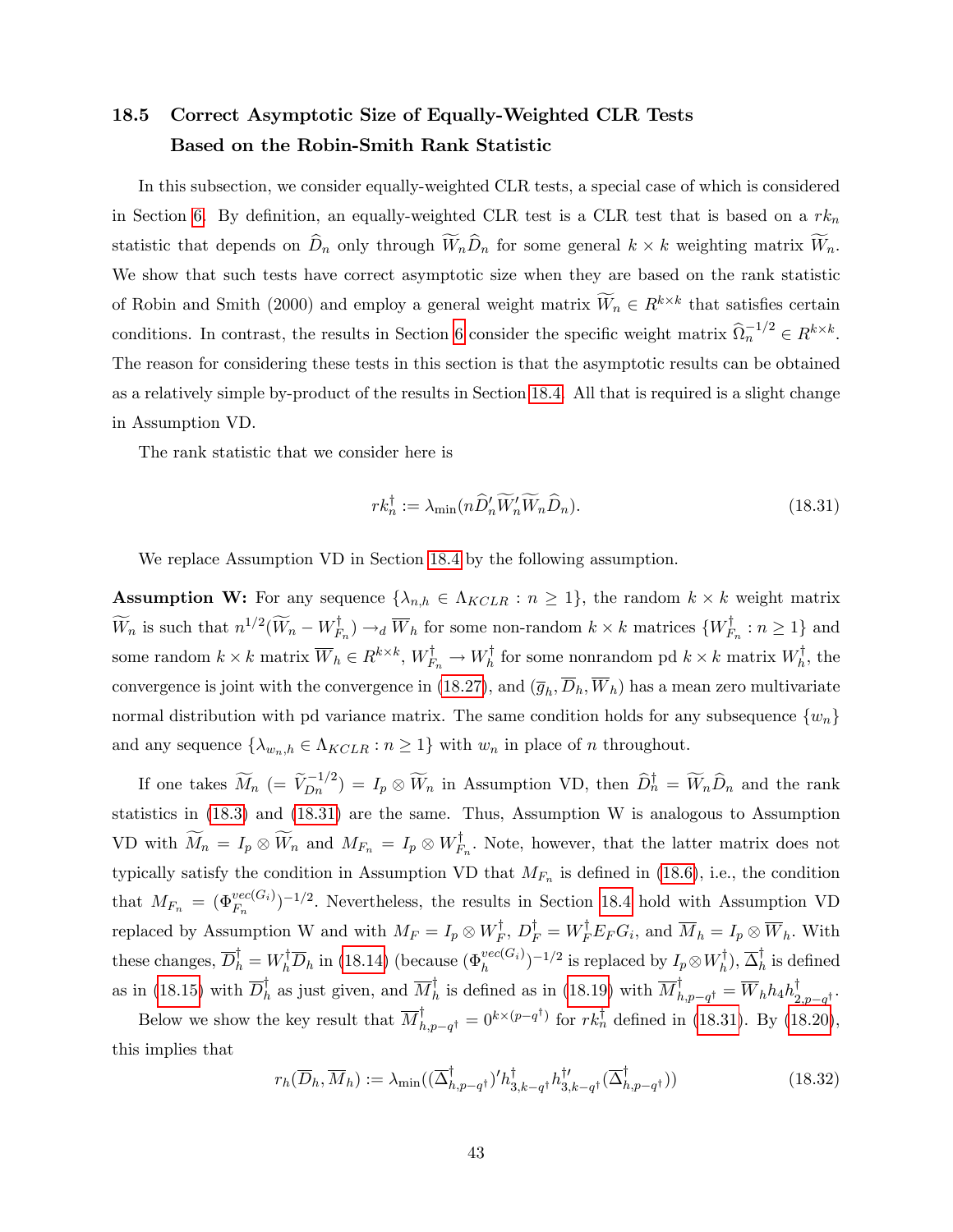when  $q^{\dagger} < p$ . Note that the rhs in [\(18.32\)](#page-44-2) does not depend on  $M_h$  and, hence, is a function only of  $\overline{D}_h$ . That is,  $r_h(\overline{D}_h, \overline{M}_h) = r_h(\overline{D}_h)$ . Given that  $r_h(\overline{D}_h, \overline{M}_h)$  does not depend on  $\overline{M}_h$ , Comment (i) to Lemma [18.5](#page-42-1) implies that  $P(\overline{CLR}_h > c(1-\alpha, \overline{r}_h)) = \alpha$  under all subsequences  $\{w_n\}$  and all sequences  $\{\lambda_{w_n,h} \in \Lambda_{KCLR} : n \geq 1\}$ . This and Theorem [18.6](#page-43-0) give the following result.

<span id="page-45-0"></span>**Corollary 18.7** Let the parameter space for F be  $\mathcal{F}_{KCLR}$ . Suppose the rank statistic rk<sub>n</sub><sub>1</sub> (defined in [\(18.31\)](#page-44-1)) is based on a weight matrix  $W_n$  that satisfies Assumption W. Then, the asymptotic size of the corresponding equally-weighted version of Kleibergen's CLR test (defined in Section [5](#page--1-7) with  $rk_n(\theta) = rk_n^{\dagger}$  equals  $\alpha$ .

**Comment:** A CS version of Corollary [18.7](#page-45-0) holds with the parameter space  $\mathcal{F}_{\Theta, KCLR}$  in place of  $\mathcal{F}_{KCLR}$ , see Comment (v) to Theorem [18.1](#page-37-1) and the Comment to Proposition [8.1.](#page--1-40)

Now, we establish that  $\overline{M}_{h,p-q^{\dagger}}^{\dagger}$   $(=\overline{W}_h h_4 h_{2,p-q^{\dagger}}^{\dagger}) = 0^{k \times (p-q^{\dagger})}$ . We have

$$
W_h^{\dagger} h_4 := \lim W_{F_n}^{\dagger} E_{F_n} G_i = \lim C_{F_n}^{\dagger} \Upsilon_{F_n}^{\dagger} B_{F_n}^{\dagger} = h_3^{\dagger} \lim \Upsilon_{F_n}^{\dagger} h_2^{\dagger'}, \tag{18.33}
$$

where  $C_{F_n}^{\dagger} \Upsilon_{F_n}^{\dagger} (B_{F_n}^{\dagger})'$  is the singular value decomposition of  $W_{F_n}^{\dagger} E_{F_n} G_i$ ,  $\Upsilon_{F_n}^{\dagger}$  is the  $k \times p$  matrix with the singular values of  $W_{F_n}^{\dagger}E_{F_n}G_i$ , denoted by  $\{\tau_{jF_n}^{\dagger}:n\geq 1\}$  for  $j\leq p$ , on the main diagonal and zeroes elsewhere, and  $C_{F_n}^{\dagger}$  and  $B_{F_n}^{\dagger}$  are the corresponding  $k \times k$  and  $p \times p$  orthogonal matrices of singular vectors, as defined in [\(18.7\)](#page-33-0). Hence,  $\lim_{n \to \infty} \Upsilon_n^{\dagger}$  exists, call it  $\Upsilon_h^{\dagger}$ , and equals  $h_3^{\dagger'} h_4 h_2^{\dagger}$ . That is, the singular value decomposition of  $W_h^{\dagger} h_4$  is

$$
W_h^\dagger h_4 = h_3^\dagger \Upsilon_h^\dagger h_2^{\dagger'}.\tag{18.34}
$$

The  $k \times p$  matrix  $\Upsilon^{\dagger}_h$  has the limits of the singular values of  $W^{\dagger}_{F_n} E_{F_n} G_i$  on its main diagonal and zeroes elsewhere. Let  $\tau_{h,j}^{\mathsf{T}}$  for  $j \leq p$  denote the limits of these singular values. By the definition of  $q^{\dagger}, \tau^{\dagger}_{h,j} = 0$  for  $j = q^{\dagger} + 1, ..., p$  (because  $n^{1/2} \tau^{\dagger}_{jF_n} \to h^{\dagger}_{1,j} < \infty$ ). In consequence,  $\Upsilon^{\dagger}_h$  can be written as

<span id="page-45-1"></span>
$$
\Upsilon_h^{\dagger} = \begin{bmatrix} \Upsilon_{h,q^{\dagger}}^{\dagger} & 0^{q^{\dagger} \times (p-q^{\dagger})} \\ 0^{(k-q^{\dagger}) \times q^{\dagger}} & 0^{(k-q^{\dagger}) \times (p-q^{\dagger})} \end{bmatrix}, \text{ where } \Upsilon_{h,q^{\dagger}}^{\dagger} := Diag\{\tau_{h,1}^{\dagger}, \dots, \tau_{h,q^{\dagger}}^{\dagger}\}. \tag{18.35}
$$

In addition,

<span id="page-45-2"></span>
$$
h_2^{\dagger'} h_{2,p-q^{\dagger}}^{\dagger} = \begin{pmatrix} 0^{q^{\dagger} \times (p-q^{\dagger})} \\ I_{p-q^{\dagger}} \end{pmatrix} . \tag{18.36}
$$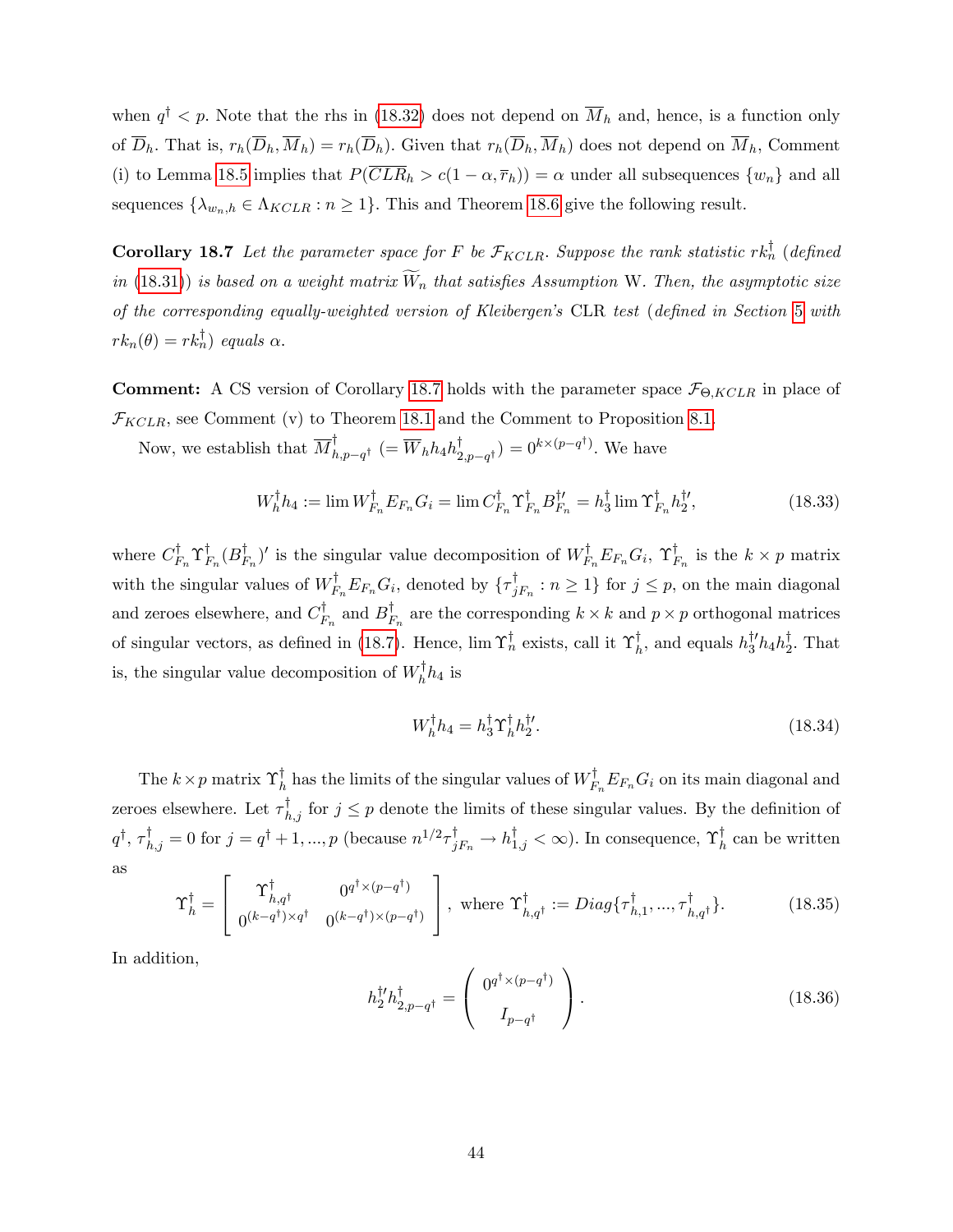Thus, we have

$$
\overline{M}_{h,p-q^{\dagger}}^{\dagger} := \overline{W}_h (W_h^{\dagger})^{-1} W_h^{\dagger} h_4 h_{2,p-q^{\dagger}}^{\dagger} = \overline{W}_h (W_h^{\dagger})^{-1} h_3^{\dagger} \Upsilon_h^{\dagger} h_2^{\dagger} h_{2,p-q^{\dagger}}^{\dagger}
$$
\n
$$
= \overline{W}_h (W_h^{\dagger})^{-1} h_3^{\dagger} \left[ \begin{array}{cc} \Upsilon_{h,p-q^{\dagger}}^{\dagger} & 0^{q^{\dagger} \times (p-q^{\dagger})} \\ 0^{(k-q^{\dagger}) \times q^{\dagger}} & 0^{(k-q^{\dagger}) \times (p-q^{\dagger})} \end{array} \right] \left( \begin{array}{c} 0^{q^{\dagger} \times (p-q^{\dagger})} \\ I_{p-q^{\dagger}} \end{array} \right)
$$
\n
$$
= 0^{k \times (p-q^{\dagger})}, \tag{18.37}
$$

where the first equality holds by the paragraph following Assumption W and uses the condition in Assumption W that  $W_h^{\dagger}$  is pd and the second equality holds by [\(18.35\)](#page-45-1) and [\(18.36\)](#page-45-2). This completes the proof of Corollary [18.7.](#page-45-0)

#### <span id="page-46-0"></span>18.6 Proofs of Results Stated in Sections [18.2](#page-31-0) and [18.4](#page-40-0)

For notational simplicity, the proofs in this section are for the sequence  $\{n\}$ , rather than a subsequence  $\{w_n : n \geq 1\}$ . The same proofs hold for any subsequence  $\{w_n : n \geq 1\}$ .

Proof of Theorem [18.1.](#page-37-1) Theorem [18.1](#page-37-1) follows from Theorem [18.6,](#page-43-0) which imposes Assumption VD, and Lemma [18.2,](#page-41-0) which verifies Assumption VD when  $V_{Dn}$  is defined by [\(5.3\)](#page--1-24).  $\Box$ 

**Proof of Lemma [18.2.](#page-41-0)** Consider any sequence  $\{\lambda_{n,h} \in \Lambda_{KCLR} : n \geq 1\}$ . By the CLT result in [\(18.11\)](#page-34-1), the linear expansion of  $n^{1/2}(\hat{D}_n - E_{F_n}G_i)$  in [\(14.1\)](#page-4-1), and the definitions of  $\overline{g}_h$  and  $\overline{D}_h$  in [\(18.13\)](#page-34-0), we have

<span id="page-46-2"></span>
$$
n^{1/2}(\widehat{g}_n, \widehat{D}_n - E_{F_n} G_i) \to_d (\overline{g}_h, \overline{D}_h). \tag{18.38}
$$

Next, we apply the delta method to the CLT result in [\(18.11\)](#page-34-1) and the function  $a(\cdot)$  defined in [\(18.16\)](#page-35-4). The mean component in the lhs quantity in [\(18.11\)](#page-34-1) is  $(0^{(p+1)k}, vech(E_{F_n}f_i^*f_i^*)')'$ . We have

<span id="page-46-1"></span>
$$
a \left( \left( \begin{array}{c} 0^{(p+1)k} \\ vech(E_{F_n} f_i^* f_i^*) \end{array} \right) \right)
$$
  
=  $vech \left( \left( E_{F_n} vec(G_i - E_{F_n} G_i) vec(G_i - E_{F_n} G_i)' - \Gamma_{F_n}^{vec(G_i)} \Omega_{F_n}^{-1} \Gamma_{F_n}^{vec(G_i)} \right)^{-1/2} \right)$   
=  $vech \left( \left( \Phi_{F_n}^{vec(G_i)} \right)^{-1/2} \right) = vech(M_{F_n}),$  (18.39)

where  $\Gamma_{F_r}^{vec(G_i)}$  $F_n^{vec(G_i)}$  and  $\Omega_{F_n}$  are defined in [\(3.2\)](#page--1-20), the first equality uses the definitions of  $a(\cdot)$  and  $f_i^*$ (given in [\(18.16\)](#page-35-4) and [\(5.6\)](#page--1-30), respectively), the second equality holds by the definition of  $\Phi_{F_n}^{vec(G_i)}$  $F_n$ in [\(8.15\)](#page--1-13), and the third equality holds by the definition of  $M_{F_n}$  in [\(18.6\)](#page-32-4). Also,  $E_{F_n} f_i^* f_i^* \rightarrow$  $h_{10,f^*}$  and  $h_{10,f^*}$  is pd. Hence,  $a(\cdot)$  is well defined and continuously partially differentiable at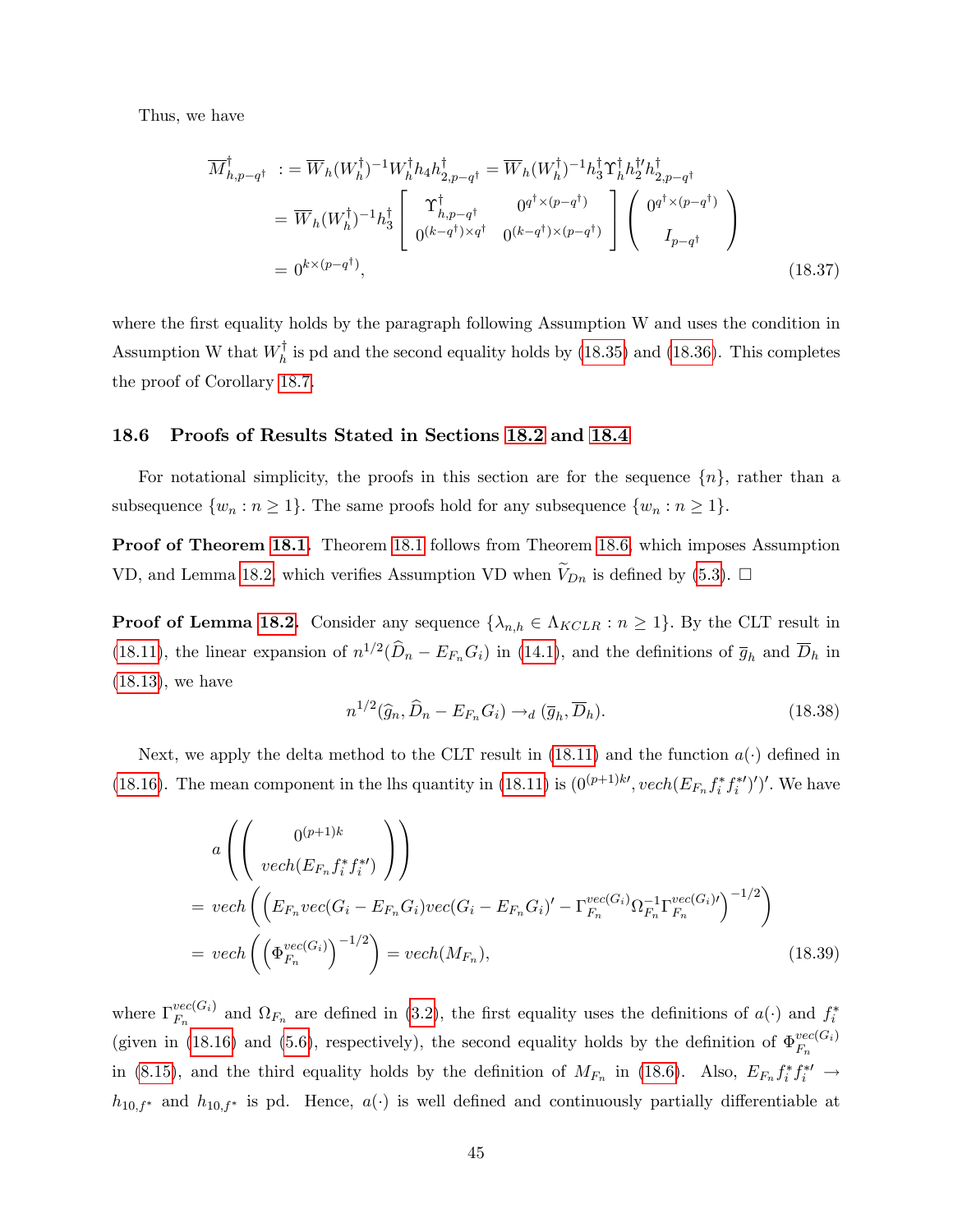$\lim(0^{(p+1)k'}\,,vech(E_{F_n}f_i^*f_i^{*\prime})')' = (0^{(p+1)k'}\,vech(h_{10,f^*})')',$  as required for the application of the delta method.

The delta method gives

<span id="page-47-0"></span>
$$
n^{1/2}(A_n - vech(M_{F_n})) = n^{1/2} \left( a \left( n^{-1} \sum_{i=1}^n \left( \begin{array}{c} f_i^* \\ vech(f_i^* f_i^*) \end{array} \right) \right) - a \left( \begin{array}{c} 0^{(p+1)k} \\ vech(E_{F_n} f_i^* f_i^*) \end{array} \right) \right) - a \left( \begin{array}{c} 0^{(p+1)k} \\ vech(E_{F_n} f_i^* f_i^*) \end{array} \right) \right)
$$
\n(18.40)

where the first equality holds by [\(18.39\)](#page-46-1) and the definitions of  $a(\cdot)$  and  $A_n$  in [\(18.16\)](#page-35-4), the convergence holds by the delta method using the CLT result in [\(18.11\)](#page-34-1) and the definition of  $\overline{A}_h$  following [\(18.16\)](#page-35-4).

Applying the inverse  $vech(\cdot)$  operator, namely,  $vech_{kp,kp}^{-1}(\cdot)$ , to both sides of [\(18.40\)](#page-47-0) gives the reconfigured convergence result

<span id="page-47-1"></span>
$$
n^{1/2}(vech_{kp,kp}^{-1}(A_n)) - M_{F_n}) \rightarrow_d vech_{kp,kp}^{-1}(\overline{A}_h \overline{L}_h) = \overline{M}_h,
$$
\n(18.41)

where the last equality holds by the definition of  $\overline{M}_h$  in [\(18.18\)](#page-35-3).

The convergence results in [\(18.38\)](#page-46-2) and [\(18.41\)](#page-47-1) hold jointly because both rely on the convergence result in [\(18.11\)](#page-34-1).

We show below that

<span id="page-47-3"></span>
$$
n^{1/2}(\widetilde{V}_{Dn} - (vech_{kp,kp}^{-1}(A_n))^{-2}) = o_p(1).
$$
 (18.42)

This and the delta method applied again (using the function  $\ell(A) = A^{-1/2}$  for a pd  $kp \times kp$  matrix A) give

<span id="page-47-2"></span>
$$
n^{1/2}(\widetilde{V}_{Dn}^{-1/2} - vech_{kp,kp}^{-1}(A_n)) = o_p(1)
$$
\n(18.43)

because  $vech_{kp,kp}^{-1}(A_n) = (\Phi_k^{vec(G_i)})^{-1/2} + o_p(1)$  and  $\Phi_k^{vec(G_i)}$  $h_h^{vec(G_i)}$  is pd (because  $h_{10,f^*}$  is pd and  $\Phi_h^{vec(G_i)}$  =  $Qh_{10,f^*}Q'$  for some full row rank matrix Q). Equations [\(18.38\)](#page-46-2), [\(18.41\)](#page-47-1), and [\(18.43\)](#page-47-2) establish the result of the lemma.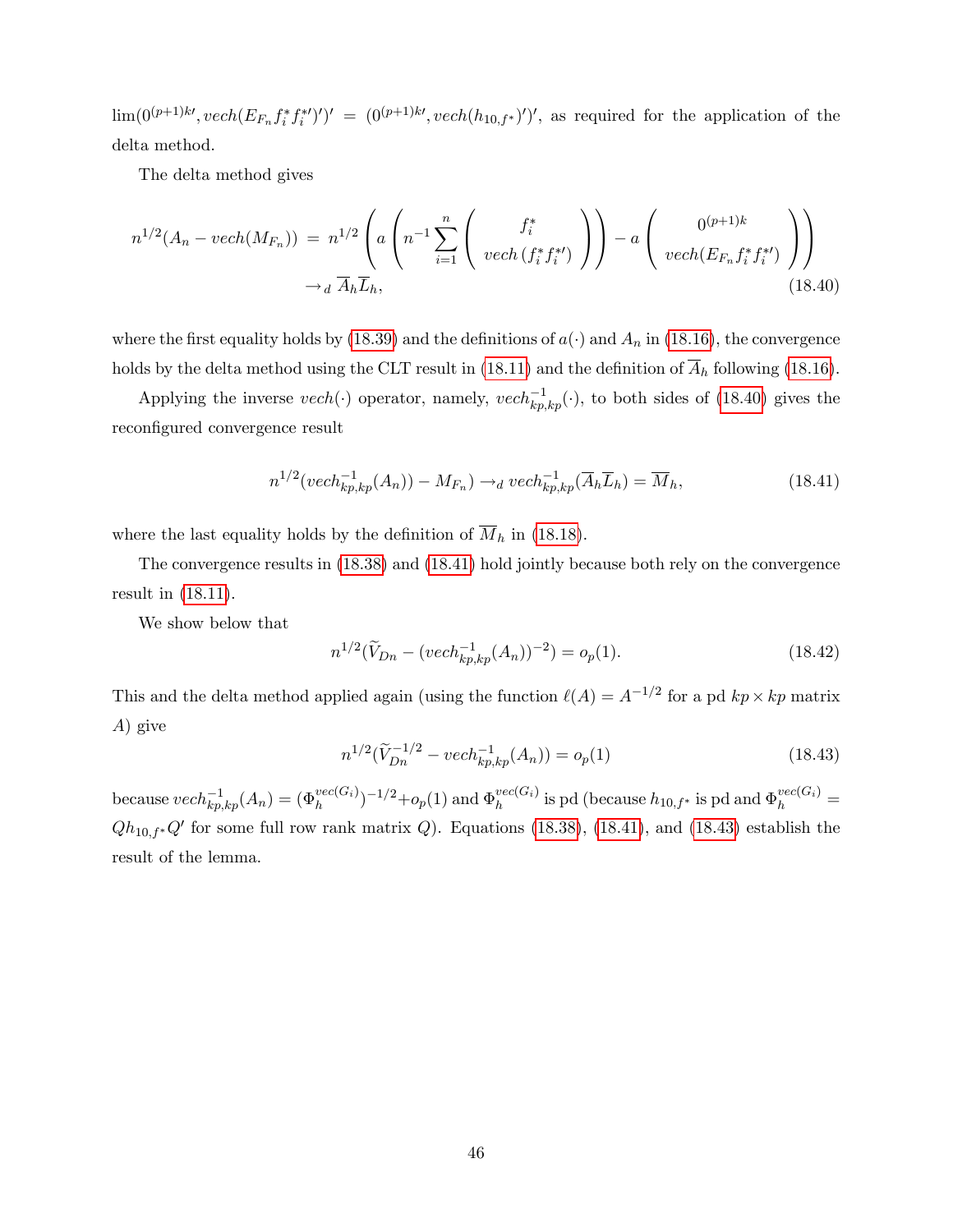Now we prove [\(18.42\)](#page-47-3). We have

<span id="page-48-0"></span>
$$
\widetilde{V}_{Dn} := n^{-1} \sum_{i=1}^{n} vec(G_i - \widehat{G}_n) vec(G_i - \widehat{G}_n)' - \widehat{\Gamma}_n \widehat{\Omega}_n^{-1} \widehat{\Gamma}_n'
$$
\n
$$
= \left( n^{-1} \sum_{i=1}^{n} vec(G_i - E_{F_n} G_i) vec(G_i - E_{F_n} G_i)' \right) - \left( vec(\widehat{G}_n - E_{F_n} G_i) vec(\widehat{G}_n - E_{F_n} G_i)' \right)
$$
\n
$$
- \left( \widetilde{\Gamma}_n - vec(\widehat{G}_n - E_{F_n} G_i) \widehat{g}_n' \right) \left( \widetilde{\Omega}_n - \widehat{g}_n \widehat{g}_n' \right)^{-1} \left( \widetilde{\Gamma}_n - vec(\widehat{G}_n - E_{F_n} G_i) \widehat{g}_n' \right)'
$$
\n
$$
= n^{-1} \sum_{i=1}^{n} vec(G_i - E_{F_n} G_i) vec(G_i - E_{F_n} G_i)' - \widetilde{\Gamma}_n \widehat{\Omega}_n^{-1} \widetilde{\Gamma}_n' + O_p(n^{-1}), \tag{18.44}
$$

where the second equality holds by subtracting and adding  $E_{F_n}G_i$  and some algebra, by the definitions of  $\Omega_n$  and  $\Gamma_n$  in [\(4.1\)](#page--1-41), [\(4.3\)](#page--1-42), and [\(5.3\)](#page--1-24), and by the definitions of  $\Omega_n$  and  $\Gamma_n$  in [\(18.16\)](#page-35-4) and the third equality holds because (i) the second summand on the lhs of the third equality is  $O_p(n^{-1})$ because  $n^{1/2}vec(\hat{G}_n - E_{F_n}G_i) = O_p(1)$  (by the CLT using the moment conditions in  $\mathcal{F}$ , defined in [\(3.1\)](#page--1-29)) and (ii)  $n^{1/2}\hat{g}_n = O_p(1)$  (by Lemma [8.3\)](#page--1-1)),  $n^{1/2}vec(\hat{G}_n - E_{F_n}G_i) = O_p(1)$ , and  $\hat{\Gamma}_n = O_p(1)$ ,  $\widehat{\Omega}_n^{-1} = O_p(1), \widetilde{\Gamma}_n = O_p(1),$  and  $\widetilde{\Omega}_n^{-1} = O_p(1)$  (by the justification given for [\(14.1\)](#page-4-1)).

Excluding the  $O_p(n^{-1})$  term, the rhs in [\(18.44\)](#page-48-0) equals  $(vech_{kp, kp}^{-1}(A_n))^{-2}$ . Hence, [\(18.42\)](#page-47-3) holds and the proof is complete.  $\Box$ 

**Proof of Theorem [18.3.](#page-41-1)** The proof is similar to that of Lemma [8.3](#page--1-1) in Section [8](#page--1-3) with  $\widehat{W}_n =$  $W_n = I_k$ ,  $\hat{U}_n = U_n = I_p$ , and the following quantities q,  $\hat{D}_n$ ,  $D_n$  (=  $E_{F_n}G_i$ ),  $B_{n,q}$ ,  $\Upsilon_{n,q}$ ,  $C_n$ , and  $\Upsilon_n$  replaced by  $q^{\dagger}$ ,  $D_n^{\dagger}$ ,  $D_n^{\dagger}$  (=  $D_{F_n}^{\dagger}$ ),  $B_{n,q^{\dagger}}^{\dagger}$ ,  $\Upsilon_{n,q^{\dagger}}^{\dagger}$ ,  $C_n^{\dagger}$ , and  $\Upsilon_n^{\dagger}$ , respectively. The proof employs the notational simplifications in  $(13.1)$ . We can write

<span id="page-48-1"></span>
$$
\widehat{D}_{n}^{\dagger} B_{n,q^{\dagger}}^{\dagger} (\Upsilon_{n,q^{\dagger}}^{\dagger})^{-1} = D_{n}^{\dagger} B_{n,q^{\dagger}}^{\dagger} (\Upsilon_{n,q^{\dagger}}^{\dagger})^{-1} + n^{1/2} (\widehat{D}_{n}^{\dagger} - D_{n}^{\dagger}) B_{n,q^{\dagger}}^{\dagger} (n^{1/2} \Upsilon_{n,q^{\dagger}}^{\dagger})^{-1}.
$$
\n(18.45)

By the singular value decomposition,  $D_n^{\dagger} = C_n^{\dagger} \Upsilon_n^{\dagger} B_n^{\dagger'}$ . Thus, we obtain

$$
D_n^{\dagger} B_{n,q^{\dagger}}^{\dagger} (\Upsilon_{n,q^{\dagger}}^{\dagger})^{-1} = C_n^{\dagger} \Upsilon_n^{\dagger} B_n^{\dagger'} B_{n,q^{\dagger}}^{\dagger} (\Upsilon_{n,q^{\dagger}}^{\dagger})^{-1} = C_n^{\dagger} \Upsilon_n^{\dagger} \begin{pmatrix} I_{q^{\dagger}} \\ 0^{(p-q^{\dagger}) \times q^{\dagger}} \end{pmatrix} (\Upsilon_{n,q^{\dagger}}^{\dagger})^{-1}
$$

$$
= C_n^{\dagger} \begin{pmatrix} I_{q^{\dagger}} \\ 0^{(k-q^{\dagger}) \times q^{\dagger}} \end{pmatrix} = C_{n,q^{\dagger}}^{\dagger}. \tag{18.46}
$$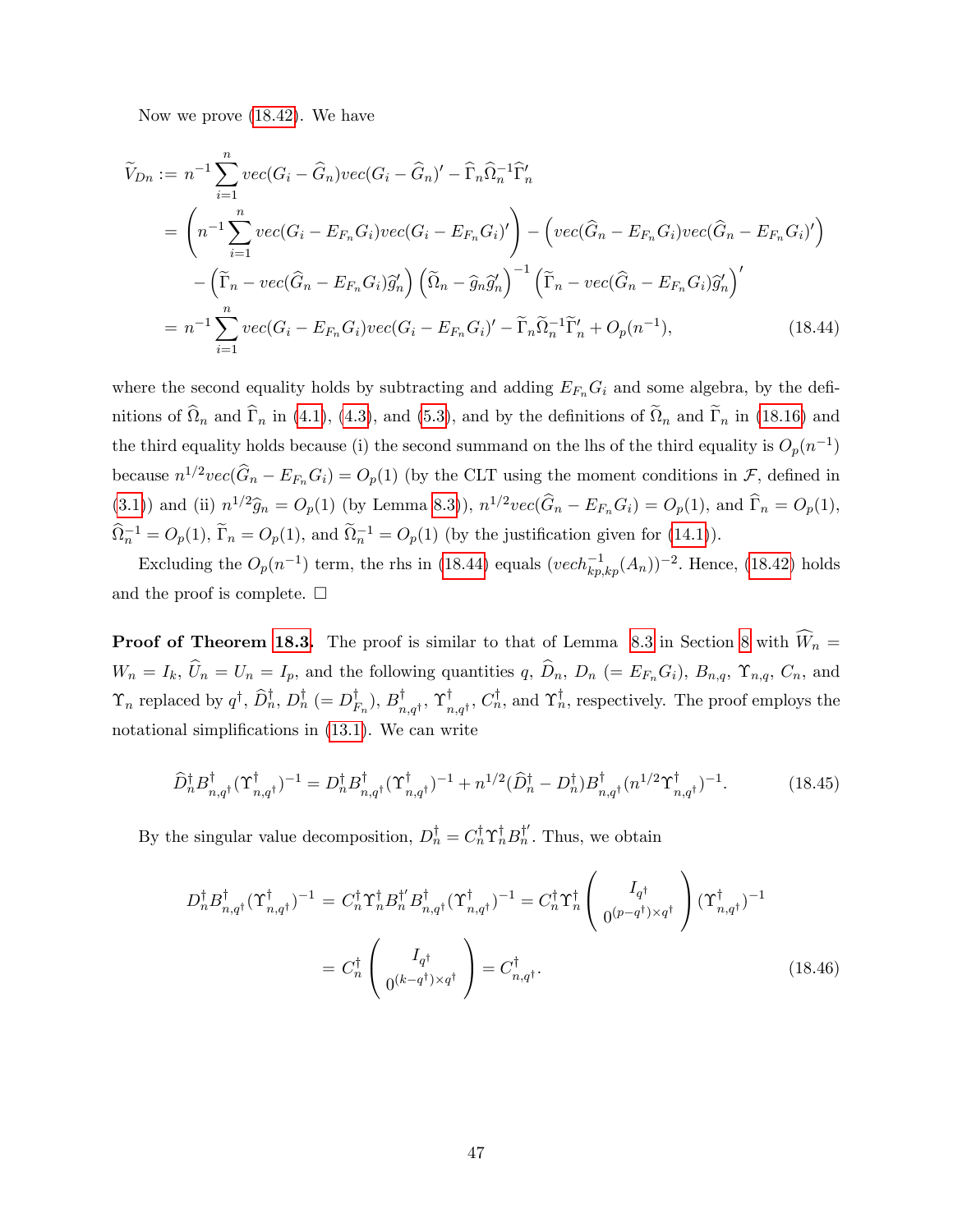Let  $\widehat{D}_n = (\widehat{D}_{1n},...,\widehat{D}_{pn}) \in R^{k \times p}$  and  $\overline{D}_h = (\overline{D}_{1h},...,\overline{D}_{ph}) \in R^{k \times p}$ . We have

<span id="page-49-0"></span>
$$
n^{1/2}(\hat{D}_{n}^{\dagger} - D_{n}^{\dagger}) = n^{1/2} \sum_{j=1}^{p} (\widetilde{M}_{1jn}\hat{D}_{jn} - M_{1jF_{n}}E_{F_{n}}G_{ij}, ..., \widetilde{M}_{pjn}\hat{D}_{jn} - M_{pjF_{n}}E_{F_{n}}G_{ij})
$$
  

$$
= \sum_{j=1}^{p} [\widetilde{M}_{1jn}n^{1/2}(\hat{D}_{jn} - E_{F_{n}}G_{ij}) + n^{1/2}(\widetilde{M}_{1jn} - M_{1jF_{n}})E_{F_{n}}G_{ij}, ...,
$$

$$
\widetilde{M}_{pjn}n^{1/2}(\widehat{D}_{jn} - E_{F_{n}}G_{ij}) + n^{1/2}(\widetilde{M}_{pjn} - M_{pjF_{n}})E_{F_{n}}G_{ij}]
$$

$$
\rightarrow d \sum_{j=1}^{p} (M_{1jh}\overline{D}_{jh} + \overline{M}_{1jh}h_{4,j}, ..., M_{pjh}\overline{D}_{jh} + \overline{M}_{pjh}h_{4,j}), \qquad (18.47)
$$

where the convergence holds by Lemma [8.2](#page--1-0) in Section [8,](#page--1-3) Assumption VD, and  $E_{F_n}G_{ij} \to h_{4,j}$  (by the definition of  $h_{4,j}$ ).

Combining [\(18.45\)](#page-48-1)-[\(18.47\)](#page-49-0) gives

<span id="page-49-3"></span>
$$
\widehat{D}_{n}^{\dagger} B_{n,q^{\dagger}}^{\dagger} (\Upsilon_{n,q^{\dagger}}^{\dagger})^{-1} = C_{n,q^{\dagger}}^{\dagger} + o_{p}(1) \rightarrow_{p} h_{3,q^{\dagger}}^{\dagger} = \overline{\Delta}_{h,q^{\dagger}}^{\dagger}, \qquad (18.48)
$$

where the equality uses  $n^{1/2} \tau_{jF_n}^{\dagger} \to \infty$  for all  $j \leq q^{\dagger}$  by the definition of  $q^{\dagger}$  and  $B'_{n,q^{\dagger}} B_{n,q^{\dagger}} = I_{q^{\dagger}}$ , the convergence holds by the definition of  $h_{3,q}^{\dagger}$ , and the last equality holds by the definition of  $\overline{\Delta}_{h,q^{\dagger}}^{\dagger}$  in [\(18.15\)](#page-35-2).

Using the singular value decomposition  $D_n^{\dagger} = C_n^{\dagger} \Upsilon_n^{\dagger} B_n^{\dagger}$  again, we obtain

<span id="page-49-1"></span>
$$
n^{1/2}D_{n}^{\dagger}B_{n,p-q^{\dagger}}^{\dagger} = n^{1/2}C_{n}^{\dagger}\Upsilon_{n}^{\dagger}B_{n,p-q^{\dagger}}^{\dagger} = n^{1/2}C_{n}^{\dagger}\Upsilon_{n}^{\dagger}\left(\begin{array}{c} 0^{q^{\dagger}\times(p-q^{\dagger})} \\ I_{p-q^{\dagger}} \end{array}\right)
$$

$$
= C_{n}^{\dagger} \left(\begin{array}{c} 0^{q^{\dagger}\times(p-q^{\dagger})} \\ n^{1/2}\Upsilon_{n,p-q^{\dagger}}^{\dagger} \\ 0^{(k-p)\times(p-q^{\dagger})} \end{array}\right) \rightarrow h_{3}^{\dagger} \left(\begin{array}{c} 0^{q^{\dagger}\times(p-q^{\dagger})} \\ Diag\{h_{1,q^{\dagger}+1}^{\dagger},...,h_{1,p}^{\dagger}\} \\ 0^{(k-p)\times(p-q^{\dagger})} \end{array}\right) = h_{3}^{\dagger}h_{1,p-q^{\dagger}}^{\dagger}, \qquad (18.49)
$$

where the second equality uses  $B_n^{\dagger \prime} B_n^{\dagger} = I_p$ , the convergence holds by the definitions of  $h_3^{\dagger}$  and  $h_{1,j}^{\dagger}$ for  $j = 1, ..., p$ , and the last equality holds by the definition of  $h_{1,p-q}^{\uparrow\phi}$  in the paragraph following [\(18.10\)](#page-33-1), which uses [\(8.17\)](#page--1-14).

By [\(18.47\)](#page-49-0) and  $B^{\dagger}_{n,p-q^{\dagger}} \to h^{\dagger}_{2,p-q^{\dagger}}$ , we have

<span id="page-49-2"></span>
$$
n^{1/2}(\widehat{D}_{n}^{\dagger} - D_{n}^{\dagger})B_{n,p-q^{\dagger}}^{\dagger} \rightarrow_d \overline{D}_{h}^{\dagger}h_{2,p-q^{\dagger}}^{\dagger} + \overline{M}_{h,p-q^{\dagger}}^{\dagger}, \qquad (18.50)
$$

using the definitions of  $\overline{D}_h^{\dagger}$  and  $\overline{M}_{h,p-q^{\dagger}}^{\dagger}$  in [\(18.14\)](#page-35-1) and [\(18.19\)](#page-36-0), respectively.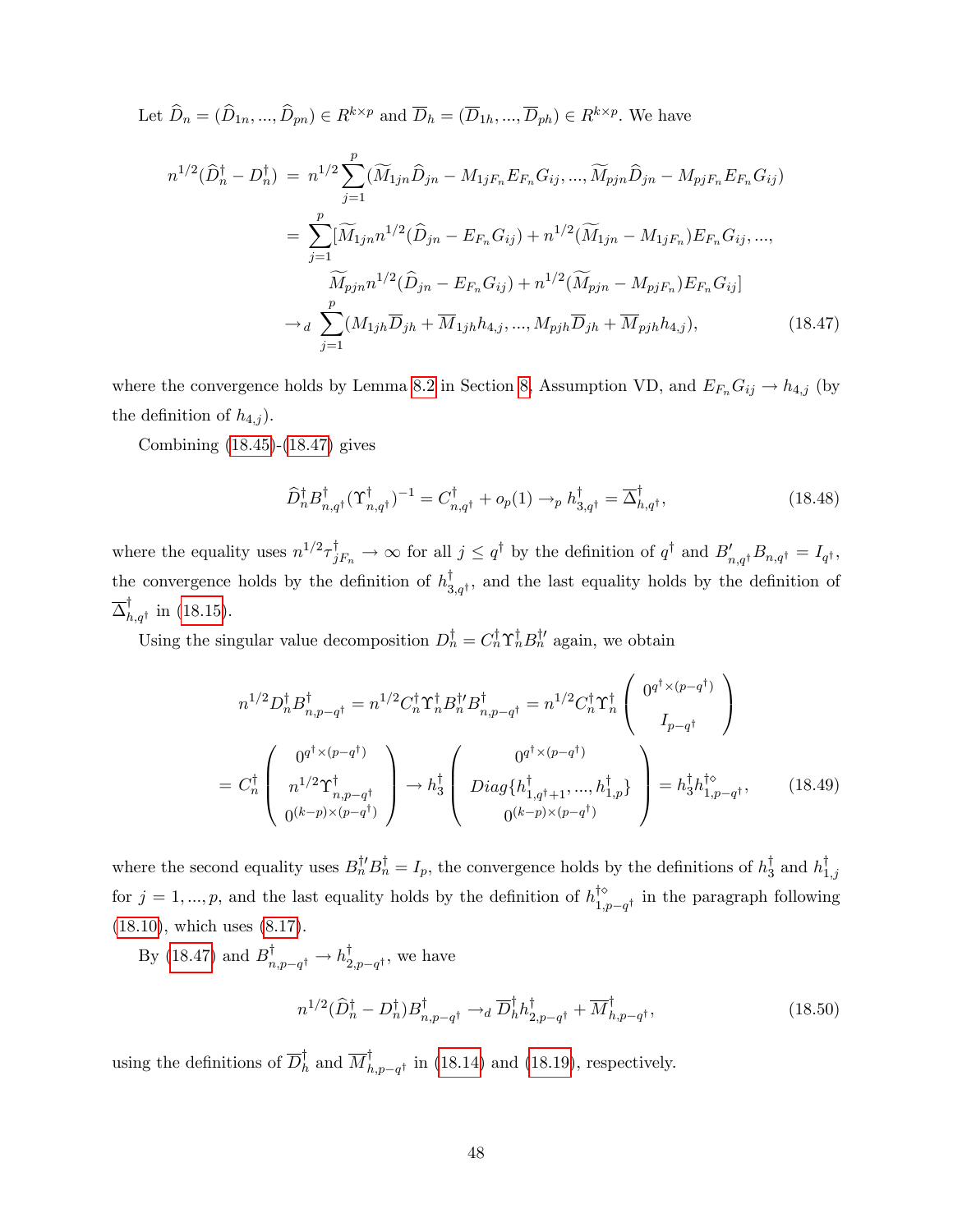Using [\(18.49\)](#page-49-1) and [\(18.50\)](#page-49-2), we get

<span id="page-50-0"></span>
$$
n^{1/2} \hat{D}_{n}^{\dagger} B_{n,p-q^{\dagger}}^{\dagger} = n^{1/2} D_{n}^{\dagger} B_{n,p-q^{\dagger}}^{\dagger} + n^{1/2} (\hat{D}_{n}^{\dagger} - D_{n}^{\dagger}) B_{n,p-q^{\dagger}}^{\dagger}
$$
  
\n
$$
\rightarrow_{d} h_{3}^{\dagger} h_{1,p-q^{\dagger}}^{\dagger} + \overline{D}_{h}^{\dagger} h_{2,p-q^{\dagger}}^{\dagger} + \overline{M}_{h,p-q^{\dagger}}^{\dagger} = \overline{\Delta}_{h,p-q^{\dagger}}^{\dagger} + \overline{M}_{h,p-q^{\dagger}}^{\dagger}, \qquad (18.51)
$$

where the last equality holds by the definition of  $\overline{\Delta}_{h,p-q^{\dagger}}^{\dagger}$  in [\(18.15\)](#page-35-2).

Equations [\(18.48\)](#page-49-3) and [\(18.51\)](#page-50-0) combine to give

<span id="page-50-1"></span>
$$
n^{1/2}\widehat{D}_{n}^{\dagger}T_{n}^{\dagger} = n^{1/2}\widehat{D}_{n}^{\dagger}B_{n}^{\dagger}S_{n}^{\dagger} = (\widehat{D}_{n}^{\dagger}B_{n,q^{\dagger}}^{\dagger}(\Upsilon_{n,q^{\dagger}}^{\dagger})^{-1}, n^{1/2}\widehat{D}_{n}^{\dagger}B_{n,p-q^{\dagger}}^{\dagger})
$$

$$
\rightarrow_{d} (\overline{\Delta}_{h,q^{\dagger}}^{\dagger}, \overline{\Delta}_{h,p-q^{\dagger}}^{\dagger} + \overline{M}_{h,p-q^{\dagger}}^{\dagger}) = \overline{\Delta}_{h}^{\dagger} + \overline{M}_{h}^{\dagger}
$$
(18.52)

using the definitions of  $S_n^{\dagger}$  and  $T_n^{\dagger}$  in [\(18.28\)](#page-41-3),  $\overline{\Delta}_h^{\dagger}$  in [\(18.15\)](#page-35-2), and  $\overline{M}_h^{\dagger}$  in [\(18.19\)](#page-36-0).

By Lemma [8.2,](#page--1-0)  $n^{1/2}(\hat{g}_n, \hat{D}_n - E_{F_n}G_i) \rightarrow_d (\overline{g}_h, \overline{D}_h)$ . This convergence is joint with that in [\(18.52\)](#page-50-1) because the latter just relies on the convergence of  $n^{1/2}(\widehat{D}_n - E_{F_n}G_i)$ , which is part of the former, and of  $n^{1/2}(\widetilde{M}_n - M_{F_n}) \to_d \overline{M}_h$ , which holds jointly with the former by Assumption VD. This establishes the convergence result of Theorem [18.3.](#page-41-1)

The independence of  $\overline{g}_h$  and  $(\overline{D}_h, \overline{\Delta}_h)$  follows from the independence of  $\overline{g}_h$  and  $\overline{D}_h$ , which holds by Lemma [8.2,](#page--1-0) and the fact that  $\overline{\Delta}_h^{\dagger}$  is a nonrandom function of  $\overline{D}_h$ .  $\Box$ 

Proof of Lemma [18.4.](#page-42-0) The proof of Lemma [18.4](#page-42-0) is analogous to the proof of Theorem [8.4](#page--1-2) with  $\widehat{W}_n = W_n = I_k$ ,  $\widehat{U}_n = U_n = I_p$ , and the following quantities  $q$ ,  $\widehat{D}_n$ ,  $D_n$  (=  $E_{F_n}G_i$ ),  $\widehat{\kappa}_{jn}$ ,  $B_n$ ,  $B_{n,q}$ ,  $S_n$ ,  $S_{n,q}$ ,  $\tau_{jF_n}$ , and  $h_{3,q}$  replaced by  $q^{\dagger}$ ,  $D_n^{\dagger}$ ,  $D_n^{\dagger}$  (=  $D_{F_n}^{\dagger}$ ),  $\hat{\kappa}_{jn}^{\dagger}$ ,  $B_n^{\dagger}$ ,  $B_n^{\dagger}$ ,  $S_n^{\dagger}$ ,  $S_n^{\dagger}$ ,  $S_{n,q^{\dagger}}^{\dagger}$ ,  $\tau_{jF_n}^{\dagger}$ , and  $h_{3,q^{\dagger}}^{\dagger}$ , respectively. Theorem [18.3,](#page-41-1) rather than Lemma [8.3,](#page--1-1) is employed to obtain the results in [\(16.37\)](#page-24-2). In consequence,  $\overline{\Delta}_{h,q}$  and  $\overline{\Delta}_{h,p-q}$  are replaced by  $\overline{\Delta}_{h,q}^{\dagger} + \overline{M}_{h,q}^{\dagger}$  and  $\overline{\Delta}_{h,p-q}^{\dagger} + \overline{M}_{h,p-q}^{\dagger}$ , respectively, where  $\overline{\Delta}_{h,q}^{\mathsf{T}} + \overline{M}_{h,q}^{\mathsf{T}} = \overline{\Delta}_{h,q}^{\mathsf{T}}$  (because  $\overline{M}_{h,q}^{\mathsf{T}} := 0^{k \times q^{\mathsf{T}}}$  by [\(18.19\)](#page-36-0)). The quantities  $\overline{\Delta}_{h,q}$  and  $\overline{\Delta}_{h,p-q}$ are replaced by  $\overline{\Delta}_{h,q^{\dagger}}^{\dagger}$  and  $\overline{\Delta}_{h,p-q^{\dagger}}^{\dagger} + \overline{M}_{h,p-q^{\dagger}}^{\dagger}$  in [\(16.37\)](#page-24-2) and in the rest of the proof of Theorem [8.4.](#page--1-2) Note that [\(16.39\)](#page-25-0) holds with  $h_{3,q}$  replaced by  $h_{3,q}^{\dagger}$  because  $\overline{\Delta}_{h,q}^{\dagger} = h_{3,q}^{\dagger}$  by [\(18.15\)](#page-35-2) (just as  $\overline{\Delta}_{h,q} = h_{3,q}$ . Because  $\widehat{U}_n = U_n$ , the matrices  $\widehat{A}_n$  and  $A_{jn}$  for  $j = 1, 2, 3$  (defined in [\(16.39\)](#page-25-0)) are all zero matrices, which simplifies the expressions in  $(16.41)-(16.44)$  $(16.41)-(16.44)$  $(16.41)-(16.44)$  considerably.

The proof of Theorem [8.4](#page--1-2) uses Lemma [16.1](#page-13-0) to obtain [\(16.42\)](#page-26-0). Hence, an analogue of Lemma [16.1](#page-13-0) is needed, where the changes listed in the first paragraph of this proof are made and  $h_{6,j}$  and  $C_n$  are replaced by  $h_{6,j}^{\dagger}$  and  $C_n^{\dagger}$ , respectively. In addition,  $\mathcal{F}_{WU}$  is replaced by  $\mathcal{F}_{KCLR}$  (because  $\mathcal{F}_{KCLR} \subset \mathcal{F}_{WU}$  for  $\delta_{WU}$  sufficiently small and  $M_{WU}$  sufficiently large using the facts that  $\mathcal{F}_0 \cap \mathcal{F}_{WU}$ equals  $\mathcal{F}_0$  for  $\delta_{WU}$  sufficiently small and  $M_{WU}$  sufficiently large by the argument following [\(8.5\)](#page--1-15) and  $\mathcal{F}_{KCLR} \subset \mathcal{F}_0$  by the argument following [\(18.5\)](#page-32-3)). Because  $\hat{U}_n = U_n$ , the matrices  $\hat{A}_{jn}$  for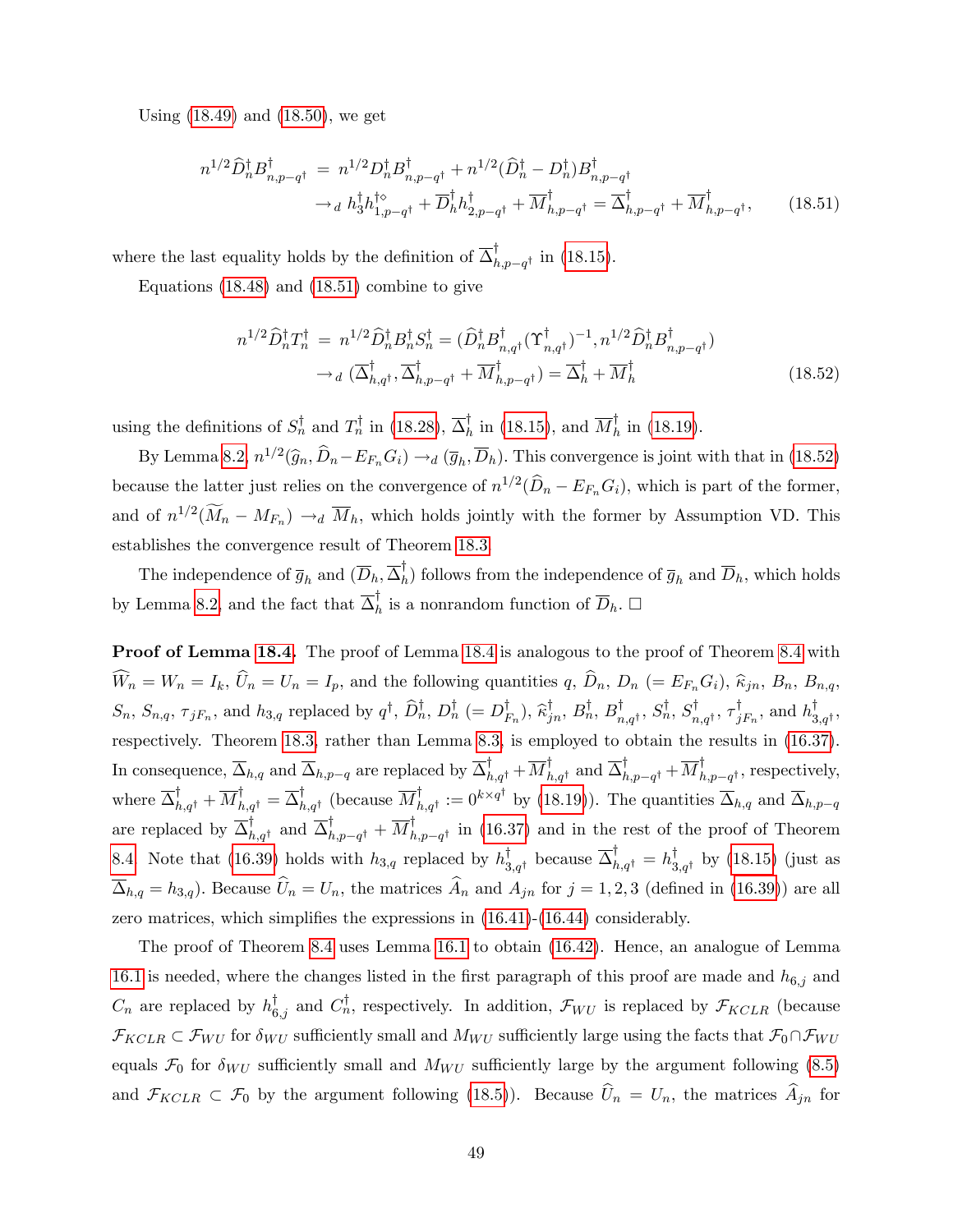$j = 1, 2, 3$  (defined in [\(16.2\)](#page-14-1)) are all zero matrices, which simplifies the expressions in [\(16.9\)](#page-16-1)-[\(16.12\)](#page-18-0) considerably. For [\(16.3\)](#page-14-0) to go through with the changes listed above (in particular, with  $\widehat{W}_n$ ,  $\widehat{D}_n$ ,  $D_n$ , and  $U_n$  replaced by  $I_k$ ,  $\overline{D}_n^{\dagger}$ ,  $D_n^{\dagger}$ , and  $I_p$ , respectively), we need to show that

$$
n^{1/2}(\hat{D}_n^{\dagger} - D_n^{\dagger}) = O_p(1). \tag{18.53}
$$

By [\(5.4\)](#page--1-28) with  $\theta = \theta_0$  (and with the dependence of various quantities on  $\theta_0$  suppressed for notational simplicity), we have

$$
\widehat{D}_{n}^{\dagger} = \sum_{j=1}^{p} (\widetilde{M}_{1jn}\widehat{D}_{jn}, ..., \widetilde{M}_{pjn}\widehat{D}_{jn}), \text{ where } \widetilde{M}_{n} = \begin{bmatrix} \widetilde{M}_{11n} & \cdots & \widetilde{M}_{1pn} \\ \vdots & \ddots & \vdots \\ \widetilde{M}_{p1n} & \cdots & \widetilde{M}_{ppn} \end{bmatrix} := \widetilde{V}_{Dn}^{-1/2} \in R^{kp \times kp}. \tag{18.54}
$$

By  $(18.6)$ , we have

$$
D_n^{\dagger} = \sum_{j=1}^p (M_{1jF_n} D_{jn}, ..., M_{pjF_n} D_{jn})
$$
\n(18.55)

using  $D_n = (D_{1n}, ..., D_{pn})$ , and  $D_{jn} := E_{F_n}G_{ij}$  for  $j = 1, ..., p$ .

For  $s = 1, ..., p$ , we have

$$
n^{1/2}(\widetilde{M}_{\text{spin}}\widehat{D}_{jn} - M_{\text{spin}}D_{jn}) = \widetilde{M}_{\text{spin}}n^{1/2}(\widehat{D}_{jn} - D_{jn}) + n^{1/2}(\widetilde{M}_{\text{spin}} - M_{\text{spin}}D_{jn}) = O_p(1), \tag{18.56}
$$

where  $n^{1/2}(\hat{D}_{jn}-D_{jn})=O_p(1)$  (by Lemma [8.2\)](#page--1-0),  $n^{1/2}(\tilde{M}_{sjn}-M_{sjF_n})=O_p(1)$  (because  $n^{1/2}(\tilde{M}_{n}-D_{js})$  $M_{F_n}$ )  $\rightarrow_d \overline{M}_h$  by Assumption VD),  $M_{sjF_n} = O(1)$  (because  $M_F = (\Phi_F^{vec(G_i)})^{-1/2}, \Phi_F^{vec(G_i)}$  $\int_F^{vec(\Omega_i)}$  defined in [\(8.15\)](#page--1-13) satisfies  $\Phi_F^{vec(G_i)}$  $F_F^{vec(G_i)} := Var_F(vec(G_i) - \Gamma_F^{vec(G_i)} \Omega_F^{-1} g_i) = [-E_F vec(G_i) g_i' \Omega_F^{-1} : I_{pk}] Var_F(f_i^*),$ and  $\lambda_{\min}(Var_F(f_i^*)) \ge \delta_2$  by the definition of  $\mathcal{F}_{KCLR}$  in [\(18.5\)](#page-32-3)), and  $D_{jn} = O(1)$  (by the moment conditions in  $\mathcal{F}$ , defined in [\(3.1\)](#page--1-29)).

Hence,

$$
n^{1/2}(\widehat{D}_{n}^{\dagger} - D_{n}^{\dagger}) = \sum_{j=1}^{p} n^{1/2} [(\widetilde{M}_{1jn}\widehat{D}_{jn}, ..., \widetilde{M}_{pjn}\widehat{D}_{jn}) - (M_{1jF_n}D_{jn}, ..., M_{pjF_n}D_{jn})] = O_p(1). \tag{18.57}
$$

This completes the proof of the analogue of Lemma [16.1,](#page-13-0) which completes the proof of parts (a)-(d) of Lemma [18.4.](#page-42-0)

For part (e) of Lemma [18.4,](#page-42-0) the results of parts (a)-(d) hold jointly with those in Theorem [18.3,](#page-41-1) rather than those in Lemma [8.3,](#page--1-1) because Theorem [18.3](#page-41-1) is used to obtain the results in [\(16.37\)](#page-24-2), rather than Lemma [8.3.](#page--1-1) This completes the proof.  $\Box$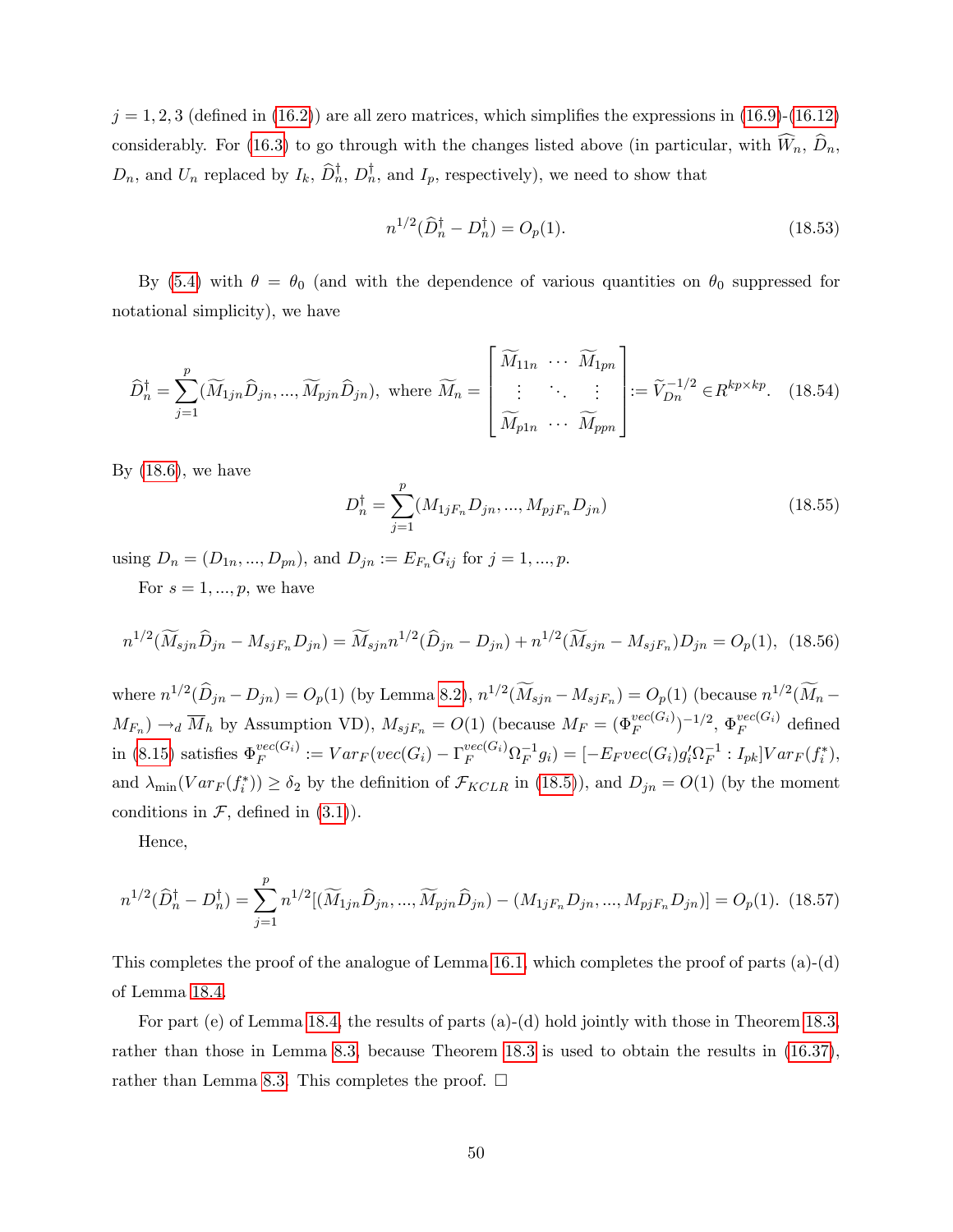**Proof of Lemma [18.5.](#page-42-1)** The proof of parts (a) and (b) is the same as the proof of Theorem [10.1](#page--1-25) for the case where Assumption R(a) holds (which states that  $rk_n \to_p \infty$ ) using Lemma [18.4\(](#page-42-0)a), which shows that  $rk_n^{\mathsf{T}} \to_d \infty$  if  $q^{\mathsf{T}} = p$ .

The proofs of parts (c) and (d) are the same as in  $(10.5)-(10.9)$  $(10.5)-(10.9)$  $(10.5)-(10.9)$  in the proof of Theorem [10.1](#page--1-25) for the case where Assumption R(b) holds, using Theorem [18.3](#page-41-1) and Lemma [18.4\(](#page-42-0)b) in place of Lemma [8.3,](#page--1-1) with  $r_h(\overline{D}_h, \overline{M}_h)$  (defined in [\(18.20\)](#page-36-2)) in place of  $r_h(\overline{D}_h)$ , and for part (d), with the proviso that  $P(\overline{CLR}_h = c(1 - \alpha, \overline{r}_h)) = 0$ . (The proof in Theorem [10.1](#page--1-25) that  $P(\overline{CLR}_h = c(1 - \alpha, \overline{r}_h)) = 0$ does not go through in the present case because  $\overline{r}_h = r_h(\overline{D}_h, \overline{M}_h)$  is not necessarily a constant conditional on  $\overline{D}_h$  and alternatively, conditional on  $(\overline{D}_h, \overline{M}_h)$ ,  $\overline{LM}_h$  and  $\overline{J}_h$  are not necessarily independent and distributed as  $\chi_p^2$  and  $\chi_{k-p}^2$ .) Note that [\(10.10\)](#page--1-39) does not necessarily hold in the present case, because  $\overline{r}_h = r_h(\overline{D}_h, \overline{M}_h)$  is not necessarily a constant conditional on  $\overline{D}_h$ .  $\Box$ 

The proof of Theorem [18.6](#page-43-0) given below uses Corollary 2.1(a) of ACG, which is stated below as Proposition [18.8.](#page-52-0) It is a generic asymptotic size result. Unlike Proposition [8.1](#page--1-40) above, Proposition [18.8](#page-52-0) applies when the asymptotic size is not necessarily equal to the nominal size  $\alpha$ . Let  $\{\phi_n : n \geq 1\}$ be a sequence of tests of some null hypothesis whose null distributions are indexed by a parameter  $\lambda$  with parameter space  $\Lambda$ . Let  $RP_n(\lambda)$  denote the null rejection probability of  $\phi_n$  under  $\lambda$ . For a finite nonnegative integer *J*, let  $\{h_n(\lambda) = (h_{1n}(\lambda), ..., h_{Jn}(\lambda))' \in R^J : n \ge 1\}$  be a sequence of functions on  $\Lambda$ . Define H as in [\(8.1\)](#page--1-31).

For a sequence of scalar constants  $\{C_n : n \geq 1\}$ , let  $C_n \to [C_{1,\infty}, C_{2,\infty}]$  denote that  $C_{1,\infty} \leq$  $\liminf_{n\to\infty} C_n \leq \limsup_{n\to\infty} C_n \leq C_{2,\infty}$ 

**Assumption B:** For any subsequence  $\{w_n\}$  of  $\{n\}$  and any sequence  $\{\lambda_{w_n} \in \Lambda : n \geq 1\}$  for which  $h_{w_n}(\lambda_{w_n}) \to h \in H$ ,  $RP_{w_n}(\lambda_{w_n}) \to [RP^-(h), RP^+(h)]$  for some  $RP^-(h)$ ,  $RP^+(h) \in [0,1]$ .

<span id="page-52-0"></span>**Proposition 18.8** (ACG, Corollary 2.1(a)) Under Assumption B, the tests  $\{\phi_n : n \geq 1\}$  have  $AsySz := \limsup$  $\limsup_{n\to\infty} \sup_{\lambda\in\Lambda} RP_n(\lambda) \in [\sup_{h\in H} RP^-(h), \sup_{h\in H} RP^+(h)].$ 

**Comments:** (i) Corollary 2.1(a) of ACG is stated for confidence sets, rather than tests. But, following Comment 4 to Theorem 2.1 of ACG, with suitable adjustments (as in Proposition [18.8](#page-52-0) above) it applies to tests as well.

(ii) Under Assumption B, if  $RP^{-}(h) = RP^{+}(h)$  for all  $h \in H$ , then  $AsySz = \sup_{h \in H} RP^{+}(h)$ . We use this to prove Theorem [18.6.](#page-43-0) The result of Proposition [18.8](#page-52-0) for the case where  $RP^{-}(h) \neq$  $RP^+(h)$  for some  $h \in H$  is used when proving Comment (i) to Theorem [18.1](#page-37-1) and the Comment to Theorem [18.6.](#page-43-0)

Proof of Theorem [18.6.](#page-43-0) Theorem [18.6](#page-43-0) follows from Lemma [18.5](#page-42-1) and Proposition [18.8](#page-52-0) because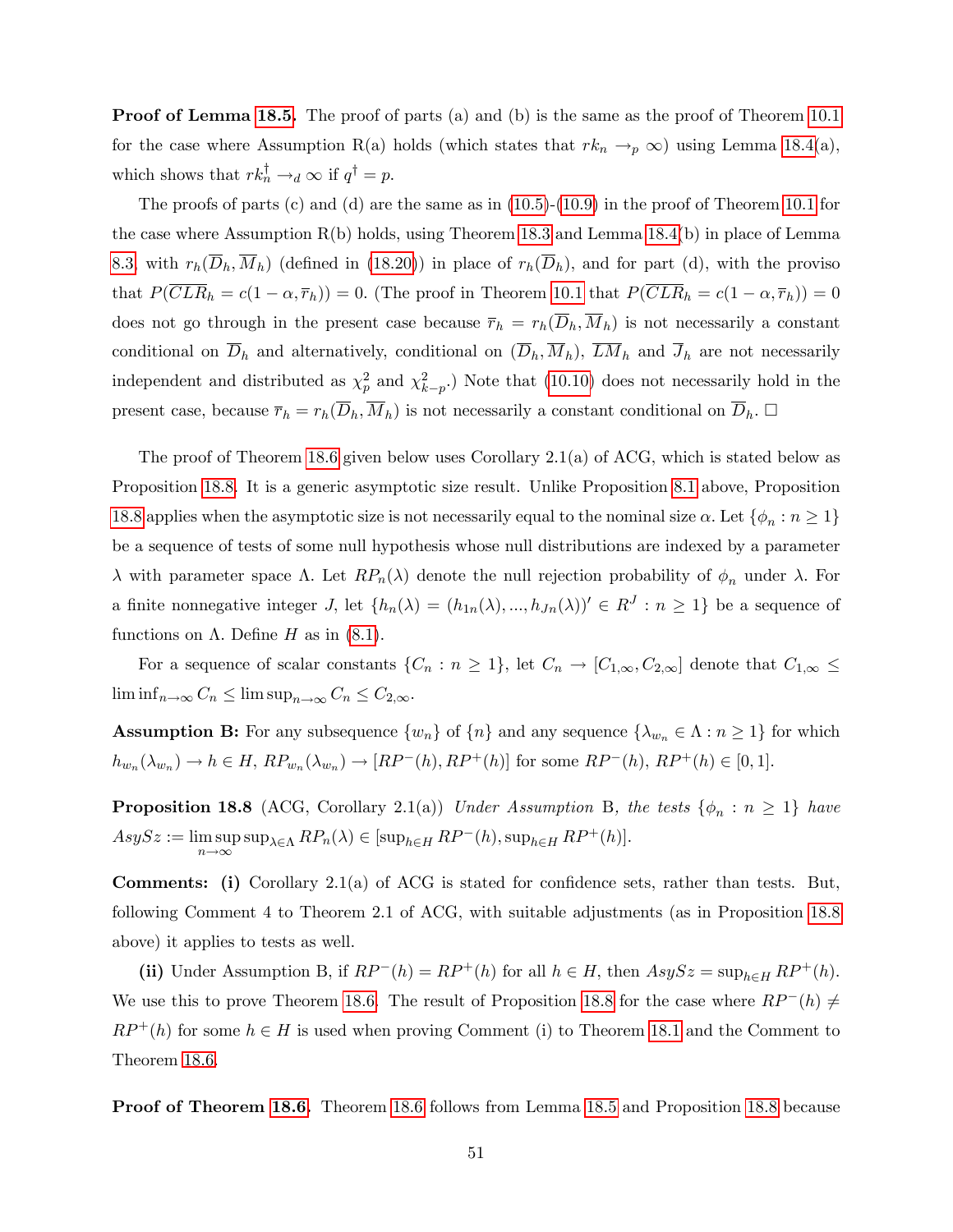Lemma [18.5](#page-42-1) verifies Assumption B with  $RP^{-}(h) = RP^{+}(h) = \alpha$  when  $q^{\dagger} = p$  and with  $RP^{-}(h) =$  $RP^+(h) = P(\overline{CLR}_h > c(1-\alpha, \overline{r}_h))$  when  $q^{\dagger} < p$ .  $\Box$ 

### <span id="page-53-0"></span>19 Proof of Theorem [7.1](#page--1-8)

Theorem [7.1](#page--1-8) of AG1. Suppose the LM test, the CLR test with moment-variance weighting, and when  $p = 1$  the CLR test with Jacobian-variance weighting are defined as in this section, the parameter space for F is  $\mathcal{F}_{TS,0}$  for the first two tests and  $\mathcal{F}_{TS, JVW, p=1}$  for the third test, and Assumption V holds. Then, these tests have asymptotic sizes equal to their nominal size  $\alpha \in (0,1)$ and are asymptotically similar (in a uniform sense). Analogous results hold for the corresponding CS's for the parameter spaces  $\mathcal{F}_{\Theta, TS,0}$  and  $\mathcal{F}_{\Theta, TS, JVW, p=1}$ .

The proof of Theorem [7.1](#page--1-8) is analogous to that of Theorems [4.1,](#page--1-44) [5.2,](#page--1-45) and [6.1.](#page--1-25) In the time series case, for tests, we define  $\lambda = (\lambda_{1,F},...,\lambda_{9,F})$  and  $\{\lambda_{n,h} : n \geq 1\}$  as in [\(8.9\)](#page--1-21) and [\(8.11\)](#page--1-46), respectively, but with  $\lambda_{5,F}$  defined differently than in the i.i.d. case. (For CS's in the time series case, we make the adjustments outlined in the Comment to Proposition [8.1.](#page--1-40)) We define  $63$ 

<span id="page-53-2"></span>
$$
\lambda_{5,F} := V_F = \sum_{m=-\infty}^{\infty} E_F \left( \begin{array}{c} g_i \\ vec(G_i - E_F G_i) \end{array} \right) \left( \begin{array}{c} g_{i-m} \\ vec(G_{i-m} - E_F G_{i-m}) \end{array} \right)'. \tag{19.1}
$$

In consequence,  $\lambda_{5,F_n} \to h_5$  implies that  $V_{F_n} \to h_5$  and the condition in Assumption V holds with  $V = h_5.$ 

The proof of Theorem [7.1](#page--1-8) uses the CLT given in the following lemma.

<span id="page-53-3"></span>**Lemma 19.1** Let  $f_i := (g'_i, vec(G_i))'$ . We have:  $w_n^{-1/2} \sum_{i=1}^{w_n} (f_i - E_{F_n} f_i) \rightarrow_d N(0^{(p+1)k}, h_5)$  under all subsequences  $\{w_n\}$  and all sequences  $\{\lambda_{w_n,h} : n \geq 1\}.$ 

**Proof of Theorem [7.1.](#page--1-8)** The proof is the same as the proofs of Theorems [4.1,](#page--1-44) [5.2,](#page--1-45) and [6.1](#page--1-25) (given in Sections [9,](#page--1-47) [10,](#page--1-48) and [11,](#page--1-49) respectively, in the Appendix to AG1) and the proofs of Lemmas [8.2](#page--1-0) and [8.3](#page--1-1) and Theorem [8.4](#page--1-2) (given in Sections [14,](#page-4-0) [15,](#page-5-0) and [16](#page-12-0) in this Supplemental Material), upon which the former proofs rely, for the i.i.d. case with some modifications. The modifications affect the proofs of Lemmas [8.2](#page--1-0) and [8.3](#page--1-1) and the proof of Theorem [5.2.](#page--1-45) No modifications are needed elsewhere.

The first modification is the change in the definition of  $\lambda_{5,F}$  described in [\(19.1\)](#page-53-2).

<span id="page-53-1"></span><sup>&</sup>lt;sup>63</sup>The difference in the definitions of  $\lambda_{5,F}$  in the i.i.d. and time series cases reflects the difference in the definitions of  $\Sigma_F^{vec(G_i)}$  in these two cases. See the footnote at [\(7.1\)](#page--1-50) above regarding the latter.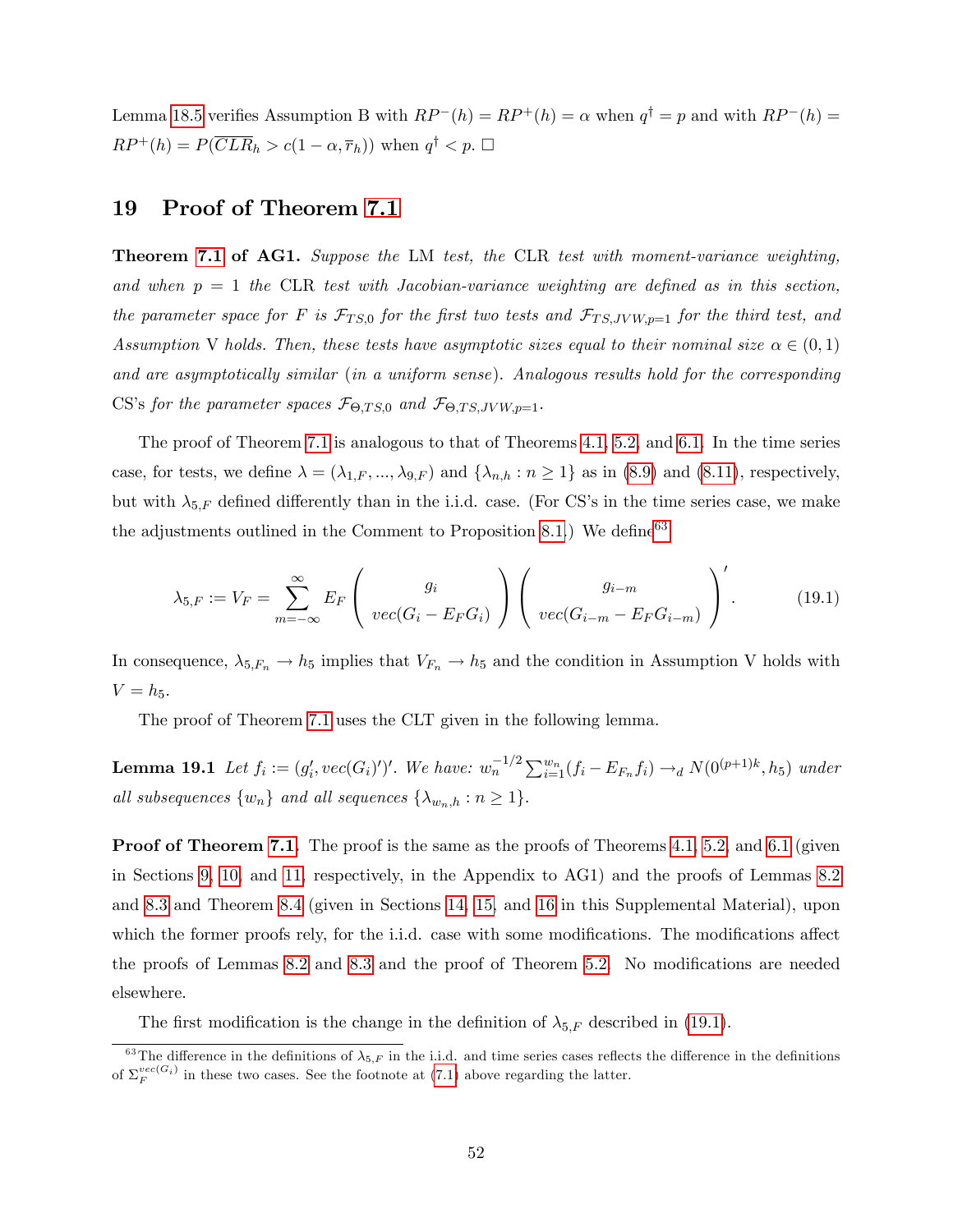The second modification is that  $\Omega_n = \Omega_n(\theta_0) \to_p h_{5,g}$  not by the WLLN but by Assumption V and the definition of  $\Omega_n(\theta)$  in [\(7.4\)](#page--1-51). In the time series case, by definition,  $\lambda_{5,F} := V_F$ , so  $h_5 := \lim \lambda_{5,F_n} = \lim V_{F_n}$ . By definition,  $h_{5,g}$  is the upper left  $k \times k$  submatrix of  $h_5$  and  $\Omega_F$  is the upper left  $k \times k$  submatrix of  $V_F$  by [\(7.1\)](#page--1-50) and [\(19.1\)](#page-53-2). Hence,  $h_{5,g} = \lim \Omega_{F_n}$ . By the definition of  $\mathcal{F}_{TS}, \lambda_{\min}(\Omega_F) \ge \delta \,\forall F \in \mathcal{F}_{TS}.$  Hence,  $h_{5,g}$  is pd.

Let  $h_{5,G_jg}$  be the  $k \times k$  submatrix of  $h_5$  that corresponds to the submatrix  $\Gamma_{jn}(\theta)$  of  $V_n(\theta)$  in [\(7.4\)](#page--1-51) for  $j = 1, ..., p$ . The third modification is that  $\hat{\Gamma}_{jn} = \hat{\Gamma}_{jn}(\theta_0) = h_{5,G_j g} + o_p(1)$  in [\(14.1\)](#page-4-1) in the proof of Lemma [8.2](#page--1-0) (rather than  $\Gamma_{jn} = E_{F_n}G_{ij}g'_i + o_p(1)$ ) for  $j = 1, ..., p$  and this holds by Assumption V and the definition of  $\widehat{\Gamma}_{jn}(\theta)$  in [\(7.4\)](#page--1-51) (rather than by the WLLN).

We write

<span id="page-54-0"></span>
$$
h_5 = \begin{pmatrix} h_{5,g} & h'_{5,Gg} \\ h_{5,Gg} & h_{5,G} \end{pmatrix} \text{ for } h_{5,g} \in R^{k \times k}, \ h_{5,Gg} = \begin{pmatrix} h_{5,G_1g} \\ \vdots \\ h_{5,G_pg} \end{pmatrix} \in R^{pk \times k}, \text{ and } h_{5,G} \in R^{pk \times pk}.
$$
\n(19.2)

The fourth modification is that  $V_{Dn}$  in [\(11.1\)](#page--1-52) in the proof of Theorem [5.2](#page--1-45) is defined as described in Section [7,](#page--1-53) rather than as in [\(5.3\)](#page--1-24). In addition,  $V_{Dn} \rightarrow_p h_7$  in [\(11.1\)](#page--1-52) holds with  $h_7 = h_{5,G}$ .  $h_{5,Gg}(h_{5,g})^{-1}h'_{5,Gg}$  by Assumption V, rather than by the WLLN.

The fifth modification is the use of a WLLN and CLT for triangular arrays of strong mixing random vectors, rather than i.i.d. random vectors, for the quantities in the proof of Lemma [8.2](#page--1-0) and elsewhere. For the WLLN, we use Example 4 of Andrews (1988), which shows that for a strong mixing row-wise-stationary triangular array  $\{W_i : i \leq n\}$  we have  $n^{-1} \sum_{i=1}^n (\xi(W_i) - E_{F_n} \xi(W_i)) \to_p$ 0 for any real-valued function  $\xi(\cdot)$  (that may depend on n) for which  $\sup_{n\geq1} E_{F_n} ||\xi(W_i)||^{1+\delta} < \infty$ for some  $\delta > 0$ . For the CLT, we use Lemma [19.1](#page-53-3) as follows. The joint convergence of  $n^{1/2}\hat{g}_n$  and  $n^{1/2}(\widehat{D}_n - E_{F_n}G_i)$  in the proof of Lemma [8.2](#page--1-0) is obtained from [\(14.1\)](#page-4-1), modified by the second and third modifications above, and the following result:

<span id="page-54-1"></span>
$$
n^{-1/2} \sum_{i=1}^{n} (\zeta(W_i) - E_{F_n} \zeta(W_i)) = \begin{pmatrix} I_k & 0^{k \times pk} \\ -h_{5,Gg} h_{5,g}^{-1} & I_{pk} \end{pmatrix} n^{-1/2} \sum_{i=1}^{n} (f_i - E_{F_n} f_i)
$$
  
\n
$$
\rightarrow_d N(0^{(p+1)k}, L_{h_5}), \text{ where}
$$
  
\n
$$
\zeta(W_i) := \begin{pmatrix} g_i & 0^{k \times pk} \\ vec(G_i) - h_{5,Gg} h_{5,g}^{-1} g_i \end{pmatrix} = \begin{pmatrix} I_k & 0^{k \times pk} \\ -h_{5,Gg} h_{5,g}^{-1} & I_{pk} \end{pmatrix} \begin{pmatrix} g_i & 0^{k \times pk} \\ vec(G_i) & 0 \end{pmatrix}, (19.3)
$$

 $f_i = (g_i', vec(G_i)')'$ , and the convergence holds by Lemma [19.1.](#page-53-3) Using [\(19.2\)](#page-54-0), the variance matrix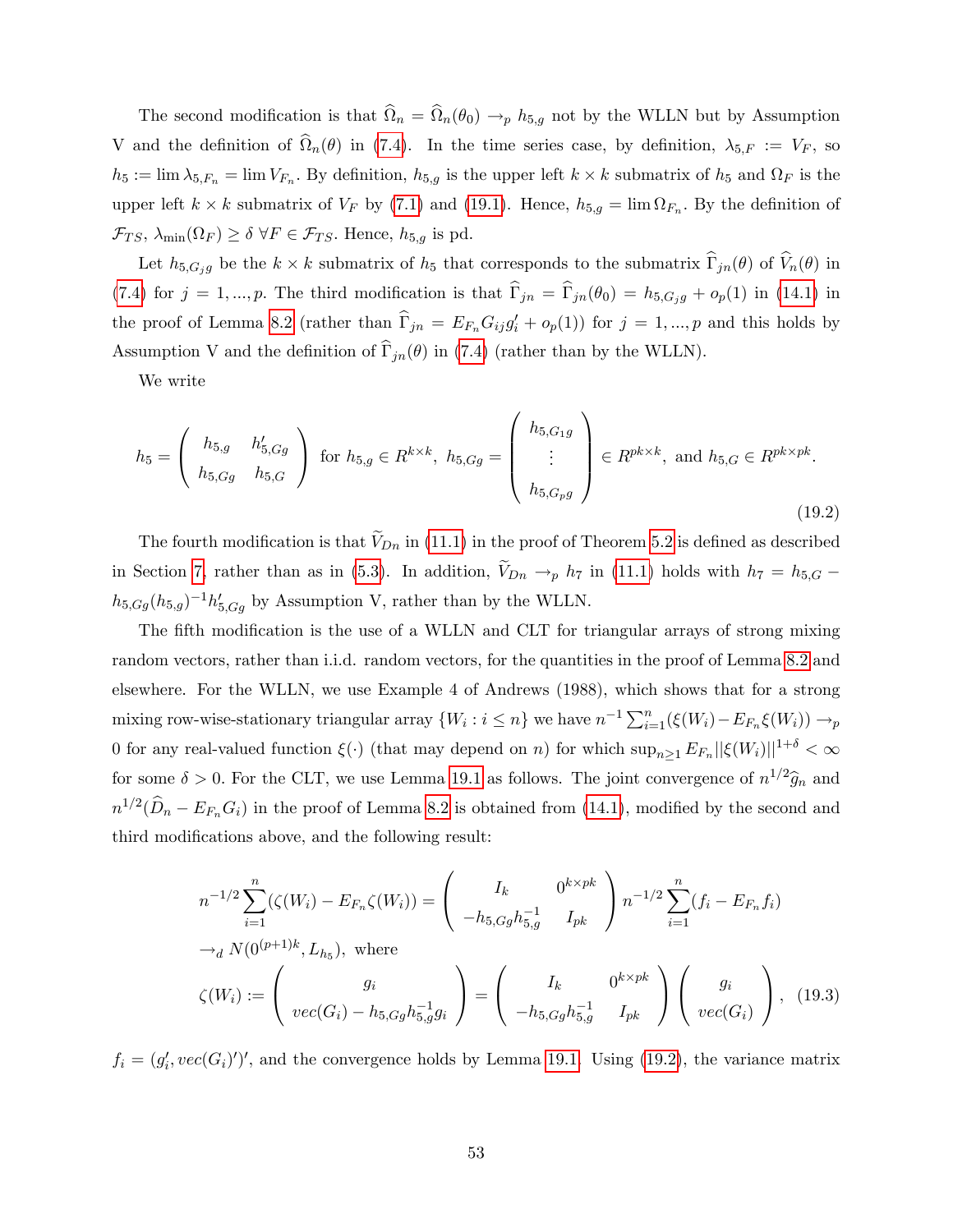$L_{h_5}$  in [\(19.3\)](#page-54-1) takes the form:

 $\Phi$ 

<span id="page-55-0"></span>
$$
L_{h_5} = \begin{pmatrix} I_k & 0^{k \times pk} \\ -h_{5,Gg}h_{5,g}^{-1} & I_{pk} \end{pmatrix} \begin{pmatrix} h_{5,g} & h_{5,Gg'} \\ h_{5,Gg} & h_{5,G} \end{pmatrix} \begin{pmatrix} I_k & -h_{5,g}^{-1}h_{5,Gg'}' \\ 0^{pk \times k} & I_{pk} \end{pmatrix}
$$
  
= 
$$
\begin{pmatrix} I_k & 0^{k \times pk} \\ -h_{5,Gg}h_{5,g}^{-1} & I_{pk} \end{pmatrix} \begin{pmatrix} h_{5,g} & 0^{k \times pk} \\ h_{5,Gg} & \Phi_h^{vec(G_i)} \end{pmatrix} = \begin{pmatrix} h_{5,g} & 0^{k \times pk} \\ 0^{pk \times k} & \Phi_h^{vec(G_i)} \end{pmatrix}, \text{ where}
$$
  

$$
V_{h}^{vec(G_i)} = h_{5,G} - h_{5,Gg}h_{5,g}^{-1}h_{5,Gg}'. \qquad (19.4)
$$

Equations  $(14.1)$  (modified as described above),  $(19.3)$ , and  $(19.4)$  combine to give the result of Lemma [8.2](#page--1-0) for the time series case.

The sixth modification occurs in the proof of Lemma  $8.3(d)$  in Section [15](#page-5-0) in this Supplemental Material. In the time series case, the proof goes through as is, except that the calculations in [\(15.13\)](#page-10-2) are not needed because  $\Sigma_F^{a_i}$  (and, hence,  $\Psi_F^{a_i}$  as well) is defined with its underlying components re-centered at their means (which is needed to ensure that  $\Sigma_F^{a_i}$  is a convergent sum). The latter implies that  $\lim_{F_n} \Psi_{F_n}^{vec(G_i)} = \Phi_h^{vec(G_i)}$  automatically holds and  $\lim_{F_n} \Psi_{F_n}^{vec(C'_{F_n,k-q}\Omega_{F_n}^{-1/2}G_iB_{F_n,p-q}\xi_2)}$  $F_n$ <br>Fn<br> $F_n$ ,  $k-q^{2k}F_n$   $\cup_{i \in \mathbb{N}} p - q^{2j}$  =  $\Phi_h^{vec(h_{3,k-q}'h_{5,g}^{-1/2}G_ih_{2,p-q}\xi_2)}$  $h^{h}$  (which, in the i.i.d. case, is proved in [\(15.13\)](#page-10-2).

This completes the proof of Theorem [7.1.](#page--1-8)  $\square$ 

**Proof of Lemma [19.1.](#page-53-3)** For notational simplicity, we prove the result for the sequence  $\{n\}$  rather than a subsequence  $\{w_n : n \geq 1\}$ . The same proof applies for any subsequence. By the Cramér-Wold device, it suffices to prove the result with  $f_i - E_{F_n} f_i$  and  $h_5$  replaced by  $s(W_i) = b'(f_i - E_{F_n} f_i)$ and  $b'h_5b$ , respectively, for arbitrary  $b \in R^{(p+1)k}$ . First, we show

<span id="page-55-2"></span>
$$
\lim Var_{F_n} \left( n^{-1/2} \sum_{i=1}^n s(W_i) \right) = b'h_5b,
$$
\n(19.5)

where by assumption  $\lambda_{5,F_n} = \sum_{m=-\infty}^{\infty} E_{F_n} s(W_i) s(W_{i-m}) \to h_5$ . By change of variables, we have

$$
Var_{F_n}\left(n^{-1/2}\sum_{i=1}^n s(W_i)\right) = \sum_{m=-n+1}^{n-1} Cov_{F_n}(s(W_i), s(W_{i-m})) - \sum_{m=-n+1}^{n-1} \frac{|m|}{n} Cov_{F_n}(s(W_i), s(W_{i-m})).
$$
\n(19.6)

This gives

<span id="page-55-1"></span>
$$
\left\| Var_{F_n} \left( n^{-1/2} \sum_{i=1}^n s(W_i) \right) - b' \lambda_{5,F_n} b \right\|
$$
  
\n
$$
\leq 2 \sum_{m=n}^{\infty} ||Cov_{F_n}(s(W_i), s(W_{i-m}))|| + \sum_{m=-n+1}^{n-1} \frac{|m|}{n} ||Cov_{F_n}(s(W_i), s(W_{i-m}))||. \tag{19.7}
$$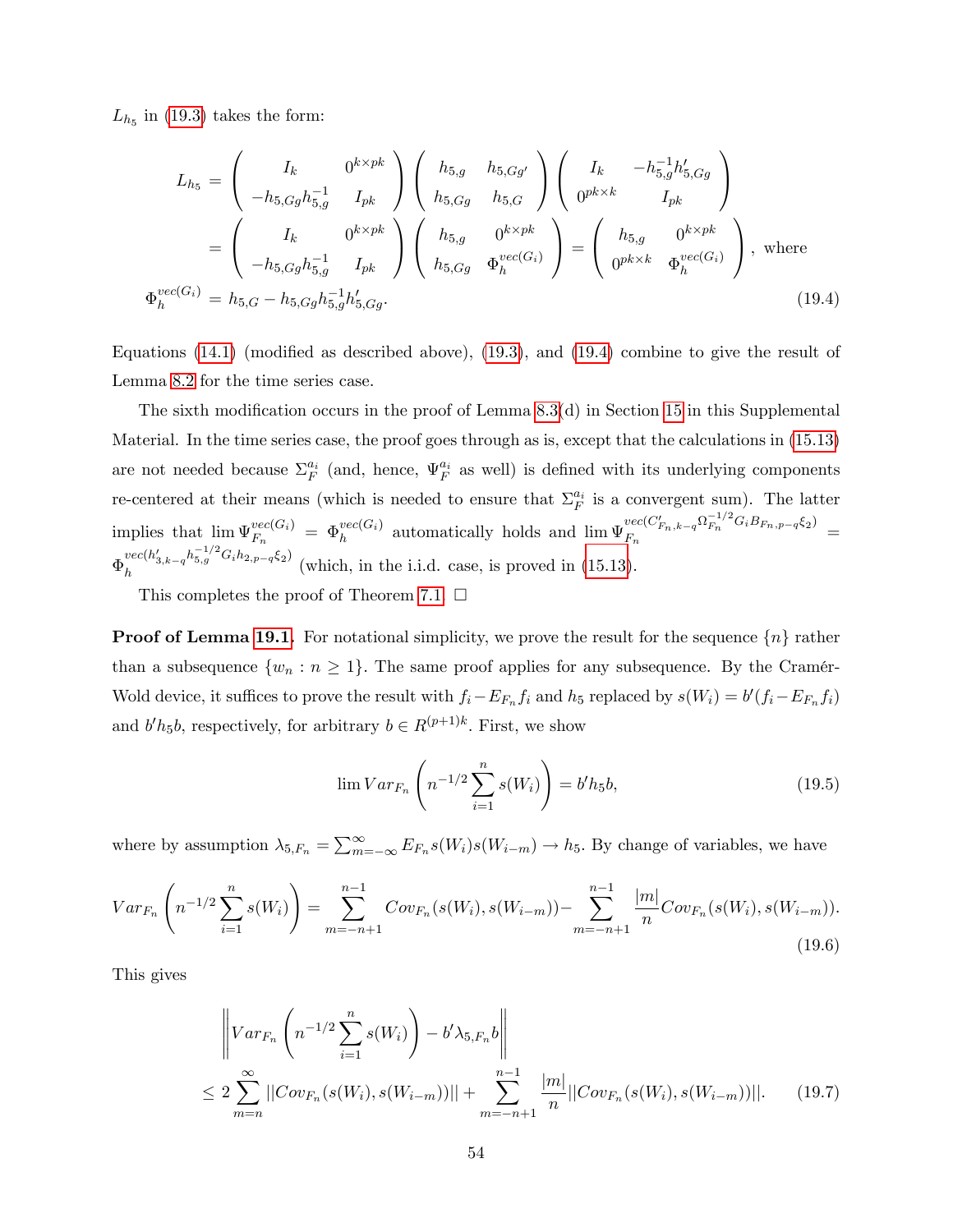By a standard strong mixing covariance inequality, e.g., see Davidson (1994, p. 212),

$$
\sup_{F \in \mathcal{F}_{TS}} ||Cov_F(s(W_i), s(W_{i-m}))|| \leq C_1 \alpha_F^{\gamma/(2+\gamma)}(m) \leq C_1 C^{\gamma/(2+\gamma)} m^{-d\gamma/(2+\gamma)}, \text{ where } d\gamma/(2+\gamma) > 1,
$$
\n(19.8)

for some  $C_1 < \infty$ , where the second inequality uses the definition of  $\mathcal{F}_{TS}$  in [\(7.2\)](#page--1-54). In consequence, both terms on the rhs of [\(19.7\)](#page-55-1) converge to zero. This and  $b'\lambda_{5,F_n}b \to b'h_5b$  establish [\(19.5\)](#page-55-2).

When  $b'h_5b = 0$ , we have  $\lim_{n\to\infty} Var_{F_n}(n^{-1/2}\sum_{i=1}^n s(W_i)) = 0$ , which implies that  $n^{-1/2}\sum_{i=1}^n s(U_i)$  $s(W_i) \to_d N(0, b'h_5b) = 0.$  When  $b'h_5b > 0$ , we can assume  $\sigma_n^2 = Var_{F_n}(n^{-1/2}\sum_{i=1}^n s(W_i)) \ge c$ for some  $c > 0 \forall n \ge 1$  without loss of generality. We apply the triangular array CLT in Corollary 1 of de Jong (1997) with (using de Jong's notation)  $\beta = \gamma = 0$ ,  $c_{ni} := n^{-1/2} \sigma_n^{-1}$ , and  $X_{ni} :=$  $n^{-1/2} s(W_i) \sigma_n^{-1}$ . Now we verify conditions (a)-(c) of Assumption 2 of de Jong (1997). Condition (a) holds automatically. Condition (b) holds because  $c_{ni} > 0$  and  $E_{F_n}|X_{ni}/c_{ni}|^{2+\gamma} = E_{F_n}|s(W_i)|^{2+\gamma} \le$  $2||b||^{2+\gamma}M < \infty$   $\forall F_n \in \mathcal{F}_{TS}$ . Condition (c) holds by taking  $V_{ni} = X_{ni}$  (where  $V_{ni}$  is the random variable that appears in the definition of near epoch dependence in Definition 2 of de Jong (1997)),  $d_{ni} = 0$ , and using  $\alpha_{F_n}(m) \leq Cm^{-d} \forall F_n \in \mathcal{F}_{TS}$  for  $d > (2 + \gamma)/\gamma$  and  $C < \infty$ . By Corollary 1 of de Jong (1997), we have  $X_{ni} \rightarrow_d N(0, 1)$ . This and [\(19.5\)](#page-55-2) give

$$
n^{-1/2} \sum_{i=1}^{n} s(W_i) \to_d N(0, b'h_5b), \tag{19.9}
$$

as desired.  $\square$